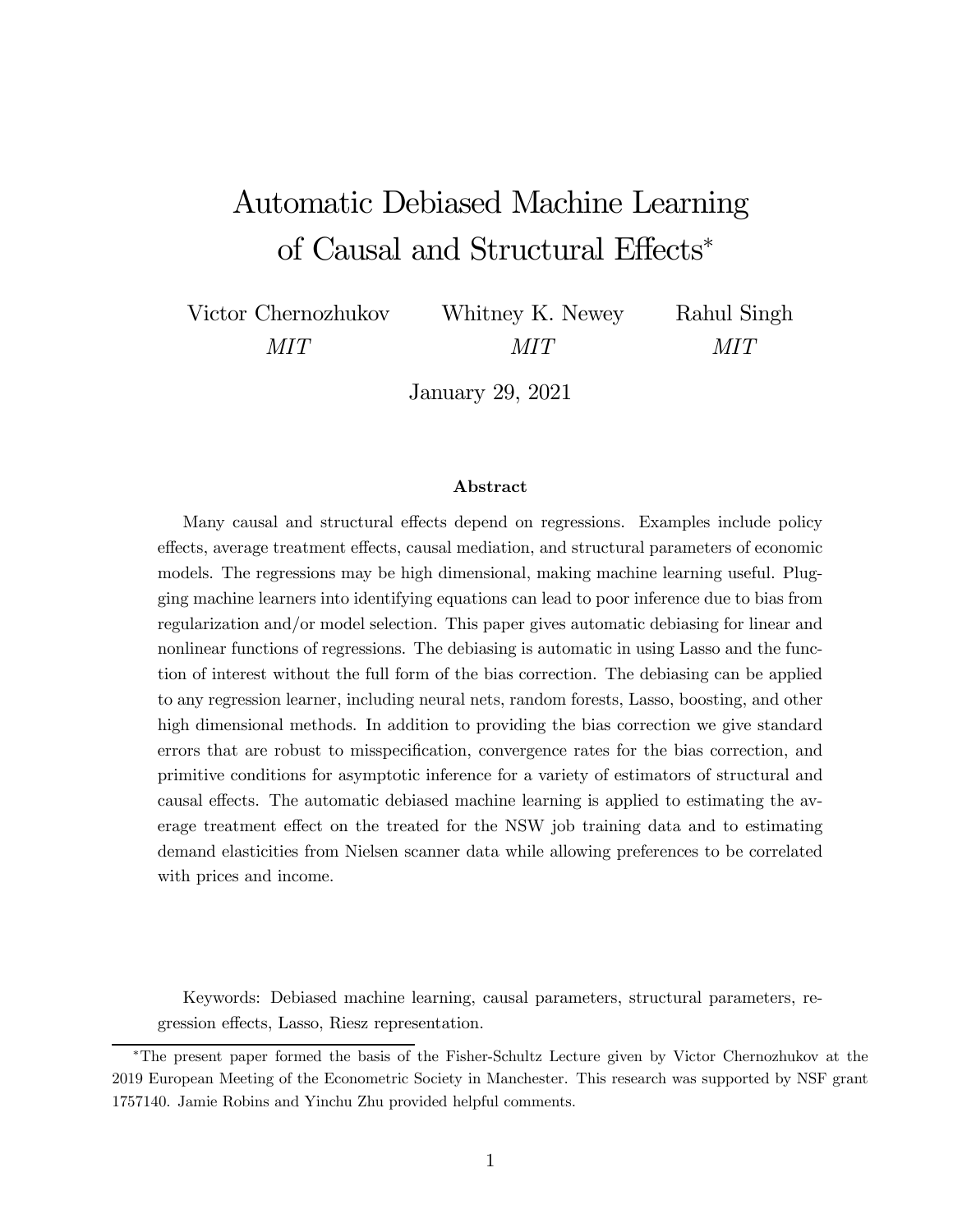### 1 Introduction

Many causal and structural parameters of economic interest depend on regressions, i.e. on conditional expectations or least squares projections. Examples include policy effects, average derivatives, regression decompositions, average treatment effects, causal mediation, and parameters of economic structural models. Often, regressions may be high dimensional, depending on many variables. There may be many covariates for policy effects, average derivatives, treatment effects, and many prices and covariates in the economic demand for some commodity. This paper is about estimating economic and causal parameters that depend on high dimensional regressions.

Machine learning is a collection of modern, adaptive statistical learning methods for estimating regression functions and other statistical objects. These methods exploit structured parsimony restrictions (such as approximate sparsity) on regressions, together with various forms of regularization and model selection, to enable high quality prediction in high dimensional settings. Key methods include neural nets (deep learning), random forests, and Lasso. The goal of this paper is to deploy these methods to infer causal and structural parameters that depend on regression functions, including treatment, policy, derivative, and decomposition effects as well as economic structural parameters.

Machine learning is different than other methods in ways that are useful in high dimensional settings. For example, Lasso has good properties with very many potential regressors (possibly many more than sample size) when relatively few important regressors give a good approximation but the identity of those few is not known (the regression is approximately sparse). In contrast, series regression is based on relatively few regressors, often much fewer than the sample size. Lasso and series regression are similar in that they both depend on a few regressors giving a good approximation. They differ in that series regression requires that the identity of the important regressors is known, while with Lasso their identity need not be known. For Lasso, the important regressors just need to be included somewhere among the many potential regressors. This difference is useful in high dimensional settings, where there are potentially very many regressors needed to approximate a function of many variables. Typically, economics and statistics provide little guidance about which regressors are important. With Lasso, such information is not needed, since very many terms can be included among the potential regressors. Other machine learning methods, such as random forests and neural nets, are also well suited to high dimensional regression.

Machine learners provide remarkably good predictions in a variety of settings but are inherently biased. The bias arises from using regularization and/or model selection to control the variance of the prediction. To obtain small mean squared prediction errors, machine learners regularize and/or select among models so that variance and squared bias are approximately equal. Although such equality is good for prediction, it is not good for inference. Confidence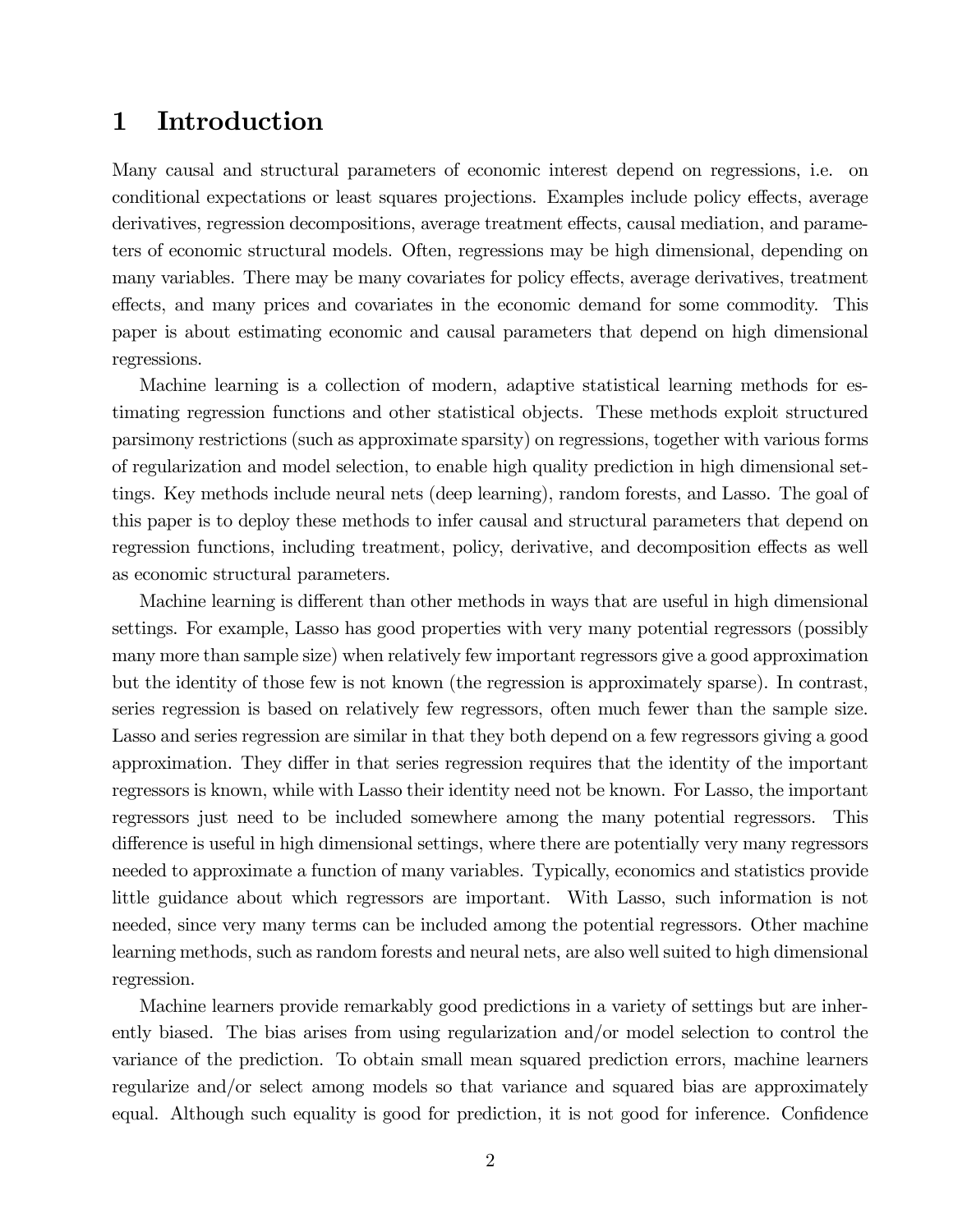intervals based on estimators with approximately equal variance and squared bias will tend to have poor coverage. This inference problem can be even worse when machine learners are plugged into a formula for a causal or structural effect. These formulae often involve averaging over regressor values which reduces variance without affecting much the bias. Variance could also potentially also be a problem but machine learners control that for prediction purposes.

The squared bias of causal and structural estimators that plug-in regularized machine learners can shrink slower than the variance, leading to extremely poor confidence interval coverage and estimators that are not root-n consistent. Chernozhukov et al. (2017, 2018) give Lasso and random forest examples respectively and Chernozhukov et al. (2020) shows that Lasso plug-in estimators are not root-n consistent. Model selection inherent in machine learners also creates inference problems. Model selection creates bias from incorrect model choice under local alternatives, making the usual asymptotic confidence intervals invalid over local alternatives, as shown by Leeb and Potscher (2008a,b). Estimators of parameters of interest obtained by plugging in machine learners can inherit this problem, as pointed out by Belloni, Chernozhukov, and Kato (2015) and Chernozhukov, Hansen, and Spindler (2015) and shown in Chernozhukov et al. (2020).

To reduce regularization and model selection bias we use a Neyman orthogonal moment function where there is no first-order effect of the regression on the expected moment function. The orthogonal moment function is constructed by adding to an identifying moment the nonparametric influence function of the regression on the identifying moment function. This construction is model free, being based on the probability limit of the regression learner for a general distribution, as in Chernozhukov et al. (2016, 2020). As a result the orthogonality property and standard errors associated with this moment function are model free, including being robust to assumptions about the regression.

The orthogonal moment function depends on another unknown function  $\bar{\alpha}$  in addition to the regression. We develop a Lasso minimum distance learner of  $\bar{\alpha}$  that is automatic, in the sense that it depends only on the identifying moment function and not on the form of  $\bar{\alpha}$ . The structure of the identifying moment function is used to approximate  $\bar{\alpha}$  as a linear combination of a dictionary (i.e. basis) of known functions. We plug the Lasso learner of  $\bar{\alpha}$  and a regression learner into the orthogonal moment functions to construct an automatic debiased machine learner (Auto-DML) of parameters of interest. We give estimators for a wide variety of effects, including policy effects, average derivatives, regression decompositions, and bounds on average equivalent variation where debiased machine learners were not previously available. We allow for the identifying moment functions to be nonlinear in regressions. We also give novel estimators of average treatment effects and causal mediation.

We allow any regression learner, including neural nets, random forests, Lasso, and other high dimensional learners to be used in the orthogonal moment function. The primary requirement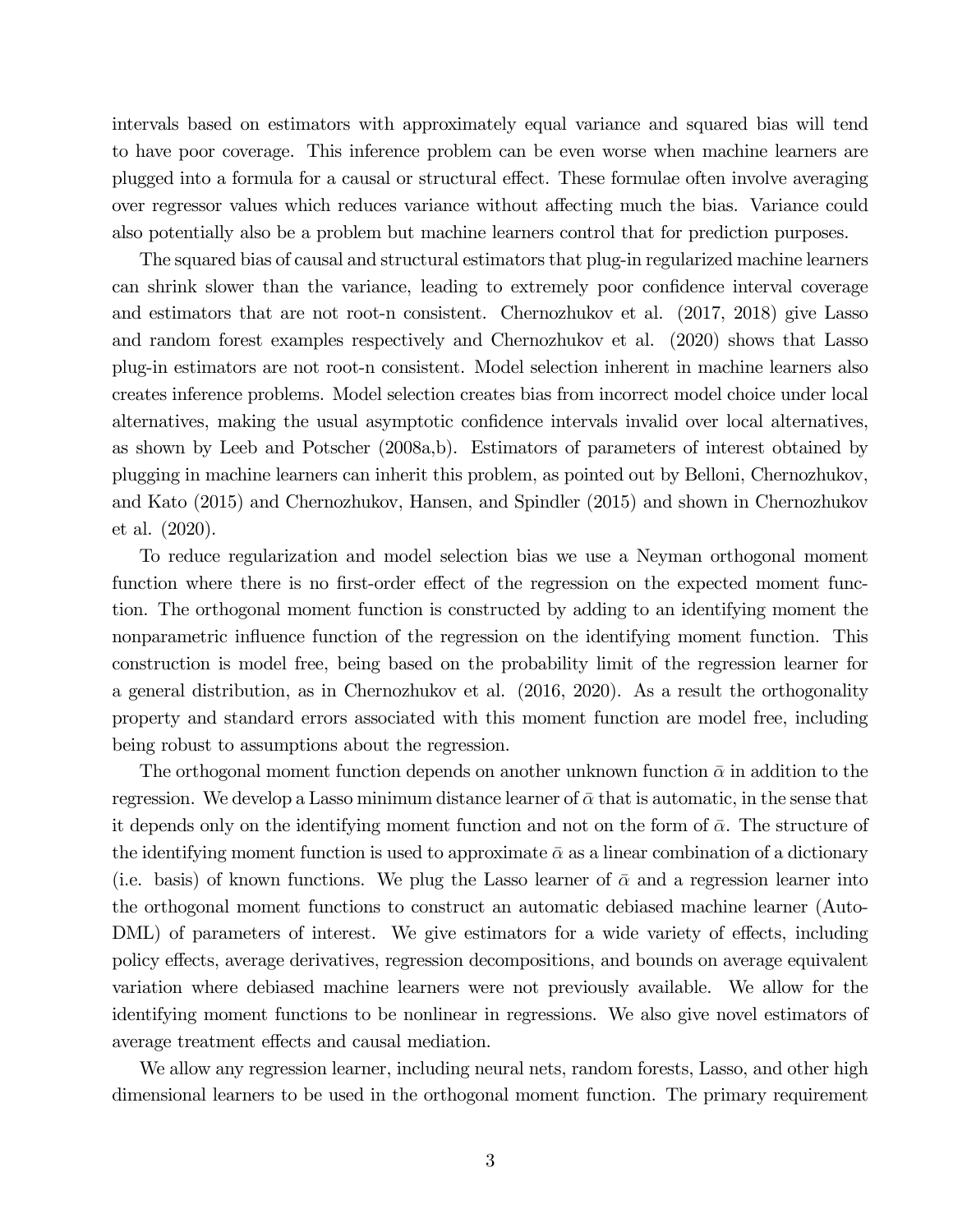of the regression learner is that the product of mean-square convergence rates for the learner of  $\bar{\alpha}$  and the regression learner is faster than  $n^{-1/2}$ . Under this condition and a few other regularity conditions we show root-n consistency and asymptotic normality of the learner (estimator) of the parameter of interest. We give convergence rates for the Lasso learner of  $\bar{\alpha}$  and combine them with existing convergence rates for regressions to verify conditions for particular estimators. A learner of  $\bar{\alpha}$  and large sample theory is given for parameters that depend nonlinearly on regressions as well as parameters that are linear in a regression.

The large sample theory in this paper takes the probability limit of the regression learner and  $\bar{\alpha}$  to be fixed. It would be straightforward to extend the results to allow the regression limit and  $\bar{\alpha}$  to change with sample size. Such a change would allow us to accommodate sparse specifications where number of nonzero coefficients in the true regression grows with the sample size but would complicate notation and detail. We choose to work with a fixed regression for simplicity while accommodating high dimensional regressions via approximate sparsity.

We give an application to estimating the treatment effect on the treated of job training from the National Supported Work Demonstration (NSW). For many large sets of covariates, we find similar estimates based on neural net, random forest, and Lasso regressions with the automatic bias correction for each. We also give an application to estimating price elasticities from scanner panel data while allowing endogeneity of prices. We estimate the elasticities from Auto-DML of an average derivative that includes many covariates that account for correlated random effects. We find price elasticities that are much smaller than cross-section elasticities, consistent with though larger than fixed effects elasticities found in Chernozhukov, Hausman, and Newey (2019). We also find that plug in estimates are similar to the cross-section elasticity estimates, so that debiasing is important in this application.

The estimators of objects of interest we give use cross-fitting, as in Chernozhukov et al. (2018), where orthogonal moment functions are averaged over groups of observations, the regression and  $\bar{\alpha}$  learners use all observations not in the group, and each observation is included in the average over one group. Cross-fitting removes a source of bias and eliminates any need for Donsker conditions for the regression learner. Early work that used similar sample splitting ideas includes Bickel (1982), Schick (1986), and Klaasen (1987).

An Auto-DML for average equivalent variation with a Lasso learner of  $\bar{\alpha}$  was given in Chernozhukov, Hausman, and Newey (2016). Convergence rates and asymptotic normality results based on the Dantzig selector were given in Chernozhukov and Newey (2018) and Chernozhukov, Newey, and Robins (2018). Chernozhukov, Newey, and Singh (2018) gave convergence rates for a Lasso learner of  $\bar{\alpha}$  while allowing for any regression learner and nonlinear functions of regressions. This paper builds on and supersedes Chernozhukov, Newey, and Singh (2018). Chernozhukov, Newey, and Singh (2019) builds on and supersedes Chernozhukov, Newey, and Robins (2018) and is distinguished from this paper and previous work in giving and analyzing Auto-DML for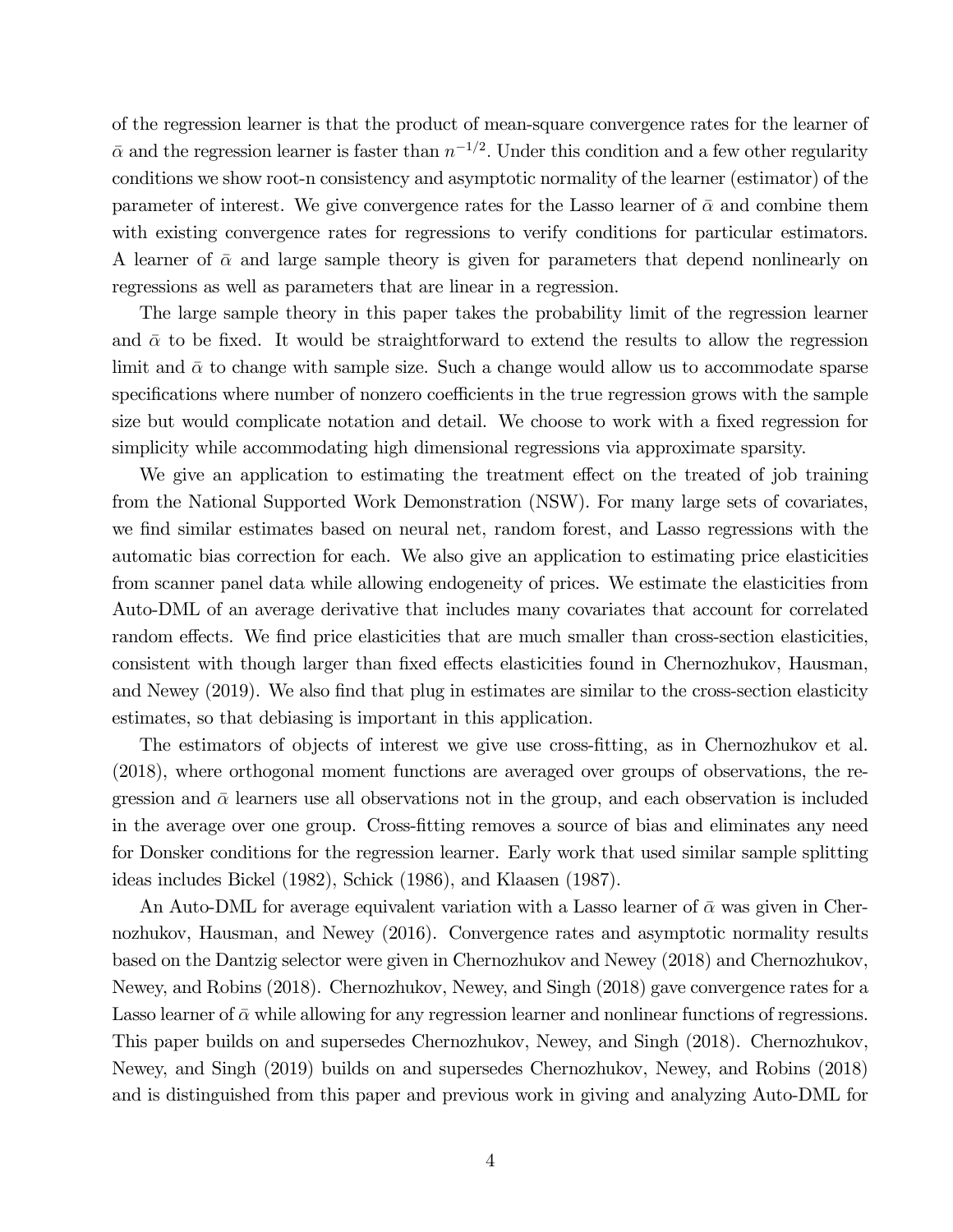local (nonparametric) effects. All of these papers make use of model free, estimator based orthogonal moment functions for regression learners given in Chernozuhkov et al. (2016), with the automatic debiasing in Chernozhukov et al. (2020) building on this paper. The combined use of cross-fitting and orthogonal moment functions for debiased machine learning is like Chernozhukov et al. (2018). The Auto-DML given here innovates by not requiring an explicit formula for the bias correction that is required in Chernozhukov et al. (2018) and earlier papers.

This work builds upon ideas in classical semi- and nonparametric learning theory with lowdimensional regressions using traditional smoothing methods (Van Der Vaart, 1991; Newey 1994; Bickel et al., 1993; Robins and Rotnitzky, 1995; Van der Vaart, 1998), that do not apply to the current high-dimensional setting. The orthogonal moment functions developed in Chernozhukov et al. (2016) and used here build on previous work on model free orthogonal moment functions. Hasminskii and Ibragimov (1979) and Bickel and Ritov (1988) suggest such estimators for functionals of a density. Newey (1994) develops such scores for densities and regressions from computation of the semiparametric efficiency bound for regular functionals. Doubly robust estimating equations for treatment effects as in Robins et al. (1995) and Robins and Rotnitzky (1995) constitute model based orthogonal moment functions and have motivated much subsequent work. Newey, Hsieh, and Robins (1998, 2004) extend model free orthogonal moment functions to any functional of a density or distribution in a low dimensional setting. Model free, orthogonal moments for any learner are given and their general properties derived in Chernozhukov et al. (2016, 2020). We use those model free, orthogonal moment functions for regressions.

This paper also builds upon and contributes to the literature on modern orthogonal/debiased estimation and inference, including Zhang and Zhang (2014), Belloni et al. (2011, 2014a,b), Robins et al. (2013), van der Laan and Rose (2011), Javanmard and Montanari (2014a,b, 2015), Van de Geer et al. (2014), Farrell (2015), Ning and Liu (2017), Chernozhukov et al. (2015), Neykov et al. (2018), Ren et al. (2015), Jankova and Van De Geer (2015, 2016a, 2016b), Bradic and Kolar (2017), Zhu and Bradic (2017a,b). This prior work is about regression coefficients, treatment effects, and semiparametric likelihood models. The objects of interest we consider are different than those analyzed in Cai and Guo (2017). The continuity properties of functionals we consider provide additional structure that we exploit, namely the Riesz representer, an object that is not considered in Cai and Guo (2017). Targeted maximum likelihood, Van Der Laan and Rubin (2006), based on machine learners has been considered by Van der Laan and Rose (2011) and large sample theory given by Luedtke and Van Der Laan (2016), Toth and van der Laan (2016), and Zheng et al. (2016). We use moment function methods with automatic debiasing rather than the likelihood based method for a known form for orthogonal moments in van der Laan and Rose (2011).

Various papers have considered direct estimation of  $\bar{\alpha}$  for treatment effects, where  $\bar{\alpha}$  is a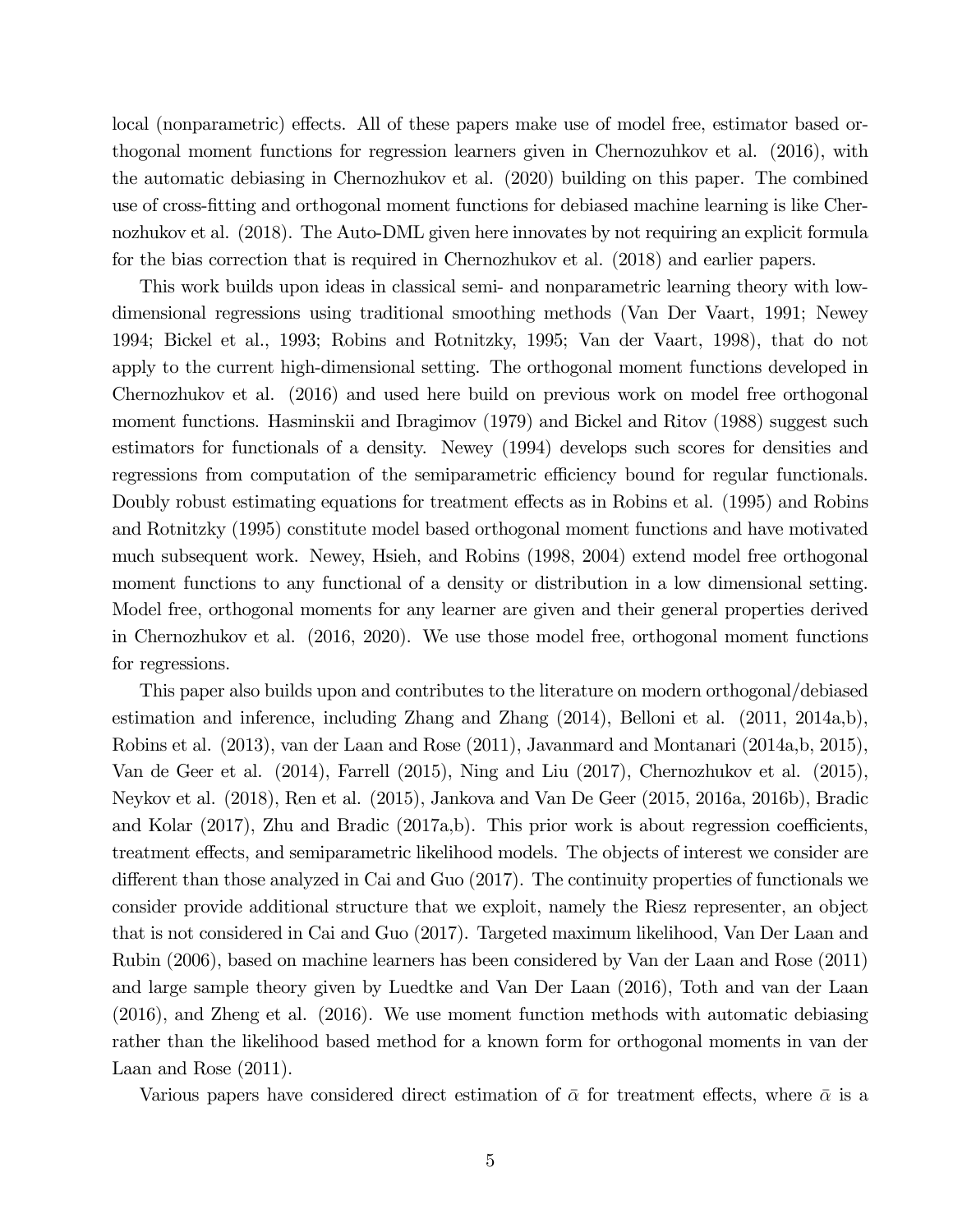Riesz representer that depends on inverse propensity scores. Our work is the first to present a framework for direct estimation of the Riesz representer of a broad class of linear and nonlinear functionals, in a high-dimensional setting, without requiring strong Donsker class assumptions. The earliest reference of which we know is Robins et al.(2007), which gives a linear estimator for  $\bar{\alpha}$  for only the average treatment effect. Vermeulen and Vansteelandt (2015) base parametric propensity score and regression estimators on double robustness conditions for the average treatment effect. We differ in using a linear approximation to  $\bar{\alpha}$ , which is restrictive in a parametric setting but is general in high dimensional and/or nonparametric settings. Newey and Robins (2018) present and analyze estimators based on regression splines, while we present and analyze sparse methods for the high-dimensional setting. The Lasso minimum distance learner of  $\bar{\alpha}$  given in Chernozhukov, Newey, and Singh (2018) and here is a direct estimator of the Riesz representer for a broad class of linear and nonlinear functionals that can be interpreted as being based on orthogonality of the moment functions. Chernozhukov et al. (2020) extends this learner of  $\bar{\alpha}$  to functionals of high dimensional regression quantiles and other functions.

In independent work on treatment effects Avagyan, V. and S. Vansteelandt (2017) give a model assisted estimator based on regularized first order conditions and Tan (2020) developed a model assisted, multistep method of doubly robust estimation with Lasso type regression learners having standard errors that are robust to misspecification of the regression or propensity score. For treatment effects the estimator here is simpler in being single step, allows for any regression learner (e.g. neural nets), and is model free and has correct standard errors if either or both the regression and the propensity score are misspecified. Also Farrell et al. (2020) gave a neural nets and model based estimator of the average treatment effect and Wooldridge and Zhu (2020) give a Lasso based debiased machine learner for panel data with correlated random effects that depend on high dimensional regressions. Our results also allow for a neural net regression learner but are model free with specification robust standard error.

Chernozhukov, Newey, and Robins (2018) gave Auto-DML for linear functionals using the Dantzig selector. More recently Hirshberg and Wager (2018) developed augmented linear estimators for the linear functionals in the low dimensional case where the regression estimator is in a Donsker class using the same orthogonal moment functions considered here. Chernozhukov, Newey, and Singh (2018) gave Auto-DML for linear and nonlinear functionals, including average derivatives, of any regression leaner. More recently Hirshberg and Wager (2020) gave Lasso based debiasing for an average derivative of a Lasso learner of a single index high dimensional regression and Rothenhausler and Yu (2019) Lasso based debiasing for Lasso regression of an average derivative. Singh and Sun (2019) extend the present work to the instrumental variable setting and present estimators of the local average treatment effect, average complier characteristics, and complier counter factual distributions. Previous to the current paper Farbmacher et al. (2020) gave a DML for causal mediation. More recently we give here Auto-DML for causal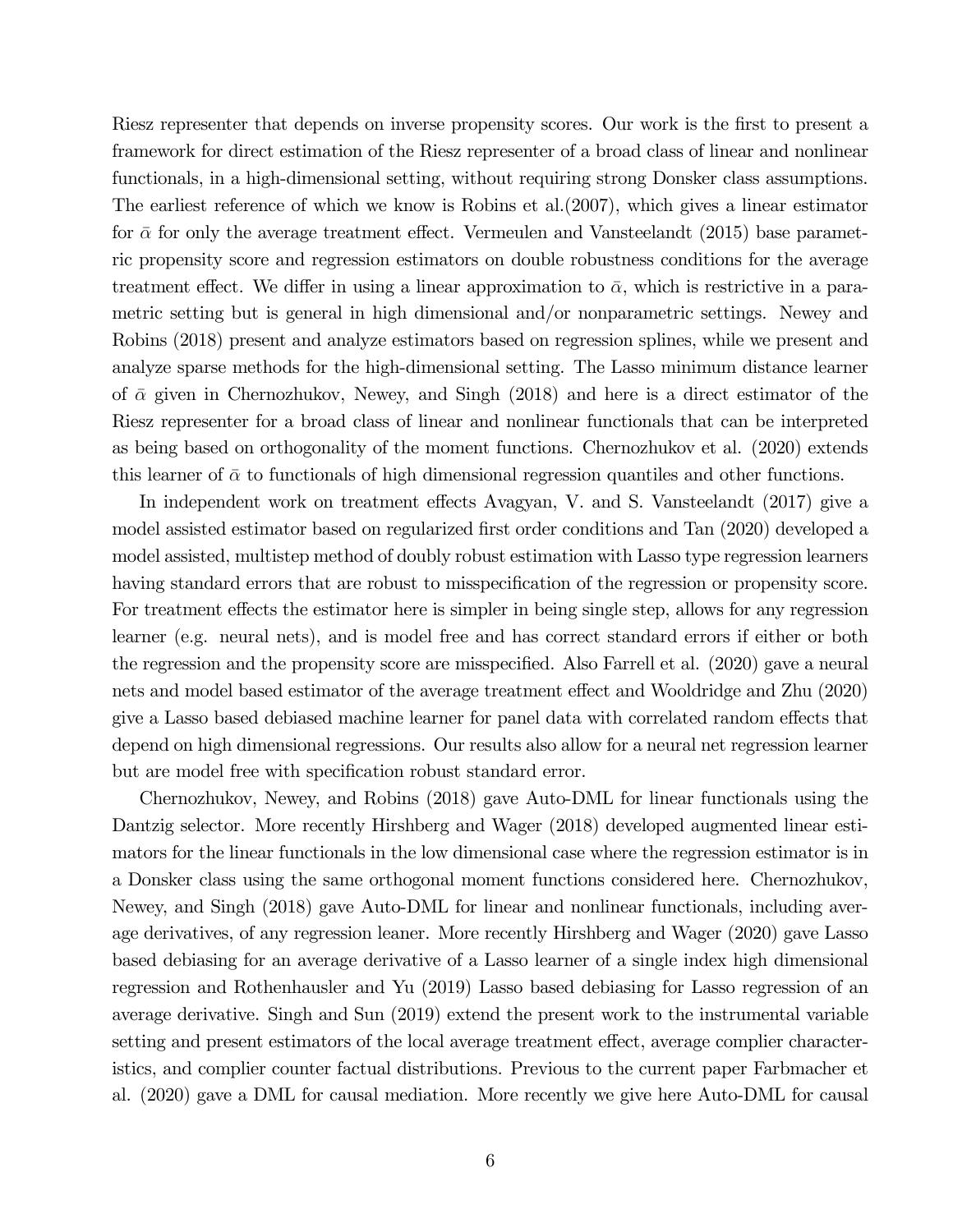mediation analysis as an example in Section 5

In summary, contributions of the paper include the construction of DML for a wide range of interesting policy effects and structural parameters where DML was not previously available. This construction is based on a Lasso minimum distance learner of  $\bar{\alpha}$  that is developed here. Also, the debiasing and inference is model free and robust to misspecification, and carried out in a single step, unlike previous estimators of average treatment effects. For average treatment effects we construct DML for a variety of regression learners, such as neural nets, random forests, or high dimensional methods.

In Section 2 we describe objects of interest including examples and associated orthogonal moment functions. In Section 3 we give the Lasso learner of  $\bar{\alpha}$ , the Auto-DML estimator, and a consistent estimator of its asymptotic variance. Section 4 derives mean square convergence rates for the Lasso learner of  $\bar{\alpha}$  and conditions for root-n consistency and asymptotic normality of Auto-DML including primitive conditions in examples. Section 5 gives Auto-DML for nonlinear functionals of multiple regressions and as an example develops Auto-DML for causal mediation analysis. Section 6 gives Auto-DML for regression decomposition and applies this to estimating the average treatment on the treated for the NSW experiment. Section 7 gives Auto-DML estimates of price elasticities that allow for correlated random effects in scanner panel data. Section 8 offers some conclusions and possible extensions.

## 2 Average Linear Effects and Orthogonal Moment Functions

For expositional purposes, we consider in this Section parameters that depend linearly on a single conditional expectation. To describe such an object, let  $W$  denote a data observation, and consider a subvector  $(Y, X')'$  where Y is a scalar outcome with finite second moment and X is a covariate vector. Denote the conditional expectation of Y given  $X \in \mathcal{X}$  as

$$
\gamma_0(x) = E[Y|X = x].
$$

Let  $m(w, \gamma)$  denote a function of the function  $\gamma$  (i.e. a functional of  $\gamma$ ), where  $\gamma$  denotes a possible conditional expectation function  $\gamma : \mathcal{X} \longrightarrow \mathbb{R}$ , that depends on a data observation w and is linear in  $\gamma$ . We will consider effects of the form

$$
\theta_0 = E[m(W, \gamma_0)].
$$

The parameter of interest here is an expectation of some known formula  $m(W, \gamma)$  of a data observation W and a regression  $\gamma$ .

We also give results in later Sections for important parameters having more general forms. In Section 5 we generalize to allow  $m(W, \gamma)$  to be nonlinear in multiple regressions and an estimator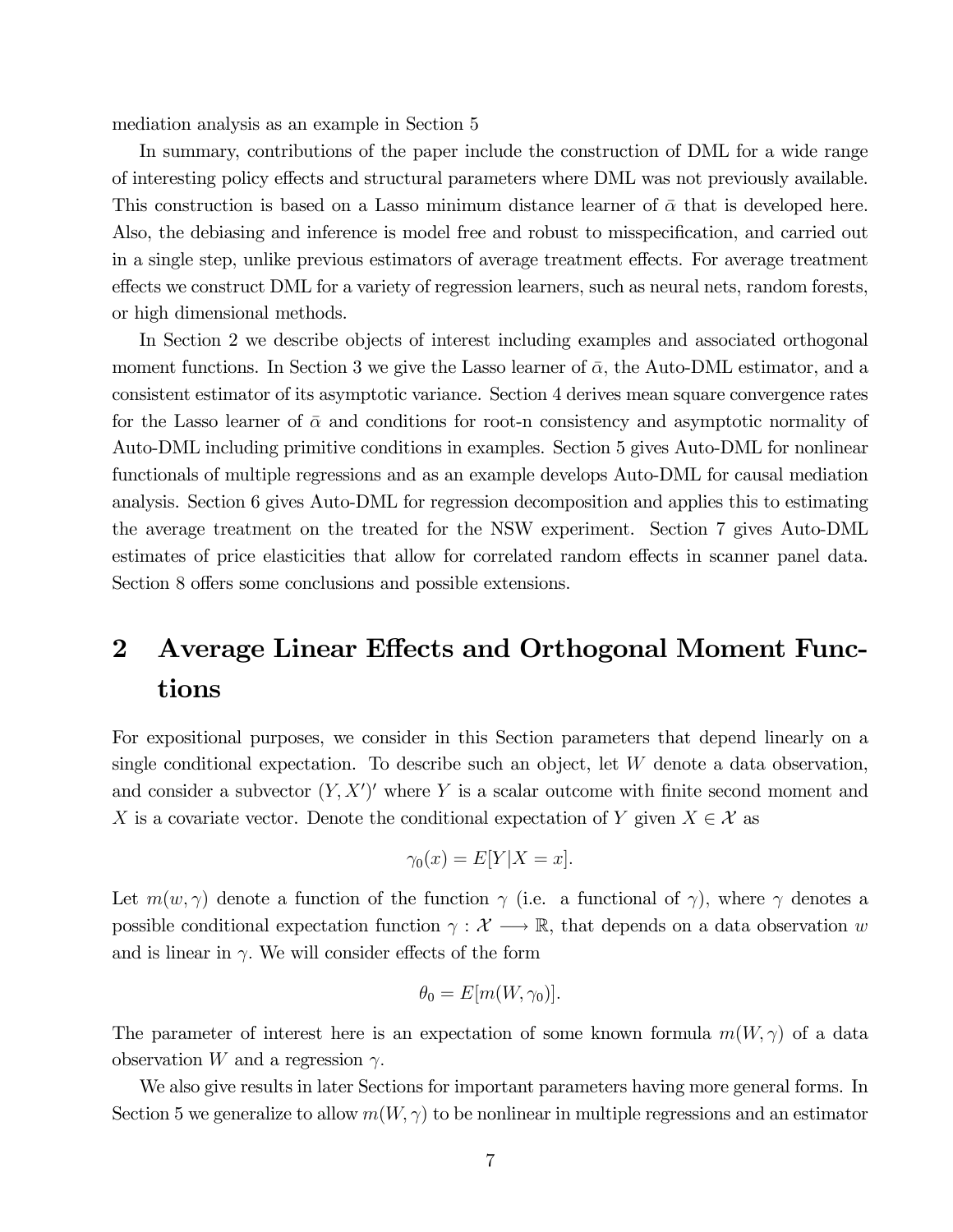of causal effects with mediation. In Section 6 we give estimators of regression decompositions and their properties. These important examples extend the framework of this Section to parameters that are nonlinear in multiple regressions

Several important examples of linear effects are:

Example 1: (Average Policy Effect). An average effect of a counter factual shift in the distribution of regressors from a known  $F_0$  to another known  $F_1$ , when  $\gamma_0$  does not vary with the distribution of  $X$ , is

$$
\theta_0 = \int \gamma_0(x) d\mu(x); \ \mu(x) = F_1(x) - F_0(x).
$$

Here  $m(w, \gamma) = \int \gamma(x) d\mu(x)$  which does not depend on w.

EXAMPLE 2: (Weighted Average Derivative). Here  $X = (D, Z)$  for a continuously distributed random variable  $D, \gamma_0(x) = \gamma_0(d, x), \omega(d)$  is a pdf, and

$$
\theta_0 = E\left[\int \omega(u) \frac{\partial \gamma_0(u, Z)}{\partial d} du\right] = E\left[\int S(u) \gamma_0(u, Z) \omega(u) du\right] = E[S(U) \gamma_0(U, Z)],
$$

where  $S(u) = -\omega(u)^{-1}\partial\omega(u)/\partial u$  is the negative score for the pdf  $\omega(u)$ , the second equality follows by integration by parts, and  $U$  is a random variable that is independent of  $Z$  with pdf  $\omega(u)$ . This U could be thought of as one simulation draw from the pdf  $\omega(u)$ . Here  $m(w, \gamma) =$  $S(u)\gamma(u, x)$  where W includes U.

This  $\theta_0$  can be interpreted as an average treatment effect on Y of a continuous treatment D in a model where  $Y = Y(D)$  for a potential outcome stochastic process  $Y(d)$  that is independent of  $D$  conditional on covariates  $Z$ . By conditional independence

$$
E[\gamma_0(u, Z)] = \int E[Y(D)|D = u, Z = z]F_Z(dz) = E[Y(u)|Z = z]F_Z(dz) = E[Y(u)],
$$

for  $\omega(u) > 0$  assuming that the joint pdf of  $(D, X)$  is positive where  $\omega(D) > 0$ , as in Chamberlain (1984), Wooldridge (2001), and Blundell and Powell (2004). The  $E[Y(u)]$  is the average outcome at  $D = u$  and is sometimes referred to as the average structural function. Assuming that we can interchange the order of differentiation and integration,

$$
\theta_0 = \int \omega(u) \frac{\partial E[\gamma_0(u, Z)]}{\partial u} du = \int \frac{\partial E[Y(u)]}{\partial u} \omega(u) du = \int E[\frac{\partial Y(u)}{\partial u}] \omega(u) du,
$$

similarly to Imbens and Newey (2009) and Rothenhäusler and Yu (2019). Regarding  $E|\partial Y(u)/\partial u|$ as the average treatment effect at  $u$  we see that  $\theta_0$  is an average treatment effect. Alternatively,  $\theta_0$  can be regarded as an average derivative of the average structural function. The averaging over a known pdf  $\omega(u)$  helps fulfill regularity conditions for the Auto-DML developed here that can be used to estimate  $\theta_0$  for high dimensional covariates Z.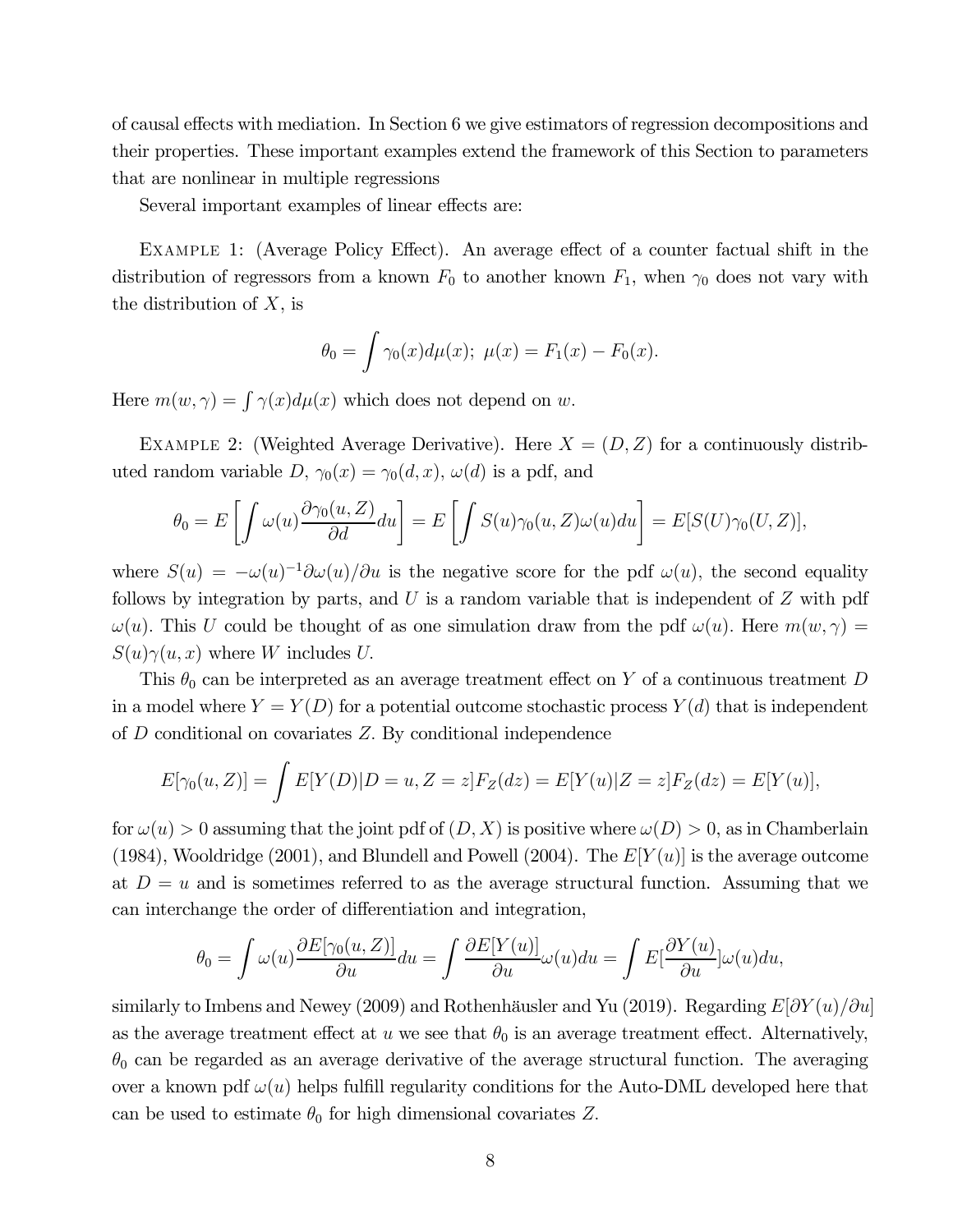EXAMPLE 3: (Average Treatment Effect). Here  $X = (D, Z)$  and  $\gamma_0(x) = \gamma_0(d, z)$ , where  $D \in \{0,1\}$  is the treatment indicator and Z are covariates. The object of interest is

$$
\theta_0 = E[\gamma_0(1, Z) - \gamma_0(0, Z)].
$$

If potential outcomes are mean independent of treatment  $D$  conditional on covariates  $Z$ , then  $\theta_0$ is the average treatment effect (Rosenbaum and Rubin, 1983). Here  $m(w, \gamma) = \gamma(1, z) - \gamma(0, z)$ .

Example 4: (Average Equivalent Variation Bound). An economic example is a bound on average equivalent variation for heterogenous demand. Here  $Y$  is the share of income spent on a commodity and  $X = (P_1, Z)$ , where  $P_1$  is the price of the commodity and Z includes income  $Z_1$ , prices of other goods, and other observable variables affecting utility. Let  $\check{p}_1 < \bar{p}_1$  be lower and upper prices over which the price of the commodity can change,  $\kappa$  a bound on the income effect,  $\omega(z)$  some weight function, and U be a random variable that is uniformly distributed over  $(\tilde{p}_1, \bar{p}_1)$  and independent of  $(Y, X)$ . The U can be thought of as one simulation draw from a uniform distribution on  $(\tilde{p}_1, \bar{p}_1)$ . The object of interest is

$$
\theta_0 = E\left[\Lambda(U, Z)\gamma_0(U, Z)\right], \ \Lambda(u, z) = \omega(z)1(\check{p}_1 < u < \bar{p}_1)(\bar{p}_1 - \check{p}_1)\frac{z_1}{u}\exp(-\kappa[u - \check{p}_1]).
$$

If individual heterogeneity in consumer preferences is independent of X and  $\kappa$  is a lower (upper) bound on the derivative of consumption with respect to income for all individuals, then  $\theta_0$  is an upper (lower) bound on the weighted average over consumers of equivalent variation for a change in the price of the first good from  $\tilde{p}_1$  to  $\bar{p}_1$ ; see Hausman and Newey (2016). Here  $m(w, \gamma) = \Lambda(u, z) \gamma(u, z)$ , where W includes U.

We focus on  $m(w, \gamma)$  where there exists a function  $\alpha_0(X)$  with  $E[\alpha_0(X)^2] < \infty$  and

$$
E[m(W,\gamma)] = E[\alpha_0(X)\gamma(X)] \text{ for all } \gamma \text{ such that } E[\gamma(X)^2] < \infty. \tag{2.1}
$$

By the Riesz representation theorem, existence of such a  $\alpha_0(X)$  is equivalent to  $E[m(W,\gamma)]$ being a mean-square continuous functional of  $\gamma$ , i.e.  $E[m(W,\gamma)] \leq C ||\gamma||$  for all  $\gamma$ , where  $\|\gamma\| = \sqrt{E[\gamma(X)^2]}$  and  $C > 0$ . We will refer to this  $\alpha_0(X)$  as the Riesz representer (Rr). Existence of the Rr is equivalent to the semiparametric variance bound for  $\theta_0$  being finite, as stated in Newey (1994) and shown in Hirshberg and Wager (2018) for conditional expectations and in Chernozhukov, Newey, and Singh (2019) more generally for least squares projections. Thus, in assuming existence of  $\alpha_0(X)$  we are just assuming that  $\theta_0$  has a finite semiparametric variance bound.

Each of Examples 1-4 has such a Rr. Let  $f(x)$  denote the pdf of X in Example 1,  $f(d|z)$ the pdf of D conditional on Z in Example 2,  $\pi_0(z) = Pr(D = 1|Z = z)$  the propensity score in Example 3, and  $f(p_1|z)$  the pdf of  $P_1$  conditional on Z in Example 4. Table 1 summarizes the functional  $m(w, \gamma)$  and the Rr in each of the examples: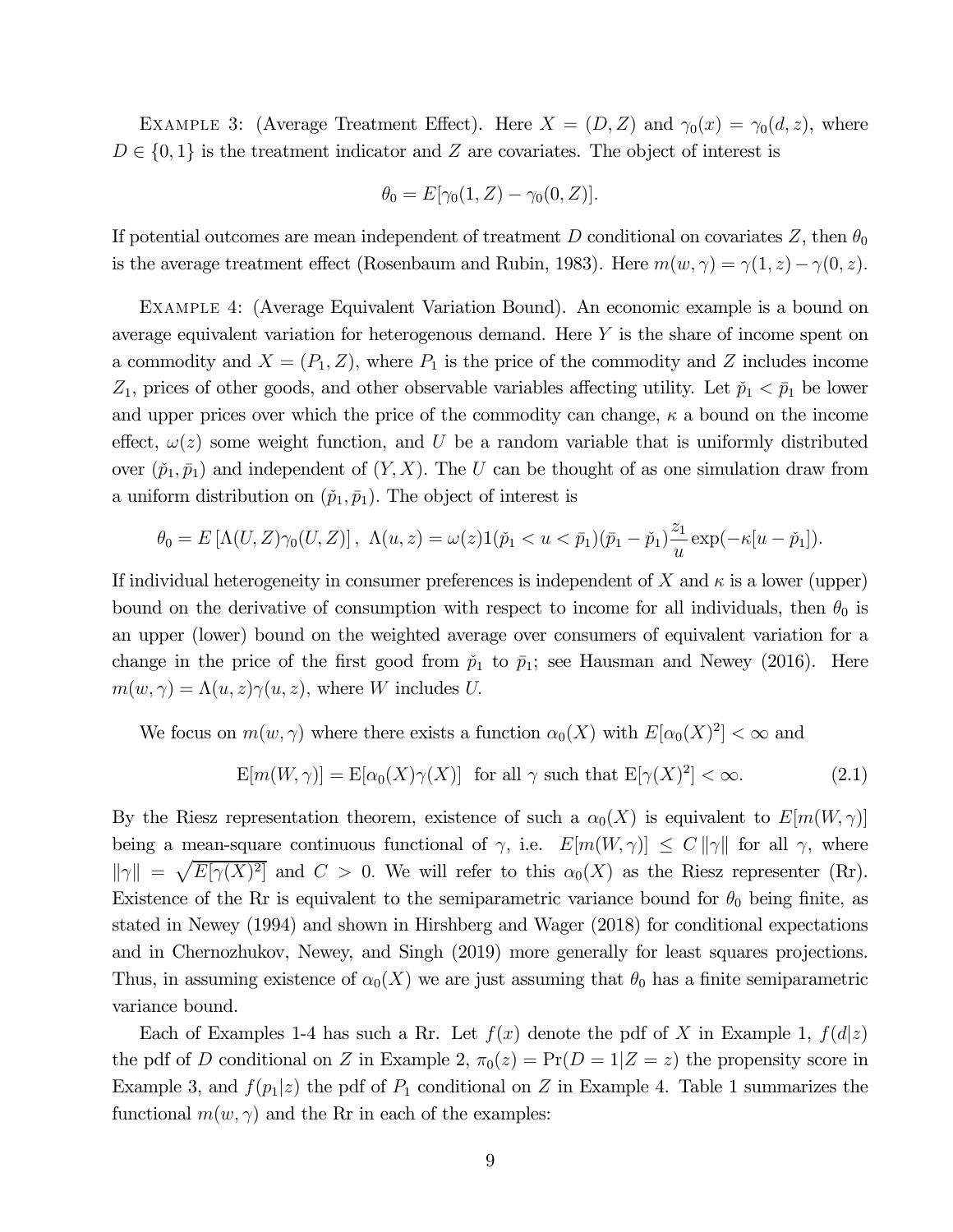| Table 1: $m$ and Rr for Examples 1-4 |                                     |                                                                |  |  |  |  |  |
|--------------------------------------|-------------------------------------|----------------------------------------------------------------|--|--|--|--|--|
| Effect                               | $m(W, \gamma)$                      | Riesz Representer                                              |  |  |  |  |  |
| Policy Effect                        | $\int \gamma(x)[f_1(x) - f_0(x)]dx$ | $f(X)^{-1}[f_1(X) - f_0(X)]$                                   |  |  |  |  |  |
| Weighted Average Derivative          | $S(U)\gamma(U,Z)$                   | $f(D Z)^{-1}\omega(D)S(D)$                                     |  |  |  |  |  |
| Average Treatment Effect             | $\gamma(1,Z) - \gamma(0,Z)$         | $\pi_0(Z)^{-1}D - (1 - \pi_0(Z))^{-1}(1 - D)$                  |  |  |  |  |  |
| Equivalent Variation Bound           | $\Lambda(U,Z)\gamma(U,Z)$           | $(\bar{p}_1 - \check{p}_1)^{-1} f(P_1 Z)^{-1} \Lambda(P_1, Z)$ |  |  |  |  |  |

Equation (2.1) follows in Example 1 by multiplying and dividing by  $f(x)$  inside the integral, in Example 2 by integration by multiplying and dividing by  $f(d|z)$ , in Example 3 in a standard way for average treatment effects, and in Example 4 by multiplying and dividing by  $f(p_1|z)$ . For  $E[\alpha_0(X)^2]<\infty$  to hold the denominator must not be too small relative to the numerator in each  $\alpha_0(X)$ , on average. For instance Example 3 must have  $E[\{\pi_0(Z)(1 - \pi_0(Z))\}^{-1}] < \infty$ .

Equation  $(2.1)$  implies that the effect of interest can be represented in three different ways, as

$$
\theta_0 = E[m(W, \gamma_0)] = E[\alpha_0(X)\gamma_0(X)] = E[\alpha_0(X)Y],
$$

where the last equality follows by iterated expectations. Any of these three expressions could be used to estimate  $\theta_0$ . We could estimate  $\theta_0$  from the first expression using a learner (estimator) of  $\gamma_0$ . We could also estimate  $\theta_0$  from the last expression using a learner of  $\alpha_0(X)$ . In addition we could use learners of both  $\gamma_0$  and  $\alpha_0$  to estimate  $\theta_0$  from the middle expression. We focus here on using a learner of  $\gamma_0$ , though  $\alpha_0$  will be important for the bias correction to follow.

We rely on a regression learner (estimator)  $\hat{\gamma}$  of  $\gamma_0$  to estimate  $\theta_0$ . The  $\hat{\gamma}$  can be any of a variety of machine learners including neural nets, random forests, Lasso, and other high dimensional methods. All we require is that  $\hat{\gamma}$  converge in mean square at a sufficiently fast rate, as specified in Section 4.

Whatever the choice of  $\hat{\gamma}$ , estimating  $\theta_0$  by plugging  $\hat{\gamma}$  into  $m(W, \gamma)$  and averaging over observations on W can lead to large biases when  $\hat{\gamma}$  involves regularization and/or model selection, as discussed in the Introduction. For that reason we use an orthogonal moment function for  $\theta_0$ , where the regression learner  $\hat{\gamma}$  has no first-order effect on the moments. We follow Chernozhukov et al. (2016, 2020) in basing the orthogonal moment function on the probability limit (plim)  $\gamma(F)$  of  $\hat{\gamma}$  when one observation W has CDF F, where F is unrestricted except for regularity conditions. Here  $\gamma(F)$  can be thought of as the plim of  $\hat{\gamma}$  under general misspecification, where  $\gamma(F)$  need not be the conditional expectation  $E_F[Y|X].$ 

The plim  $\gamma(F)$  of  $\hat{\gamma}$  depends on the learner. For example Lasso, the Dantzig selector, boosting, and other high dimensional methods are based on a sequence of potential regressors  $X = (X_1, X_2, \ldots)$ . These learners have the form

$$
\hat{\gamma}(x) = \sum_{j=1}^{\infty} \hat{\beta}_j x_j, \, \hat{\beta}_{j'} \neq 0 \text{ for a finite number of } j',
$$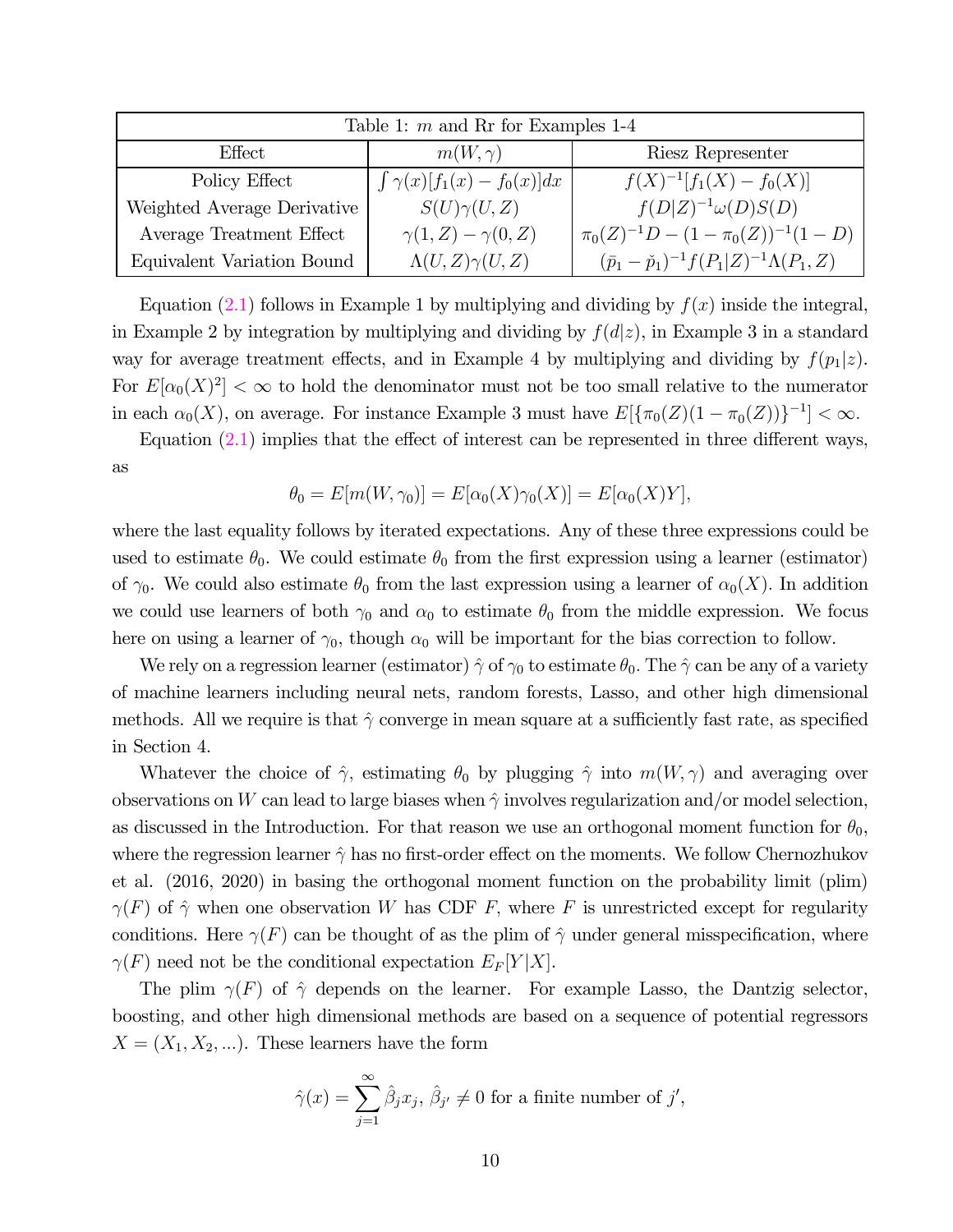where  $x = (x_1, x_2, ...)$  denotes a possible realization of X. Because each  $\hat{\gamma}(X)$  is a linear combination of  $X = (X_1, X_2, ...)$  the plim  $\gamma(F)$  of  $\hat{\gamma}$  will also be a linear combination of X, or at least will be approximated by such a linear combination. Define  $\Gamma$  to be the mean square closure of the set of finite linear combinations of X, i.e.  $\Gamma$  is the set of  $\gamma(X)$  such that  $E[\gamma(X)^2] < \infty$ and for every  $\varepsilon > 0$  there exists  $(\beta_j^{\varepsilon})_{j=1}^{\infty}$  such that  $\beta_j^{\varepsilon} \neq 0$  for a finite number of j' and  $E[\{\gamma(X) - \sum_{j=1}^{\infty} \beta_j^{\varepsilon} X_j\}^2] < \varepsilon$ . It will be the case that  $\gamma(F) \in \Gamma$ . Because Lasso and other high dimensional methods are being used for least squares prediction of  $Y$  it will also be the case that

$$
\gamma(F) = \arg\min_{\gamma \in \Gamma} E_F[\{Y - \gamma(X)\}^2],\tag{2.2}
$$

This  $\gamma(F)$  minimizes population least squares criteria over the (mean square closure of) linear combinations of  $X$ , i.e. it is the best linear predictor of  $Y$  by linear combinations of  $X$ . Here  $\gamma(F)$  is the infinite dimensional linear regression that is nonpararmetrically estimated by Lasso and other high dimensional methods.

Neural nets and random forests may have a different  $\gamma(F)$ . A neural net or random forest is often a nonparametric regression estimator for a finite (but high) dimensional  $X$ . In that case

$$
\gamma(F) = E_F[Y|X],
$$

which satisfies equation (2.2) when  $\Gamma$  is the set of all (measurable) functions of X with finite second moment. The plim of Lasso and other high dimensional methods will also be this  $\gamma(F)$ if  $X = (X_1, X_2, ...)$  can approximate any function of a fixed set of regressors, but otherwise will not. A third type of learner  $\hat{\gamma}$  is one that imposes additivity restrictions on  $\hat{\gamma}$ , such as  $\hat{\gamma}(X)=\hat{\gamma}_1(X_1)+\hat{\gamma}_2(X_2)$ , allowing for nonparametric learners  $\hat{\gamma}_1(X_1)$  and  $\hat{\gamma}_2(X_2)$ . In that case  $\gamma(F)$  will be satisfy equation (2.2) where Γ is the mean square closure of functions that are additive in  $X_1$  and  $X_2$ .

We use the orthogonal moment function from Chernozhukov et al. (2016, 2020) for a regression learner  $\hat{\gamma}$  having plim  $\gamma(F)$  satisfying equation (2.2) for any linear, closed Γ. The orthogonal moment function is constructed by adding to the identifying moment function  $m(w, \gamma) - \theta$  the nonparametric influence function of of  $E[m(W, \gamma(F))]$ . As shown in Newey (1994) the nonparametric influence function of  $E[m(W, \gamma(F))]$  is

$$
\bar{\alpha}(X)[Y-\bar{\gamma}(X)],
$$

where  $\bar{\gamma}(X)$  is the solution to equation (2.2) for  $F = F_0$  and  $\bar{\alpha} \in \Gamma$  satisfies  $E[m(W, \gamma)] =$  $E[\bar{\alpha}(X)\gamma(X)]$  for all  $\gamma \in \Gamma$ . As in Chernozhukov, Newey, and Singh (2019),

$$
\bar{\alpha} = \arg\min_{\alpha \in \Gamma} E[\{\alpha_0(X) - \alpha(X)\}^2].
$$
\n(2.3)

Evaluating the nonparametric influence function at possible values  $\gamma$  and  $\alpha$  of  $\bar{\gamma}$  and  $\bar{\alpha}$  and adding it to the the identifying moment function gives the orthogonal moment function

$$
\psi(w,\theta,\gamma,\alpha) = m(w,\gamma) - \theta + \alpha(x)[y-\gamma(x)].
$$
\n(2.4)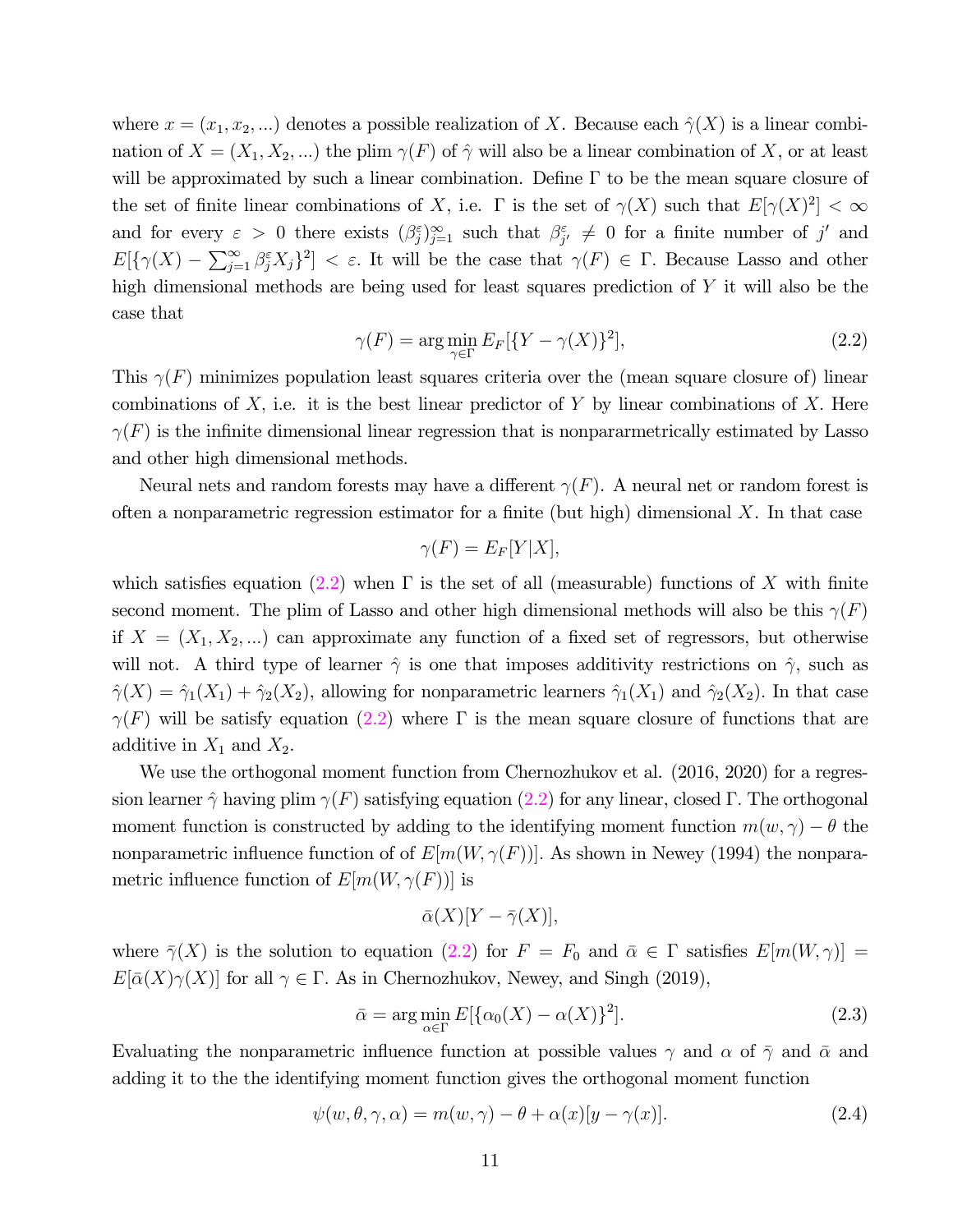The moment function  $\psi(w, \theta, \gamma, \alpha)$  depends on a possible value  $\alpha$  of the unknown function  $\bar{\alpha}$  as well as a possible value  $\gamma$  of the plim  $\bar{\gamma}$  of the regression learner. A learner  $\hat{\alpha}$  of  $\bar{\alpha}$  is needed to use this orthogonal moment function to estimate  $\theta_0$ . In Section 3 we will describe how to construct  $\hat{\alpha}$ . In Chernozhukov et al. (2016, 2020)  $\psi(w, \theta, \gamma, \alpha)$  is shown to be orthogonal without being specific about the form of  $\hat{\alpha}$ . For exposition we repeat that demonstration here. Consider any  $\gamma, \alpha \in \Gamma$ , representing possible realizations of learners  $\hat{\gamma}$  and  $\hat{\alpha}$  that are in  $\Gamma$ . The well known necessary and sufficient conditions for equation (2.2) with  $F = F_0$  are that  $E[\alpha(X)\{Y-\overline{\gamma}(X)\}]=0$  for all  $\alpha \in \Gamma$ . Therefore

$$
E[\psi(W,\theta,\gamma,\alpha) - \psi(W,\theta,\bar{\gamma},\bar{\alpha})] = E[m(W,\gamma)] - E[m(W,\bar{\gamma})] + E[\alpha(X)\{Y - \gamma(X)\}] \qquad (2.5)
$$
  
\n
$$
= E[\alpha_0(X)\{\gamma(X) - \bar{\gamma}(X)\}] + E[\alpha(X)\{Y - \gamma(X)\}]
$$
  
\n
$$
= E[\bar{\alpha}(X)\{\gamma(X) - \bar{\gamma}(X)\}] + E[\alpha(X)\{\bar{\gamma}(X) - \gamma(X)\}]
$$
  
\n
$$
= -E[\{\alpha(X) - \bar{\alpha}(X)\}\{\gamma(X) - \bar{\gamma}(X)\}],
$$
\n(2.5)

where the second equality follows by equation  $(2.1)$  and the third equality by the necessary and sufficient condition for equation (2.3) that  $E[\{\alpha_0(X) - \bar{\alpha}(X)\}\gamma(X)] = 0$  for all  $\gamma \in \Gamma$ . Here we see that  $\psi(w, \theta, \gamma, \bar{\alpha})$  "partials out"  $\gamma$  in the sense that

$$
E[m(W, \gamma) + \bar{\alpha}(X)\{Y - \gamma(X)\}] = E[m(W, \bar{\gamma})]
$$

does not depend on  $\gamma$ . Also equation (2.5) gives an explicit formula showing that the effect of  $\gamma$  and  $\alpha$  on  $E[\psi(W, \theta, \gamma, \alpha)]$  is second order and hence  $\psi(W, \theta, \gamma, \alpha)$  is orthogonal.

The orthogonality property of  $\psi(W, \theta, \gamma, \alpha)$  only depends on  $\gamma, \alpha \in \Gamma$  and  $\overline{\gamma}$  satisfying equation (2.2). In particular orthogonality does not depend on either  $\bar{\gamma}$  being  $E[Y|X]$  or on  $\bar{\alpha} =$  $\alpha_0$ . In this sense orthogonality of  $\psi(W, \theta, \gamma, \alpha)$  is model free, i.e. nonparametric. Consequently the estimator of  $\theta$  will be asymptotically normal and standard errors consistent even if either  $\bar{\gamma} \neq \gamma_0$  or  $\bar{\alpha} \neq \alpha_0$  or both. This robustness of the standard errors results from the orthogonality of the moments only depending on the  $\bar{\gamma}$  limit of the regression estimator, so that the sample average of the estimated orthogonal moment function will be asymptotically equivalent to the sample average at the truth, without an model assumptions.

The orthogonal moment function could also be viewed as the efficient influence function of  $E[m(W,\bar{\gamma})]$  which clarifies that the Auto-DML is an efficient semiparametric estimator of  $E[m(W,\bar{\gamma})].$  Viewing  $\psi(w,\theta,\gamma,\alpha)$  in this way is not useful for debiasing because the results of Chernozhukov et. al. (2016, 2020) already imply model free orthogonality.

The moment function  $\psi(w, \theta, \gamma, \alpha)$  is doubly robust for estimation of the true parameter  $\theta_0$ . Evaluating at  $\theta_0$ ,  $\bar{\gamma}$ ,  $\bar{\alpha}$  and taking the expectation gives

$$
E[\psi(W, \theta_0, \bar{\gamma}, \bar{\alpha})] = E[m(W, \bar{\gamma})] - \theta_0 + E[\bar{\alpha}(X)\{Y - \bar{\gamma}(X)\}]
$$
\n
$$
= E[\alpha_0(X)\{\bar{\gamma}(X) - \gamma_0(X)\}] + E[\bar{\alpha}(X)\{\gamma_0(X) - \bar{\gamma}(X)\}]
$$
\n
$$
= -E[\{\bar{\alpha}(X) - \alpha_0(X)\}\{\bar{\gamma}(X) - \gamma_0(X)\}],
$$
\n(2.6)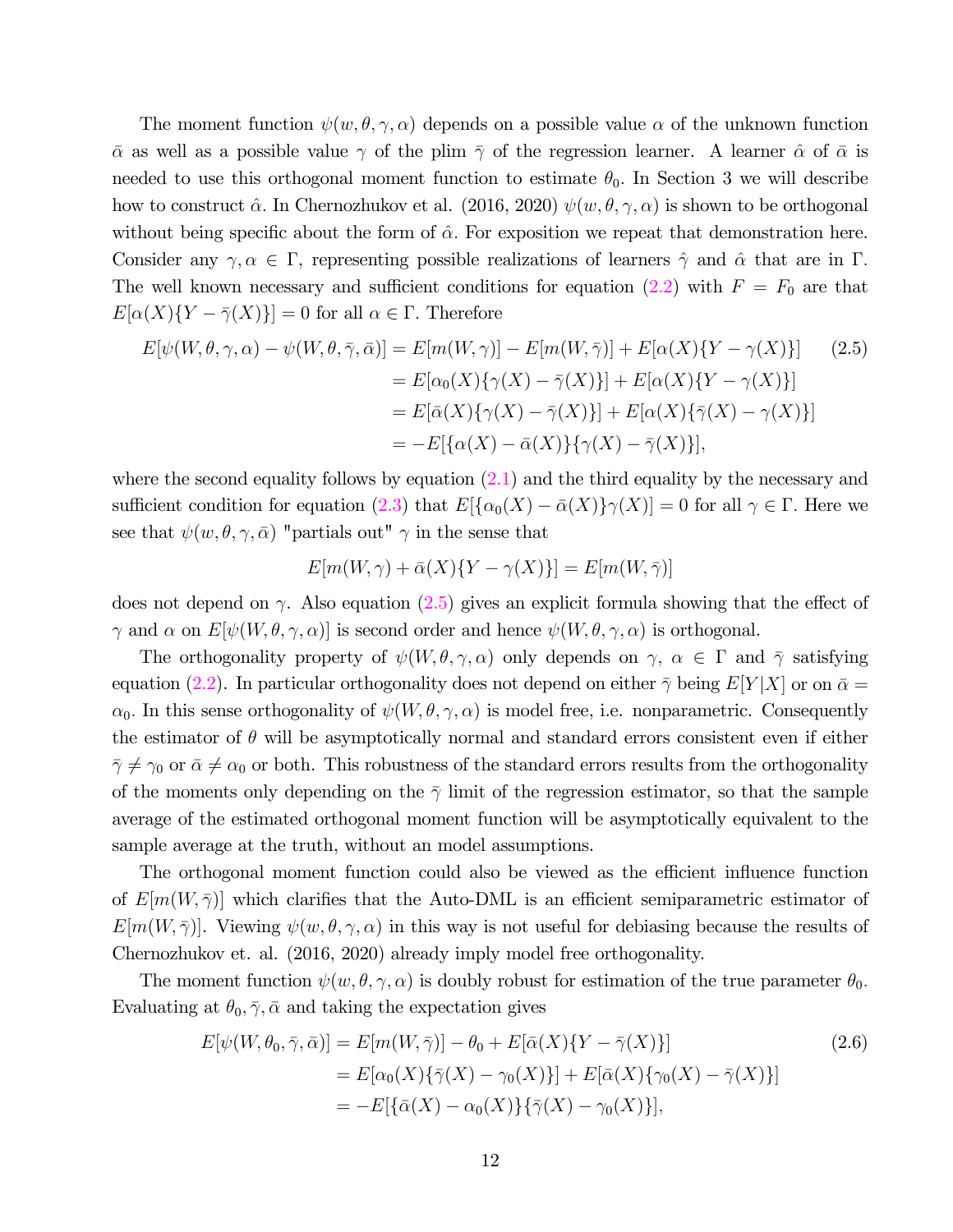which is zero for  $\bar{\gamma} = \gamma_0$  or  $\bar{\alpha} = \alpha_0$ . Thus  $E[\psi(W, \theta_0, \bar{\gamma}, \bar{\alpha})] = 0$ , so that the orthogonal moment condition identifies  $\theta_0$ , when either  $\overline{\gamma}(X) = E[Y|X]$  or  $\alpha_0(X) \in \Gamma$ . These conditions both hold when the regression learner is nonparametric so that  $\Gamma$  is the set of all functions of X with finite second moment. For high dimensional regressions where  $\Gamma$  is the closed linear span of  $X =$  $(X_1, X_2, ...)$  the plim of the learner  $\hat{\gamma}$  may not be  $E[Y|X]$  but the orthogonal moment function still identifies  $\theta_0$  when  $\alpha_0(X) \in \Gamma$ . That is,  $\theta_0$  is identified when  $\alpha_0(X)$  can be approximated arbitrarily well in mean square by a linear combination of  $X$ . This robustness condition can be interpreted in each of Examples 1-4:

EXAMPLE 1: For high dimensional  $\hat{\gamma}$ , where  $\Gamma$  is the mean square closure of linear combinations of X,  $E[\psi(W, \theta_0, \overline{\gamma}, \overline{\alpha})] = 0$  even when  $\overline{\gamma}(X) \neq E[Y|X]$  if  $\alpha_0(X) = [f_1(X) - f_0(X)]/f(X) \in$ Γ

EXAMPLE 2: For high dimensional  $\hat{\gamma}$ , where  $\Gamma$  is the mean square closure of linear combinations of X,  $E[\psi(W, \theta_0, \overline{\gamma}, \overline{\alpha})] = 0$  even when  $\overline{\gamma}(X) \neq E[Y|X]$  if  $\alpha_0(X) = f(D|Z)^{-1}\omega(D)S(D) \in$ Γ

EXAMPLE 3: For the average treatment effect where  $\Gamma$  is nonparametric, so that  $\bar{\gamma}(X) =$  $E[Y|X]$  and  $\bar{\alpha}(X) = \alpha_0(X)$ , the orthogonal moment function in equation (2.4) corresponds to the seminal doubly robust moment function of Robins, Rotnitzky, and Zhao (1994). When  $\hat{\gamma}$ is high dimensional, with say  $X = (DZ, (1 - D)\tilde{Z})$  for sequences  $Z = (Z_1, Z_2, ...)$  and  $\tilde{Z} =$  $(\tilde{Z}_1, \tilde{Z}_2, \ldots)$ , with each  $\tilde{Z}_j$  a function of Z, the orthogonal moment function is

$$
\psi(W,\theta,\bar{\gamma},\bar{\alpha}) = \bar{\gamma}(1,Z) - \bar{\gamma}(1,0) - \theta + \bar{\alpha}(X)[Y - \bar{\gamma}(X)].
$$

This orthogonal moment function is different than those previously considered in  $\bar{\alpha}(X)$  being the projection of  $\alpha_0(X)$  on  $\Gamma$  rather than  $\alpha_0(X)$ . Here  $E[\psi(W, \theta_0, \overline{\gamma}, \overline{\alpha})] = 0$  if linear combinations of Z and  $\tilde{Z}$  can approximate abitrarily well  $\pi_0(Z)^{-1}$  and  $[1 - \pi_0(Z)]^{-1}$  respectively, even when  $\bar{\gamma}(X) \neq E[Y|X].$ 

For brevity we omit further discussion of Example 4 from the paper and refer the interested reader to Chernozhukov, Hausman, and Newey (2019).

### 3 Estimation

To estimate (learn)  $\theta_0$  we use cross-fitting where the orthogonal moment function  $\psi(w, \gamma, \alpha, \theta)$  is averaged over observations different than used to estimate  $\bar{\gamma}$  and  $\bar{\alpha}$ . We assume that the data  $W_i$ ,  $(i = 1, ..., n)$  are i.i.d.. Let  $I_{\ell}, (\ell = 1, ..., L)$ , be a partition of the observation index set  $\{1, ..., n\}$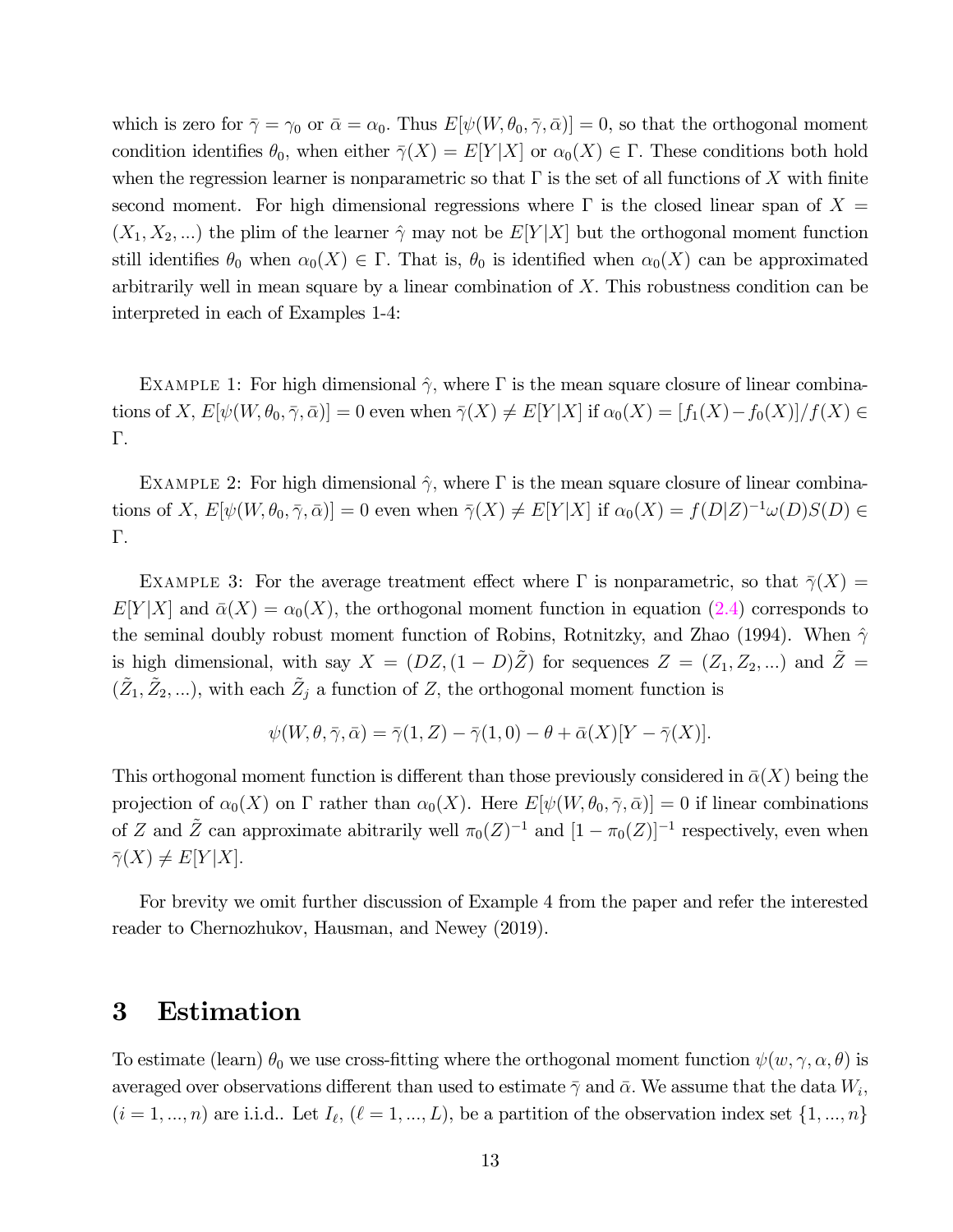into L distinct subsets of about equal size. In practice  $L = 5$  (5-fold) or  $L = 10$  (10-fold) cross-fitting is often used. Let  $\hat{\gamma}_{\ell}$  and  $\hat{\alpha}_{\ell}$  be estimators constructed from the observations that are not in  $I_{\ell}$ . We construct the estimator  $\hat{\theta}$  by setting the sample average of  $\psi(W_i, \theta, \hat{\gamma}_{\ell}, \hat{\alpha}_{\ell})$  to zero and solving for  $\theta$ . This  $\hat{\theta}$  and an associated asymptotic variance estimator  $\hat{V}$  have explicit forms

$$
\hat{\theta} = \frac{1}{n} \sum_{\ell=1}^{L} \sum_{i \in I_{\ell}} \{ m(W_i, \hat{\gamma}_{\ell}) + \hat{\alpha}_{\ell}(X_i) [Y_i - \hat{\gamma}_{\ell}(X_i)] \},
$$
\n
$$
\hat{V} = \frac{1}{n} \sum_{\ell=1}^{L} \sum_{i \in I_{\ell}} \hat{\psi}_{i\ell}^2, \ \hat{\psi}_{i\ell} = m(W_i, \hat{\gamma}_{\ell}) - \hat{\theta} + \hat{\alpha}_{\ell}(X_i) [Y_i - \hat{\gamma}_{\ell}(X_i)],
$$
\n(3.1)

Any regression learner  $\hat{\gamma}_{\ell}$  can be used here as long as its mean-square convergence rate is a power of  $1/n$ , as assumed in Section 4. Such a convergence rate is available for neural nets (Chen and White, 1999, and Farrell, Liang, and Misra, 2018), random forests (Syrgkanis and Zampetakis, 2020), boosting (Luo and Spindler, 2016), Lasso (Bickel, Ritov, and Tsybakov, 2009), and other high dimensional methods. As a result any of these regression learners can be used to construct an Auto-DML  $\theta$  from equation (3.1), in conjunction with a learner  $\hat{\alpha}_{\ell}$  of  $\bar{\alpha}$ .

To describe  $\hat{\alpha}_{\ell}$  let  $b(x)=(b_1(x),...,b_p(x))$  be a  $p \times 1$  dictionary of functions of x, where p can be large, with each  $b_i(x)$  standardized to have mean 0 and standard deviation 1, to be further discussed later in this Section. For convenience we ignore dependence of  $b(x)$  on the data in the notation. The learner  $\hat{\alpha}_{\ell}$  given here is

$$
\hat{\alpha}_{\ell}(x) = \frac{1}{n - n_{\ell}} \sum_{i \notin I_{\ell}} m(W_i, 1) + b(x)^{\prime} \hat{\rho}_{\ell}, \ \hat{\rho}_{\ell} = \arg \min_{\rho} \{-2\hat{M}_{\ell}'\rho + \rho^{\prime} \hat{G}_{\ell}\rho + 2r \sum_{j=1}^{J} |\rho_j| \}, \tag{3.2}
$$

$$
\hat{M}_{\ell} = \frac{1}{n - n_{\ell}} \sum_{i \notin I_{\ell}} m(W_i, b), \ \hat{G}_{\ell} = \frac{1}{n - n_{\ell}} \sum_{i \notin I_{\ell}} b(X_i) b(X_i)^{\prime},
$$

where  $n_{\ell}$  is the number of observations not in  $I_{\ell}$  and  $r > 0$  is a positive scalar. This  $\hat{\alpha}_{\ell}$  is used in equation (3.1) to construct  $\hat{\theta}$  and  $\hat{V}$ .

To explain and motivate  $\hat{\alpha}_{\ell}$  it is notationally convenient to drop the  $\ell$  subscript, with the understanding that  $\hat{\alpha}_{\ell}$  is computed using only observations not in  $I_{\ell}$  for each  $\ell$ , as in equation  $(3.2)$ . It is also notationally convenient to drop the 0 mean normalization of  $b(x)$  and consider  $\hat{\alpha}$  having the form

$$
\hat{\alpha}(x) = b(x)'\hat{\rho},\tag{3.3}
$$

where  $\hat{\rho}$  is a vector of estimated coefficients.

The  $\hat{\alpha}$  depends on the choice of dictionary  $b(x)$  and penalty degree r. For the dictionary we require that each  $b_i(x)$  belongs to the set Γ of possible plims of  $\hat{\gamma}(x)$  discussed in Section 2 and that linear combinations of the dictionary "span" Γ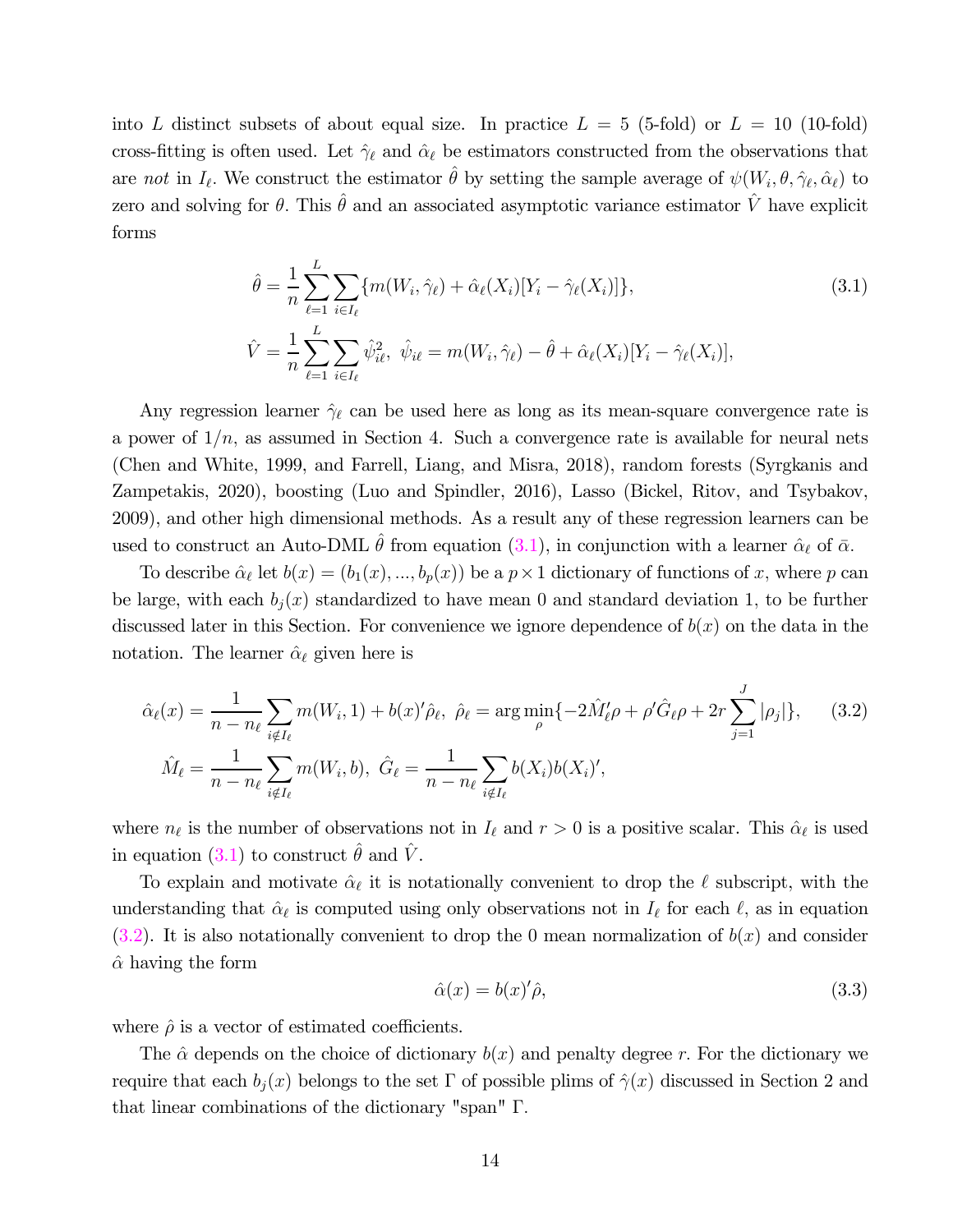ASSUMPTION 1:  $b(x)=(b_1(x),...,b_p(x))'$  where i)  $b_j \in \Gamma$  for all j and ii) for any  $\alpha \in \Gamma$  and  $\varepsilon > 0$  there is  $p$  and  $\rho \in \mathbb{R}^p$  such that  $E[\{\alpha(X) - b(X)'\rho\}^2] < \varepsilon$ .

One key feature of this condition is that each  $b_i \in \Gamma$ . This feature allows us to use  $m(w, \gamma)$  to construct  $\hat{\alpha}$  and will guarantee that  $\hat{\alpha} \in \Gamma$ , as required for the orthogonality shown in equation  $(2.5)$ . Another key feature is that linear combinations of  $b(x)$  can approximate anything that belongs to Γ. This feature will lead to  $\hat{\alpha}$  estimating  $\bar{\alpha}$ . The link imposed by Assumption 1, between the regression learner  $\hat{\gamma}$  and the dictionary  $b(x)$  used to construct  $\hat{\alpha}$ , is important for the orthogonality property of  $\psi(w, \gamma, \alpha, \theta)$  and hence for  $\hat{\theta}$  to be asymptotically normal and  $\hat{V}$ to be a consistent estimator of the asymptotic variance under general misspecification.

Assumption 1 requires that linear combinations of  $b(x)$  must be able to approximate any  $\gamma$  in the set of possible plims of  $\hat{\gamma}$  and that each  $b_i$  must be a possible plim of  $\hat{\gamma}$ . For Lasso and other high dimensional regression learners where  $X = (X_1, X_2, ...)$  Assumption 1 will be satisfied for

$$
b(x) = (x_1, ..., x_p)'.\tag{3.4}
$$

Evidently each element  $b_j(X) = X_j$  is an element of  $\Gamma$  and the spanning condition is satisfied because any linear combination of  $X$  with a finite number of nonzero coefficients will also be a linear combination of  $b(x)$  for p large.

For neural nets, random forests, and other learners that nonparametrically estimate  $E[Y|X]$ , Assumption 1 will require that a linear combination of  $b(X)$  can approximate any function of X for large enough p. Such a  $b(x)$  can be formed from low order multivariate powers of components of x, with a full set of approximating functions included as  $p$  grows. In applications one may use a variety of nonlinear functions including powers of transformations of  $X$ .

The learner  $\hat{\alpha}$  also depends on the choice of penalty degree r. An important, useful feature of Lasso is that  $r = A\sqrt{\ln(p)/n}$  for a constant A gives the fastest possible mean square convergence rate for Lasso, that optimally trades off bias and variance. In Appendix A, we describe crossvalidation and theoretical methods for choosing the choosing  $r$  based on data that have proven stable across several different applications. We also provide R code, available upon request, for the construction of  $\hat{\alpha}(x)$  and  $\theta$ .

We can motivate  $\hat{\rho}$  in  $\hat{\alpha}(x) = b(x)'\hat{\rho}$  as being based on the Riesz representation in equation  $(2.1)$  and  $\bar{\alpha}$  satisfying equation  $(2.3)$ , which imply that for  $m(w, b) = (m(w, b_1), ..., m(w, b_p))'$ ,

$$
M := E[m(W, b)] = E[\alpha_0(X)b(X)] = E[\bar{\alpha}(X)b(X)],
$$
\n(3.5)

where the last equality is satisfied by  $b_j \in \Gamma$ , which implies  $E[b_i(X)\{\alpha_0(X) - \bar{\alpha}(X)\}] = 0$  for each j. We see that the cross moments M between the true, unknown  $\bar{\alpha}(x)$  and the dictionary  $b(x)$  are equal to the expectation of the known vector of functions  $m(w, b)$ . Also, the second moment matrix  $G = E[b(X)b(X)]$  of the dictionary is an expectation of a known function of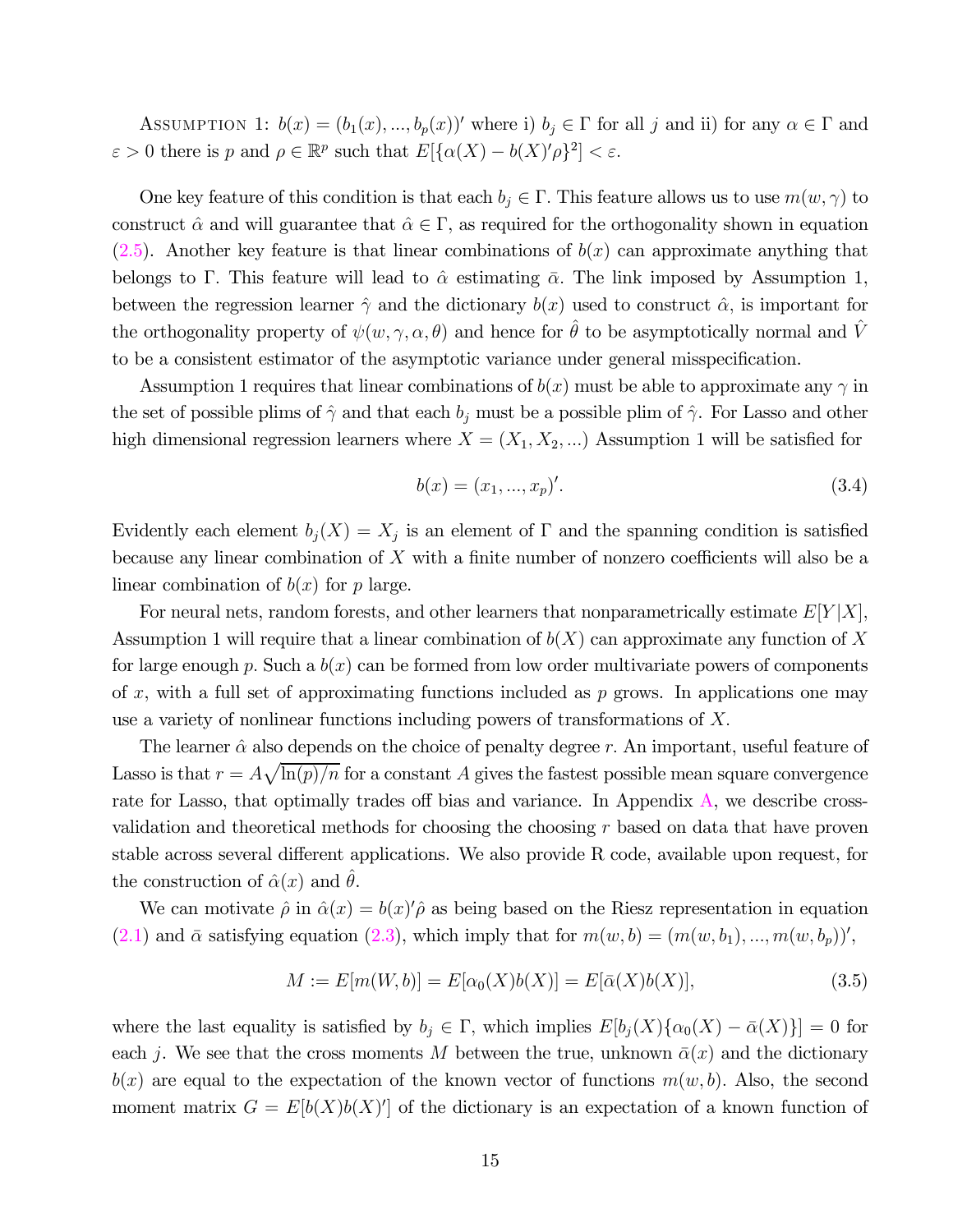the data. Estimating M and G enables learning coefficients  $\rho$  of the least squares regression of  $\bar{\alpha}(X)$  on  $b(X)$ , satisfying  $M = G\rho$ . We learn  $\rho$  using a Lasso minimum distance objective function to allow for large  $p$ . Let

$$
\hat{M} = \frac{1}{n} \sum_{i=1}^{n} m(W_i, b), \ \hat{G} = \frac{1}{n} \sum_{i=1}^{n} b(X_i) b(X_i)',
$$

be unbiased estimators of  $M$  and  $G$ . The coefficient estimator is given by

$$
\hat{\rho} = \arg\min_{\rho} \{-2\hat{M}'\rho + \rho'\hat{G}\rho + 2r\|\rho\|_1\}, \quad \|\rho\|_1 = \sum_{j=1}^p |\rho_j|.\tag{3.6}
$$

The estimator  $\hat{\rho}$  can be interpreted as a minimum distance version of Lasso. Here  $\hat{M}$  is analogous to  $\sum_{i=1}^{n} Y_i b(X_i) / n$  in Lasso. The objective function in equation (3.6) can be thought of as the Lasso objective with  $\sum_{i=1}^{n} Y_i b(X_i) / n$  replaced by  $\hat{M}$  and  $\sum_{i=1}^{n} Y_i^2 / n$  dropped. In this way the objective function is a penalized approximation to the least squares regression of  $\alpha_0(x)$ on  $b(x)$ , where  $2r \|\rho\|_1$  is the penalty. We refer to this as minimum distance Lasso because  $\hat{M}$ does not have the product form of Lasso regression.

The learner  $\hat{\alpha}(x)$  of  $\bar{\alpha}(x)$  is automatic in being based on  $\hat{M}$  and  $\hat{G}$ , neither of which requires knowledge of the form of  $\bar{\alpha}$ . In particular,  $\hat{\alpha}(x) = b(x)'\hat{\rho}$  does not depend on plugging in nonparametric estimates of components of  $\bar{\alpha}(x)$ . Instead,  $b(x)$  is linear in the dictionary  $b(x)$ and uses the known function  $m(w, \gamma)$  in the construction of  $\hat{M}$  to obtain the learner  $\hat{\rho}$ . This automatic nature of  $\hat{\alpha}(x)$  is especially useful for Lasso and other high dimensional regression learners where  $b(x)$  can be taken to be the first p elements of  $x = (x_1, x_2, ...)$ , and where  $\bar{\alpha}(x)$ is a least squares projection of  $\alpha_0(X)$  on Γ, as in Section 2. The projection  $\bar{\alpha}(x)$  will generally not have a simple form that can be learned by plugging in nonparametric learners to an explicit formula.

The learner  $\hat{\alpha}(x) = b(x)'\hat{\rho}$  also avoids inverting a learner of a conditional probability or pdf. The finite sample properties of methods that rely on inverses of learners can be poor; see Singh and Sun (2019) for recent examples. Instead,  $\hat{\alpha}$  approximates and learns  $\bar{\alpha}$  by a linear combination of functions. In this way the  $\hat{\alpha}$  given here avoids potential instability from inverting a high dimensional estimator. The inverse of a conditional probability or density is present in  $\alpha_0(x)$  in all of the examples in this paper. We anticipate that this feature is present quite generally for causal and structural models involving shifts in regressors, because the Rr equation (2.1) involves an expectation with respect to the data distribution rather than the shifted distribution. Thus absence of an inverse of a machine learner in  $\hat{\alpha}$  may prove to be widely useful. In some economic structural models the linearity of  $\hat{\alpha}$  in  $b(x)$  may not be quite as appealing, because inverse densities can have semiparametric form and so mitigate the problem of inverting a high dimensional learner. An example is the dynamic discrete choice learner of Chernozhukov et al. (2016, 2020).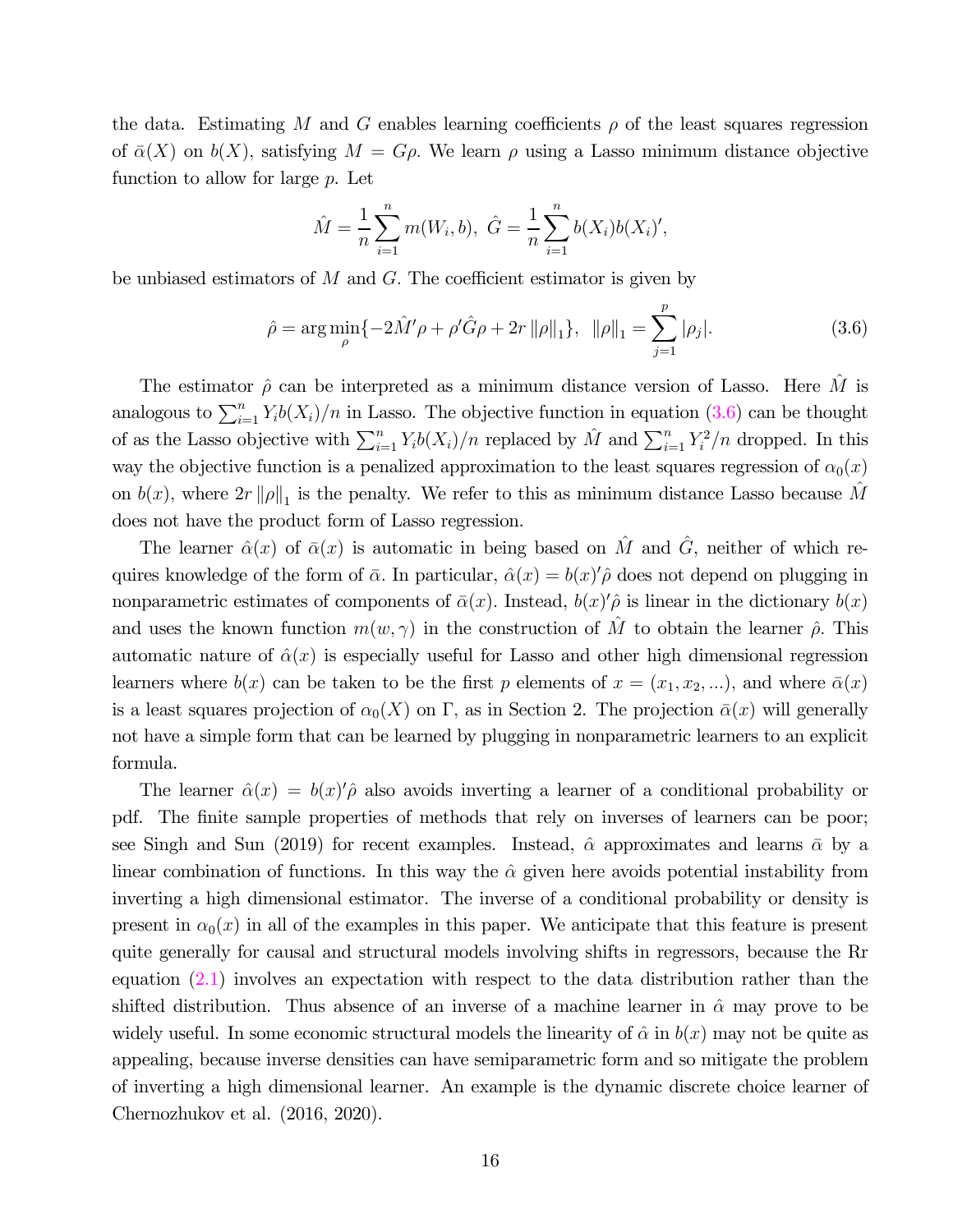This learner  $\hat{\alpha}(x)$  can be thought of as being based on orthogonality of the moment function with respect to  $\gamma$ . Let  $\tau$  denote a scalar and  $b_i(x)$  an element of  $b(x)$ . Then by equation (3.5)

$$
\frac{\partial}{\partial \tau}E[\psi(W,\theta,\gamma+\tau b_j,\bar{\alpha})]=E[m(W,b_j)-\bar{\alpha}(X)b_j(X)]=0, (j=1,...,p).
$$

Replacing the expectation by a sample average and  $\bar{\alpha}(X)$  by  $b(X)' \rho$  gives

$$
\frac{1}{n}\sum_{i=1}^{n} \{m(W_i, b_j) - [b(X_i)'\rho]b_j(X_i)\} = \hat{M} - \hat{G}\rho.
$$

This sample average is a scaled version of the derivative of objective function in equation (3.6) without the penalty term. The first-order conditions for equation (3.6) will set  $\hat{\rho}$  so that this object is close to zero, subject to the penalty, i.e. will solve penalized versions of a moment equation. Thus, the Lasso minimum distance learner can be thought of as a way of using orthogonality of  $\psi(W, \theta, \gamma, \alpha)$  with respect to  $\gamma$  to learn  $\bar{\alpha}$  while penalizing to facilitate high dimensional estimation. In Section 6 we use an extension of this approach to construct an Auto-DML when  $m(W, \gamma)$  is nonlinear in  $\gamma$ .

To illustrate  $\hat{\alpha}$  we consider the choice of dictionary and the form of  $\hat{\alpha}$  for Examples 1-3.

EXAMPLE 1: If the regression learner  $\hat{\gamma}$  is nonparametric the dictionary  $b(X)$  should also be nonparametric while if  $\hat{\gamma}$  is a high dimensional regression the dictionary should be chosen as in equation (3.4). Here  $m(w, b) = \int b(x)[f_1(x) - f_0(x)] dx$  does not depend on the data observation w and the first order conditions for  $\hat{\rho}$  imply that for each j,

$$
\left| \int b_j(x) [f_1(x) - f_0(x)] dx - \frac{1}{n - n_\ell} \sum_{i \notin I_\ell} b_j(X_i) \hat{\alpha}_\ell(X_i) \right| \leq r.
$$

Here  $\hat{\alpha}_{\ell}(X_i)$  acts to approximately re-weight so that the integral of  $b_j(x)$  over the policy shift is approximately equal to the sample average of the re-weighted function  $b_i(X_i)\hat{\alpha}_\ell(X_i)$ .

EXAMPLE 2: The dictionary  $b(X)$  should be chosen as in Example 1. Also by  $m(w, b) =$  $S(u)\gamma(u,z)$  the first order conditions for  $\hat{\rho}$  imply that for each j,

$$
\left|\frac{1}{n-n_{\ell}}\sum_{i\notin I_{\ell}}\{S(U_i)b_j(U_i,Z_i)-b_j(X_i)\hat{\alpha}_{\ell}(X_i)\}\right|\leq r.
$$

Here  $\hat{\alpha}_{\ell}(X_i)$  acts approximately as a re-weighting scheme, making the  $b_i(U_i, Z_i)$  be approximately equal to the sample average of the re-weighted function  $b_j(X_i)\hat{\alpha}_{\ell}(X_i)$ .

Example 3: The dictionary should be chosen similarly to Example 1. For instance suppose that  $X = (DZ, (1 - D)Z)$ , where  $Z = (Z_1, Z_2, ...)$  is a sequence or possible covariates. Then the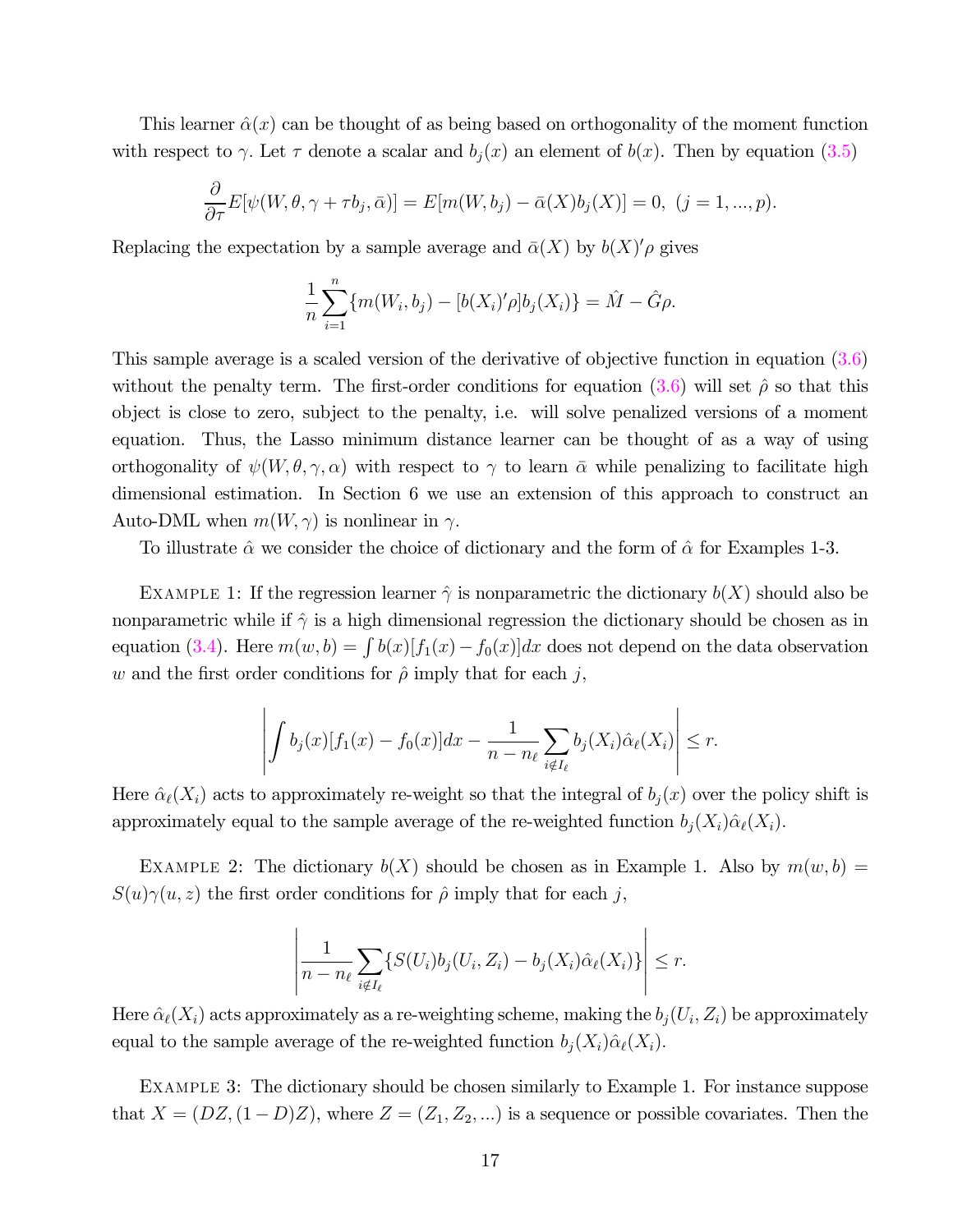dictionary

$$
b(x) = (dq(z)', (1-d)q(z)')', q(z) = (z_1, ..., z_{p/2})',
$$
\n(3.7)

would satisfy Assumption 1. The estimator  $\hat{\alpha}_{\ell}$  has an interesting form for this dictionary. Note that  $m(w, b) = b(1, z) - b(0, z) = (q(z)', 0')' - (0', q(z)')' = (q(z)', -q(z)')$ . Then

$$
\hat{M}_{\ell} = \begin{pmatrix} \bar{q}_{\ell} \\ -\bar{q}_{\ell} \end{pmatrix}, \ \bar{q}_{\ell} = \frac{1}{n - n_{\ell}} \sum_{i \notin I_{\ell}} q(Z_i).
$$

Let  $\hat{\rho}^1_{\ell}$  be the estimated coefficients of  $dq(z)$  and  $\hat{\rho}^0_{\ell}$  be the estimated coefficients of  $(1-d)q(z)$ . Then the learner of  $\bar{\alpha}(X_i)$  is

$$
\hat{\alpha}_{\ell}(X_i) = D_i \hat{\omega}_{\ell i}^1 - (1 - D_i) \hat{\omega}_{\ell i}^0, \ \hat{\omega}_{\ell i}^1 = q(Z_i)' \hat{\rho}_{\ell}^1, \ \hat{\omega}_{\ell i}^0 = -q(Z_i)' \hat{\rho}_{\ell}^0,
$$

where  $\hat{\omega}_{\ell i}^1$  and  $\hat{\omega}_{\ell i}^0$  might be thought of as "weights." These weights sum to one if  $q(z)$  includes a constant but may be negative. The first order conditions for  $\hat{\alpha}$  are that for each j.

$$
\left| \frac{1}{n - n_{\ell}} \sum_{i \notin I_{\ell}} q_j(Z_i) [1 - D_i \hat{\omega}_{\ell i}^1] \right| \le r, \left| \frac{1}{n - n_{\ell}} \sum_{i \notin I_{\ell}} q_j(Z_i) [1 - (1 - D_i) \omega_{\ell i}^0] \right| \le r.
$$
 (3.8)

Here  $\hat{\rho}_{\ell}$  sets the weights  $\hat{\omega}_{\ell i}^1$  and  $\hat{\omega}_{\ell i}^0$  to approximately "balance" the overall sample average with the treated and untreated averages for each element of the dictionary  $q(z)$ . The constraints of equation (3.8) are like the balancing conditions of Zubizarreta (2015) and Athey, Imbens, and Wager (2018). The source of these constraints is regularized least squares approximation of  $\bar{\alpha}(x) = proj(\pi_0(z)^{-1}d - [1 - \pi_0(z)]^{-1}(1 - d)|Z)$  by a linear combination of the dictionary  $b(x)$ . The approach of this paper shows that this type of balancing is sufficient to debias any regression learner under regularity conditions in Section 4.

### 4 Large Sample Inference

In this Section, we give mean square convergence rates for the Lasso minimum distance learner of  $\hat{\alpha}$  and root-n consistency and asymptotic normality results for the learner  $\hat{\theta}$  of the object of interest and its asymptotic variance estimator  $\hat{V}$ . Let  $\varepsilon_n$  denote a sequence that converges to zero no faster than  $\sqrt{\ln(p)/n}$  and for a random variable  $a(W)$  let  $||a|| = \sqrt{E[a(W)]^2}$ 

ASSUMPTION 2: There exists  $C > 1, \xi > 0$  such that for each positive integer  $s \leq C \varepsilon_n^{-2/(2\xi+1)}$ there is  $\bar{\rho}$  with s nonzero elements such that

$$
\|\bar{\alpha} - b'\bar{\rho}\| \le C(s)^{-\xi}.
$$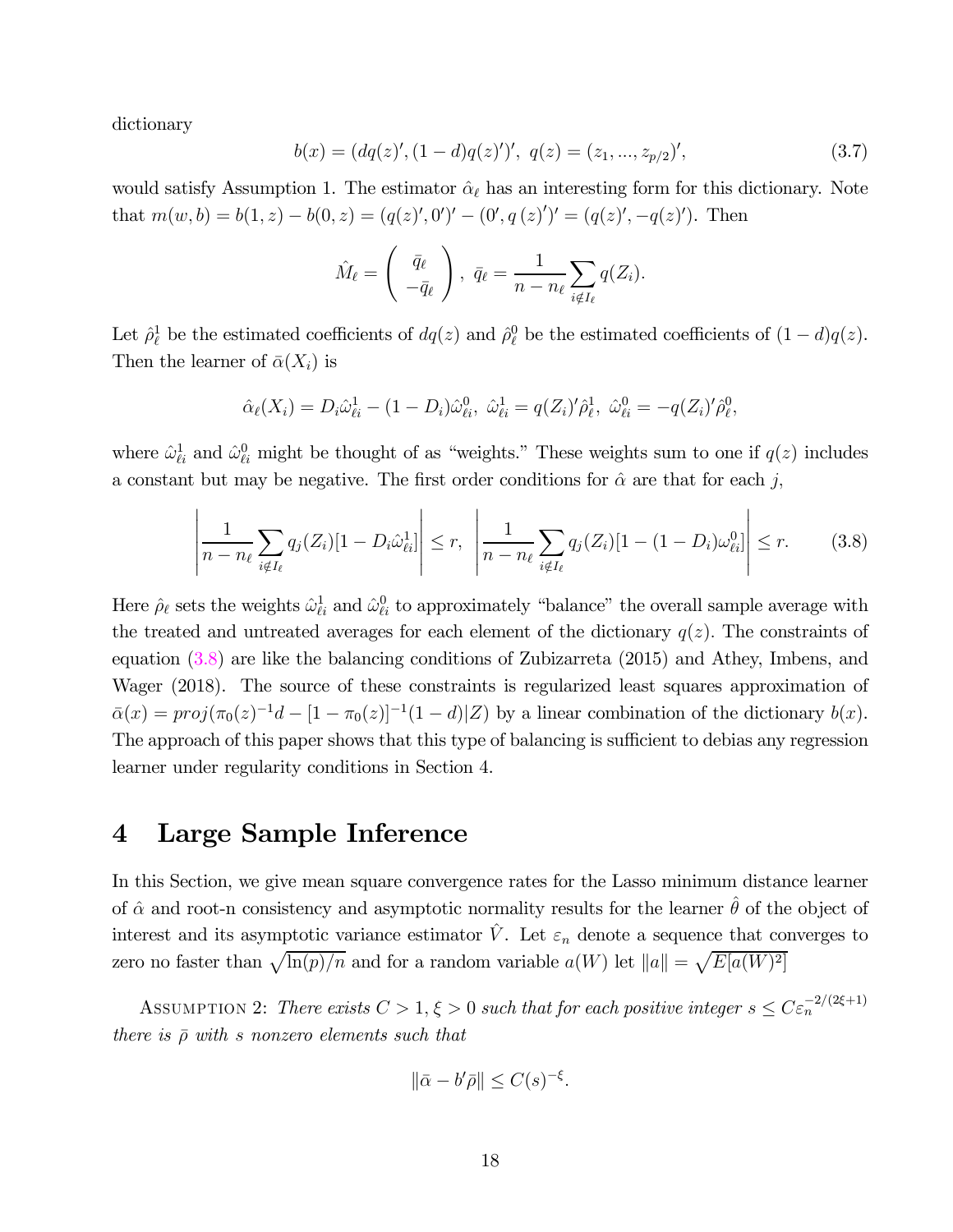Here  $\|\bar{\alpha} - b'\bar{\rho}\|$  is the mean square approximation error from using the linear combination  $b'\bar{\rho}$ to approximate  $\bar{\alpha}$ . This approximate sparsity condition specifies that there is a sparse  $\bar{\rho}$ , having only s nonzero elements, so that the approximation error is bounded by  $C(s)^{-\xi}$ . Note that it is not required that  $\bar{\alpha}$  be equal to linear combination of s terms, i.e. it is not required that  $\alpha_0$  be strictly sparse. Assumption 2 does allow unknown identity for the elements of  $b(x)$  that give the approximation rate  $s^{-\xi}$ . In this way this condition allows for high dimensional x where statistics and economics to not provide much guidance for which elements of  $b(x)$  are important.

The  $\varepsilon_n$  in this condition represents a convergence rate for  $\hat{M}$  and  $\hat{G}$  that will be no faster than  $\sqrt{\ln(p)/n}$  under the conditions given here. When s is chosen to be approximately  $C\varepsilon_n^{-2/(2\xi+1)}$ . which is the largest s allowed by this Assumption 2, s will grow no faster than  $(\sqrt{n/\ln(p)})^{2/(2\xi+1)} \le$  $n^{1/(2\xi+1)}$ , which grows slower than *n*. Because  $p \geq s$  is implicitly required by this condition, Assumption 2 puts a quite a weak restriction on  $p$ . Note though that an important feature of Assumption 2 is that the sparse approximation is based on functions included in the  $p \times 1$ dictionary  $b(x)$ . Thus larger values of p give more flexibility and will help Assumption 2 to be satisfied.

Our results will require a convergence rate for  $\hat{\alpha}$  that is faster than some power of n and Assumption 2 is a natural condition that leads to such a rate. Sufficient conditions for such a rate are well known from the approximation literature when  $\bar{\alpha}(x)$  belongs to a Besov or Holder class of function and linear combinations of  $b(x)$  can approximate any function of x.

We will also make use of a sparse eigenvalue condition as considered in much of the Lasso literature. Let  $\rho$  denote a  $p \times 1$  vector,  $\rho_J$  a  $J \times 1$  subvector of  $\rho$ , and  $\rho_{J^c}$  the vector consisting of components of  $\rho$  that are not in  $\rho_J$ . Also for a matrix  $A$  let  $||A||_1 = \sum_{i,j} |a_{ij}|$ .

ASSUMPTION 3:  $G = E[b(X)b(X)]$  has largest eigenvalue bounded uniformly in n and there is  $C, c > 0$  such that for all  $s \approx C \varepsilon_n^{-2}$  with probability approaching one

$$
\min_{J\leq s}\min_{\|\rho_{J^c}\|_1\leq 3\|\rho_J\|_1}\frac{\rho'\hat{G}\rho}{\rho'_J\rho_J}\geq c
$$

This is a sparse eigenvalue condition that is familiar from the Lasso literature, including Bickel, Ritov, Tsybakov (2009), Belloni and Chernozhukov (2013), and Rudelson and Zhou (2013).

We will work with a dictionary  $b(X)$  with elements that are uniformly bounded.

ASSUMPTION 4: There is  $C > 0$  such that with probability one  $\sup_i |b_i(X)| \leq C$ .

This condition implies a convergence rate of  $\sqrt{\ln(p)/n}$  for  $\left\|\hat{G} - G\right\|_{\infty}$ , where  $\|A\|_{\infty} =$  $\max_{i,j} |a_{ij}|$  for a matrix  $A = [a_{ij}].$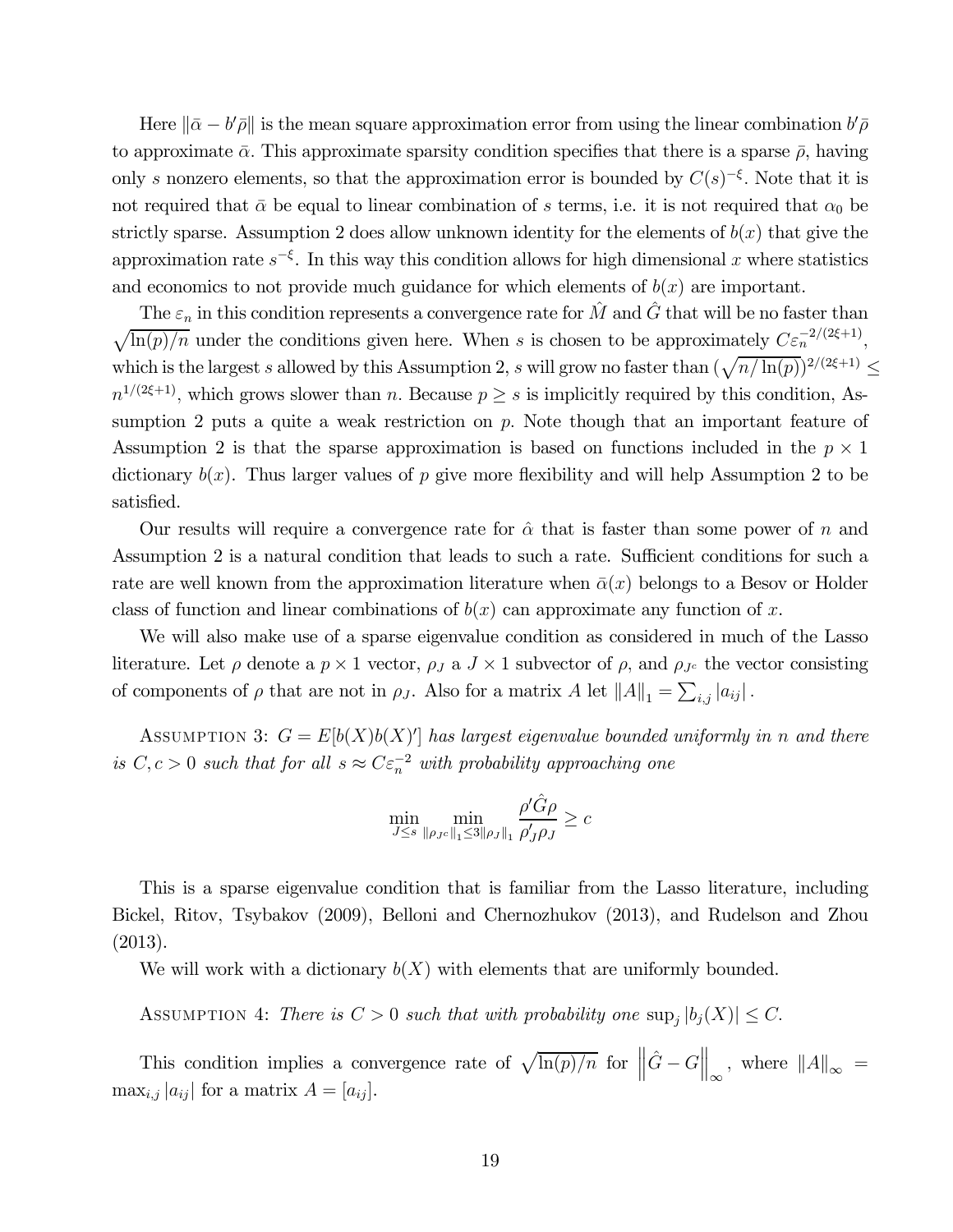Lasso mean square convergence rates are often stated in terms of finite sample bounds. Because the focus of this paper is root-n consistency for  $\hat{\theta}$  and for that we only need convergence at certain powers of  $n$  we can simplify the statement of convergence rates without affecting the conditions for  $\hat{\theta}$  by allowing the Lasso regularization value r to shrink slightly slower than  $\varepsilon_n$ . This does lead to approximate sparseness conditions that are strict inequalities on the size of  $\xi$  but Bradic et al. have shown that strict inequalities are necessary for root-n consistent estimation, meaning that there is no loss of generality in these conditions. We also limit the growth of  $p$  to be slower than some power of  $n$ .

ASSUMPTION 5:  $\varepsilon_n = o(r)$ ,  $r = o(n^c \varepsilon_n)$  for all  $c > 0$ , and there  $C > 0$  such that  $p \leq Cn^C$ .

We also hypothesize a convergence rate for  $\hat{M}$ .

Assumption 6: 
$$
\|\hat{M} - M\|_{\infty} = O_p(\varepsilon_n)
$$
 for  $\varepsilon_n \longrightarrow 0$ .

We use this condition to accommodate  $\hat{M}$  that can depend on the regression learner  $\hat{\gamma}$  as needed for Section 5.

THEOREM 1: If Assumptions 1 - 6 are satisfied then for all  $c > 0$ ,

$$
\|\hat{\alpha} - \bar{\alpha}\| = o_p(n^c \varepsilon_n^{2\xi/(2\xi+1)}).
$$

This theorem is based on extending Lemmas of Bradic et al. (2021) to allow  $\varepsilon_n$  to shrink slower than  $\sqrt{\ln(p)/n}$ . The extension will be used in Section 5 to obtain convergence rates when M depends on a nonparametric estimator.

The sparse eigenvalue condition of Assumption 3 seems strong in some settings. It is possible to drop Assumption 3 and Assumption 2 if the following condition is satisfied:

ASSUMPTION 7:  $\bar{\alpha}(X) = \sum_{j=1}^{\infty} \rho_{j0} b_j(X)$ ,  $\sum_{j=1}^{\infty} |\rho_{j0}| < \infty$ , and for  $C > 0$  and  $\bar{s} = C\sqrt{n}$  the  $b_i(x)$  corresponding to the largest s values of  $|\rho_{i0}|$  are included in  $b(x)$ .

This condition allows us to drop Assumption 2 because absolute summability of the coefficients  $\rho_{0j}$  implies a sparse approximation rate of  $\xi = 1/2$ . It also allows  $\hat{G}$  to converge at a rate slower  $\varepsilon_n$  in order to accommodate nonparametric estimation in  $\hat{G}$ .

THEOREM 2: If Assumptions 1 and 5-7 are satisfied and  $\left\|\hat{G} - G\right\|_{\infty}$  $= O_p(\varepsilon_n)$  then for all  $c>0,$ 

$$
\|\hat{\alpha} - \bar{\alpha}\| = o_p(n^c \sqrt{\varepsilon_n}).
$$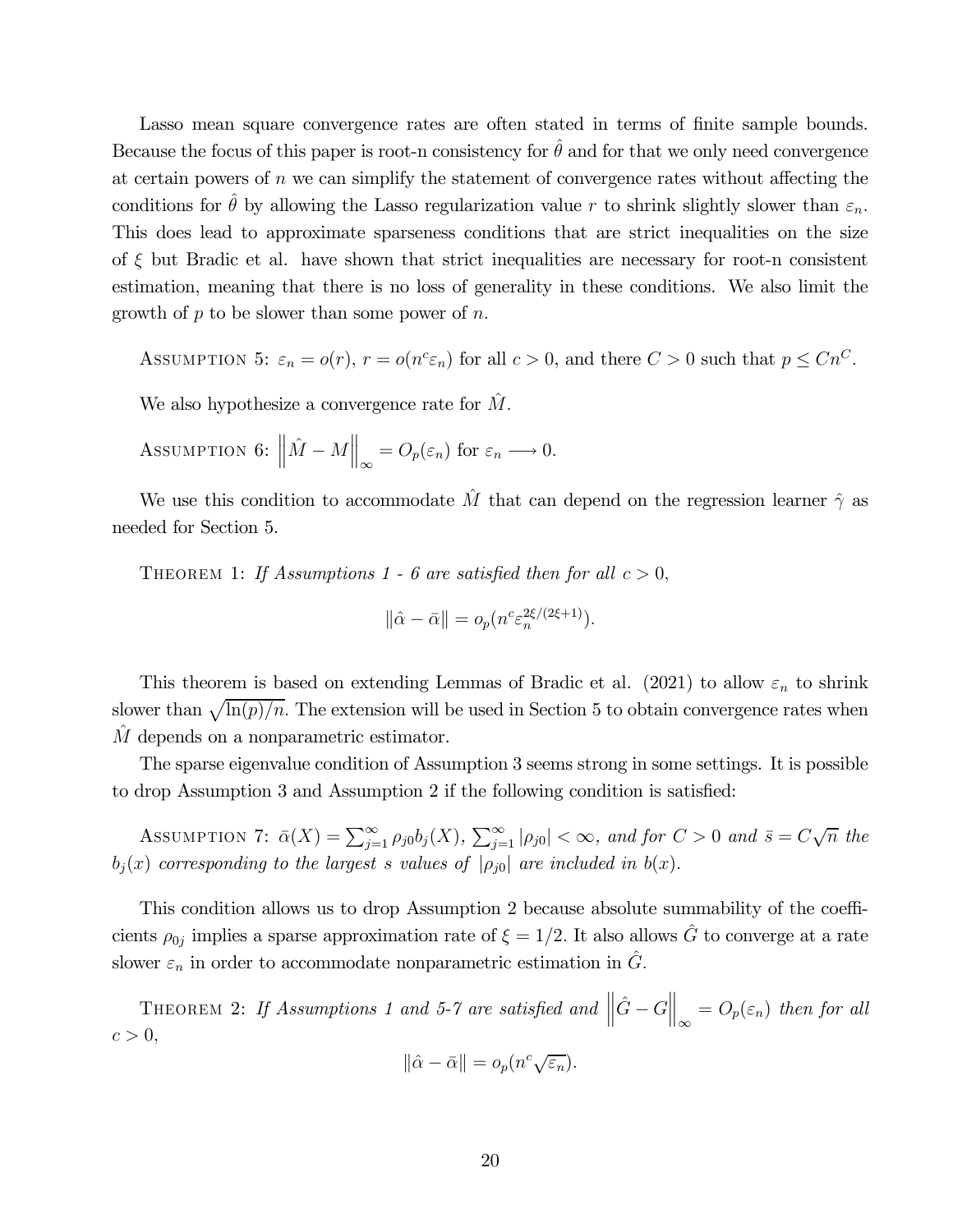This result extends Chatterjee and Javarov (2015) to allow  $\varepsilon_n$  to shrink slower than  $\sqrt{\ln(p)/n}$ . When  $\varepsilon_n = \sqrt{\ln(p)/n}$  in Assumption 6 this result gives a mean square convergence rate for  $\hat{\alpha}$ that is faster than  $n^{-1/4+c}$  for all  $c > 0$ , without a sparse eigenvalue condition.

We now use these results to obtain root-n consistency and asymptotic normality for the Auto-DML  $\hat{\theta}$  and consistency of its asymptotic variance estimator  $\hat{V}$ . We impose some additional regularity conditions.

ASSUMPTION 8: There is  $C > 0$  such that with probability one  $\max_{j \leq p} |m(W, b_j)| \leq C$ .

Under this condition Assumption 6 will be satisfied with  $\varepsilon_n = \sqrt{\ln(p)/n}$ . This condition will be satisfied under by Assumption 4 in each of Examples 1-3 under conditions of Corollaries 4-6 to follow.

ASSUMPTION 9:  $E[{Y - \overline{\gamma}(X)}^2|X]$  and  $\overline{\alpha}(X)$  are bounded.

We impose this condition for simplicity; it could be weakened. We also impose the following condition.

Assumption 10: 
$$
E[m(W, \gamma_0)^2] < \infty
$$
 and  $\int [m(w, \hat{\gamma}) - m(w, \bar{\gamma})]^2 F_W(dw) \xrightarrow{p} 0$ .

This condition will be implied by existence of  $C > 0$  with  $|E[m(W, \gamma)^2]| \leq C ||\gamma||^2$  for all  $\gamma$ , which will be satisfied in the examples we consider under regularity conditions to be specified.

ASSUMPTION 11: With probability approaching one  $\hat{\gamma}_\ell \in \Gamma$  and there is  $d_\gamma > 0$  such that  $\|\hat{\gamma} - \bar{\gamma}\| = O_p(n^{-d_{\gamma}})$  and either Assumptions 2 and 3 are satisfied with

$$
\frac{\xi}{2\xi + 1} + d_{\gamma} > \frac{1}{2},\tag{4.1}
$$

or Assumption 7 is satisfied and  $d_{\gamma} > 1/4$ .

This assumption allows  $\hat{\gamma}$  to be any learner that converges in mean square at a rate that is some power of  $n$ . By Theorem 1 the mean square convergence rate for  $\hat{\alpha}$  is as close as desired to  $n^{-\xi/(2\xi+1)}$ , so Assumption 11 is the rate double robustness condition of Belloni, Chernozhukov, and Hansen (2014) and Farrell (2015) that the product of convergence rates for  $\hat{\alpha}$  and  $\hat{\gamma}$  must go to zero faster than  $1/\sqrt{n}$ . Under Assumptions 2 and 3 a full trade-off in rates between  $\hat{\alpha}$  and  $\hat{\gamma}$  is permitted, with Assumption 11 being satisfied for any  $\xi$  if  $d_{\gamma}$  is large enough and for any  $d_{\gamma}$  if  $\xi$  is large enough. Under Assumption 7 this trade-off is not present, with  $d_{\gamma} > 1/4$  being required by Assumption 11.

The following gives the large sample inference results for  $\hat{\theta}$  and  $\hat{V}$ . Define

$$
\bar{\theta} = E[m(W,\bar{\gamma})], \ \psi(w) = m(w,\bar{\gamma}) - \bar{\theta} + \bar{\alpha}(x)[y - \bar{\gamma}(x)], \ V = E[\psi(W)^2].
$$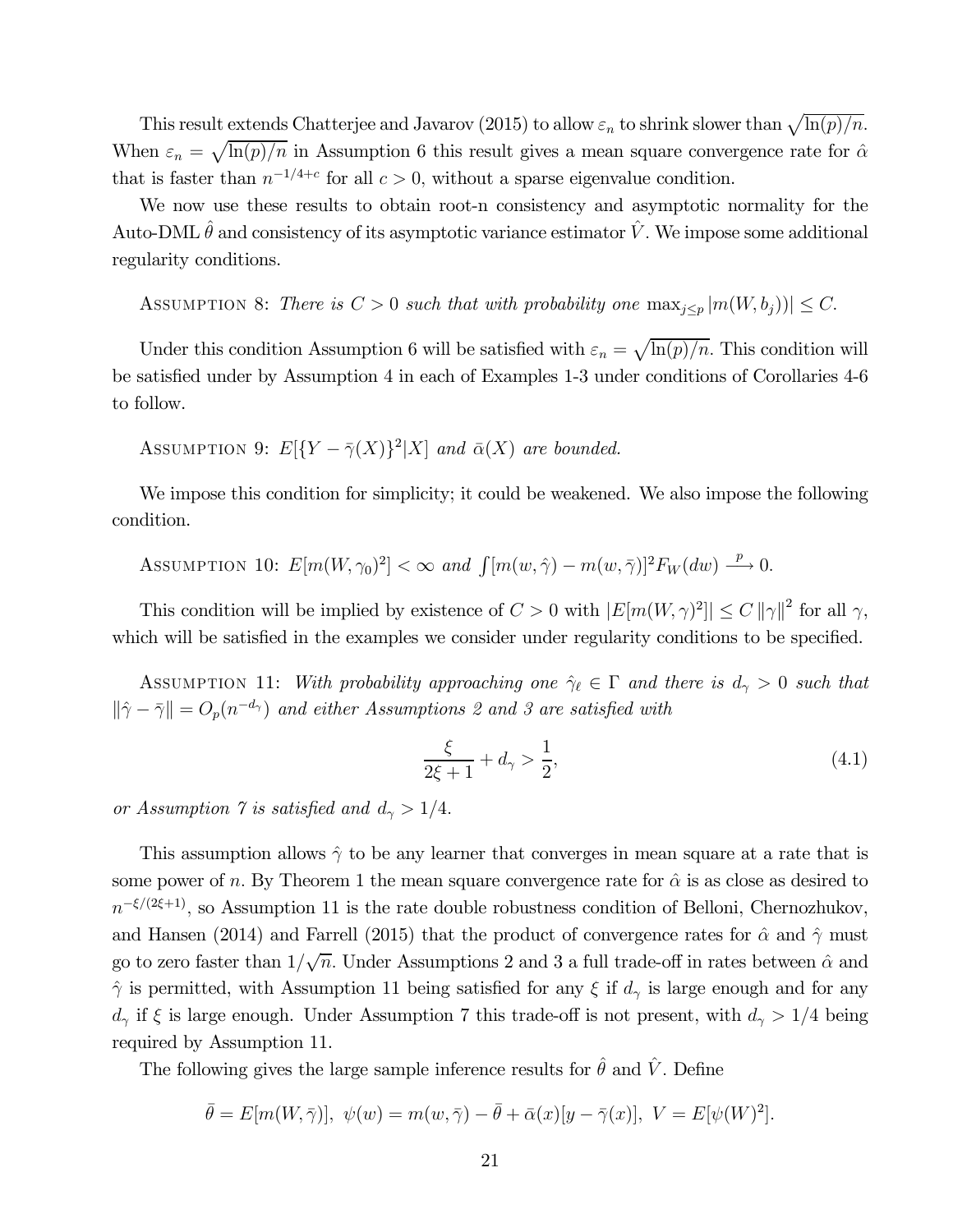Here  $\bar{\theta}$  will be the object estimated by  $\hat{\theta}$  when neither of the double robustness conditions  $\overline{\gamma}(X) = E[Y|X]$  or  $\overline{\alpha}(X) \in \Gamma$  are satisfied.

THEOREM 3: If Assumptions 1-5, and 8-11 are satisfied then  $\sqrt{n}(\hat{\theta} - \bar{\theta}) \stackrel{d}{\longrightarrow} N(0, V)$ . If in addition Assumption 7 is satisfied then  $\hat{V} \stackrel{p}{\longrightarrow} V$ .

It is possible to construct a consistent estimator of  $V$  without Assumption 7 by using a trimmed version of  $\hat{\alpha}_{\ell}(x)$  but we omit that demonstration to avoid further complicating  $\hat{V}$ . The conclusion of Theorem 3 implies that asymptotic test statistics and confidence intervals can be formed in the usual manner from  $\hat{\theta}$  and  $\hat{V}$ . Theorem 3 is proven by using the convergence rate results of Theorem 1 and Theorem 2 to show that the hypotheses of Lemma 15 of Chernozhukuv et al. (2020) are satisfied.

Most of the conditions of Theorem 3 are quite general, with only Assumptions 8 and 10 pertaining to a particular  $m(w, \gamma)$ . It is straightforward to specify conditions under which Assumptions 8 and 10 are satisfied for Examples 1-3.

COROLLARY 4 (EXAMPLE 1): If Assumptions 1-5, 9, and 11 are satisfied and there is  $C > 0$ such that  $|f_1(x) - f_0(x)|/f(x)| \leq C$  then  $\sqrt{n}(\hat{\theta} - \bar{\theta}) \stackrel{d}{\longrightarrow} N(0, V)$ . If in addition Assumption 7 is satisfied then  $\hat{V} \stackrel{p}{\longrightarrow} V$ .

The specific regularity condition for the policy effect in Corollary 4 is that the Rr  $\alpha_0(X)$  =  $[f_1(X) - f_0(X)]/f(x)$  be bounded.

COROLLARY 5 (EXAMPLE 2): If Assumptions 1-5, 9, and 11 are satisfied and there is  $C > 0$ such that  $|S(u)| \leq C$ ,  $f(D|Z)^{-1} |\omega(D)S(D)| \leq C$  then  $\sqrt{n}(\hat{\theta} - \bar{\theta}) \stackrel{d}{\longrightarrow} N(0, V)$ . If in addition Assumption  $\gamma$  is satisfied then  $\hat{V} \stackrel{p}{\longrightarrow} V$ .

The regularity conditions for the weighted average derivative in Corollary 5 are that the score  $S(u)$  be bounded and the Rr  $\alpha_0(X) = f(D|Z)^{-1}\omega(D)S(D)$  also be bounded.

COROLLARY 6 (EXAMPLE 3): If Assumptions 1,  $4-5$ , 9, and 11 are satisfied and there is  $C > 0$  with  $\pi_0(Z) \in [C, 1 - C]$  then  $\sqrt{n}(\hat{\theta} - \bar{\theta}) \stackrel{d}{\longrightarrow} N(0, V)$ . If in addition Assumption  $\gamma$  is satisfied then  $\hat{V} \stackrel{p}{\longrightarrow} V$ .

The additional condition in Corollary 6 is that the propensity score be bounded away from 0 and 1, an overlap condition that is common in asymptotic theory for estimators of the average treatment effect. Together Corollaries 4-6 demonstrate how simple primitive conditions involving  $m(w, \gamma)$  can be specified so that the Auto-DML  $\hat{\theta}$  of an object of interest will be asymptotically normal and the asymptotic variance estimator  $\hat{V}$  consistent.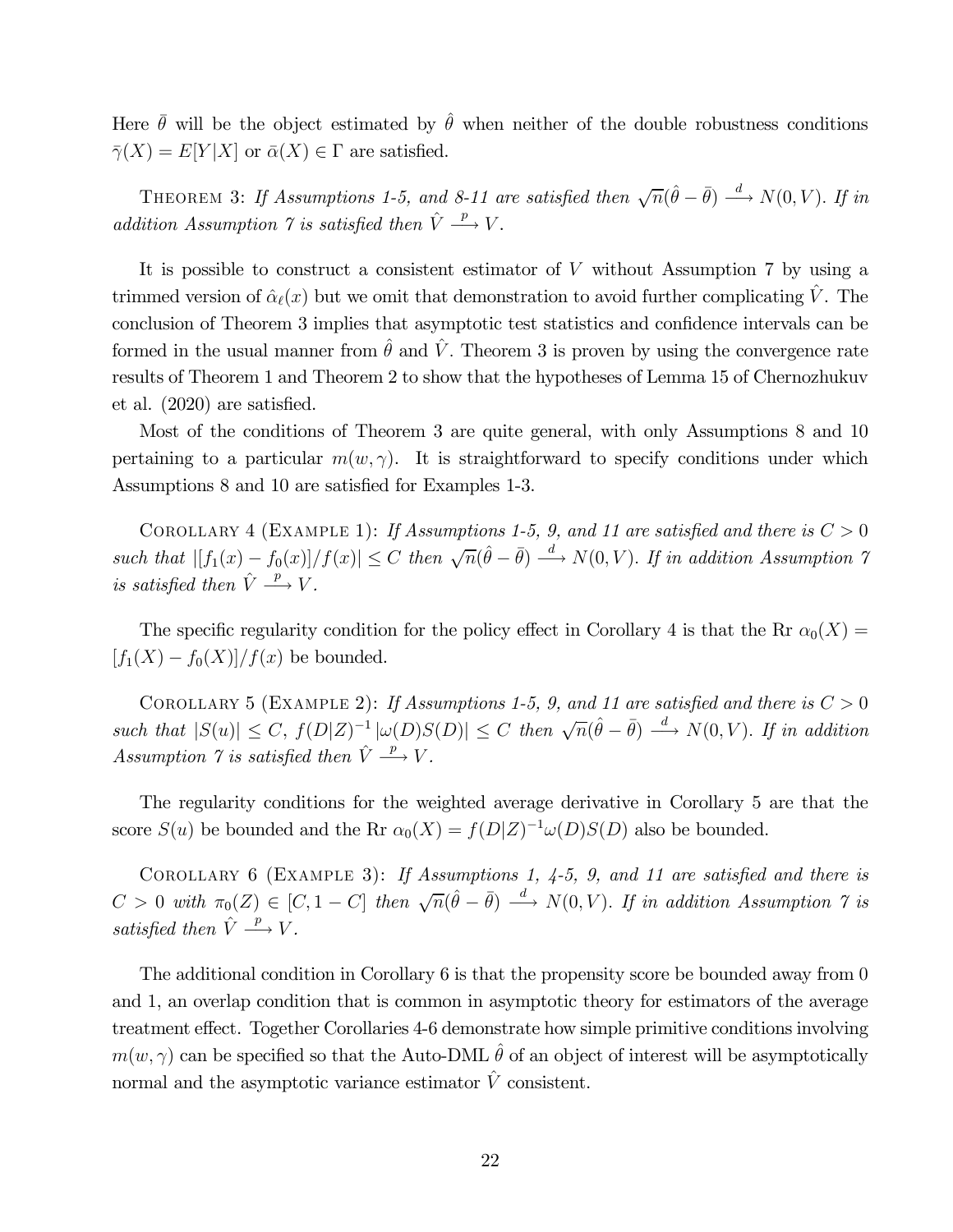### 5 Nonlinear Effects of Multiple Regressions

Some important effects of interest are expectations of nonlinear functions of multiple regressions. Causal mediation analysis is an important example that we consider in this Section. The regression decomposition in Section 6 is also an important example. In this Section we give Auto-DML for such effects. Such effects have the form  $\theta_0 = E[m(W, \gamma_0)]$  where  $m(w, \gamma)$  is nonlinear in a possible value  $\gamma$  of multiple regressions  $(\gamma_1(X_1), ..., \gamma_K(X_K))'$  with regressors  $X_k$  specific to each regression  $\gamma_k(X_k)$ . The corresponding orthogonal moment functions are like those discussed in Section 3 except that the bias correction is a sum of  $K$  terms with the  $k^{th}$  term being the bias correction for the learner of  $\gamma_k$ , as in Newey (1994, p. 1357). The estimated bias corrections are like those of Section 4 with the  $k^{th}$  term being the product of a Lasso learner  $\hat{\alpha}_{k\ell}(X_k)$  and the residual  $Y_k - \hat{\gamma}_{k\ell}(X_k)$ . Each  $\hat{\alpha}_{k\ell}(X_k)$  differs from Section 3 in the corresponding  $\hat{M}_{k\ell}$  being a derivative evaluated at a preliminary estimator of  $\bar{\gamma}$ . Because the construction of  $\bar{\theta}$  is so closely related to that in Section 3 we proceed immediately with its description here and fill in details concerning the orthogonal moment function below.

The Auto-DML of a nonlinear effect is similar to equation (3.1) in being

$$
\hat{\theta} = \frac{1}{n} \sum_{\ell=1}^{L} \sum_{i \in I_{\ell}} \{ m(W_i, \hat{\gamma}_{\ell}) + \sum_{k=1}^{K} \hat{\alpha}_{k\ell}(X_{ki}) [Y_{ki} - \hat{\gamma}_{k\ell}(X_{ki})] \},
$$
\n
$$
\hat{V} = \frac{1}{n} \sum_{\ell=1}^{L} \sum_{i \in I_{\ell}} \hat{\psi}_{i\ell}^2, \ \hat{\psi}_{i\ell} = m(W_i, \hat{\gamma}_{\ell}) - \hat{\theta} + \sum_{k=1}^{K} \hat{\alpha}_{k\ell}(X_{ki}) [Y_{ki} - \hat{\gamma}_{k\ell}(X_{ki})],
$$
\n(5.1)

where each  $\hat{\alpha}_{k\ell}(X_{ki})$  is obtained as follows: For each k let  $b_k(x_k)=(b_{k1}(x_k),...,b_{kp}(x_k))'$  be a  $p \times 1$  dictionary vector specific to the  $k^{th}$  regression  $\gamma_k(x_k)$  and let  $\hat{\gamma}_{\ell,\ell^i}$  be the vector of regressions computed from all observations not in either  $I_{\ell}$  or  $I_{\ell'}$ . Also let  $\tau$  denote a scalar, and  $e_k$  the  $k^{th}$ column of the  $K$  dimensional identity matrix. Then

$$
\hat{\alpha}_{k\ell}(X_{ki}) = b_k(X_{ki})'\hat{\rho}_{k\ell}, \ \hat{\rho}_{k\ell} = \arg\min_{\rho} \{-2\hat{M}'_{k\ell}\rho + \rho'\hat{G}_{k\ell}\rho + 2r_k ||\rho||_1\}, \ ||\rho||_1 = \sum_{j=1}^p |\rho_j|, \quad (5.2)
$$

$$
\hat{M}_{k\ell} = (\hat{M}_{k\ell 1}, ..., \hat{M}_{k\ell p})', \ \hat{G}_{k\ell} = \left(\frac{1}{n - n_\ell}\right) \sum_{i \notin I_\ell} b_k(X_{ki})b_k(X_{ki})',
$$

$$
\hat{M}_{k\ell j} = \frac{d}{d\tau} \left(\frac{1}{n - n_\ell}\right) \sum_{\ell' \neq \ell} \sum_{i \in I_{\ell'}} m(W_i, \hat{\gamma}_{\ell, \ell'} + \tau e_k b_{kj}) \Big|_{\tau = 0}, \quad (j = 1, ..., p).
$$

where  $b_{kj}$  denotes the  $j^{th}$  element of the dictionary  $b_k(x_k)$  as a function of  $x_k$ . Thus the  $\hat{\alpha}_{k\ell}(X_i)$ in equation (5.1) is a Lasso minimum distance estimator like that of Section 3 that is specific to  $\hat{\gamma}_k$  and uses the  $\hat{M}_{k\ell}$  from equation (5.2) rather than the one in equation (3.2).

The  $\hat{M}_{k\ell j}$  given here generalizes equation (3.2) to allow for nonlinearity of  $m(w, \gamma)$  in  $\gamma$ . The derivative with respect to the scalar  $\tau$  in  $\hat{M}_{k\ell j}$  is generally simple to compute analytically using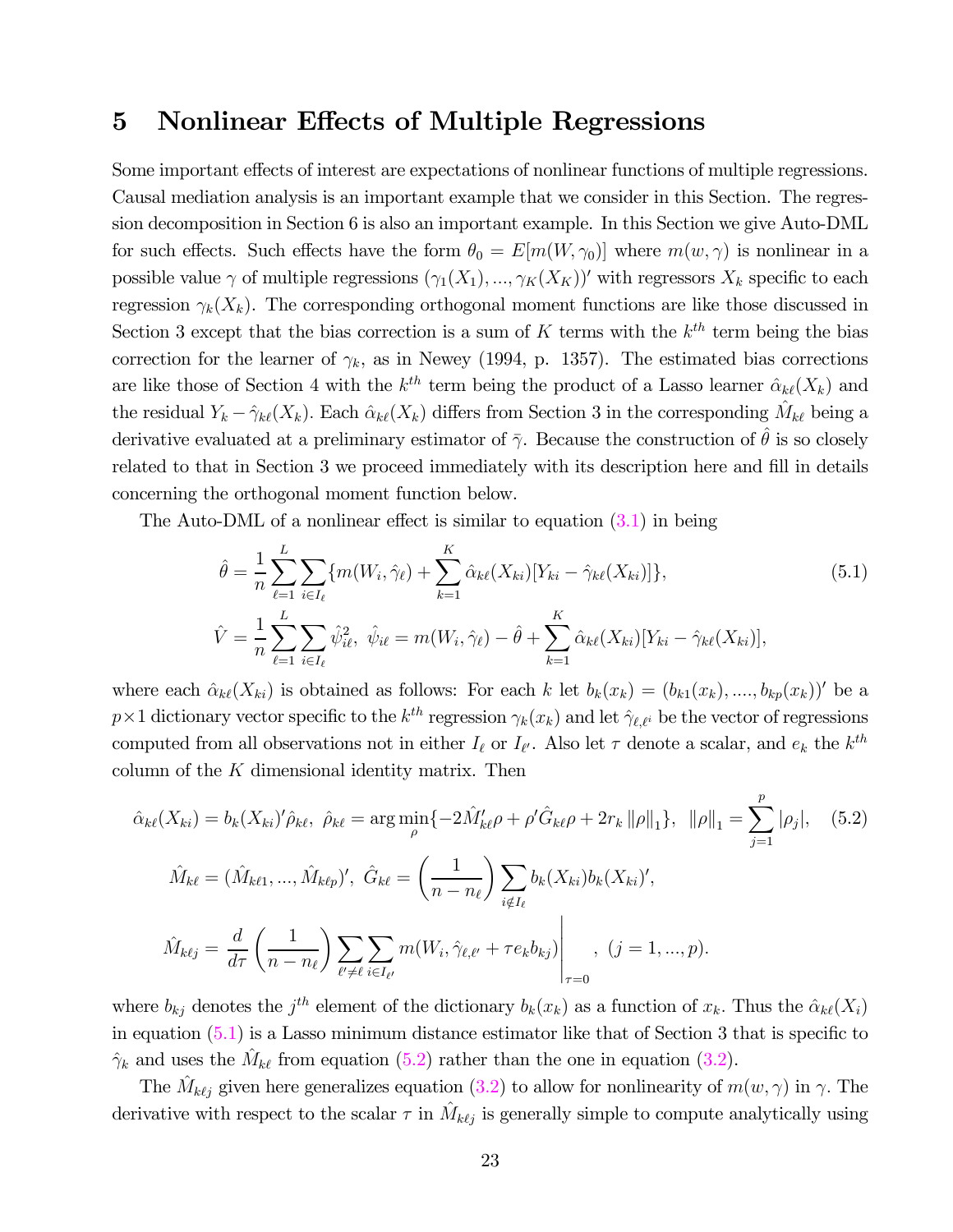the chain rule of calculus, as we will illustrate for causal mediation analysis. When  $m(w, \gamma)$  is linear in a single  $\gamma$  this derivative just evaluates  $m(W_i, \gamma)$  at  $\gamma = b_j$ , giving the  $\hat{M}_{\ell j}$  of equation (3.2). As with linear  $m(w, \gamma)$  the  $\hat{M}_{k\ell j}$  and the rest of the  $\hat{\theta}$  depends just on  $m(w, \gamma)$  and the first step. Thus the  $\hat{\theta}$  in equation (5.1) is automatic, in the same way as the estimator of equation  $(3.1)$ , in only requiring  $m(w, \gamma)$  and the regression residuals Y for its construction.

The  $\hat{M}_{k\ell j}$  given here does depend on a cross-fit regression learner  $\hat{\gamma}_{\ell,\ell'}$  in order to allow for the nonlinearity of  $m(w, \gamma)$  in  $\gamma$ . The cross-fitting will make the sample average used in the construction of  $\hat{M}_{k\ell j}$  independent of the regression learner  $\hat{\gamma}_{\ell,\ell'}$  used in its construction. This independence helps  $\hat{M}_{k\ell j}$  be uniformly consistent over  $j = 1, ..., p$  for large p with only mean square convergence convergence rates for  $\hat{\gamma}_{\ell,\ell'}$ . This feature of the theory helps  $\hat{\theta}$  to be root-n consistent and asymptotically normal for a wide variety of regression learners  $\hat{\gamma}_{\ell,\ell'}$ .

The dictionary  $b_k(x_k)$  used in the construction of  $\hat{\alpha}_{k\ell}(x_k)$  should be chosen analogously to the  $b(x)$  in Section 3. Each  $b_{kj}$  should be an element of the set  $\Gamma_k$  of possible plim's of  $\hat{\gamma}_k$ . Also linear combinations of  $b_k(x_k)$  should be able to approximate any element of  $\Gamma_k$  arbitrarily well in mean square. That is, Assumption 1 should be satisfied with  $\Gamma_k$  and  $b_k(x)$  replacing  $\Gamma$  and  $b(x)$ respectively. In particular if  $\hat{\gamma}_k$  is a high dimensional regression then  $b(x)=(x_{k1},...,x_{kp})'$  will do. If  $\hat{\gamma}_k$  is a nonparametric estimator then  $b_k(x_k)$  should be chosen so that linear combinations can approximate any function of  $x_k$ .

An important difference between the Lasso minimum distance learner in Section 3 and each  $\hat{\alpha}_{k\ell}(x_k)$  here is that the penalty size  $r_k$  must be chosen to be larger  $\sqrt{\ln(p)/n}$  when  $m(w, \gamma)$ depends nonlinearly on  $\gamma$ . The reason for larger  $r_k$  is that  $\hat{M}_{k\ell}$  depends on the machine learner  $\hat{\gamma}_{\ell,\ell'}$  and so will converge at a slower rate, leading to a requirement that  $r_k$  converge to zero slightly slower than the mean square convergence rate of  $\hat{\gamma}_{\ell,\ell'}$ . A choice of  $r_k$  proportional to  $n^{-1/4}$  will generally suffice for this purpose, since  $\hat{\gamma}_{\ell,\ell'}$  will be required to converge faster than  $n^{-1/4}.$ 

This estimator will not be doubly robust due to the nonlinearity of  $m(w, \gamma)$  in  $\gamma$ ; see Chernozhukov et al. (2016). Nevertheless it will have zero first order bias and so be root-n consistent and asymptotically normal under sufficient regularity conditions. It has zero first order bias because  $\hat{\alpha}_{k\ell}(x_k)$  will consistently estimate  $\bar{\alpha}_k(x_k)$  such that  $\sum_{k=1}^K \bar{\alpha}_k(x)[y_k - \bar{\gamma}_k(x_k)]$  is the influence function for  $E[m(W, \gamma(F))]$  at  $\gamma(F)=\overline{\gamma}$  where  $\gamma(F) =\text{plim}(\hat{\gamma})$ .

Example 5: (Causal Mediation Analysis) Causal mediation analysis provides an interesting example of a nonlinear function of multiple regressions. This effect allows for intermediate variables, referred to mediators, that lie between treatment and outcome. In this example there is an outcome variable Y, a treatment indicator  $D \in \{0,1\}$ , and covariates Z similar to the average treatment effect in Example 3. In addition there is a mediation variable that we will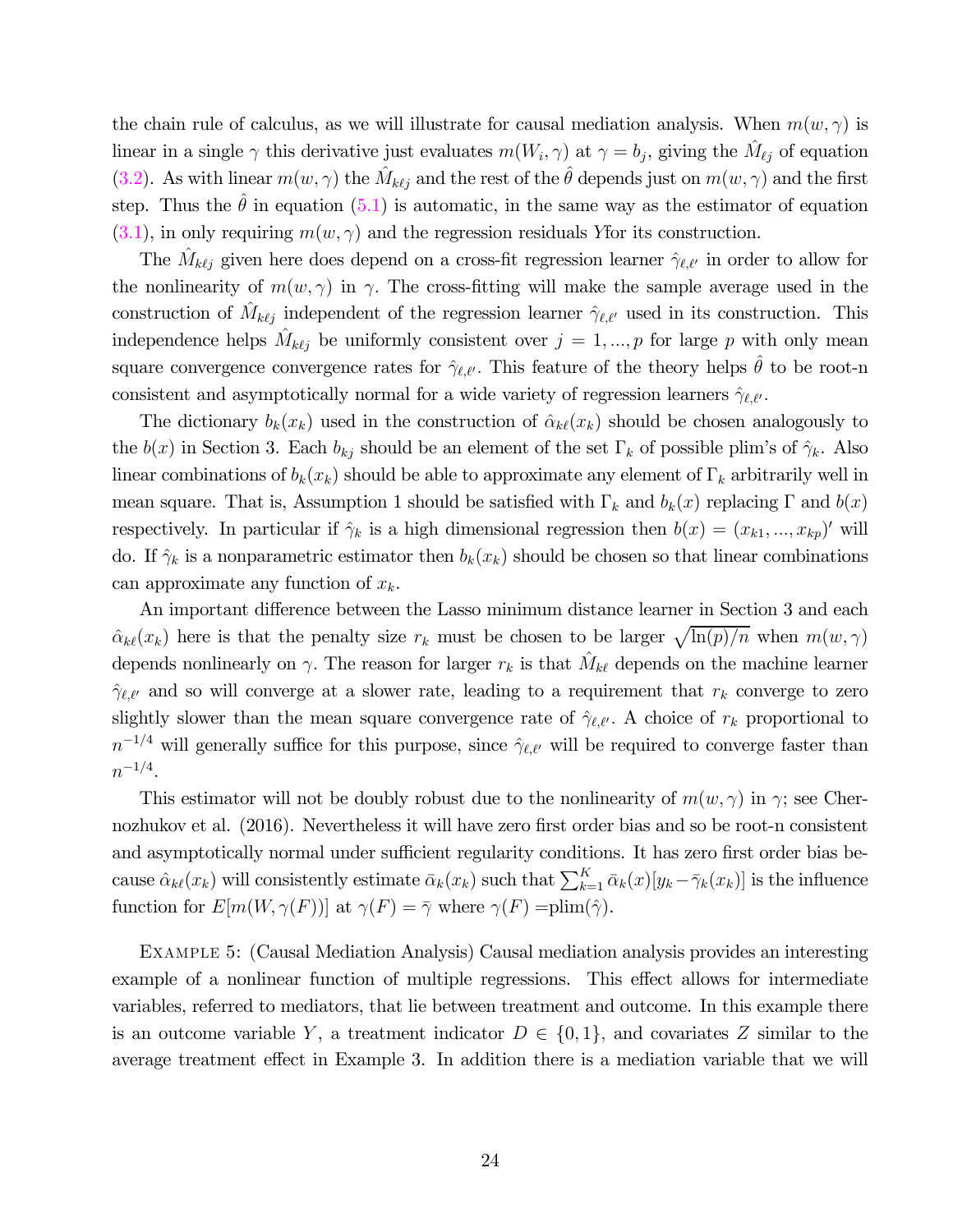denote by Q, where we assume that  $Q \in \{1, ..., K - 1\}$  for an integer  $K \geq 3$ . Let  $\gamma_{K0}(D, Q, Z) = E[Y|D, Q, Z], \gamma_{k0}(D, Z) = \Pr(Q = k|D, Z) = E[1(Q = k)|D, Z], (k = 1, ..., K-1).$ 

The causal mediation effect of Imai, Keele, and Tingley (2010, Theorem 1) is

$$
\theta_0(d, d') = E[\sum_{k=1}^{K-1} \gamma_{K0}(d, k, Z) \gamma_{k0}(d', Z)].
$$

This effect, or parameter, has the form  $\theta_0(d, d') = E[m(W, \gamma)]$  for  $W = (Y, D, Q, Z)$  and

$$
m(W, \gamma) = \sum_{k=1}^{K-1} \gamma_K(d, k, Z) \gamma_k(d', Z).
$$

In this example we have  $X_k = (D, Z)$ ,  $(k = 1, ..., K - 1)$  and  $X_K = (D, Q, Z)$ . To construct the Auto-DML  $\hat{\theta}$  we need to choose the dictionaries  $b_k(X_k)$  for each k. We choose

$$
b_K(X_K) = (b_{K1}(D, Q, Z), ..., b_{Kp}(D, Q, Z))'
$$

to be a nonparametric dictionary if  $\hat{\gamma}_K$  is a nonparametric estimator such as a neural net or random forest or choose  $b_K(D, Q, Z)$  to be the leading p regressors used in a high dimension regression learner  $\hat{\gamma}_K$ . For  $k \leq K - 1$  we choose the same dictionary  $b_k(X_k) = b_1(D, Z)$  with

$$
b_1(D, Z) = (b_{11}(D, Z), ..., b_{1p}(D, Z))'
$$

for each  $k \leq K - 1$ . We specify  $b_1(D, Z)$  to be a nonparametric dictionary if each  $\hat{\gamma}_k$  is a nonparametric estimator such as a neural net or random forest or choose  $b_1(D, Z)$  to be the leading p regressors used in a high dimension regression learner for each  $\hat{\gamma}_k$ .

It is straightforward to compute each  $\hat{M}_{k\ell j}$ . Note that for  $k \leq K - 1$ ,

$$
\frac{d}{d\tau}m(W,\gamma + \tau e_k b_{kj})\Big|_{\tau=0} = \frac{d}{d\tau}\gamma_K(d,k,Z)\{\gamma_k(d',Z) + \tau b_{1j}(d',Z)\}\Big|_{\tau=0} = \gamma_K(d,k,Z)b_{1j}(d',Z),
$$
\n
$$
\frac{d}{d\tau}m(W,\gamma + \tau e_K b_{Kj})\Big|_{\tau=0} = \frac{d}{d\tau}\left\{\sum_{k=1}^{K-1}\{\gamma_K(d,k,Z) + \tau b_{Kj}(d,k,Z)\}\gamma_k(d',Z)\right\}\Big|_{\tau=0}
$$
\n
$$
= \sum_{k=1}^{K-1}b_{Kj}(d,k,Z)\gamma_k(d',Z).
$$

Then we have

$$
\hat{M}_{k\ell j} = \frac{1}{n - n_{\ell}} \sum_{\ell' \neq \ell} \sum_{i \in I_{\ell'}} \hat{\gamma}_{K\ell,\ell'}(d, k, Z_i) b_{1j}(d', Z_i), \ (k = 1, ..., K - 1),
$$

$$
\hat{M}_{K\ell j} = \frac{1}{n - n_{\ell}} \sum_{\ell' \neq \ell} \sum_{i \in I_{\ell'}} \sum_{k=1}^{K-1} b_{Kj}(d, k, Z_i) \hat{\gamma}_{k\ell,\ell'}(d', Z_i), \ (j = 1, ..., p).
$$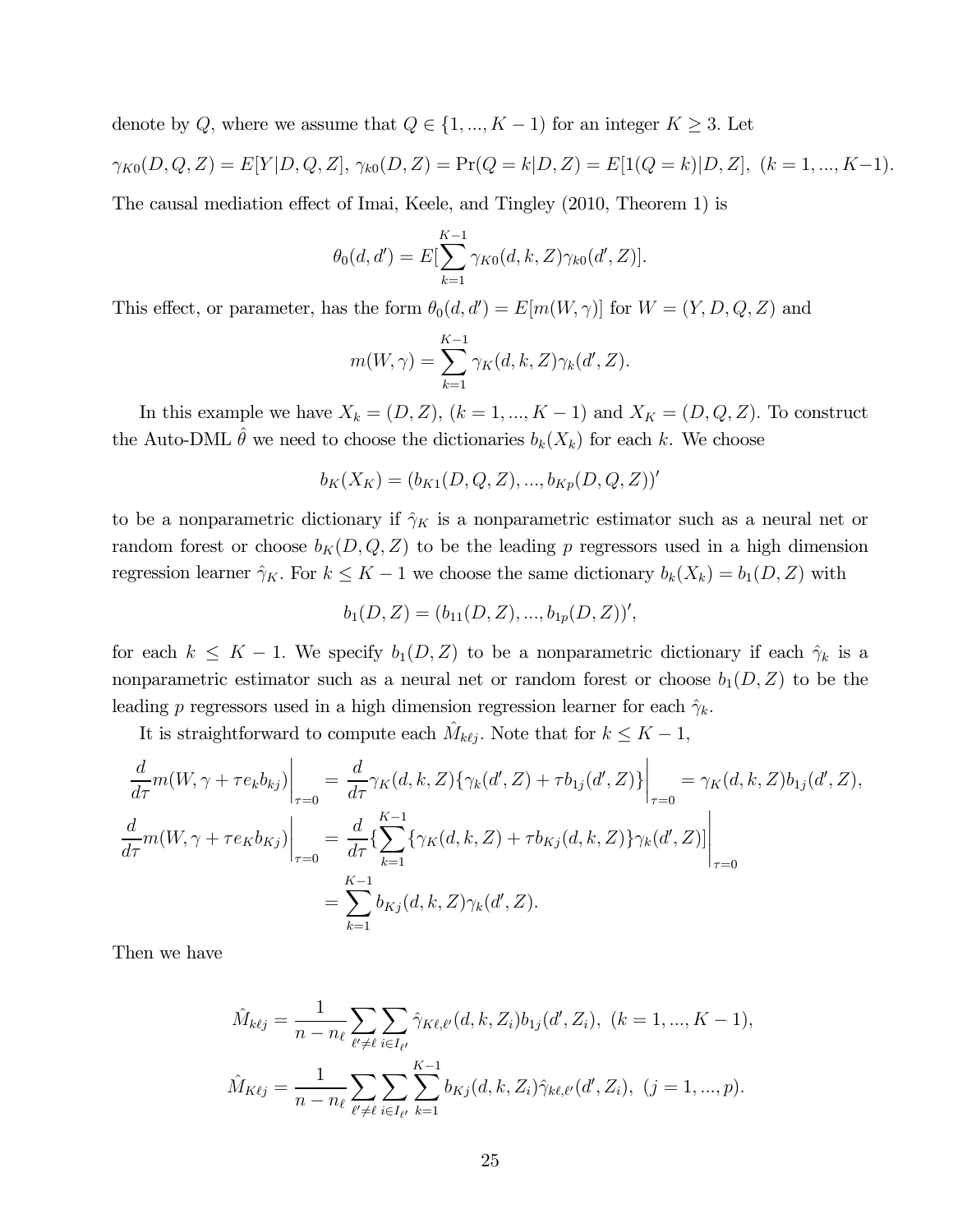We can then compute  $\hat{\alpha}_{k\ell}(x)$  as in equation  $(5.2)$  and  $\hat{\theta}$  for  $Y_{ki} = 1(Q_i = k)$ ,  $(k = 1, ..., K - 1)$ and  $Y_{Ki} = Y_i$  as in equation (5.1).

The orthogonal moment function corresponding to this estimator is

$$
\psi(W, \gamma, \alpha, \theta) = \sum_{k=1}^{K-1} \gamma_K(d, k, Z) \gamma_k(d', Z) - \theta + \alpha_K(D, Q, Z)[Y - \gamma_K(D, Q, Z)]
$$
  
+ 
$$
\sum_{k=1}^{K-1} \alpha_k(D, Z)[1(Q = k) - \gamma_k(D, Z)], \gamma_K, \alpha_K \in \Gamma_K, \gamma_k, \alpha_k \in \Gamma_1, (k \le K - 1).
$$

where  $\Gamma_K$  is the set of possible plims of  $\hat{\gamma}_K$  and  $\Gamma_1$  is the set of plims of  $\hat{\gamma}_k$  for  $k \leq K - 1$ . This moment function differs from the multiply robust moment function of Tchetgen Tchetgen and Shipster (2012) in imposing the constraint that each  $\gamma_k$  and  $\alpha_k$  are contained in the set  $\Gamma_k$  of possible plim's of  $\hat{\gamma}_k$ . For example, when  $\hat{\gamma}_K$  is a high dimensional regression estimator  $\gamma_K$  and  $\alpha_K$  must be elements of the mean square span of  $(X_1, X_2, ...)$  similarly to Section 2. It has the multiple robustness feature that for  $\bar{\theta} = E[m(W, \bar{\gamma})]$  and any  $\alpha = (\alpha_1, ..., \alpha_K) \in \Pi_{k=1}^K \Gamma_k$ ,

$$
E[\psi(W,\bar{\gamma},\alpha,\bar{\theta})] = 0,
$$

shown in Chernozhukov et al. (2020) to be a general feature of orthogonal moment functions constructed from the influence function of  $E[m(W, \gamma(F))]$ . It also has other multiple robustness features. For  $\alpha_{k0}$ ,  $(k = 1, ..., K)$  given in the proof of Corollary 9 in the Appendix, when  $\alpha_{k0} \in \Gamma_1, (k \leq K - 1)$  and  $\alpha_{K0} \in \Gamma_K$ ,

$$
E[\psi(W, \gamma_{10}, ..., \gamma_{K-1,0}, \gamma_K, \alpha_0, \theta_0)] = 0, \ E[\psi(W, \gamma_1, ..., \gamma_{K-1}, \gamma_{K0}, \alpha_0, \theta_0)] = 0,
$$

for any  $\gamma_K \in \Gamma_K$  and  $\gamma_k \in \Gamma_1$ ,  $(k \leq K - 1)$ .

We now return to the general learner  $\hat{\theta}$  and give regularity conditions for asymptotic normality and consistent estimation of the asymptotic variance of  $\hat{\theta}$ . For  $\tilde{\gamma} = (\tilde{\gamma}_1, ..., \tilde{\gamma}_K)' \in \Pi_{k=1}^K \Gamma_k$ and  $\gamma_k \in \Gamma_k$  let

$$
D_k(W, \gamma_k, \tilde{\gamma}) := \frac{\partial m(W, \tilde{\gamma} + e_k \tau \gamma_k)}{\partial \tau} \bigg|_{\tau=0}
$$

be the Gateaux derivative of  $m(W, \gamma)$  with respect to  $\gamma_k$  when it exists. Comparing this definition with equation (5.2) we see that each  $M_{kj\ell}$  is an average of values of this Gateaux derivative. We impose the following condition on these derivatives.

ASSUMPTION 12: There are  $C, \varepsilon > 0, a_{kj}(w),$  and  $A_k(w, \gamma)$  such that for all  $\gamma$  with  $\|\gamma-\bar{\gamma}\| \leq$  $\varepsilon, D_k(W, b_{kj}, \gamma)$  exists and for  $k = 1, ..., K$ 

$$
D_k(W, b_{kj}, \gamma) = a_{kj}(W)A_k(W, \gamma), \max_{j \le p} |E[a_{kj}(W)\{A_k(W, \gamma) - A_k(W, \overline{\gamma})\}]| \le C \|\gamma - \overline{\gamma}\|,
$$
  

$$
\max_{j \le p} |a_{kj}(W)| \le C, E[A_k(W, \gamma)^2] \le C.
$$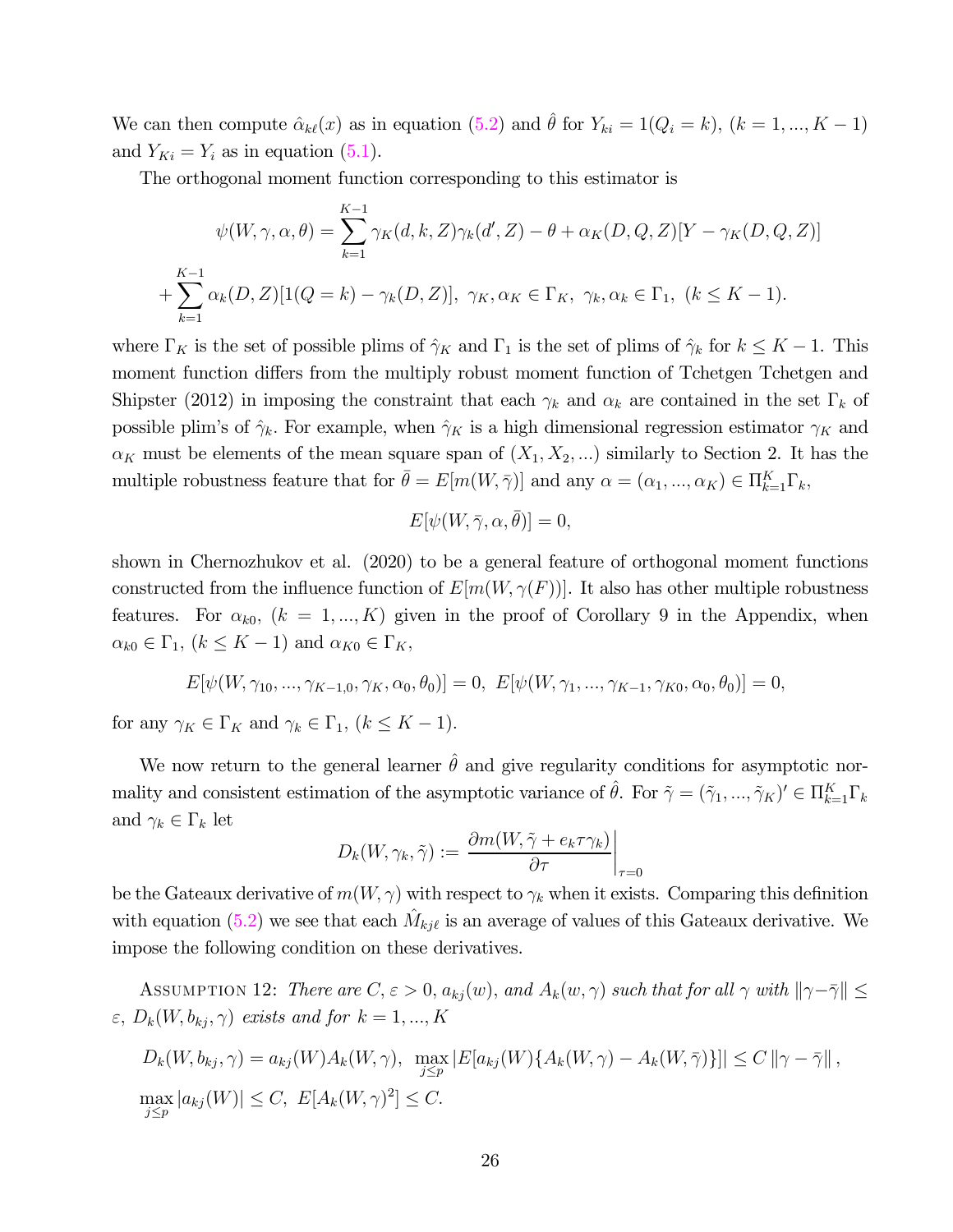This condition and the use of the cross-fit  $\hat{\gamma}_{\ell,\ell'}$  in  $M_{k\ell}$  lead to a convergence rate for  $M_{k\ell}$ . Let  $M_{kj} = E[D_k(W, b_{kj}, \bar{\gamma})]$  and  $M_k = (M_{k1}, ..., M_{kp}), (j = 1, ..., p; k = 1, ..., K)$ .

LEMMA 7: If there is  $0 < d_{\gamma} < 1/2$  such that  $\|\hat{\gamma}_{k\ell,\ell'} - \bar{\gamma}_{k\ell,\ell'}\| = O_p(n^{-d_{\gamma}}), (k = 1, ..., K; \ell, \ell' =$  $1, \ldots L$ , and Assumption 12 is satisfied then

$$
\left\|\hat{M}_{k\ell} - M_k\right\|_{\infty} = O_p(n^{-d_\gamma}).
$$

This result can be utilized to obtain mean square convergence rates for  $\hat{\alpha}_k$  from Theorems 1 and 2. As for linear functionals the limit  $\bar{\alpha}_k$  of the estimators  $\hat{\alpha}_k$  are important for the properties of  $\theta$ . Here the  $\bar{\alpha}_k$  are associated with the Gateaux derivatives  $D_k(W, \gamma_k, \bar{\gamma})$ ,  $(k = 1, ..., K)$ . The following condition specifies each  $\bar{\alpha}_k$  and specifies the size of the remainder in a linearization using the Gateaux derivatives.

ASSUMPTION 13: i) For  $(k = 1, ..., K)$  there is  $\bar{\alpha}_k \in \Gamma_k$  such that for all  $\gamma_k \in \Gamma_k$ ,  $E[D_k(W, \gamma_k, \overline{\gamma})] = E[\overline{\alpha}_k(X_k)\gamma_k(X_k)];$  ii)  $\overline{\alpha}_k(X_k)$  and  $E[\{Y_k - \overline{\gamma}_k(X_k)\}^2|X_k]$  are bounded; iii) there are  $\varepsilon$ ,  $C > 0$  such that for all  $\gamma \in \Pi_{k=1}^K \Gamma_k$  with  $\|\gamma - \bar{\gamma}\| < \varepsilon$ ,

$$
|E[m(W,\gamma)-m(W,\bar{\gamma})-\sum_{k=1}^K D_k(W,\gamma_k-\bar{\gamma},\bar{\gamma})]|\leq C||\gamma-\bar{\gamma}||^2.
$$

Here each  $\bar{\alpha}_k$  is specified as the Riesz representer for the linear functional  $E[D_k(W, \gamma_k, \bar{\gamma})]$ on  $\gamma \in \Gamma_k$  as in Newey (1994, equation 4.4). Here the linearization  $E[D_k(W, \gamma_k, \overline{\gamma})]$  has the role that was fulfilled by the linear functional  $E[m(W, \gamma)]$  earlier. Indeed when  $m(W, \gamma)$  is linear then  $m(W, \gamma)$  will be its Gateaux derivative.

From Lemma 7 we see that the convergence rate for each  $\hat{M}_{k\ell}$  is the convergence rate  $n^{-d_{\gamma}}$ of  $\hat{\gamma}$  rather than  $\sqrt{\ln(p)/n}$ . As a result rate conditions for root-n consistency are different in the nonlinear  $m(W, \gamma)$  case than in the linear one. The following condition imposes the rate conditions for a nonlinear functional.

ASSUMPTION 14: There is  $1/4 < d_{\gamma} < 1/2$  such that  $\|\hat{\gamma}_k - \bar{\gamma}_k\| = O_p(n^{-d_{\gamma}}), (k = 1, ..., K)$ and for  $\bar{\alpha} = \bar{\alpha}_k$  and  $b(x) = b_k(x_k)$ , either i) Assumptions 2 and 3 are satisfied and  $d_{\gamma}(1 +$  $4\xi/(1+2\xi) > 1/2$  or ii) Assumption 7 is satisfied and  $d_{\gamma} > 1/3$ .

The requirement  $d_{\gamma} > 1/4$  given here is familiar for estimators that depend nonlinearly on unknown functions, e.g. Newey (1994).. Condition i) allows  $d_{\gamma}$  to be any rate greater than  $1/4$ if  $\xi$  is large enough. Condition ii), which drops the sparse eigenvalue assumption but requires absolute summability of the coefficients of each  $\bar{\alpha}_k$ , requires  $d_{\gamma} > 1/3$ .

The following gives the large sample inference results for  $\theta$  and  $V$ . Define

$$
\bar{\theta} = E[m(W, \bar{\gamma})], \ \psi(w) = m(w, \bar{\gamma}) - \bar{\theta} + \sum_{k=1}^{K} \bar{\alpha}_k(x_k)[y_k - \bar{\gamma}_k(x)], \ V = E[\psi(W)^2].
$$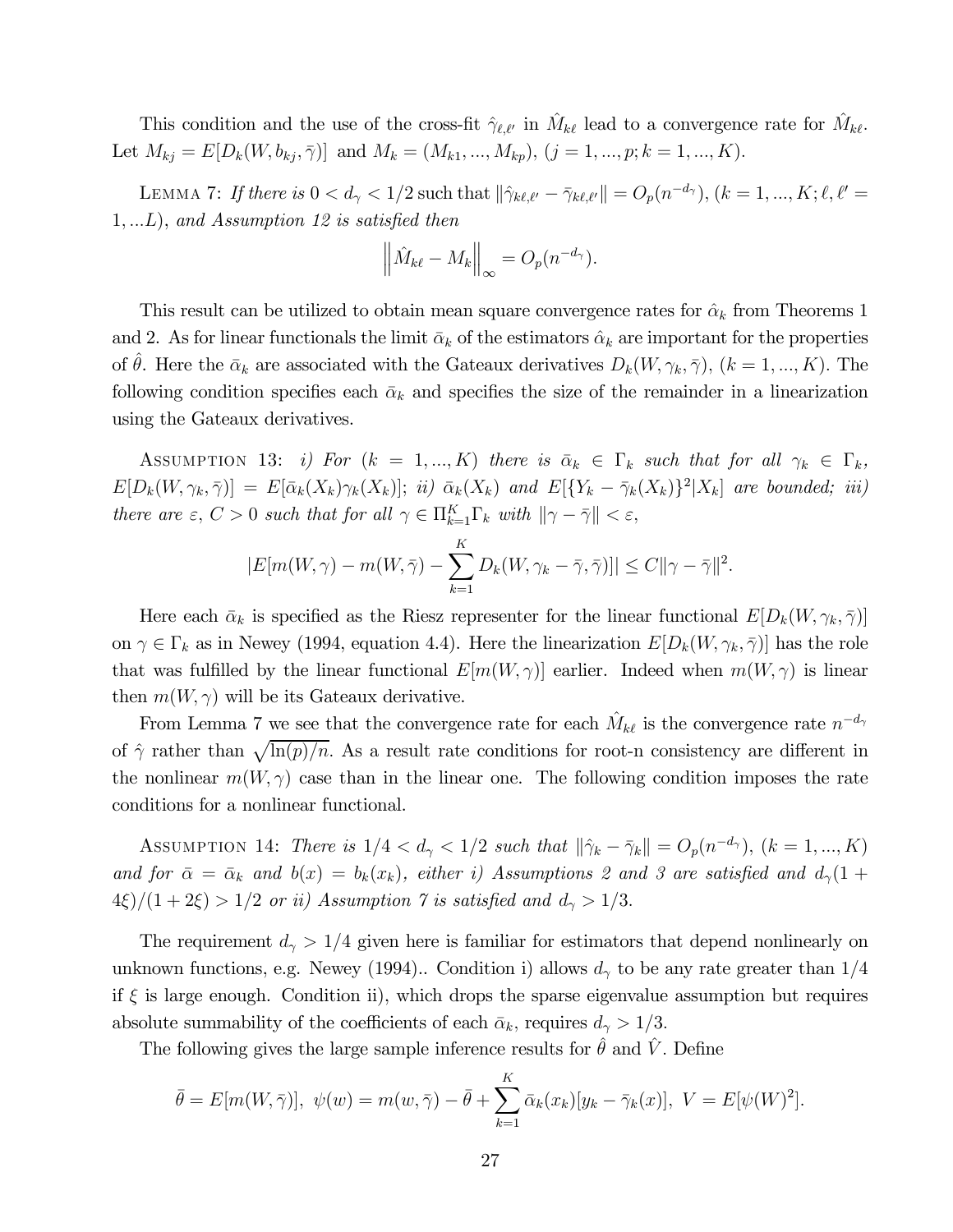Here  $\bar{\theta}$  will be the object estimated by  $\hat{\theta}$  for  $\bar{\gamma}$  =plim( $\hat{\gamma}$ ).

THEOREM 8: If for  $\Gamma = \Gamma_k$ ,  $b(x) = b_k(x_k)$ ,  $r = r_k$  for  $(k = 1, ..., K)$  and  $\varepsilon_n = n^{-d_{\gamma}}$ Assumptions 1, 4, 5, 10, and 12-14 are satisfied then  $\sqrt{n}(\hat{\theta} - \bar{\theta}) \stackrel{d}{\longrightarrow} N(0, V)$ . If in addition Assumption 7 is satisfied for  $\bar{\alpha} = \bar{\alpha}_k$  and  $b = b_k$  for each  $(k = 1, ..., K)$  then  $\hat{V} \stackrel{p}{\longrightarrow} V$ .

Example 6: It is straightforward to specify regularity conditions for causal mediation that are sufficient for the conditions of Theorem 8 to hold.

ASSUMPTION 15:  $\bar{\gamma}_k(X_k)$  is bounded  $(k = 1, ..., K)$ , there is  $C > 0$  such that  $Pr(D = d, Q =$  $|q|Z| > C$  for all  $d \in \{0, 1\}, q \in \{1, ..., K - 1\},$  and  $E[\{Y - \bar{\gamma}_K(D, Q, Z)\}^2 | D, Q, Z] \leq C.$ 

This condition is used to guarantee that  $\bar{\alpha}_k(X_k)$  is bounded for each k. For brevity the form of  $\bar{\alpha}_k(X_k)$  and  $\psi(w)$  is given in the Appendix

COROLLARY 9: If for  $\Gamma = \Gamma_k$ ,  $b(x) = b_k(x_k)$ ,  $r = r_k$  for  $(k = 1, ..., K)$  and  $\varepsilon_n = n^{-d_{\gamma}}$ Assumptions 1, 4, 5, 14, and 15 are satisfied and there is  $C > 0$  such that  $|\hat{\gamma}_k(x_k)| \leq C$  for all  $x_k$  then  $\sqrt{n}(\hat{\theta}-\bar{\theta}) \stackrel{d}{\longrightarrow} N(0, V)$ . If in addition Assumption  $\gamma$  is satisfied for  $\bar{\alpha} = \bar{\alpha}_k$  and  $b = b_k$ for each  $(k = 1, ..., K)$  then  $\hat{V} \stackrel{p}{\longrightarrow} V$ .

The conditions of this result are simple relative to the general regularity conditions in Assumptions 12 and 13. This simplicity is facilitated by  $m(W, \gamma)$  being quadratic in  $\gamma$ . The condition that  $|\hat{\gamma}_k(x_k)| \leq C$  is not strong for  $k = 1, ..., K-1$  because  $Y_{ki} \in \{0, 1\}$ . For  $k = K$ this restriction could be imposed by truncating  $\hat{\gamma}_k(x)$  for some C larger than a known bound on  $\gamma_K(X_k)$  without affecting Assumption 14. In this way Corollary 9 provides a quite simple set of conditions for Auto-DML of causal mediation effects.

## 6 Regression Decomposition and the Average Treatment Effect on the Treated

In this Section we consider regression decompositions and the average treatment effect on the treated (ATET). We also give an application of estimating the ATET using Auto-DML.

Example 6: (Regression Decomposition and ATET): The effect of some dummy variable  $D \in \{0,1\}$  on an outcome variable Y is often of interest. Regression analysis can be used to decompose the unconditional effect into an effect conditional on covariates and an effect from a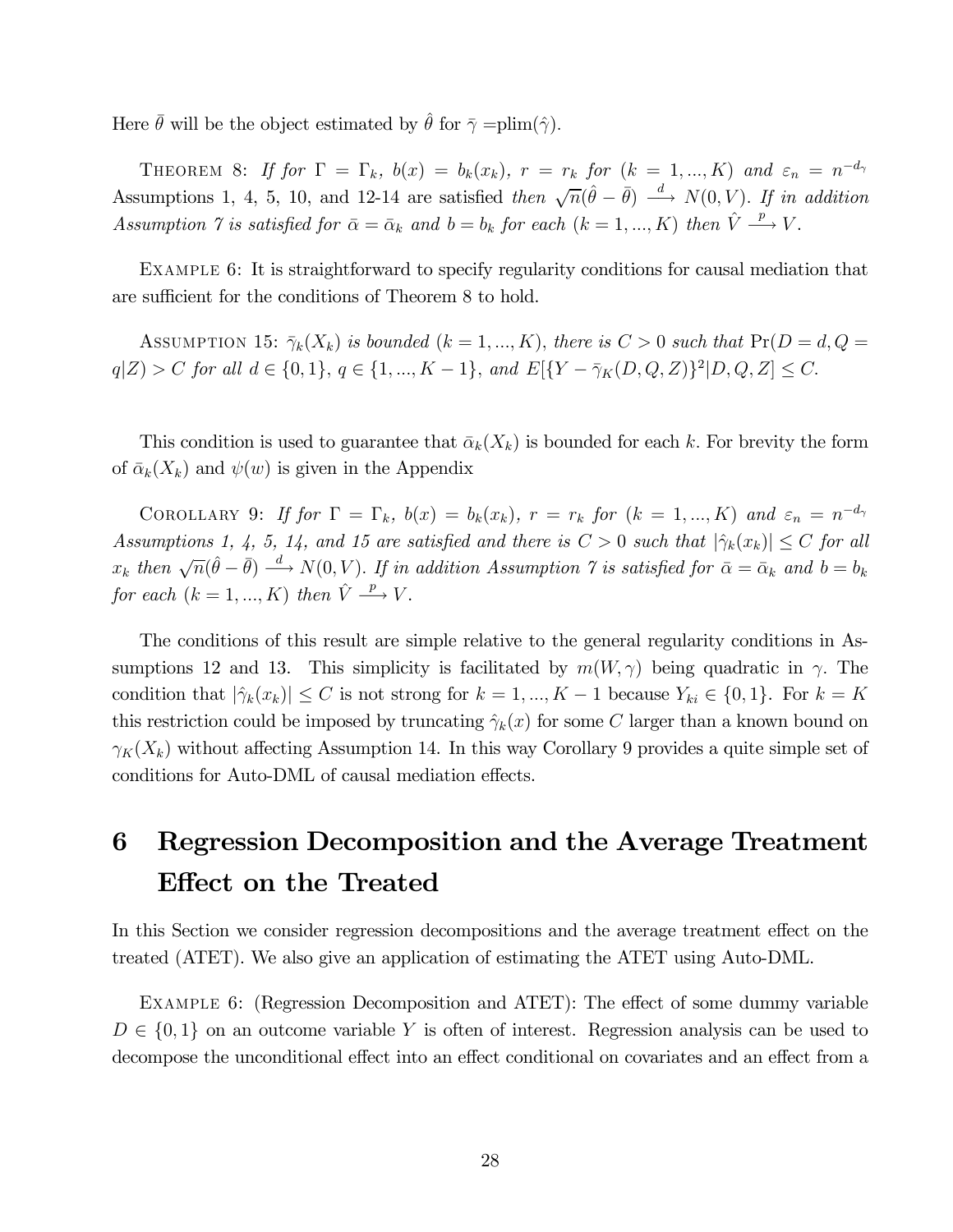shift in the covariate distribution when  $D$  shifts. One way to carry out such a decomposition takes the form

$$
E[Y|D=1] - E[Y|D=0] = \Delta_{response} + \Delta_{composition},
$$
  

$$
\Delta_{response} = E[Y|D=1] - \frac{E[D\gamma_0(0,Z)]}{Pr(D=1)}, \ \Delta_{composition} = \frac{E[D\gamma_0(0,Z)]}{Pr(D=1)} - E[Y|D=0],
$$

where  $\gamma_0(D, Z) = E[Y|D, Z]$ . We will focus here on the response effect

$$
\theta_0 = \Delta_{response} = \frac{E[D\gamma_0(1,Z)] - E[D\gamma_0(0,Z)]}{\Pr(D=1)} = \frac{E[D\{\gamma_0(1,Z) - \gamma_0(0,Z)\}]}{\Pr(D=1)}.
$$

This  $\theta_0$  is the average effect of changing D on the outcome Y conditional on Z, averaged over the subpopulation with  $D = 1$ . One could also consider a corresponding effect on the subpopulation with  $D = 0$ . That could also be estimated using Auto-DML similarly to  $\theta_0$  but for brevity we omit this discussion.

This  $\theta_0$  is also the ATET when D is a treatment indicator and potential outcomes are mean independent of treatment conditional on covariates Z. Thus the estimator  $\hat{\theta}$  and the asymptotic variance estimator  $\hat{V}$  we give could be applied for inference for the ATET. We do so in the application given later in this Section.

The key regression functional of interest for  $\theta_0$  is

$$
E[D\gamma_0(0,Z)] = E[\pi_0(Z)\gamma_0(0,Z)] = E[\pi_0(Z)\frac{1-D}{1-\pi_0(Z)}\gamma_0(0,Z)]
$$
\n
$$
= E[\alpha_0(X)\gamma_0(X)], \ \alpha_0(X) = \frac{(1-D)\pi_0(Z)}{1-\pi_0(Z)}.
$$
\n(6.1)

Here  $\alpha_0(X)$  is the Rr of a linear effect as in Section 2 with  $m(w, \gamma) = d\gamma(0, z)$ . The condition  $E[\alpha_0(X)^2] < \infty$  for a finite semiparametric variance bound is  $E[1/\{1 - \pi_0(Z)\}] < \infty$ .

The effect  $\theta_0 = \Delta_{response} = ATET$  is a special of the nonlinear effect in Section 5 where  $\gamma = (\gamma_1, \gamma_2), Y_1 = Y, X_1 = (D, Z), Y_2 = D, X_2 = 1, \text{ and }$ 

$$
m(w, \gamma) = \frac{y_2}{\gamma_2} [y_1 - \gamma_1(0, z)].
$$

The orthogonal moment function for this object is

$$
\psi(w, \gamma, \gamma_2, \alpha, \theta) = \frac{1}{\gamma_2} \{d[y - \gamma(0, z) - \theta] - \alpha(x)[y - \gamma(x)]\},\
$$

where for notational convenience we let  $y_1 = y$ ,  $y_2 = d$ , and  $\gamma_1 = \gamma$ . Similarly to Section 2 this moment function is doubly robust in that

$$
E[\psi(W,\bar{\gamma},\gamma_{20},\bar{\alpha},\theta_0)]=0
$$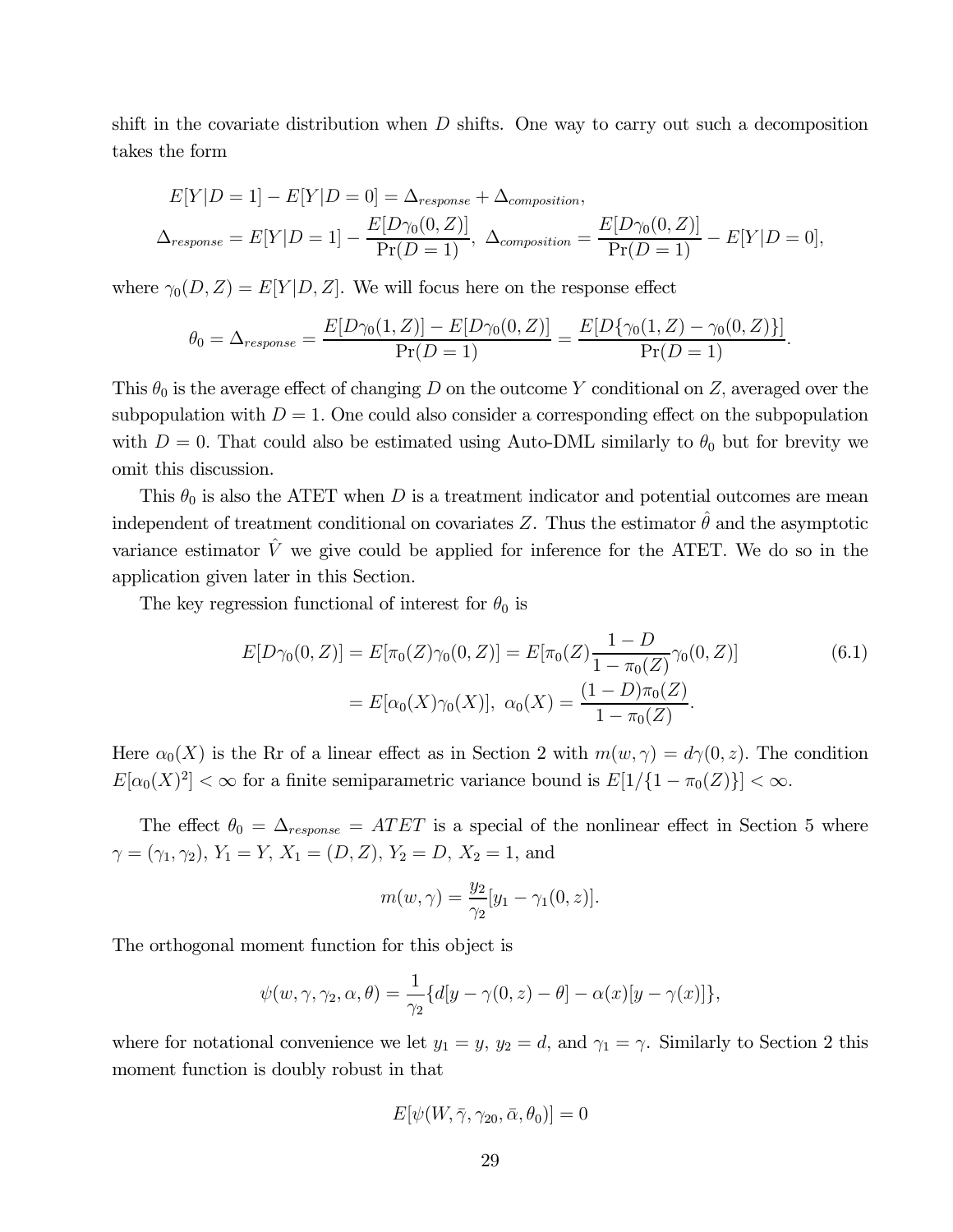if either  $\overline{\gamma}(X) = E[Y|X]$  or  $\alpha_0(X) \in \Gamma$ .

An Auto-DML is given by

$$
\hat{\theta} = \frac{1}{n_D} \{ \sum_{\ell=1}^{L} \sum_{i \in I_{\ell}} \{ D_i [Y_i - \hat{\gamma}_{\ell}(0, Z_i)] - \hat{\alpha}_{\ell}(X_i) [Y_i - \hat{\gamma}_{\ell}(X_i)] \} \},
$$
\n
$$
\hat{V} = \frac{1}{n} \sum_{\ell=1}^{L} \sum_{i \in I_{\ell}} \hat{\psi}_{i\ell}^2, \ \hat{\psi}_{i\ell} = (\frac{n}{n_D}) \{ D_i [Y_i - \hat{\gamma}_{\ell}(0, Z_i) - \hat{\theta}] - \hat{\alpha}_{\ell}(X_i) [Y_i - \hat{\gamma}_{\ell}(X_i)] \},
$$
\n(6.2)

where  $n_D$  is the number of treated observations and  $\hat{\alpha}_{\ell}(x)$  is the Lasso learner of the Rr for  $m(w, \gamma) = d\gamma(0, z)$ . Similarly to the ATE in Example 3 we specify the dictionary to be  $b(x) =$  $[dq(z)', (1-d)q(z)']',$  where  $q(z) = (z_1, ..., z_{p/2})'$  when  $\hat{\gamma}_{\ell}$  is high dimensional and  $q(z)$  is a vector of approximating functions when  $\hat{\gamma}_{\ell}$  is nonparametric. Then  $m(w, b_j) = d \cdot b_j(0, z) = d \cdot 1(j > j)$  $p/2)q_{i-p/2}(z)$ , so that

$$
\hat{M}_{\ell} = \frac{1}{n - n_{\ell}} \sum_{i \notin I_{\ell}} m(W_i, b) = \begin{pmatrix} 0 \\ \overline{q}_{\ell} \end{pmatrix}, \ \overline{q}_{\ell} = \frac{1}{n - n_{\ell}} \sum_{i \notin I_{\ell}} D_i q(Z_i).
$$

Then by block diagonality of  $\hat{G}_{\ell}$  and the first block of  $\hat{M}_{\ell}$  being zero

$$
\hat{\alpha}_{\ell}(x) = (1 - d)q(z)'\hat{\rho}_{\ell2}, \ \hat{\rho}_{\ell2} = \arg\min_{\rho} \{-2\bar{q}'_{\ell}\rho_2 + \rho'_2\hat{G}_2\rho_2 + 2r \|\rho_2\|_1\},
$$
  

$$
\hat{G}_{\ell2} = \frac{1}{n - n_{\ell}} \sum_{i \notin I_{\ell}} (1 - D_i)q(Z_i)q(Z_i)'.
$$

The first order conditions for the Lasso coefficients  $\rho_{\ell 2}$  are

$$
\left| \frac{1}{n - n_{\ell}} \sum_{i \notin I_{\ell}} q_j(Z_i) [D_i - (1 - D_i) \hat{\omega}_{\ell i}] \right| \le r, \ \hat{\omega}_{\ell i} = q(Z_i)' \hat{\rho}_{\ell 2}, \ (j = 1, ..., p/2). \tag{6.3}
$$

The  $\hat{\alpha}_{\ell}$  learner sets the "weights"  $\hat{\omega}_{\ell i}$  to approximately "balance" the treated and untreated averages for each element of  $q(z)$ .

COROLLARY 10: If i) there is  $C > 0$  with  $\pi_0(Z) < 1 - C$ ; ii) Assumptions 1, 5, and 11 are satisfied; iii)  $\max_{j \leq p/1} |q_j(z)| \leq C$ ; and iv)  $Var(Y|X) \leq C$  and  $\bar{\alpha}(X)$  is bounded; then for  $\bar{\theta} =$  $E[D{Y - \bar{\gamma}(0, Z)}] / Pr(D = 1)$  and  $\psi(W) = Pr(D = 1)^{-1}{D[Y - \bar{\gamma}(0, Z) - \bar{\theta}] - \bar{\alpha}(X)[Y - \bar{\gamma}(X)]},$ 

$$
\sqrt{n}(\hat{\theta}-\theta_0) \stackrel{d}{\longrightarrow} N(0,V), \ \hat{V} \stackrel{p}{\longrightarrow} V, \ V = E[\psi(W)^2].
$$

As an empirical application, we use the Auto-DML of the ATT to estimate the effect of job training in the National Supported Work Demonstration (NSW), a job training program for disadvantaged workers that operated in the mid-1970s. We follow the empirical strategy of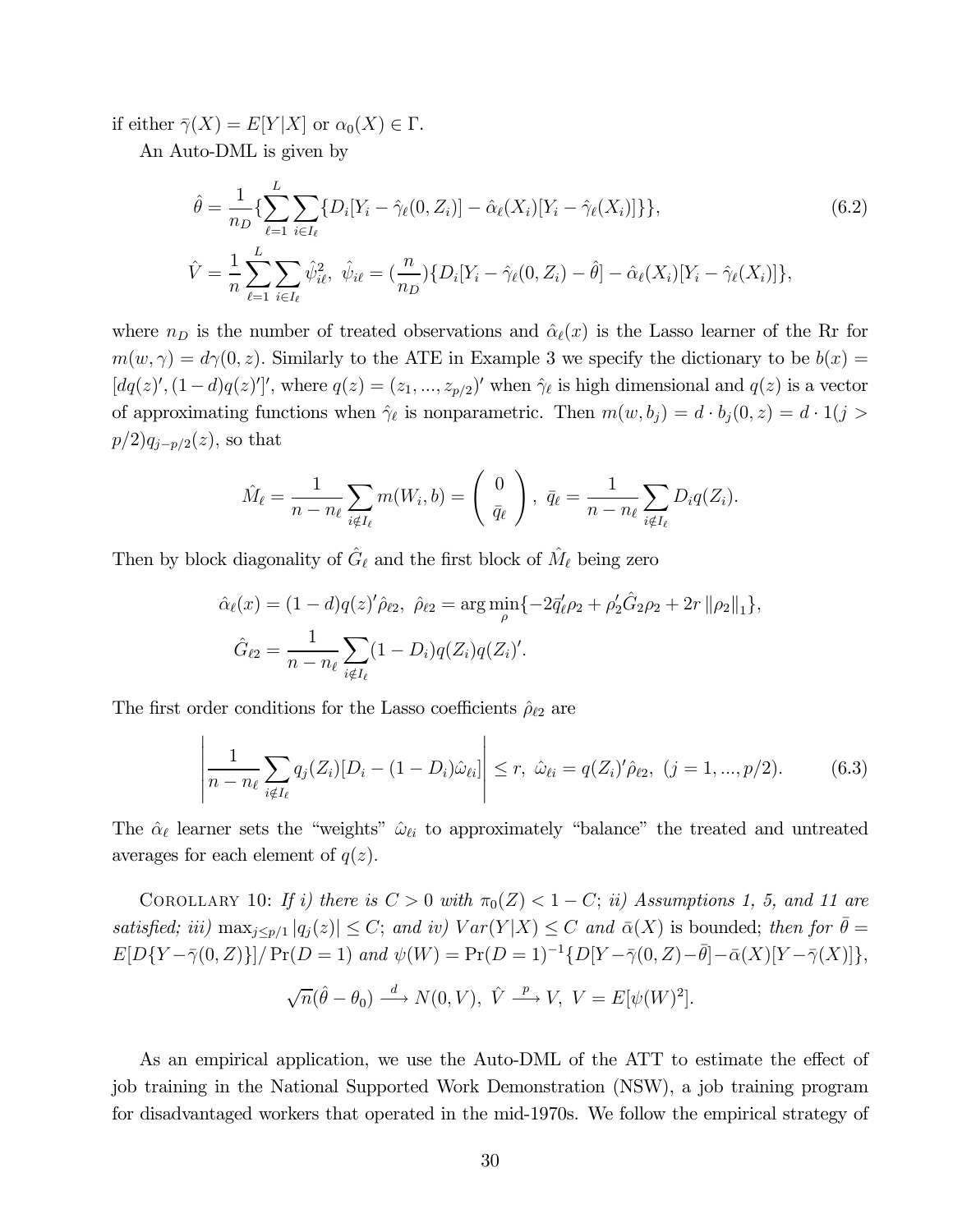LaLonde (1986) and Dehijia and Wahba (1999), who compare the difference-in-means estimator applied to an experimental data set with various econometric estimators applied to "quasiexperimental" data sets. The experimental data set consists of the treatment and control groups from a field experiment. A quasi-experimental data set consists of the treatment group from a field experiment and a comparison group from an unrelated national survey.

We use sample selection and variable construction as in Dehijia and Wahba (1999) and Farrell (2015). The outcome Y is earnings in 1978. The treatment  $D$  is an indicator of participation in job training. We consider three specifications of covariates  $Z$ . We impose common support of the propensity score for the treated and untreated groups based on covariates  $Z$  as in Farrell (2015). In estimation, we consider the fully-interacted dictionary  $b(D, Z) = (1, D, Z, DZ)$  for all three specifications of  $Z$ .

The covariate specifications are as follows.

- 1. Demographics and earnings, with quadratic terms of continuous variables. In particular, the covariates are: age, education, black indicator, Hispanic indicator, married indicator, 1974 earnings, 1975 earnings, age squared, education squared, 1974 earnings squared, and 1975 earnings squared. This specification is moderately flexible. It is one that an analyst may reasonably implement without knowing the experimental benchmark ex ante. Here  $dim(Z) = 11$  and  $p = dim(b(D, Z)) = 24$ .
- 2. Demographics and earnings, with quadratic terms of continuous variables and constructed indicators. In particular, the covariates are: those in specification 1; unemployed in 1974 indicator, unemployed in 1975 indicator, and no degree indicator. This specification includes some domain knowledge about which signals employers may respond to while making hiring decisions. Note that it does not include conveniently hand-crafted basis functions to get closer to the experimental benchmark. Here  $dim(Z) = 14$  and  $p = dim(b(D, Z)) = 30.$
- 3. A high dimensional specification where the covariates are: those in specification 2; all possible first order interactions, and all polynomials up to order five of the continuous variables (age, education, 1974 earnings, 1975 earnings). This specification was introduced by Farrell (2015). Here  $dim(Z) = 171$  and  $p = dim(b(D, X)) = 344$ .

We estimate the Rr with Lasso minimum distance, and the regression with Lasso minimum distance, random forests (RF), or neural networks (NN). For Lasso minimum distance, we use the tuning procedure described in Appendix A. We use the same settings of random forest and neural networks as Chernozhukov et al. (2018). We use  $L = 5$  folds in cross-fitting. Standard errors are calculated by delta method as described in Appendix ??.

Tables 1, 2, and 3 summarize results for the NSW, PSID, and CPS data sets, respectively. For comparison, LaLonde (1986) reports 1794 (633) by difference-in-means applied to the NSW data, which is the experimental benchmark. Farrell (2015) reports 1737 (869) by group Lasso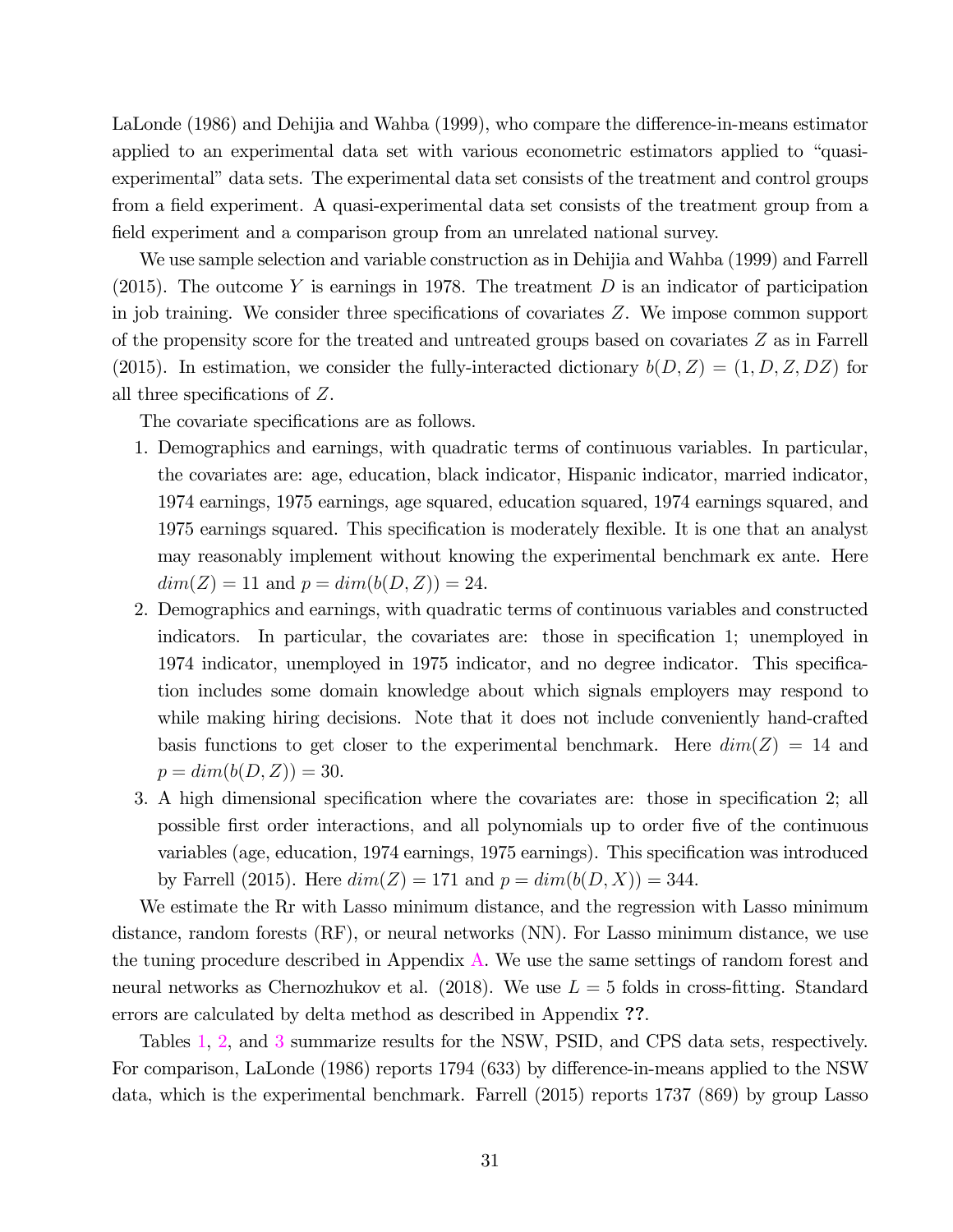| spec. | treated | untreated | Lasso ATT |        | Lasso SE $\parallel$ RF ATT $\parallel$ |        | $RF SE \parallel NN ATT$ | NN SE  |
|-------|---------|-----------|-----------|--------|-----------------------------------------|--------|--------------------------|--------|
|       | 185     | 254       | 1693.31   | 645.62 | 1673.83                                 | 661.21 | 1760.50                  | 643.40 |
|       | 185     | 250       | 1670.65   | 646.30 | 1863.39                                 | 664.87 | 1716.11                  | 648.39 |
| ಀ     | 185     | 179       | 1460.95   | 867.55 | 2407.61                                 | 780.79 | 1705.24                  | 814.90 |

Table 1: ATT using NSW treatment and NSW control, by Auto-DML

| spec. | treated |      | untreated $\parallel$ Lasso ATT $\parallel$ |        |         |        | Lasso SE $\parallel$ RF ATT $\mid$ RF SE $\parallel$ NN ATT | NN SE  |
|-------|---------|------|---------------------------------------------|--------|---------|--------|-------------------------------------------------------------|--------|
|       | 185     | 844  | 877.38                                      | 831.85 | 1705.86 | 848.49 | $-1001.85$                                                  | 855.25 |
|       | 185     | 1620 | 2051.33                                     | 846.53 | 1178.24 | 856.15 | 1104.49                                                     | 863.59 |
|       | 185     | 2336 | 1754.76                                     | 843.58 | 1573.81 | 836.15 | 2390.93                                                     | 939.77 |

Table 2: ATT using NSW treatment and PSID comparison, by Auto-DML

applied to the PSID data using specification 3. Our results are broadly consistent. To emphasize the importance of debiasing, we report analogous tables using the biased, plug-in approach in Appendix C.

### 7 Panel Average Derivative and Demand Elasticities

In this Section, we apply Auto-DML to estimating demand elasticities while allowing for individual preferences that are correlated with prices and total expenditure. Specifically, we estimate own-price elasticity in a panel data model with correlated random slopes. We apply this approach to Nielsen scanner data.

A panel data model requires double indexing. Let  $Y_{it}$ ,  $(t = 1, ..., T_i, i = 1, ..., n)$ , denote the share of total expenditure on some good for household  $i$  in time period  $t$ . Let  $X_{it}$  be a vector of log prices, log expenditure, and covariates. Let  $\tilde{X}_i = (X'_{i1}, ..., X'_{i,T_i})'$  collect observations over all time periods for individual  $i$  into one vector. We allow for an unbalanced panel where different households may have different numbers of observations  $T_i$  as in Wooldridge (2019).

| spec. | treated | untreated | Lasso ATT | Lasso SE | RF ATT  | RF SE  | NN ATT  | NN SE  |
|-------|---------|-----------|-----------|----------|---------|--------|---------|--------|
|       | 185     | 7687      | 419.57    | 576.08   | 1553.72 | 617.10 | 1386.00 | 587.70 |
|       | 185     | 13326     | 1050.58   | 568.55   | 1607.67 | 592.33 | 1664.22 | 583.42 |
| ಀ     | 185     | 13449     | 1335.90   | 602.38   | 1750.20 | 630.49 | 1676.90 | 681.86 |

Table 3: ATT using NSW treatment and CPS comparison, by Auto-DML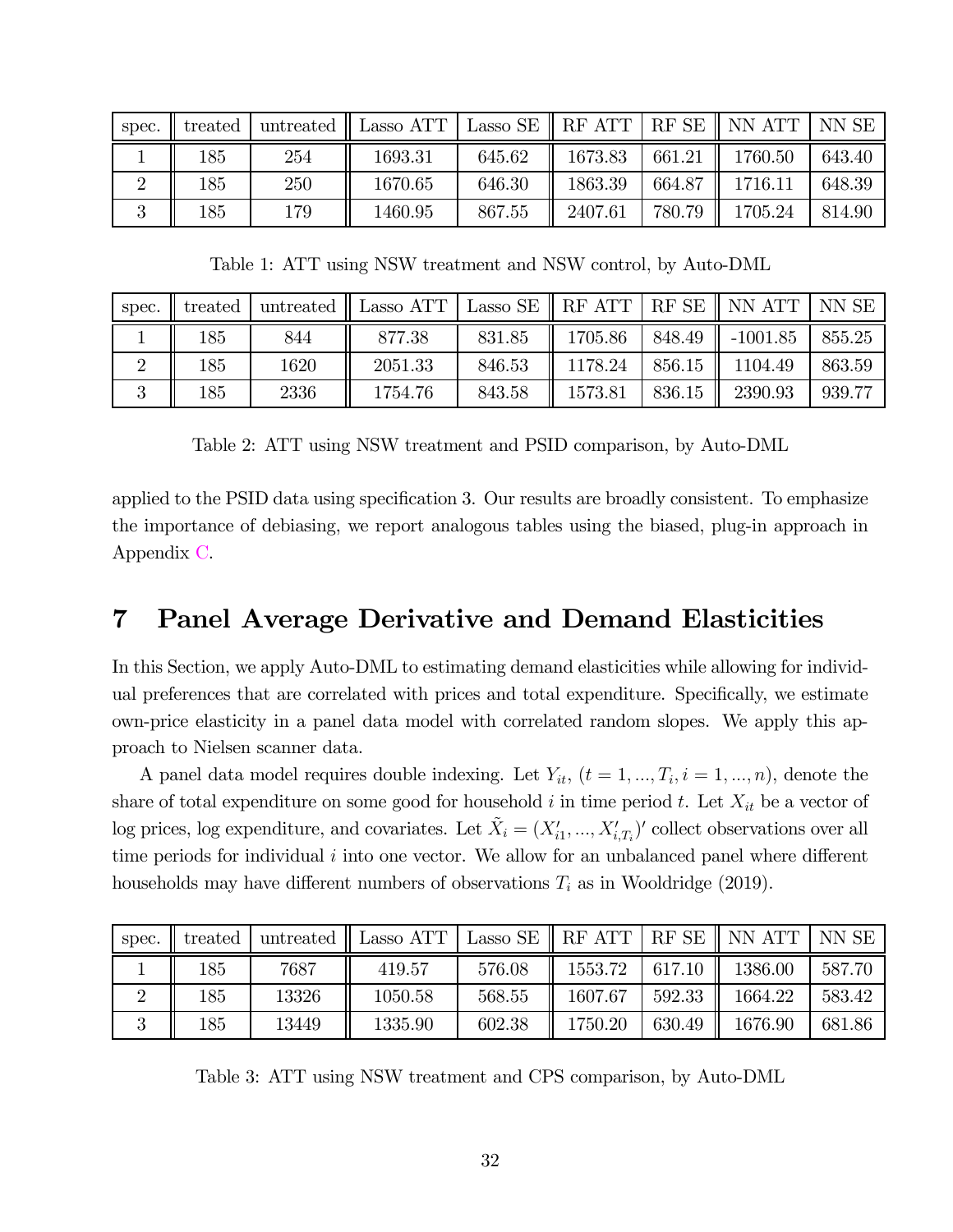Consider the demand model of Chernozhukov, Hausman, and Newey (2019) given by

$$
E[Y_{it}|\tilde{X}_i, B_{it}] = b_1(X_{it})' B_{it}.
$$
\n(7.1)

The K-dimensional dictionary  $b_1(X_{it})$  is a vector of functions of  $X_{it}$  that includes a constant and, for example, powers of log price and log expenditure.  $B_{it}$  represents household specific preferences that may vary over time and that may be correlated with regressors from each time period. We assume the conditional mean of  $B_{it}$  is time stationary with

$$
E[B_{it}|\tilde{X}_i] = [I_K \otimes \tilde{H}_i]' \pi_0, \quad \pi_0 = (\pi'_{10}, ..., \pi'_{K,0})', \tag{7.2}
$$

where  $I_K$  is a K-dimensional identity matrix.  $\tilde{H}_i$  is a vector of functions of  $\tilde{X}_i$  with length that does not depend on  $T_i$ . This panel model is like that of Chamberlain (1982, 1992), Chernozhukov et al. (2013b), Graham and Powell (2012), and Wooldridge (2019), as further discussed in Chernozhukov, Hausman, and Newey (2019).

We will consider identifying and estimating transformations of  $\beta_0 = E[B_{it}]$ .  $\beta_0$  is interpretable as the average marginal effect of changing  $b_1(X_{it})$ . The transformations we consider will be interpretable as average income, own-price, and cross-price elasticities. By law of iterated expectations, our model implies

$$
\beta_0 = E[B_{it}] = [I_K \otimes E[\tilde{H}_i]]' \pi_0. \tag{7.3}
$$

Combining  $(7.1)$ ,  $(7.2)$ , and  $(7.3)$ , we summarize the correlated random effects model as follows.

$$
\gamma_0(\tilde{X}_i) = E[Y_{it}|\tilde{X}_i]
$$
  
=  $b_1(X_{it})'\{\beta_0 + E[B_{it}|\tilde{X}_i] - \beta_0\}$   
=  $b_1(X_{it})'\{\beta_0 + [I_K \otimes \tilde{H}_i]'\pi_0 - [I_K \otimes E[\tilde{H}_i]]'\pi_0\}$   
=  $b_1(X_{it})'\beta_0 + [b_1(X_{it}) \otimes (\tilde{H}_i - E[\tilde{H}_i])]'\pi_0.$  (7.4)

In summary, the choice of K-dimensional dictionary  $b_1(X_{it})$  in the demand model (7.1) induces a p-dimensional dictionary  $b_{it} = b(\tilde{X}_i) = (b_1(X_{it})', [b_1(X_{it}) \otimes (\tilde{H}_i - E[\tilde{H}_i])]')'$  in the correlated random effects model (7.4). In practice, we replace  $E[\tilde{H}_i]$  with  $\frac{1}{n}\sum_{i=1}^n \tilde{H}_i$  and set  $\tilde{H}_i = \frac{1}{T_i} \sum_{t=1}^{T_i} b_1(X_{it}).$ 

EXAMPLE 10: Demand elasticities. Denote  $X_{it} = (D_{it}, Z_{it})$  where  $D_{it}$  is log own price. By the derivation in Chernozhukov et al. (2019) for budget share regressions, an average own-price elasticity is

$$
\theta_0^* = \frac{\theta_0}{E[Y]} - 1, \quad \theta_0 = E\left[\frac{\partial \gamma_0(\tilde{X}_i)}{\partial d}\right].
$$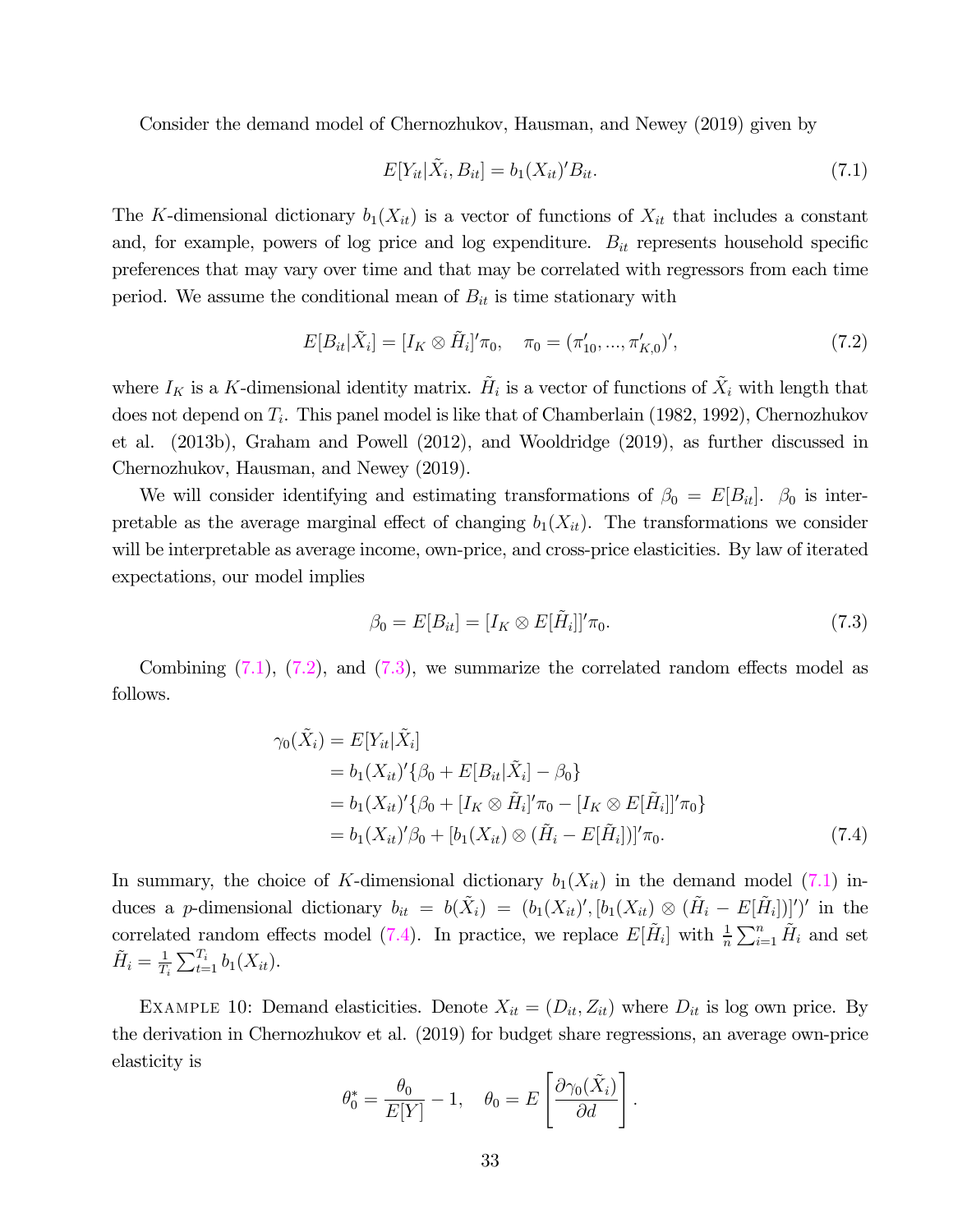Own-price elasticity  $\theta_0^*$  is a smooth transformation of a linear effect  $\theta_0$ , which in this case is average derivative. Auto-DML of own-price elasticity is then given by

$$
\hat{\theta}^* = \frac{\hat{\theta}}{\frac{1}{n \sum_{i=1}^n T_i} \sum_{i=1}^n \sum_{t=1}^{T_i} Y_{it}} - 1
$$

where  $\hat{\theta}$  is the Auto-DML of average derivative from Example 4. Income elasticity and cross-price elasticity have a similar structure; see Appendix ?? for details.

For completeness, we present  $\hat{M}_{\ell}$  for average derivative using the panel data dictionary  $b_{it}$ .

$$
\hat{M}_{\ell} = \frac{1}{\sum_{i=1}^{n} T_i - \sum_{i \in I_{\ell}} T_i} \sum_{i \notin I_{\ell}} \sum_{t=1}^{T_i} \frac{\partial b_{it}}{\partial d} = \frac{1}{\sum_{i=1}^{n} T_i - \sum_{i \in I_{\ell}} T_i} \sum_{i \notin I_{\ell}} \sum_{t=1}^{T_i} \begin{pmatrix} \frac{\partial b_1(X_{it})}{\partial d} \\ 0 \end{pmatrix}.
$$

Recall Theorem 9 provides consistency and asymptotic normality guarantees for Auto-DML  $\hat{\theta}$ . A more sophisticated estimator  $\hat{V}$  of the asymptotic variance of  $\hat{\theta}$  is required that accounts for clustering of observations by household. See the Appendix ?? for details. Importantly, the cluster structure is also preserved in cross-fitting. Clustering methods for DML were previously used by Chiang et al. (2019) and Chernozhukov, Hausman, and Newey (2019). The consistency of own-price elasticity  $\hat{\theta}^*$  follows from the continuous mapping theorem, and the asymptotic normality of  $\hat{\theta}^*$  follows from delta method.

As an empirical application, we apply Auto-DML to estimate own-price elasticity of milk and soda with Nielsen scanner data. The empirical work here is the researchers' own analyses based in part on data from The Nielsen Company (US), LLC and marketing databases provided through the Nielsen Datasets at the Kilts Center for Marketing Data Center at The University of Chicago Booth School of Business. The conclusions drawn from the Nielsen data are those of the researchers and do not reflect the views of Nielsen. Nielsen is not responsible for, had no role in, and was not involved in analyzing and preparing the results reported herein.

The data we use are a subset of the Nielsen Homescan Panel as in Burda, Harding, and Hausman (2008, 2012). The data include 1483 households from the Houston-area zip codes for the years 2004-2006. The number of monthly observations for each household ranges from 12 to 36, with some households being added and taken away throughout the three years covered. 609 households are included the entire time. Expenditures include all purchases of the household in each month. The original data had time stamps for purchases. If a household purchased a good more than once in a month, the "monthly price" is the average price that the household paid (i.e. total amount spent on good/total quantity purchased). We include observations with zero expenditure share as justified in Chernozhukov, Hausman, and Newey (2019). For those observations,  $Y_{it} = 0$  and own price is imputed in the ways described in Chernozhukov, Hausman, and Newey (2019).

We consider 15 groups of goods: bread, butter, cereal, chips, coffee, cookies, eggs, ice cream, milk, orange juice, salad, soda, soup, water, and yogurt. As in Burda, Harding, and Hausman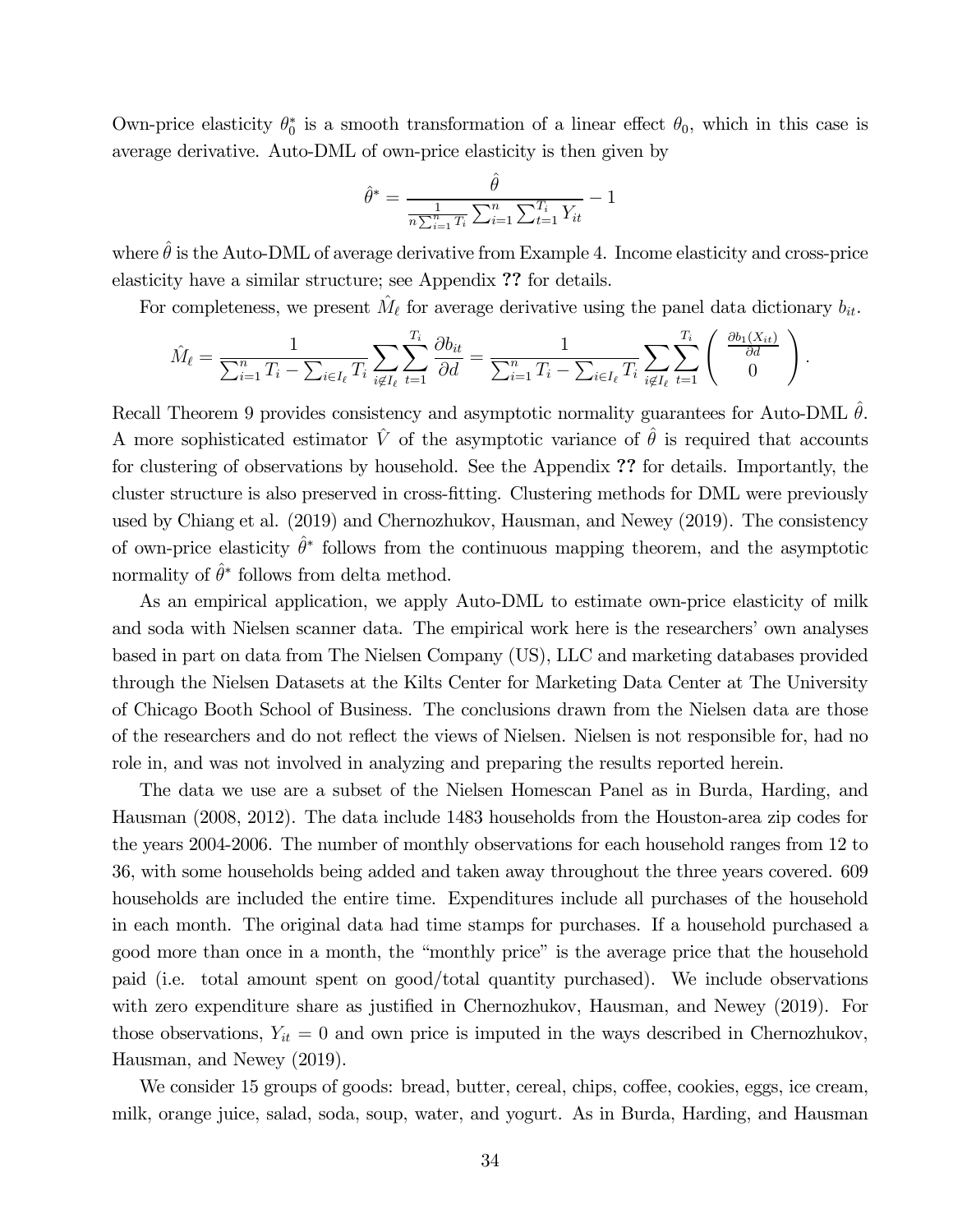| good | elasticity |       |
|------|------------|-------|
| milk | $-0.64$    | 0.010 |
| soda | $-0.57$    | 0.013 |

Table 4: Average own-price elasticity, by Auto-DML

(2008, 2012), we choose these groups because they make up a relatively large proportion of total food expenditure. We consider budget share regressions for two of these goods: milk and soda.  $Y_{it}$  is share of expenditure spent on milk (soda) by household i in month t. We take as  $b_1(X_{it})$ the concatenation of the following variables: fourth order polynomial of log expenditure; fourth order polynomial of log price for milk (soda); up to fourth order interactions thereof; and log price of other goods. For  $\tilde{H}_i$ , we use the time averages of  $b_1(X_{it})$ . Note that  $K = dim(b_1(X_{it})) = 42$ and  $p = 1521$ .

We estimate own-price elasticity according to the procedure outlined previously in this Section. We estimate both the Rr and the regression with Lasso minimum distance. For Lasso minimum distance, we use the tuning procedure described in Appendix A. We use  $L = 5$  folds in cross-fitting. We calculate clustered standard errors by delta method, as described in Appendix ??.

Table 4 summarizes results for the milk and soda own-price elasticities using Auto-DML. For comparison, the cross sectional estimates for milk and soda elasticities are  $-1.42$  (0.020) and −086 (0020), respectively (Table 1 of Chernozhukov, Hausman, and Newey 2019). Our results show that allowing for correlated random coefficients lowers these elasticity estimates by large magnitudes. These results confirm the finding in Table 5 of Chernozhukov, Hausman, and Newey (2019), that panel elasticity estimates allowing for correlation of preferences with prices and total expenditure are much smaller than cross-section estimates. Our own-price elasticity estimates are not as small as their slope fixed effect estimates, which for milk are between  $-0.65$  (0.013) and  $-0.51$  (0.052) and for soda are between  $-0.56$  (0.017) and  $-0.36$ (0056) depending on choice of regularization parameter. We find that correlated random slope estimates of elasticities are close to, though not quite as small as, all fixed effects estimates and are much smaller than cross-section estimates.

For further comparison, we report results from the plug-in approach in Table 5. The plug-in elasticity estimates are much closer to the cross-section estimates than the Auto-DML estimates. The results of this table confirm the importance of debiasing in this application. In Appendix C, we report additional results from unregularized, high-dimensional linear regressions.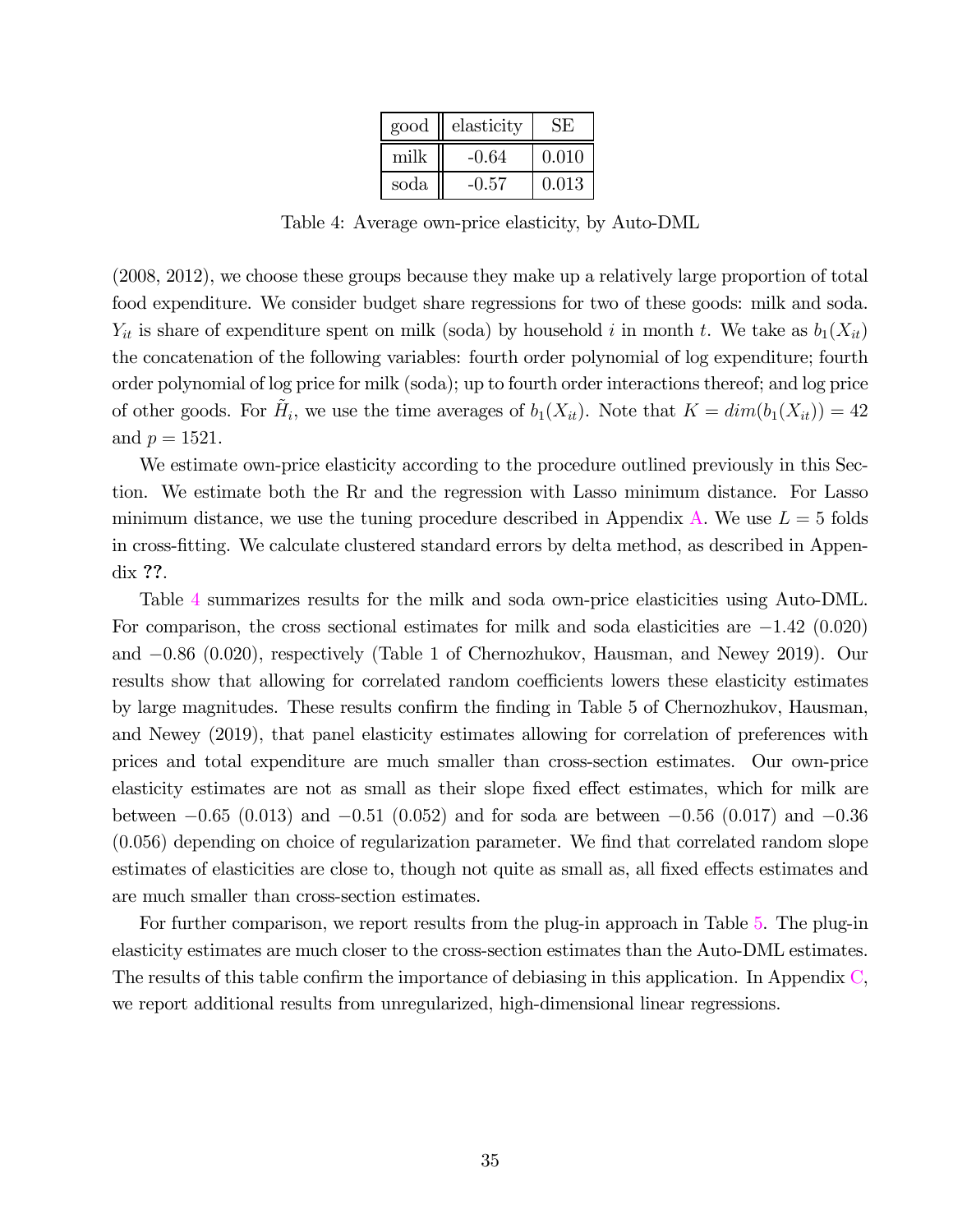| good | elasticity | SE)   |
|------|------------|-------|
| milk | $-1.43$    | 0.012 |
| soda | $-1.00$    | 0.000 |

Table 5: Average own-price elasticity, by plug-in

### 8 Conclusions

In this paper we have given an automatic method of debiasing a machine learner of a parameter of interest that depends on a high dimensional and/or nonparametric regression. Using a Lasso or Dantzig minimum distance method we have orthogonal using only the form of the object of interest, without knowing the exact form of the bias correction. We have allowed the regression learner to be anything that converges in mean square at a fast enough rate. We have shown rootn consistency and asymptotic normality and given a consistent asymptotic variance estimator for a wide variety of causal and structural estimators, including GMM depending on first step regressions. We have applied these methods to estimate the average treatment effect on the treated in a job training experiment and have found similar results for Lasso, neural nets, and random forests regressions. We also have also estimated a correlated random slopes specification for consumer demand from scanner data and found estimates that are similar to fixed slope effect elasticities.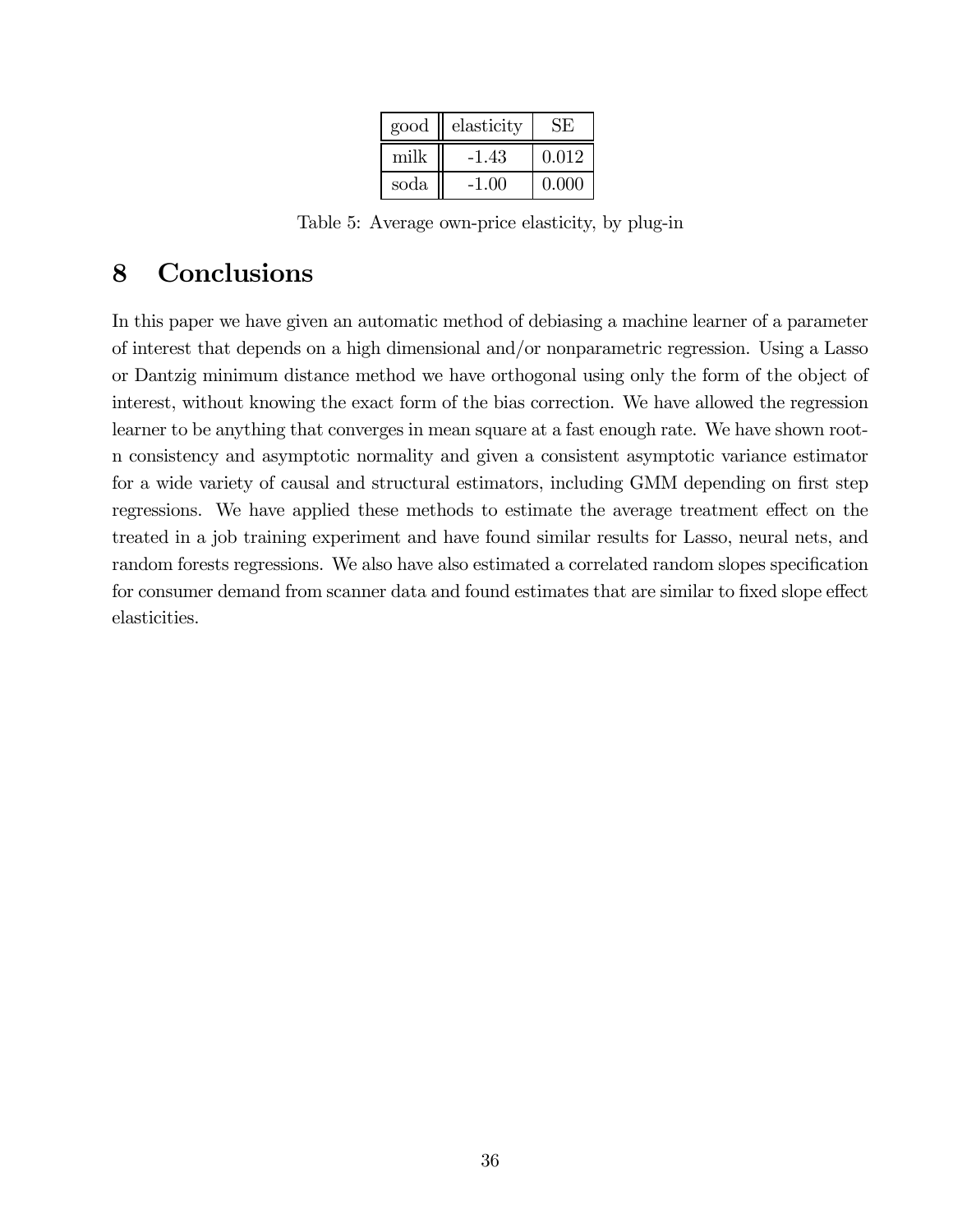### A Computing Auto-DML

#### A.1 Tuning

#### A.1.1 Procedure

The estimating equation  $(3.6)$  takes as given the value of regularization parameter  $r<sub>L</sub>$ . For practical use, we provide an iterative tuning procedure to empirically determine  $r<sub>L</sub>$ . Due to its iterative nature, the tuning procedure is most clearly stated as a replacement for equation (3.6).

Recall that the inputs to equation (3.6) are observations in  $I_{\ell}^c$ , i.e. excluding fold  $\ell$ . The analyst must also specify the  $p$ -dimensional dictionary  $b$ . For notational convenience, we assume b includes the intercept in its first component:  $b_1(x)=1$ . In this tuning procedure, the analyst must further specify a low-dimensional sub-dictionary  $b^{\text{low}}$  of b. As in equation (3.6), the output of the tuning procedure is  $\rho_{\ell}$ , an estimator of the Rr coefficient trained only on observations in  $I_{\ell}^{c}$ .

The tuning procedure is as follows. For observations in  $I_\ell^c$ 

1. Initialize  $\rho_{\ell}$  using  $b^{\text{low}}$ 

$$
\hat{G}_{\ell}^{\text{low}} = \frac{1}{n - n_{\ell}} \sum_{i \notin I_{\ell}} b^{\text{low}} (X_i) b^{\text{low}} (X_i)'
$$

$$
\hat{M}_{\ell}^{\text{low}} = \frac{1}{n - n_{\ell}} \sum_{i \notin I_{\ell}} m(W_i, b^{\text{low}})
$$

$$
\hat{\rho}_{\ell} = \begin{bmatrix} (\hat{G}_{\ell}^{\text{low}})^{-1} \hat{M}_{\ell}^{\text{low}} \\ 0 \end{bmatrix}
$$

2. Calculate moments

$$
\hat{G}_{\ell} = \frac{1}{n - n_{\ell}} \sum_{i \notin I_{\ell}} b(X_i) b(X_i)'
$$

$$
\hat{M}_{\ell} = \frac{1}{n - n_{\ell}} \sum_{i \notin I_{\ell}} m(W_i, b)
$$

- 3. While  $\hat{\rho}_{\ell}$  has not converged
	- (a) Update normalization

$$
\hat{D}_{\ell} = \left[ diag \left( \frac{1}{n - n_{\ell}} \sum_{i \notin I_{\ell}} [b(X_i)b(X_i)'\hat{\rho}_{\ell} - m(W_i, b)]^2 \right) \right]^{\frac{1}{2}}
$$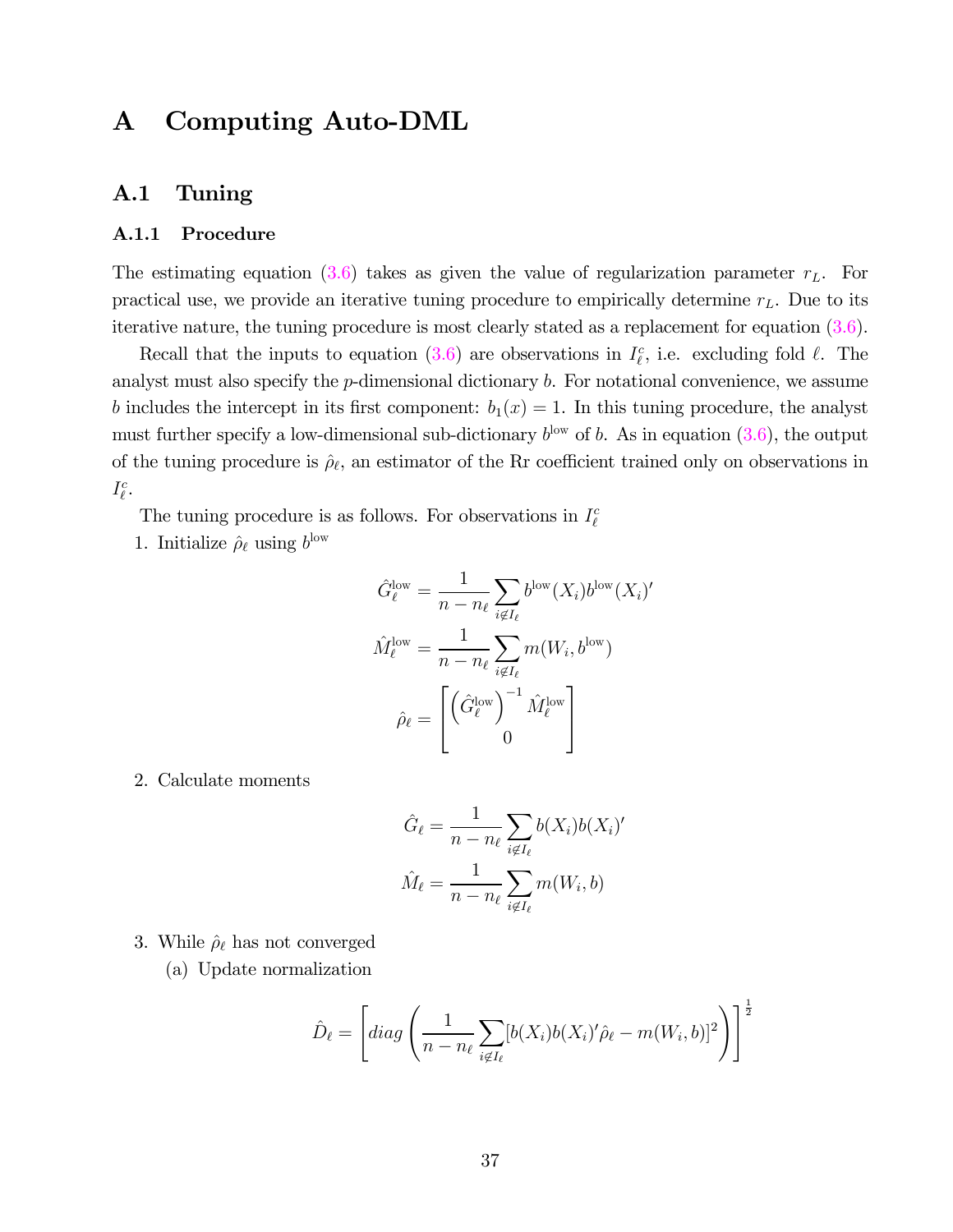(b) Update  $(r_L, \hat{\rho}_\ell)$ 

$$
r_L = \frac{c_1}{\sqrt{n - n_\ell}} \Phi^{-1} \left( 1 - \frac{c_2}{2p} \right)
$$
  

$$
\hat{\rho}_\ell = \arg \min_{\rho} \rho' \hat{G}_{\ell} \rho - 2\rho' \hat{M}_\ell + 2r_L c_3 |\hat{D}_{\ell,1} \cdot \rho_1| + 2r_L \sum_{j=2}^p |\hat{D}_{\ell,j} \cdot \rho_j|
$$

where  $\rho_j$  is the j-th coordinate of  $\rho$  and  $\hat{D}_{\ell,j}$  is the j-th diagonal entry of  $\hat{D}_{\ell}$ .

In step 1,  $b^{low}$  is sufficiently low-dimensional that  $\hat{G}_{\ell}^{\text{low}}$  is invertible. In practice, we take  $dim(b^{low}) = dim(b)/40.$ 

In step 3,  $(c_1, c_2, c_3)$  are hyper-parameters taken as  $(1, 0.1, 0.1)$  in practice. We implement the optimization via generalized coordinate descent with soft-thresholding. See Appendix A.2 for a detailed derivation of this soft-thresholding routine. We use the same techniques as Chernozhukov, Newey, and Singh (2018) to improve numerical stability in high dimensional settings. We use  $\hat{D}_{\ell}$  + 0.2*I* instead of  $\hat{D}_{\ell}$ , and we cap the maximum number of iterations at 10. We also use warm start: in a given iteration, the optimization to determine  $\rho_{\ell}$  is initialized as the value of  $\hat{\rho}_{\ell}$  in the previous iteration.

#### A.1.2 Justification

The iterative tuning procedure is analogous to Algorithm A.1 and therefore justified by an argument analogous to Theorem 1 of Belloni et al. (2012).

The analogy is as follows. The normalization  $\hat{D}_{\ell}$  is the square root of the empirical second moment of the dictionary times the regression residual, just as  $\hat{\Gamma}_{\ell}$  in Belloni et al. (2012). The formula for the regularization parameter is the same, after accounting for the fact that the objective in the present work uses  $r<sub>L</sub>$  whereas the objective in eq. 2.4 of Belloni et al. (2012) uses  $\frac{\lambda}{n}$ .

#### A.2 Optimization

#### A.2.1 Procedure

The tuning procedure, an elaboration of estimating equation  $(3.6)$ , involves the minimization of a generalized Lasso objective. We generalize the coordinate descent approach for Lasso (Fu 1998, Daubechies et al. 2004, Friedman et al. 2007, Friedman et al. 2010) to the minimum distance Lasso objective used in the present work. Specifically, we use the following coordinate-wise soft-thresholding update.

To lighten notation, we abstract from sample splitting, estimation of the moments and normalization, and special treatment of the intercept. We also scale the objective by  $1/2$ :

$$
\hat{\rho} = \arg\min_{\rho} \frac{1}{2} \rho' G\rho - \rho'M + r_L ||D\rho||_1
$$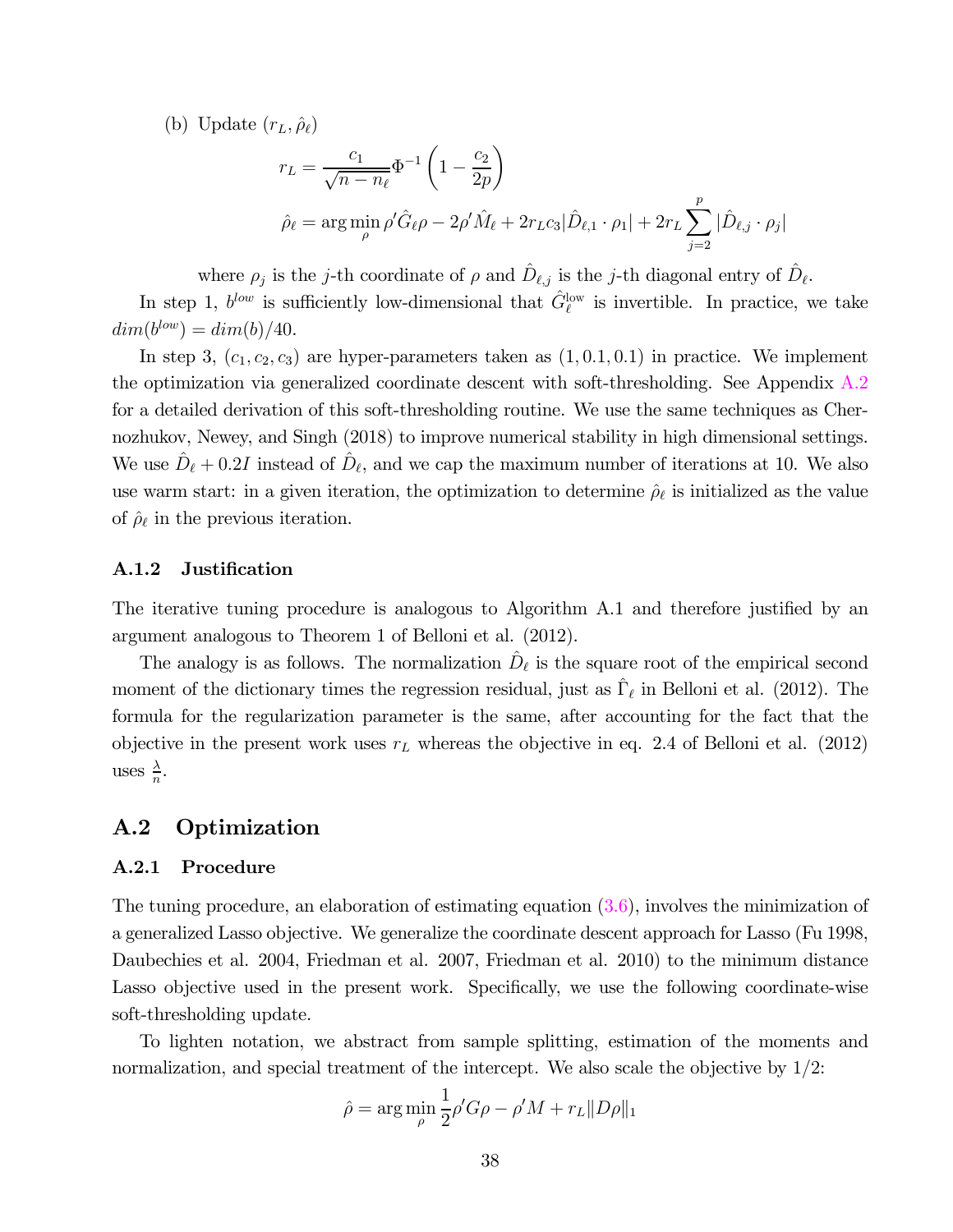We denote the j-th element of a generic vector  $V$  by  $V_j$ . We denote the  $(j, k)$ -entry of the matrix  $G$  by  $G_{jk}$ .

For  $j=1:p$ 

1. Calculate loadings that do not depend on  $\rho_j$ 

$$
z_j = G_{jj}
$$

$$
\pi_j = M_j - \sum_{k \neq j} \rho_k G_{jk}
$$

2. Update coordinate  $\rho_j$ 

$$
\rho_j = \frac{\pi_j + D_j r_L}{z_j}, \quad \text{if } \pi_j < -D_j r_L
$$
\n
$$
= 0, \qquad \qquad \text{if } \pi_j \in [-D_j r_L, D_j r_L]
$$
\n
$$
= \frac{\pi_j - D_j r_L}{z_j}, \quad \text{if } \pi_j > D_j r_L
$$

#### A.2.2 Justification

In this Section, we derive the coordinate-wise soft-thresholding update and argue that the procedure converges to the minimizer.

Observe that

$$
\frac{\partial}{\partial \rho_j} \left[ \frac{1}{2} \rho' G \rho - \rho' M \right] = -\pi_j + \rho_j z_j
$$

and the loadings  $(z_j, \pi_j)$  do not depend on  $\rho_j$ .

The subgradient of the penalty term is

$$
\frac{\partial}{\partial \rho_j} r_L \|D\rho\|_1 = -D_j r_L \quad \text{if } \rho_j < 0
$$
\n
$$
= [-D_j r_L, D_j r_L] \text{ if } \rho_j = 0
$$
\n
$$
= D_j r_L \quad \text{if } \rho_j > 0
$$

In summary, the subgradient of the objective is

$$
\frac{\partial}{\partial \rho_j} \left[ \frac{1}{2} \rho' G \rho - \rho' M + r_L ||D\rho||_1 \right] = -\pi_j + \rho_j z_j - D_j r_L \quad \text{if } \rho_j < 0
$$
\n
$$
= \left[ -\pi_j - D_j r_L, -\pi_j + D_j r_L \right] \text{ if } \rho_j = 0
$$
\n
$$
= -\pi_j + \rho_j z_j + D_j r_L \quad \text{if } \rho_j > 0
$$

Rearranging yields the component-wise update.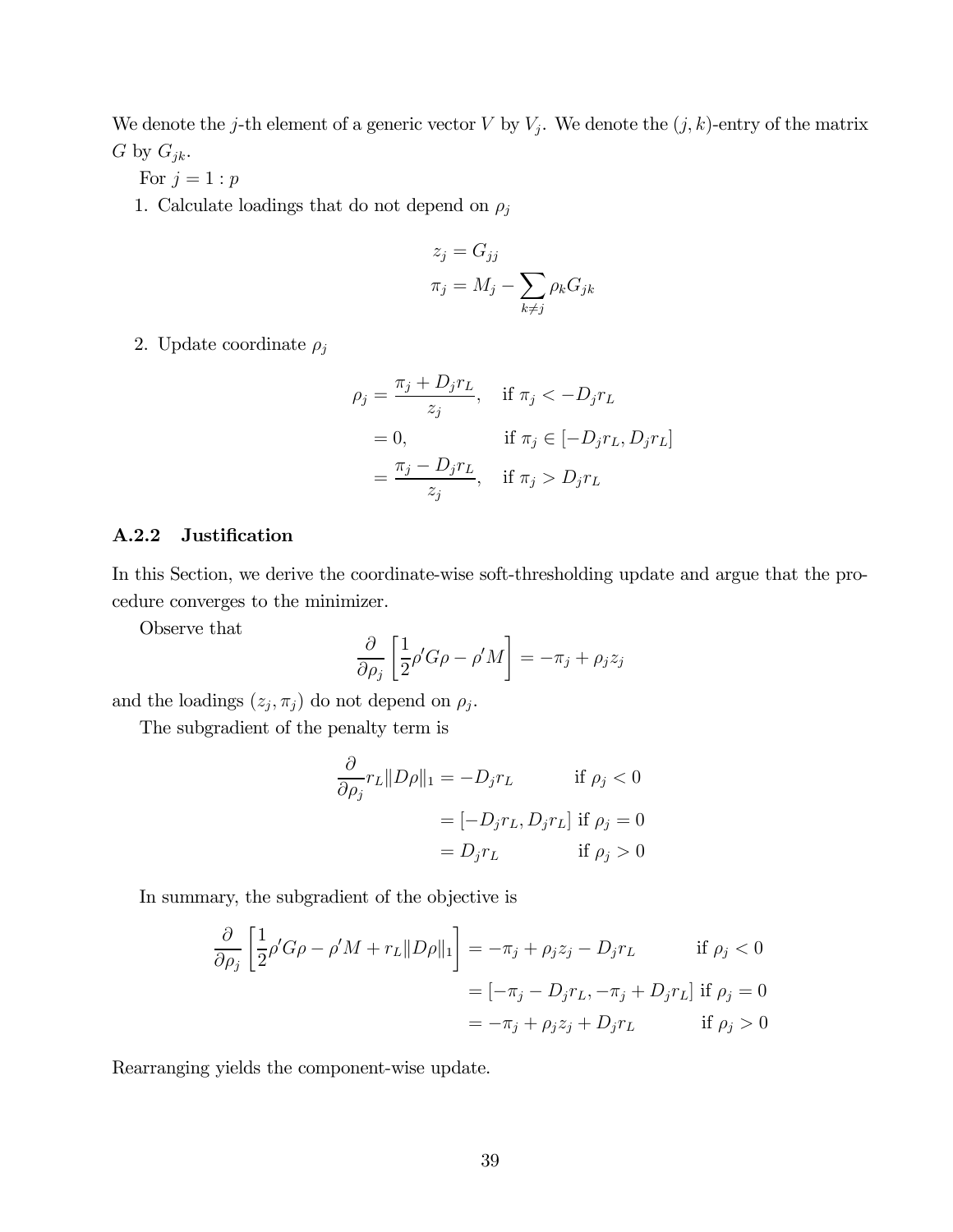| algorithm             | <b>MSE</b> | $R^2$ |
|-----------------------|------------|-------|
| Lasso                 | 0.0060     | 0.17  |
| generalized Lasso     | 0.0060     | 0.17  |
| theoretical $r_L$     | 0.0014     | 0.48  |
| normalization $D$     | 0.0016     | 0.56  |
| iteration: cold start | 0.0014     | 0.50  |
| iteration: warm start | 0.0014     | 0.50  |
| max iteration         | 0.0014     | 0.50  |
| $D+0.2I$              | 0.0014     | 0.46  |

Table 6: 100 simulations

In our minimum distance Lasso procedure, the objective is of the form of eq. 21 of Friedman et al. (2007).

$$
Q(\theta) = g(\theta) + \sum_{k} h^{k}(\theta^{k})
$$

$$
g(\theta) = \frac{1}{2}\theta'G\theta - M'\theta
$$

$$
h^{k}(\theta^{k}) = |\theta^{k}|
$$

where g is differentiable and convex and  $\{h^k\}$  are convex. Therefore coordinate descent converges to the minimizer of the objective (Tseng, 2001).

#### A.3 Minimum Distance Lasso Using Simulated Data

We first validate the minimum distance Lasso estimator for  $\hat{\rho}$  on a design in which the truth is known. We compare our implementation to the Lasso implementation LassoShooting.fit in the hdm package at each point of departure: minimum distance Lasso formulation, theoretical  $r_L$ , normalization  $\hat{D}$ , iteration, and stabilization. Altogether, this exercise confirms the validity of each technique introduced in the tuning procedure.

In this design, the ground truth is  $\rho_0 = (1, 1, 1, 0, 0, ...)$  where  $dim(\rho_0) = 101$ . The data generating process is

$$
Y = X'\rho_0 + \epsilon
$$

where  $X = (1, X_1, ..., X_{100})'$ ,  $X_j \stackrel{i.i.d.}{\sim} \mathcal{N}(0, 1)$ , and  $\epsilon \sim \mathcal{N}(0, 1)$ . Recall that the regression coefficient  $\rho_0$  can be recovered by using the functional  $m(w, \gamma) = y\gamma(x)$  in the minimum distance Lasso formulation.

In Table 6, we report MSE defined as  $|\hat{\rho} - \rho_0|^2$  of various implementations. Table 6 is cumulative in the sense that each row implements one additional technique relative to the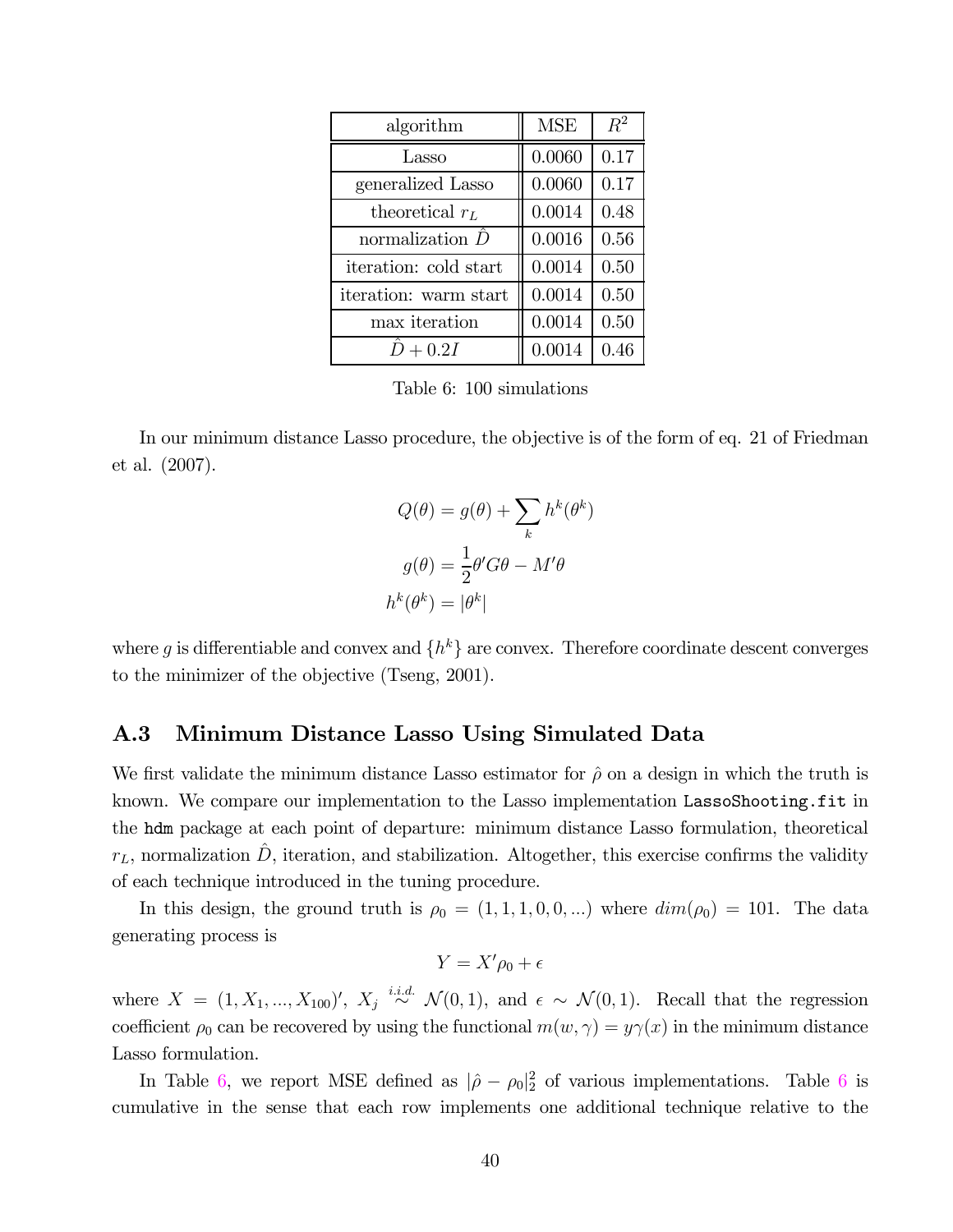preceding row. Before using theoretical  $r_L$ , we use  $r_L = 0.5$ . We use the estimator reported in the final row in the empirical examples of Sections 6 and 7; it is precisely the estimator defined in the tuning procedure.

### B Proofs of Results

In this Appendix, we give the proofs of the results of the paper, partly based on useful Lemmas that are stated and proved in this Appendix. We first give a series of Lemmas like those in Bradic et al. (2021) except that  $\varepsilon_n$  is allowed to be larger than  $\sqrt{\ln(p)/n}$  in order to allow  $m(w, \gamma)$  being nonlinear in  $\gamma$ . These Lemmas are used to prove Theorem 1. Let  $\varepsilon_n$  be as given in Assumptions 2 and 6 and  $s_0 \geq C \epsilon_n^{-2/(2\xi+1)}$ . By Assumption 2 we can define  $J_0$  as indices of a sparse approximation with  $|J_0| = s_0$  and coefficients  $\tilde{\rho}_j$  for  $j \in J_0$  such that for  $\tilde{\alpha}(x) = \sum_{j \in J_0} \tilde{\rho}_j b_j(X),$ 

$$
E[\{\alpha_0(X) - \tilde{\alpha}(X)\}^2] \leq Cs_0^{-2\xi}.
$$

Define  $\rho$  to be the coefficients of a linear projection of  $\alpha_0(X)$  on  $b(X)$  so that  $\breve{\alpha}(X) = b(X)'\rho$ satisfies

$$
E[b(X)\{\alpha_0(X) - \breve{\alpha}(X)\}] = 0.
$$

Also define  $\rho_*$  as

$$
\rho_* \in \arg\min_v \left( \rho - v \right) / G(\rho - v) + \varepsilon_n \sum_{j \in J_0^c} |v_j|.
$$
\n(B.1)

LEMMA A1:  $||G(\rho_* - \rho)||_{\infty} < \varepsilon_n$ .

Proof: Let  $e_i \in \mathbb{R}^p$  denote the *j*-th column of  $I_p$ . The first-order condition for  $\rho^*$  imply that for  $j \in J_0$ , we have  $e_j G(\rho_* - \rho) = 0$ ; for  $j \in J_0^c$ , we have that  $e_j G(\rho_* - \rho) + \varepsilon_n z_j = 0$ , where  $z_j = \text{sign}(\rho_{*,j})$  if  $\rho_{*,j} \neq 0$  and  $z_j \in [-1,1]$  if  $\rho_{*,j} = 0$ . Therefore, for any j, we have that  $|e_j\prime G(\rho_* - \rho)| \leq \varepsilon_n$ . Hence,  $||G(\rho_* - \rho)||_{\infty} \leq \varepsilon_n$ . Q.E.D.

LEMMA A2: 
$$
(\rho - \rho_*)'G(\rho - \rho_*) \leq C \varepsilon_n^{4\xi/(2\xi+1)}
$$
 and  $\|\bar{\alpha} - b'\rho^*\| = O(\varepsilon_n^{2\xi/(2\xi+1)})$ .

Proof: Define  $\tilde{\rho} = (\tilde{\rho}_1, \ldots, \tilde{\rho}_p)$  as

$$
\tilde{\rho}_j = \begin{cases}\n\tilde{\rho}_j & \text{if } j \in J_0 \\
0 & \text{otherwise.} \n\end{cases}
$$

By the definition of  $\rho_*,$  we have that

$$
(\rho - \rho_*)tG(\rho - \rho_*) + \varepsilon_n \sum_{j \in J_0^c} |\rho_{*,j}| \leq (\rho - \tilde{\rho})tG(\rho - \tilde{\rho}) + \varepsilon_n \sum_{j \in J_0^c} |\tilde{\rho}_j| = (\rho - \tilde{\rho})tG(\rho - \tilde{\rho}). \tag{B.2}
$$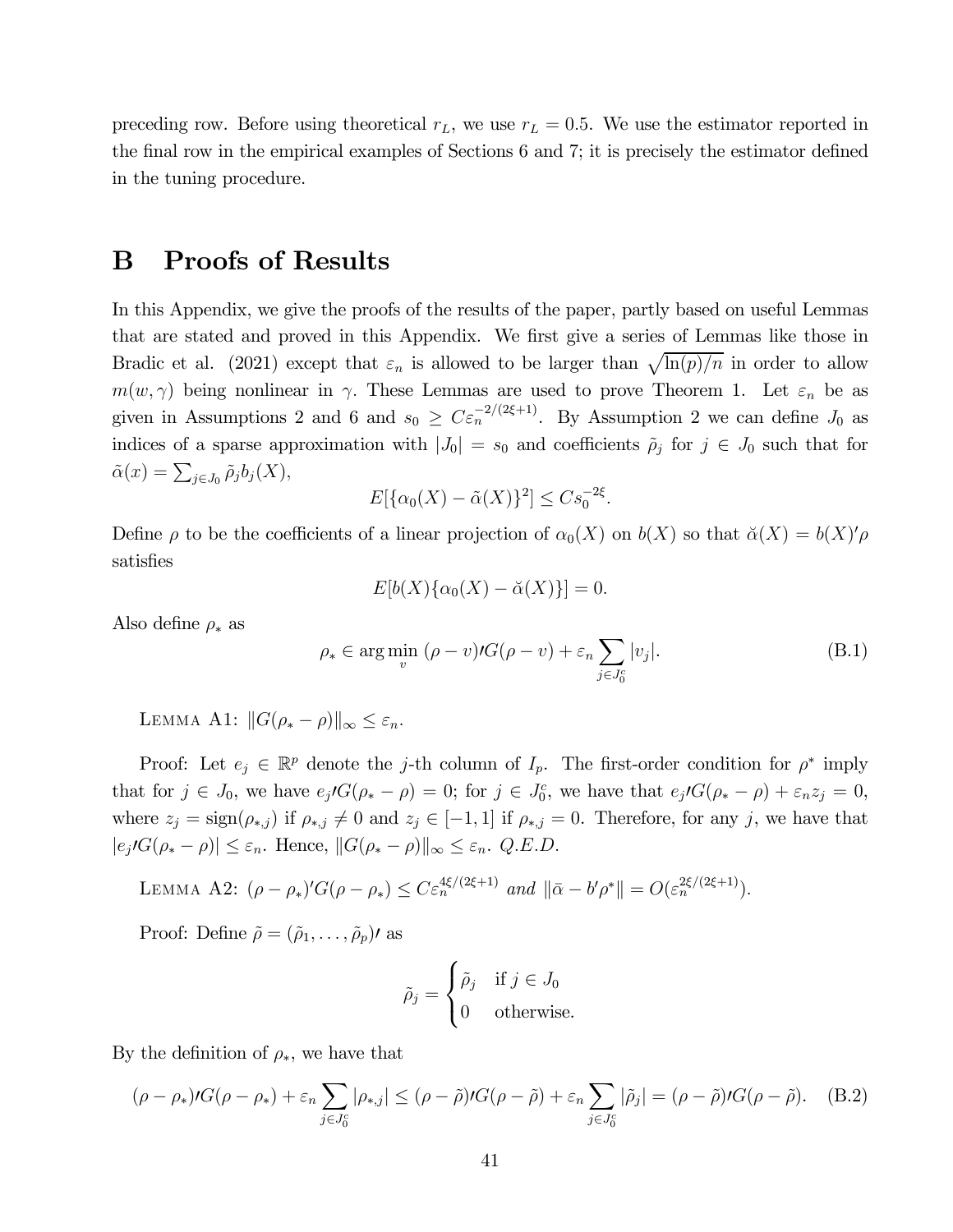Note that  $\tilde{\alpha}(x) = b(x)'\tilde{\rho}$ , so by the defintion of  $\tilde{\alpha}(x) = b(x)'\rho$  we have

$$
(\rho - \tilde{\rho})\prime G(\rho - \tilde{\rho}) = E[\{b(X)'(\rho - \tilde{\rho})\}^2] = ||\tilde{\alpha} - \tilde{\alpha}||_2^2 = ||\alpha_0 - \tilde{\alpha} - (\alpha_0 - \tilde{\alpha})||_2^2 \le 2(||\alpha_0 - \tilde{\alpha}||_2^2 + ||\alpha_0 - \tilde{\alpha}||_2^2)
$$
  

$$
\le 4 ||\alpha_0 - \tilde{\alpha}||^2 \le 4C s_0^{-2\xi} \le C \varepsilon_n^{4\xi/(2\xi+1)}.
$$

where the last inequality follows by by  $s_0 \geq C \varepsilon_n^{-2/(2\xi+1)}$ . The result then follows eq. (B.2) by and  $\varepsilon_n \sum_{j \in J_0^c} |\rho_{*,j}| \ge 0$ . Q.E.D.

Define  $J$  to be the vector of indices of nonzero elements of  $\rho_*$  and  $|A|$  be be the number non zero elements of any finite set A.

LEMMA A3:  $|J| \leq C \varepsilon_n^{-2/(2\xi+1)}$ .

Proof: For all  $j \in J \backslash J_0$  the first order conditions to equation (B.1) imply  $|e_j/G(\rho_* - \rho)| =$  $\varepsilon_n/2$ . Therefore, It follows that

$$
\sum_{j \in J \setminus J_0} \left( e_j \mathcal{G}(\rho_* - \rho) \right)^2 = \frac{1}{4} \varepsilon_n^2 |J \setminus J_0|.
$$

In addition,

$$
\sum_{j \in J \setminus J_0} (e_j \iota G(\rho_* - \rho))^2 \le \sum_{j=1}^p (e_j \iota G(\rho_* - \rho))^2 = (\rho_* - \rho)'G\left(\sum_{j=1}^p e_j e_j'\right) G(\rho_* - \rho)
$$
  
=  $(\rho_* - \rho)'G^2(\rho_* - \rho) \le \lambda_{\max}(G)\{(\rho - \rho_*)\iota G(\rho - \rho_*)\} \le C \varepsilon_n^{4\xi/(2\xi+1)},$ 

where the last inequality follows by Lemma A2 and  $\lambda_{\max}(G) \leq C$ . Combining the above two displays, we obtain

$$
\frac{1}{4}\varepsilon_n^2|J\backslash J_0|\leq C\varepsilon_n^{4\xi/(2\xi+1)}.
$$

Dividing through by  $\varepsilon_n^2$  gives  $|J \setminus J_0| \leq C \varepsilon_n^{-2/(2\xi+1)}$ . Thus by  $s_0 \leq C \varepsilon_n^{-2/(2\xi+1)}$ ,

$$
|J| = |J_0| + |J \setminus J_0| = s_0 + |J \setminus J_0| \le s_0 + C \varepsilon_n^{-2/(2\xi+1)} \le C \varepsilon_n^{-2/(2\xi+1)}.
$$
 Q.E.D.

LEMMA A4:  $\|\hat{G}\rho_* - G\rho_*\|_{\infty} = O_p(\sqrt{\ln(p)/n}).$ 

Proof: By  $(\rho - \rho_*)'G(\rho - \rho_*) \longrightarrow 0$  and  $\rho'G\rho \leq E[\alpha_0(X)^2]$  it follows that  $E[\{b(X)'\rho_*\}^2] =$  $\rho'_* G \rho_* \leq C$ . The conclusion then follows by Assumption 4 and Lemma B2 of Bradic et al. (2021).  $Q.E.D.$ 

LEMMA A5: For  $\Delta = \hat{\rho} - \rho^*$  and any  $\hat{J}$  such that  $(\rho^*)_{\hat{J}^c} = 0$ , with probability one then with probability approaching one,

$$
\Delta' \hat{G} \Delta \leq 3r ||\Delta||_1, ||\Delta_{\hat{J}_2}||_1 \leq 3 ||\Delta_{\hat{J}}||_1.
$$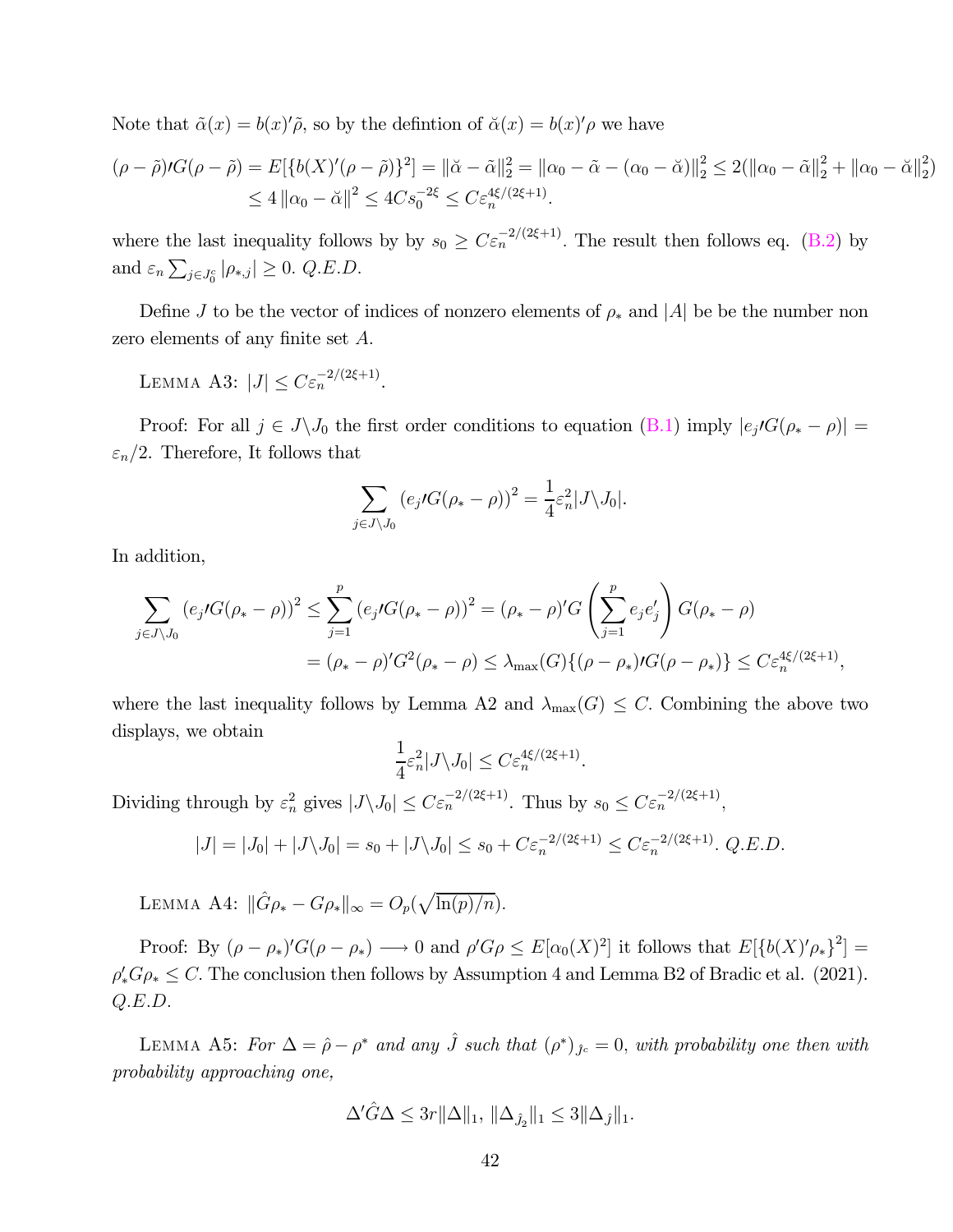Proof: By the definition of the estimator  $\hat{\rho}$ , we have

$$
\hat{\rho}\hat{\theta}^{\prime}\hat{G}\hat{\rho} - 2\hat{M}^{\prime}\hat{\rho} + 2r\|\hat{\rho}\|_{1} \leq \rho_{*}^{\prime}\hat{G}\rho_{*} - 2\hat{M}^{\prime}\rho_{*} + 2r\|\rho_{*}\|_{1}.
$$

Plugging  $\hat{\rho} = \rho_* + \Delta$  into the above equation and rearranging the terms gives

$$
\Delta t \hat{G} \Delta + 2r \|\rho_* + \Delta\|_1 \le 2r \|\rho_*\|_1 + 2(\hat{M} - \hat{G}\rho_*)t \Delta.
$$
 (B.3)

By the definition of  $\rho$  and  $M = E[b(X)\bar{\alpha}(X)]$  we have  $G\rho - M = 0$ . Then by Assumption 6, Lemma A1, Lemma A4, and the triangle inequality

$$
\|\hat{G}\rho_* - \hat{M}\|_{\infty} \le \|\hat{G}\rho_* - G\rho_*\|_{\infty} + \|M - \hat{M}\|_{\infty} + \|G\rho_* - M\|_{\infty}
$$
  

$$
\le O_p(\varepsilon_n) + \|G\rho - M\|_{\infty} + \|G(\rho_* - \rho)\|_{\infty} = O_p(\varepsilon_n).
$$

Therefore, by the Holder inequality we have  $\left|(\tilde{\mu} - \hat{G}\rho_{*})\prime\Delta\right| \leq \|\tilde{\mu} - \hat{G}\rho_{*}\|_{\infty}\|\Delta\|_{1} = O_{p}(\varepsilon_{n})\|\Delta\|_{1}$ , so that by  $\varepsilon_n = o(r)$ ,

$$
\Delta t \hat{G} \Delta + 2r \|\rho_* + \Delta\|_1 \leq 2r \|\rho_*\|_1 + O_p(\varepsilon_n) \|\Delta\|_1 \leq 2r \|\rho_*\|_1 + r \|\Delta\|_1,
$$

with probability appraoching one. Then the triangle inequality  $\|\rho_*\|_1 = \|\rho_* + \Delta - \Delta\|_1 \leq$  $\|\rho_* + \Delta\|_1 + \|\Delta\|_1$  and subtracting  $2r\|\rho_* + \Delta\|_1$  from both sides gives the first conclusion.

Next, since  $\Delta\ell\hat{G}\Delta\geq 0$  it also follows from equation  $(B.3)$  that  $2r||\rho_*+\Delta||_1\leq 2r||\rho_*||_1+r||\Delta||_1$ , so dividing through by  $r$  gives

$$
2\|\rho_* + \Delta\|_1 \le 2\|\rho_*\|_1 + \|\Delta\|_1.
$$

It follows by  $(\rho_*)_{\hat{J}^c} = 0$  that  $\|\rho_* + \Delta\|_1 = \|(\rho_*)_{\hat{J}} + \Delta_{\hat{J}}\|_1 + \|\Delta_{\hat{J}^c}\|_1$  and  $\|\rho_*\|_1 = \|(\rho_*)_{\hat{J}}\|_1$ . Substituting in the previous display then gives

$$
2\|(\rho_{*})_{\hat{J}} + \Delta_{\hat{J}}\| + 2\|\Delta_{\hat{J}c}\|_{1} \leq 2\|(\rho_{*})_{\hat{J}}\|_{1} + \|\Delta\|_{1} = 2\|(\rho_{*})_{\hat{J}}\|_{1} + \|\Delta_{\hat{J}}\|_{1} + \|\Delta_{\hat{J}c}\|_{1}
$$
  
\n
$$
\leq 2(\|(\rho_{*})_{\hat{J}} + \Delta_{\hat{J}}\|_{1} + \|\Delta_{\hat{J}}\|_{1}) + \|\Delta_{\hat{J}}\|_{1} + \|\Delta_{\hat{J}c}\|_{1}
$$
  
\n
$$
= 2\|(\rho_{*})_{J} + \Delta_{J}\|_{1} + 3\|\Delta_{J}\|_{1} + \|\Delta_{Jc}\|_{1}.
$$

Subtracting  $2\|(\rho_*)_J + \Delta_J\|_1 + \|\Delta_{J^c}\|_1$  from both sides gives the second conclusion. Q.E.D.

LEMMA A6:  $\|\Delta\|_2 = O_p((r/\varepsilon_n)\varepsilon_n^{2\xi/(2\xi+1)}).$ 

Proof: For  $\hat{J} = J$  it follows from Assumption 5 and Lemma A5 that with probability approaching one,

$$
\|\Delta_{J}\|^{2} \leq C\Delta'\hat{G}\Delta \leq Cr\|\Delta\|_{1} \leq Cr\|\Delta\|_{1} = Cr(\|\Delta_{J}\|_{1} + \|\Delta_{J}^{c}\|_{1}) \leq Cr\|\Delta_{J}\|_{1}
$$
  

$$
\leq Cr\sqrt{|J|}\|\Delta_{J}\|_{2} \leq Cr\varepsilon_{n}^{-1/(2\xi+1)}\|\Delta_{J}\|_{2} = C((r/\varepsilon_{n})\varepsilon_{n}^{2\xi/(2\xi+1)}\|\Delta_{J}\|_{2}).
$$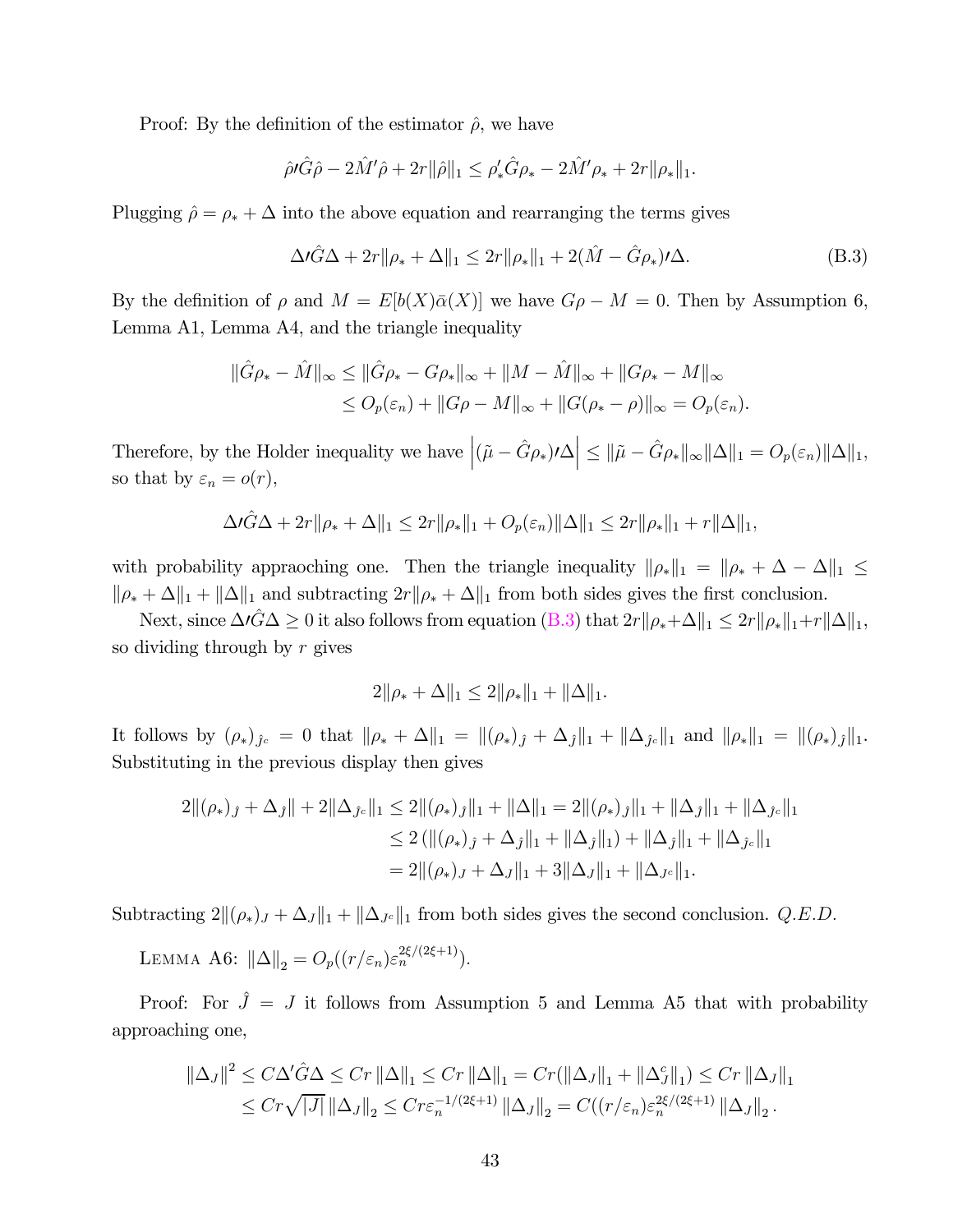Dividing through by  $\|\Delta_j\|_2$  then gives with probability approaching one,

$$
\|\Delta_J\|_2 \le C(r/\varepsilon_n)\varepsilon_n^{2\xi/(2\xi+1)}
$$

Let N denote the indices corresponding to the largest |J| entries in  $\Delta_{J^c}$ , so that  $N \subset J^c$ ,  $|N| = |J|$  and  $|\Delta_j| \geq |\Delta_k|$  for any  $j \in J^c \cap N$  and  $k \in J^c \backslash N$ . By Lemma A5 for  $\hat{J} = J \cup N$  it follows exactly as in second previous display that

$$
\|\Delta_j\|_2 \le C\varepsilon_n^{2\xi/(2\xi+1)}.
$$

By Lemma 6.9 of van de Geer and Buhlmann (2011) and Lemma A5,

$$
\|\Delta_{\hat{J}^c}\|_2 \le (|J|)^{-1/2} \|\Delta_{\hat{J}^c}\|_1 \le (|J|)^{-1/2} 3 \|\Delta_{\hat{J}}\|_1 \le 3(|J|)^{-1/2} \sqrt{|J|} \|\Delta_{J}\|_2 \le Cr^{2\xi/(2\xi+1)}.
$$

Therefore, by the triangle inequality with probability approaching one,

$$
\|\Delta\|_2 \le \|\Delta_{\hat{J}}\|_2 + \|\Delta_{\hat{J}^c}\|_2 \le C(r/\varepsilon_n)\varepsilon_n^{2\xi/(2\xi+1)}.
$$
 Q.E.D.

PROOF OF THEOREM 1: By Lemma A6,

$$
\Delta' G \Delta \leq \lambda_{\max}(G) \left\| \Delta \right\|_2^2 = O_p((r/\varepsilon_n)^2 \varepsilon_n^{4\xi/(2\xi+1)}).
$$

Then by Lemma A2, the triangle inequality, and Assumption 5, for any  $c > 0$ ,

$$
\|\bar{\alpha} - \hat{\alpha}\|^2 \le 2 \|\bar{\alpha} - b' \rho^*\|^2 + 2 \|b'(\rho^* - \hat{\rho})\|^2 = O(\varepsilon_n^{4\xi/(2\xi+1)}) + \Delta' G \Delta
$$
  
=  $O_p((r/\varepsilon_n)^2 \varepsilon_n^{4\xi/(2\xi+1)}) = o_p(n^{2c} \varepsilon_n^{4\xi/(2\xi+1)}).$ 

Taking square roots of both sides gives the conclusion. Q.E.D.

Next we give a series of Lemmas that are used to prove Theorem 2.

LEMMA A7: If Assumption 7 is satisfied then Assumption 2 is satisfied with  $\xi = 1/2$ .

Proof: Let  $J_s$  denote the indices of the s largest coefficients in absolute value and  $j_s \in J_s$  be such that  $|\rho_{0j_s}| \leq |\rho_{0j}|$  for all  $j \in J_s$ . Then

$$
s |\rho_{0j_s}| \le \sum_{j \in J_s} |\rho_{j0}| \le \sum_{j=1}^{\infty} |\rho_{j0}| = C.
$$
 (B.4)

By Assumption 7  $J_s \subset \{1, ..., p\}$ . Define

$$
\alpha_p(X) := \sum_{j=1}^p \rho_{0j} b_j(X), \ \alpha_s(X) := \sum_{j \in J_s} \rho_{0j} b_j(X).
$$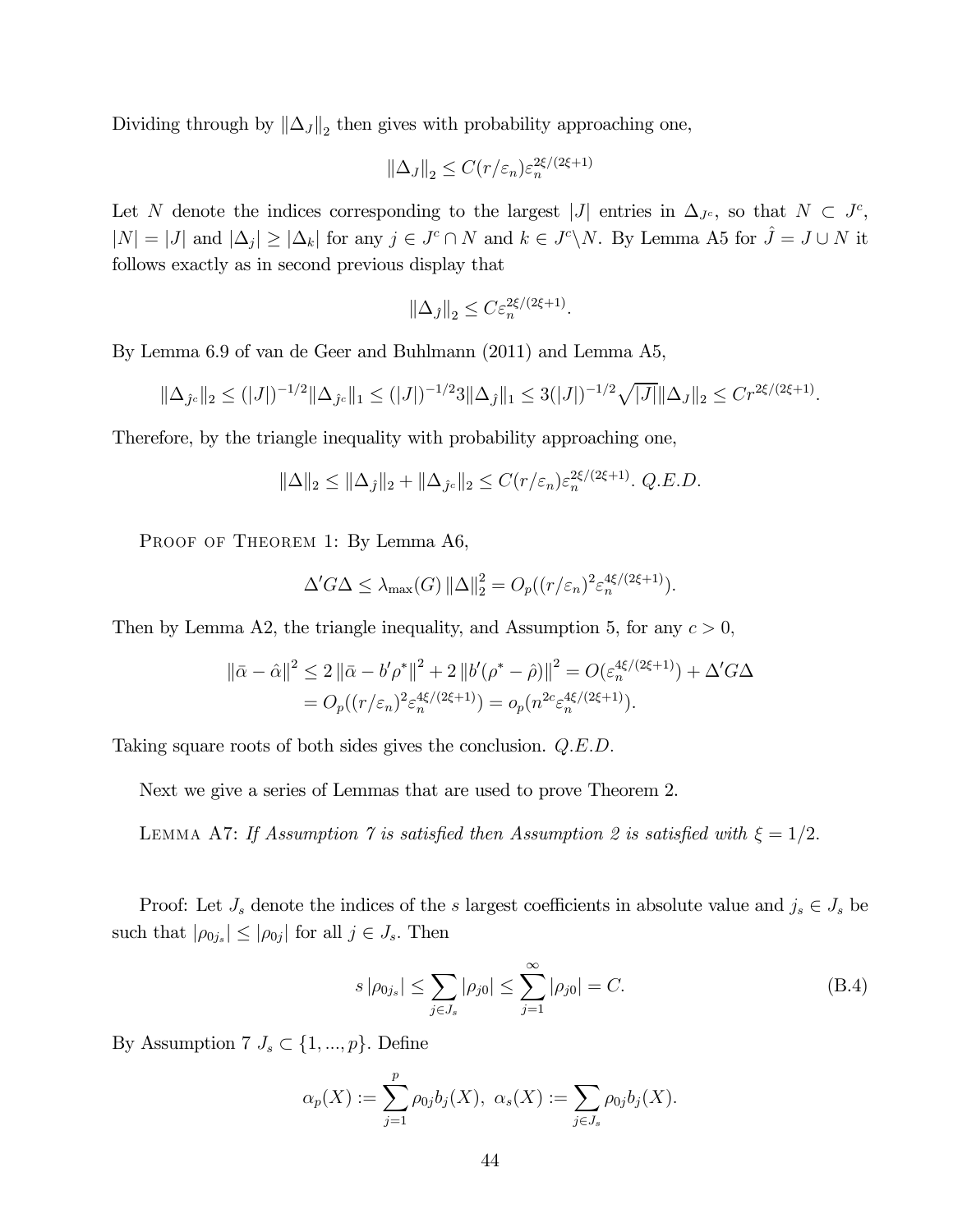Let  $\rho^p = (\rho_{01}, ..., \rho_{0p})$  and  $\rho^s$  be the vector with  $\rho_j^s = \rho_{0j}$  if  $j \in J_s$  and  $\rho_j^s = 0$  otherwise. Then by  $|\rho_{0j}| \leq |\rho_{0j_s}|$  for all  $j \notin J_s$ ,

$$
\|\alpha_p - \alpha_s\|^2 = (\rho^p - \rho^s)'G(\rho^p - \rho^s) \le C \|\rho^p - \rho^s\|^2 = C \sum_{j \notin J_s} \rho_{0j}^2 \le C |\rho_{0j_s}| \sum_{j \notin J_s} |\rho_{0j}|
$$
  

$$
\le C |\rho_{0j_s}| \sum_{j=1}^{\infty} |\rho_{0j}| \le C |\rho_{0j_s}| \le C/s.
$$

It then follows by Assumption 7 and the triangle and Cauch-Scwartz inequalities that

$$
\|\bar{\alpha} - \alpha_s\|^2 \le 2 \|\bar{\alpha} - \alpha_p\|^2 + 2 \|\alpha_p - \alpha_s\|^2 \le C/s. \ Q.E.D.
$$

Define  $\rho_* \in \arg \min_{\rho} \{ ||\bar{\alpha} - b'\rho||^2 + \varepsilon_n |\rho|_1 \}.$ 

LEMMA A8: If Assumption  $\gamma$  is satisfied then

$$
\|\bar{\alpha} - b'\rho_*\|^2 \le C\varepsilon_n, \|\rho_*\|_1 \le C.
$$

Proof: Note that by  $\xi = 1/2$  as in Lemma A7 we have  $s = \varepsilon_n^{-2/(2\xi - 1)} = \varepsilon_n^{-1}$ . By Lemma A7 and the definition of  $\rho_*,$ 

$$
\left\|\bar{\alpha} - b'\rho_*\right\|^2 + \varepsilon_n \left|\rho_*\right|_1 \leq \left\|\bar{\alpha} - b'\rho_s\right\|^2 + \varepsilon_n \left|\rho_s\right|_1 \leq C\varepsilon_n.
$$

The conclusion follows from the terms on the left-hand side both being positive.  $Q.E.D.$ 

LEMMA A9: If  $\varepsilon_n = o(r)$  then  $\|\hat{\rho}\|_1 = O_p(1)$ .

Proof: For  $\Delta = \hat{\rho} - \rho_*$  equation (B.3) can be written as

$$
\Delta t \hat{G} \Delta + 2r \|\hat{\rho}\|_1 \le 2r \|\rho_*\|_1 + 2(\hat{M} - \hat{G}\rho_*)' \Delta.
$$
 (B.5)

By Lemma A8  $\|\bar{\alpha} - b'\rho_*\|^2 \longrightarrow 0$  so that  $E[(b(X)/\rho^*)^2] \leq C$ . Then by Assumption 7, Lemma A8, and the Holder inequality it follows that

$$
\left\| (\hat{G} - G)\rho_* \right\|_{\infty} \le \left\| \hat{G} - G \right\|_{\infty} |\rho_*|_1 = O_p(\varepsilon_n) O_p(1) = O_p(\varepsilon_n).
$$

Note that the first order conditions for the minimization of

$$
\|\bar{\alpha} - b'\rho\|^2 + \varepsilon_n \|\rho\|_1 = C + \rho' G\rho - 2E[\bar{\alpha}(X)b(X)]'\rho + \varepsilon_n \|\rho\|_1
$$

$$
= C + \rho' G\rho - 2M'\rho + \varepsilon_n \|\rho\|_1
$$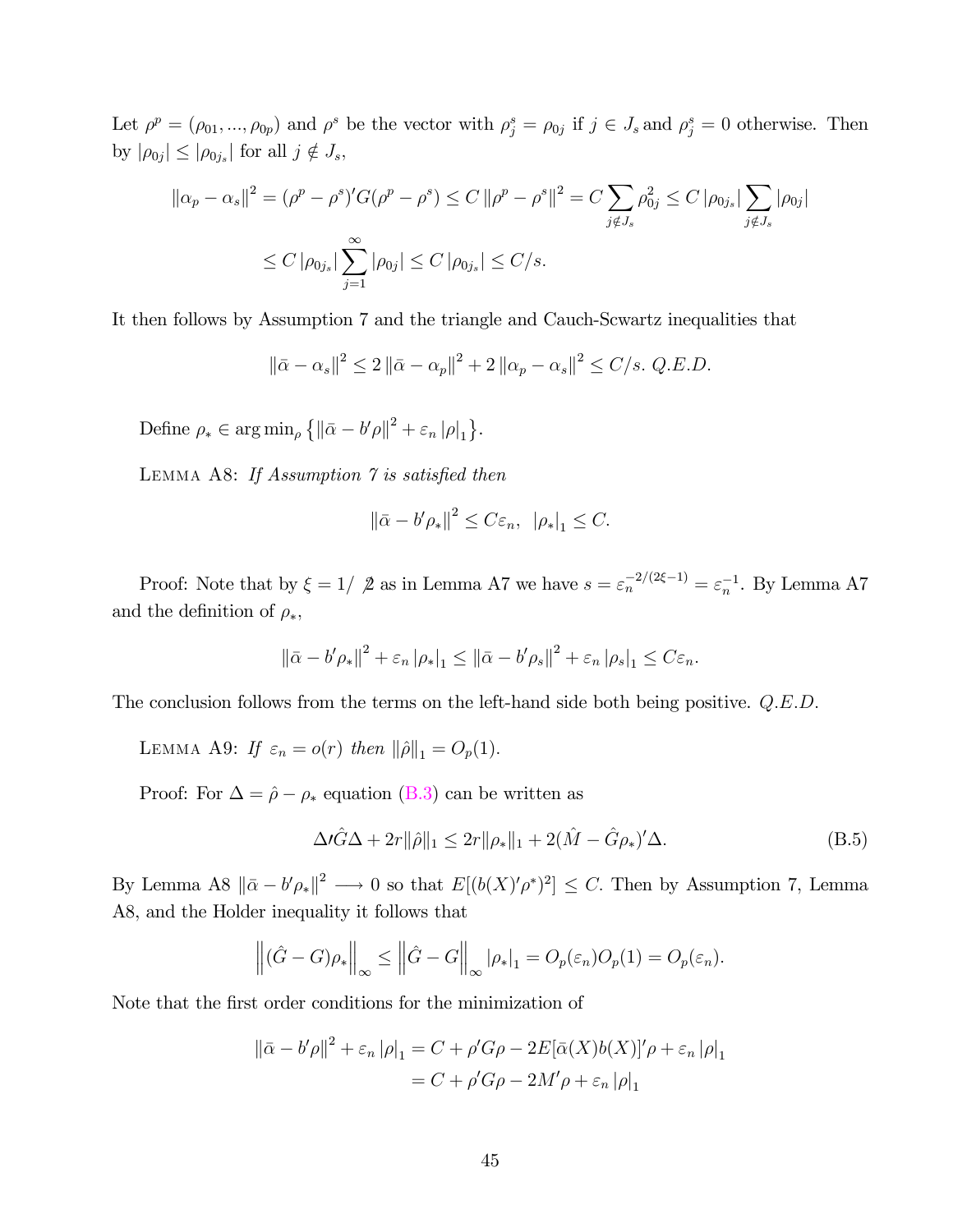imply that  $||G\rho_* - M||_{\infty} = O(\varepsilon_n)$ , similarly to Lemma A2. Then by the triangle inequality,

$$
\left\|\hat{M} - \hat{G}\rho_*\right\|_{\infty} \le \left\|\hat{M} - M\right\|_{\infty} + \left\|\hat{G} - G\right)\rho_*\right\|_{\infty} + \left\|M - G\rho_*\right\|_{\infty} = O_p(\varepsilon_n).
$$

Then by the  $\Delta\hat{G}\Delta\geq 0$ , the Holder and triangle inequalities, and dividing equation (B.5) by 2r we have

$$
\|\hat{\rho}\|_1 \le \|\rho_*\|_1 + \left\|\hat{M} - \hat{G}\rho_*\right\|_{\infty} \|\Delta\|_1 / r \le C + O_p(\varepsilon_n/r) (\|\hat{\rho}\|_1 + \|\rho_*\|_1) = C + o_p(1) \|\hat{\rho}\|_1.
$$

Then noting that  $o_p(1)\|\hat{\rho}\|_1 \leq (1/2)\|\hat{\rho}\|_1$  with probability approaching one we have

$$
\|\hat{\rho}\|_1 \le C. \ Q.E.D.
$$

PROOF OF THEOREM 2: It follows by Lemma A9 that  $\left\| (G - \hat{G}) \hat{\rho} \right\|_{\infty} \leq$  $\left\|G - \hat{G}\right\|_{\infty} \left\|\hat{\rho}\right\|_{1} =$  $O_p(\varepsilon_n)O_p(1) = O_p(\varepsilon_n)$ . Also, the first order conditions for Lasso imply  $\left\|\tilde{-}\hat{G}\hat{\rho} + \hat{M}\right\|_{\infty} \leq r$ . Also  $\|\hat{M} - M\|_{\infty} = O_p(\varepsilon_n)$  and  $\|-G\rho_* + M\|_{\infty} \le \varepsilon_n$  by the first order conditions for  $\rho_*$ . Then by the triangle inequality

$$
||G(\hat{\rho} - \rho_*)||_{\infty} \le ||(G - \hat{G})\hat{\rho}||_{\infty} + ||-\hat{G}\hat{\rho} + \hat{M}||_{\infty} + ||\hat{M} - M||_{\infty} + ||-G\rho^* + M||_{\infty} = O_p(r).
$$

Then by Lemma A8

$$
(\hat{\rho} - \rho_*)'G(\hat{\rho} - \rho_*) \le ||\hat{\rho} - \rho_*||_1 ||G(\hat{\rho} - \rho_*)||_{\infty} \le (||\hat{\rho}||_1 + ||\rho_*||_1)O_p(r) = O_p(r).
$$

Then we have

$$
\|\bar{\alpha} - \hat{\alpha}\|^2 \le 2 \|\bar{\alpha} - b'\rho_*\|^2 + 2 \left\|b'(\hat{\rho} - \rho_*)\right\|^2 = O_p(\varepsilon_n) + 2(\hat{\rho} - \rho_*)'G(\hat{\rho} - \rho_*) = O_p(r) = o_p(n^{2c}\varepsilon_n),
$$

for any  $c > 0$ . Taking square roots of both sides of the inequality gives the conclusion. Q.E.D.

LEMMA A10: If Assumption 4 is satisfied then  $\left\|\hat{G} - G\right\|_{\infty}$  $= O_p(\sqrt{\ln(p)/n}).$ 

Proof: Define

$$
T_{ijk} = b_j(X_i)b_k(X_i) - E[b_j(X_i)b_k(X_i)], \ U_{jk} = \frac{1}{n}\sum_{i=1}^n T_{ijk}.
$$

For any constant  $C$ ,

$$
\Pr(|\hat{G} - G|_{\infty} \ge C\varepsilon_n^*) \le \sum_{j,k=1}^p \Pr(|U_{jk}| > C\varepsilon_n^*) \le p^2 \max_{j,k} \Pr(|U_{jk}| > C\varepsilon_n^*)
$$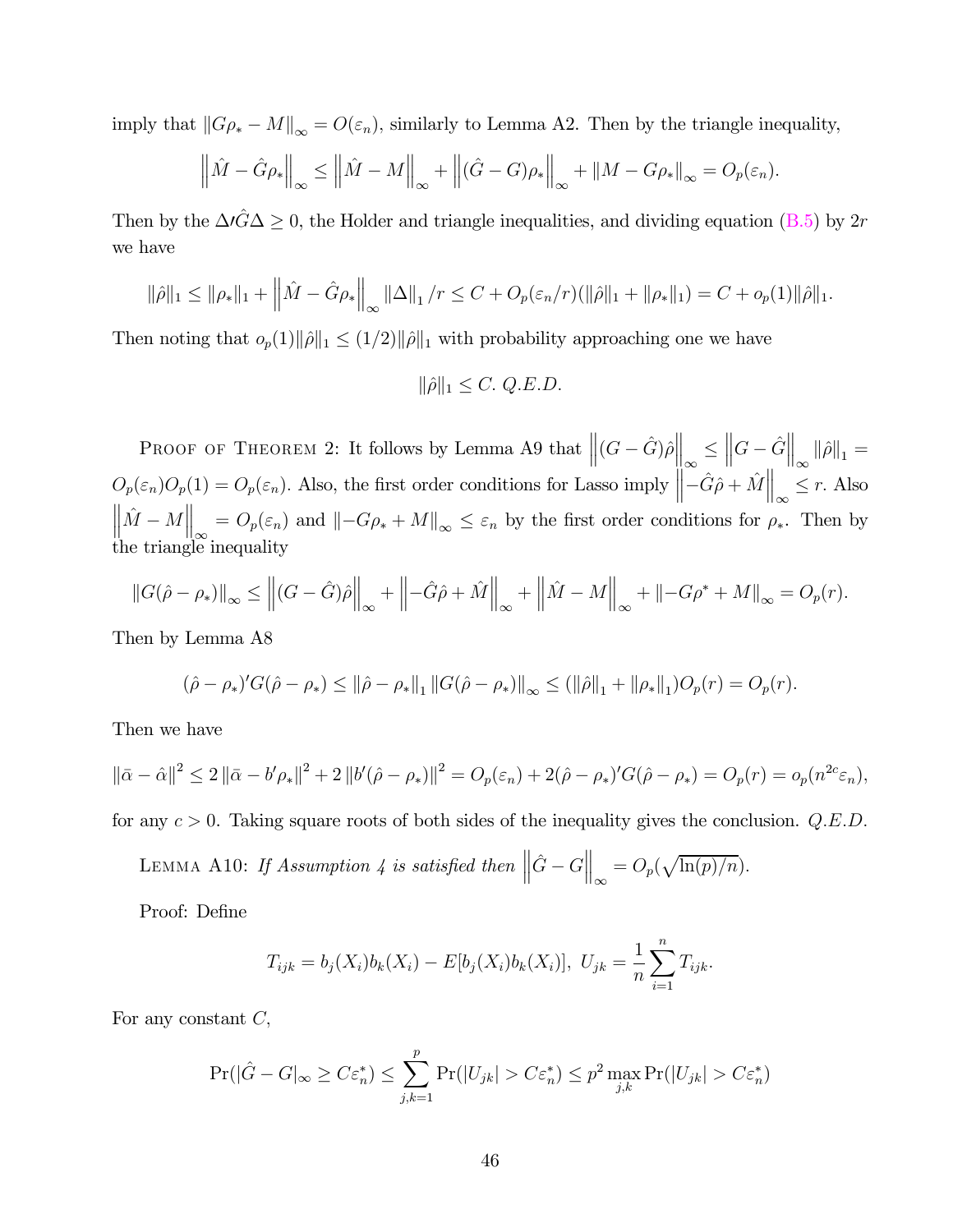Note that  $E[T_{ijk}] = 0$  and

$$
|T_{ijk}| \le |b_j(X_i)| \cdot |b_k(X_i)| + E[|b_j(X_i)| \cdot |b_k(X_i)|] \le 2C_b^2.
$$

Define  $K = 2C_b^2/\sqrt{\ln 2} \geq ||T_{ijk}||_{\Psi_2}$ . By Hoeffding's inequality (Vershynin, 2018) there is a constant  $c$  such that

$$
p^2 \max_{j,k} \Pr(|U_{jk}| > C\varepsilon_n^*) \le 2p^2 \exp\left(-\frac{c(nC\varepsilon_n^*)^2}{nK^2}\right)
$$
  
=  $2p^2 \exp\left(-\frac{cC^2 \ln(p)}{K^2}\right)$   
 $\le 2 \exp\left(\ln(p)[2 - \frac{cC^2}{K^2}]\right) \longrightarrow 0$ 

for any  $C > K\sqrt{2/c}$ . Thus for large enough C,  $Pr(|\hat{G} - G|_{\infty} \geq C\sqrt{\ln(p)/n}) \longrightarrow 0$ , implying the conclusion.  $Q.E.D.$ 

PROOF OF THEOREM 3: The proof proceeds verifying Assumptions 1-3 of Chernozhukov et al. (2020, LR). Assumption 1 i) of LR is implied by Assumption 10. Let  $\phi(w, \gamma, \alpha) =$  $\alpha(x)[y - \gamma(x)]$ . Note that by Assumption 9,

$$
\int {\phi(w, \hat{\alpha}_{\ell}, \bar{\gamma}) - \phi(w, \bar{\alpha}, \bar{\gamma})}^2 F(dw) = \int {\hat{\alpha}_{\ell}(x) - \bar{\alpha}(x)}^2 [y - \bar{\gamma}(x)]^2 F(dw)
$$
  
\n
$$
\leq C ||\hat{\alpha}_{\ell} - \bar{\alpha}||^2 \stackrel{p}{\longrightarrow} 0,
$$
  
\n
$$
\int {\phi(w, \bar{\alpha}, \hat{\gamma}_{\ell}) - \phi(w, \bar{\alpha}, \bar{\gamma})}^2 F(dw) = \int \bar{\alpha}(x)^2 [\hat{\gamma}_{\ell}(x) - \bar{\gamma}(x)]^2 F(dx)
$$
  
\n
$$
\leq C ||\hat{\gamma}_{\ell} - \bar{\gamma}||^2 \stackrel{p}{\longrightarrow} 0,
$$

giving Assumptions 1 ii) and 1 iii) of LR.

To verify Assumption 2 of LR, note that by Assumption 8 it follows similarly to Lemma A10 that Assumption 6 is satisfied for

$$
\varepsilon_n = \sqrt{\ln(p)/n}.
$$

Consider first the first case of Assumption 11 where Assumptions 2 and 3 are satisfied. By Theorem 1, for any  $c > 0$  we have

$$
\|\hat{\alpha}_{\ell}-\bar{\alpha}\|=o_p(n^c[\ln(n)/n]^{\xi/(2\xi+1)}).
$$

Choose  $c = [d_{\gamma} + \xi/(2\xi + 1) - 1/2]/2 > 0$ . Then by Assumption 11,

$$
\sqrt{n} \|\hat{\alpha}_{\ell} - \bar{\alpha}\| \| \hat{\gamma}_{\ell} - \bar{\gamma} \| = o_p(n^c [\ln(n)]^{\xi/(2\xi+1)} n^{1/2 - \xi/(2\xi+1) - d_{\gamma}}) = o_p(n^{-c} [\ln(n)]^{\xi/(2\xi+1)}) = o_p(1).
$$

Consider now the second case of Assumption 11 where Assumption 7 is satisfied Then for  $c = (1/4 + d_{\gamma} - 1/2)/2$ , the conclusion of Theorem 2 gives

$$
\sqrt{n} \|\hat{\alpha}_{\ell} - \bar{\alpha}\| \|\hat{\gamma}_{\ell} - \bar{\gamma}\| = o_p(n^c [\ln(n)]^{1/4} n^{-(1/4) - d_{\gamma} + 1/2}) = o_p(n^{-c} [\ln(n)]^{1/4}) = o_p(1).
$$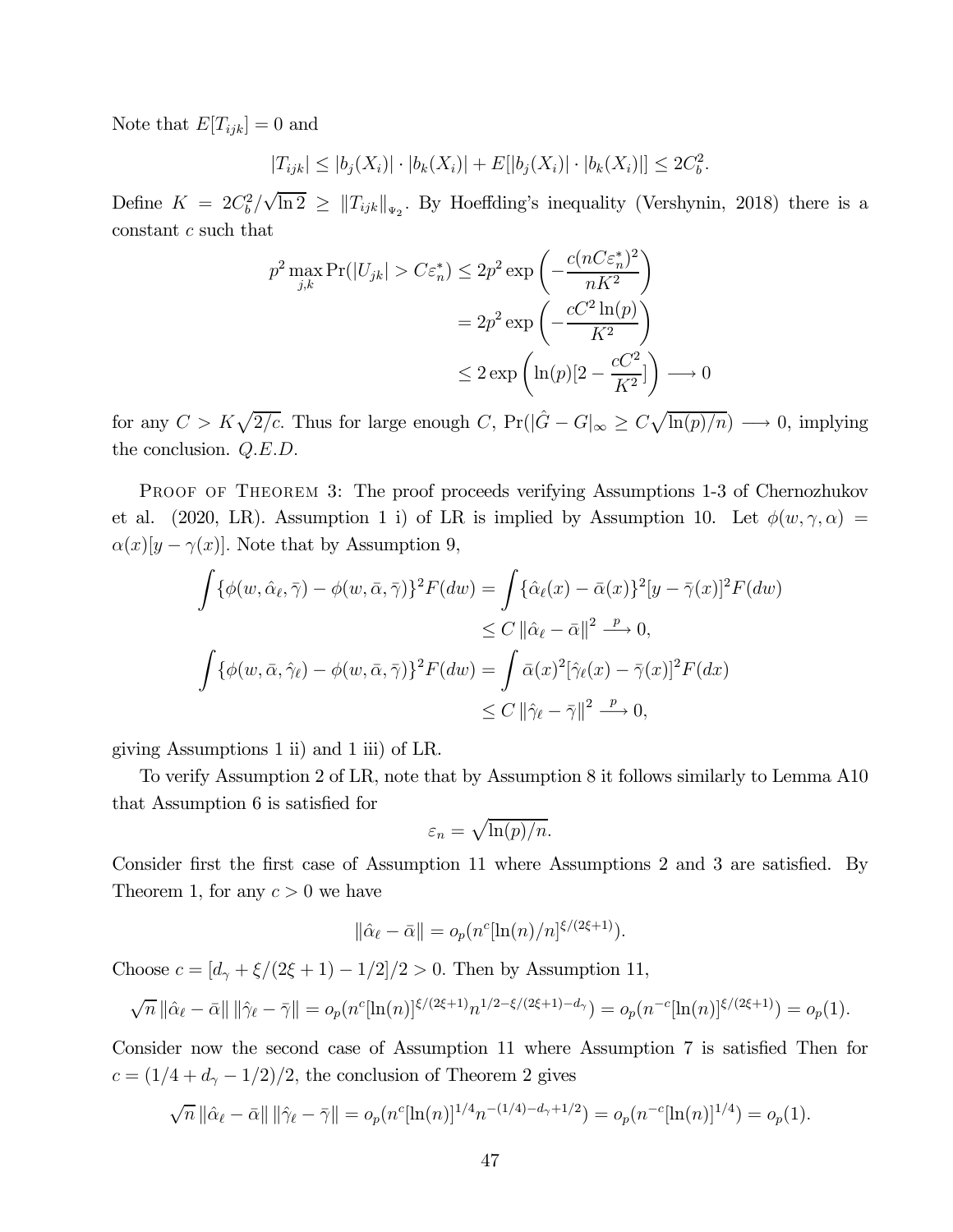Then by the Cauchy-Schwartz and conditional Markov inequalities we have

$$
\left| \frac{1}{\sqrt{n}} \sum_{i \in I_{\ell}} \{\hat{\alpha}_{\ell}(X_i) - \bar{\alpha}(X_i)\} \{\hat{\gamma}_{\ell}(X_i) - \bar{\gamma}(X_i)\} \right|
$$
  
\n
$$
\leq \sqrt{n} \sqrt{\frac{1}{n} \sum_{i \in I_{\ell}} \frac{\{\hat{\alpha}_{\ell}(X_i) - \bar{\alpha}(X_i)\}^2}{n}} \sqrt{\frac{1}{n} \sum_{i \in I_{\ell}} \frac{\{\hat{\gamma}_{\ell}(X_i) - \bar{\gamma}(X_i)\}^2}{n}}
$$
  
\n
$$
\leq \sqrt{n} \|\hat{\alpha}_{\ell} - \bar{\alpha}\| \|\hat{\gamma}_{\ell} - \bar{\gamma}\| = o_p(1),
$$

so that Assumption 2 of LR is satisfied.

To verify Assumption 3 of LR, note that by Assumption 1  $\hat{\alpha}_{\ell}(x) = b(x)'\hat{\rho}_{\ell} \in \Gamma$ , so that

$$
\int \phi(w, \bar{\gamma}, \hat{\alpha}_{\ell}) F_0(dw) = \int \hat{\alpha}_{\ell}(x) [y - \bar{\gamma}(x)] F(dw) = 0
$$

and  $E[m(W, \gamma) - \bar{\theta} + \bar{\alpha}(X)\{Y - \gamma(X)\}]$  is affine in  $\gamma$ , giving Assumption 3 of LR. It then follow by Lemma 15 of LR that

$$
\sqrt{n}(\hat{\theta}-\bar{\theta})=\frac{1}{\sqrt{n}}\sum_{\ell=1}^L\sum_{i\in I_\ell}\psi(W_i,\hat{\gamma}_\ell,\hat{\alpha}_\ell,\bar{\theta})=\frac{1}{\sqrt{n}}\sum_{i=1}^n\psi(W_i,\bar{\gamma},\bar{\alpha},\bar{\theta})+o_p(1).
$$

The first conclusion then follows by the central limit theorem.

The second conclusion To show the second conclusion, let  $\psi_i = \psi_0(W_i)$ . Then for  $i \in I_\ell$ ,

$$
(\hat{\psi}_{i\ell} - \psi_i)^2 \le C \left( \sum_{j=1}^3 R_{ij} + R \right), \ R_{i1} = [m(W_i, \hat{\gamma}_{\ell}) - m(W_i, \gamma_0)]^2, \ R_{i2} = \hat{\alpha}_{\ell}(X_i)^2 \{ \hat{\gamma}_{\ell}(X_i) - \bar{\gamma}(X_i) \}^2,
$$
  

$$
R_{i3} = \{ \hat{\alpha}_{\ell}(X_i) - \bar{\alpha}(X_i) \}^2 \{ Y_i - \bar{\gamma}(X_i) \}^2, \ R = (\hat{\theta} - \bar{\theta})^2.
$$

The first conclusion implies  $R \stackrel{p}{\longrightarrow} 0$ . Let  $\mathcal{W}_{-\ell}$  denote the observations not in  $I_{\ell}$ . By Assumption 10,

$$
E[R_{i1}|\mathcal{W}_{-\ell}] = \int [m(w, \hat{\gamma}_{\ell}) - m(w, \bar{\gamma})]^2 F_W(dw) = o_p(1).
$$

By Assumption 4 and Lemma A9, uniformly in  $x$ 

$$
|\hat{\alpha}_{\ell}(x)| \leq \sum_{j=1}^{p} |b_j(x)| |\hat{\rho}_{\ell j}| \leq C ||\hat{\rho}_{\ell}||_1 = O_p(1).
$$

Then by Assumption 11,

$$
E[R_{i2}|\mathcal{W}_{-\ell}] \le C \|\hat{\rho}_{\ell}\|_1 \int {\{\hat{\gamma}_{\ell}(x) - \bar{\gamma}(x)\}}^2 F_W(dw) = C \|\hat{\rho}_{\ell}\|_1 \|\hat{\gamma}_{\ell} - \bar{\gamma}\|^2
$$
  

$$
\le O_p(1) o_p(1) = o_p(1).
$$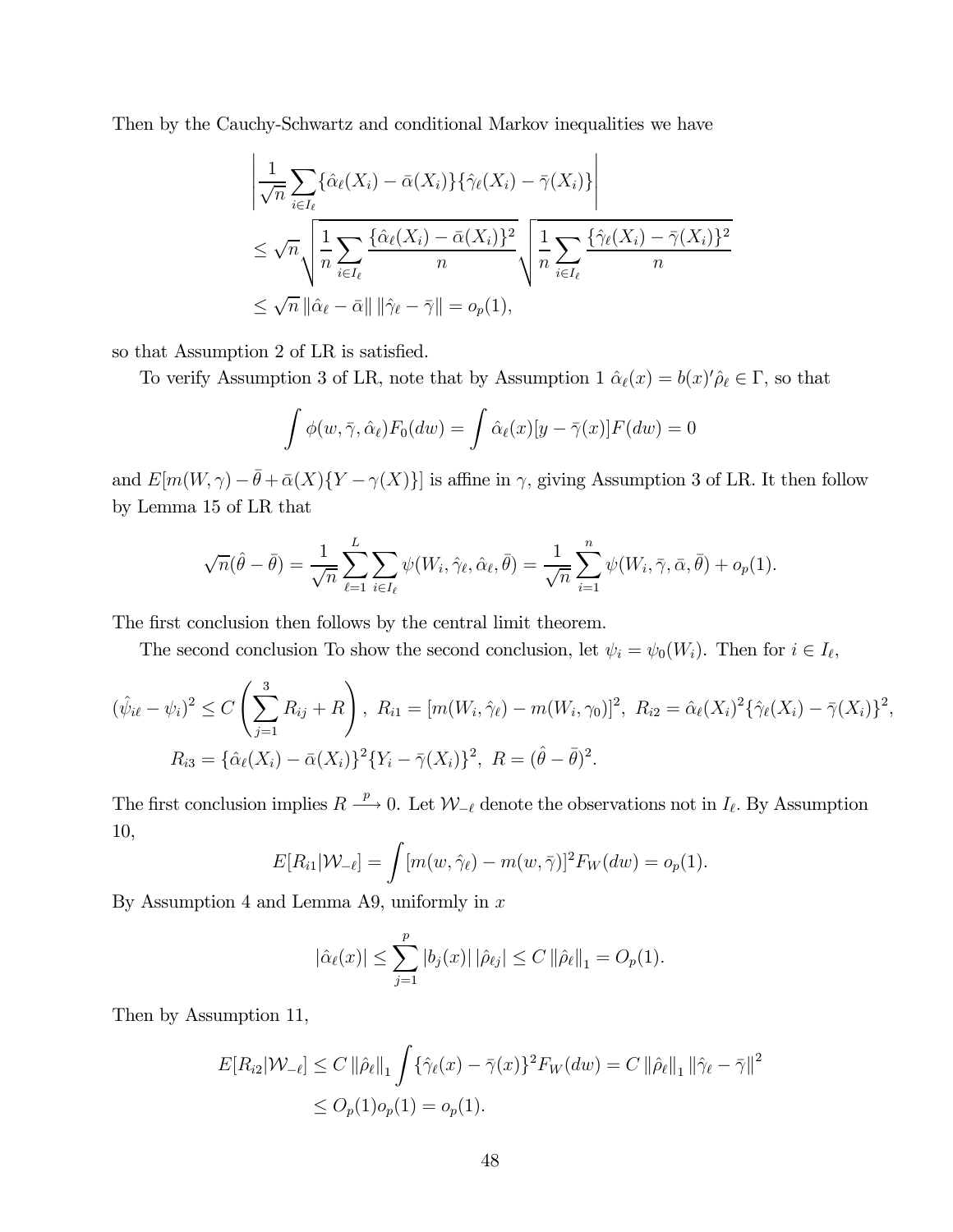Also by Assumption 9 and iterated expectations

$$
E[R_{i3}|\mathcal{W}_{-\ell}] \le \int {\hat{\alpha}_{\ell}(x) - \bar{\alpha}(x)}^2 E[(Y - \bar{\gamma}(x))^2 | X = x] F_X(dx)
$$
  
 
$$
\le C \int {\hat{\alpha}_{\ell}(x) - \bar{\alpha}(x)}^2 F_X(dx) = C ||\hat{\alpha}_{\ell} - \bar{\alpha}||^2 = o_p(1).
$$

Then by the triangle inequality,

$$
E[\frac{1}{n}\sum_{i\in I_{\ell}}\sum_{j=1}^{3}R_{ij}|\mathcal{W}_{-\ell}]\leq E[R_{i1}|\mathcal{W}_{-\ell}]+E[R_{i3}|\mathcal{W}_{-\ell}]+E[R_{i3}|\mathcal{W}_{-\ell}]=o_p(1).
$$

It then follows by the conditional Markov inequality that  $\sum_{i\in I_{\ell}}\sum_{j=1}^{3}R_{ij}/n = o_p(1)$ . The triangle inequality and adding up over  $\ell$  then gives  $(\hat{\psi}_{i\ell} - \psi_i)^2$ 

$$
\frac{1}{n} \sum_{\ell=1}^{L} \sum_{i \in I_{\ell}} (\hat{\psi}_{i\ell} - \psi_i)^2 = o_p(1).
$$

Note also that by Assumptions 9 and 10,

$$
E[\psi_i^2] \le C(1 + E[m(W, \bar{\gamma})^2] + E[\bar{\alpha}(X)^2 \{ Y - \bar{\gamma}(X) \}^2]) < \infty.
$$

Then

$$
\hat{V} = \frac{1}{n} \sum_{\ell=1}^{L} \sum_{i \in I_{\ell}} \hat{\psi}_{i\ell}^{2} = \frac{1}{n} \sum_{\ell=1}^{L} \sum_{i \in I_{\ell}} (\hat{\psi}_{i\ell} - \psi_{i} + \psi_{i})^{2} = \frac{1}{n} \sum_{\ell=1}^{L} \sum_{i \in I_{\ell}} (\hat{\psi}_{i\ell} - \psi_{i})^{2} + 2\frac{1}{n} \sum_{\ell=1}^{L} \sum_{i \in I_{\ell}} (\hat{\psi}_{i\ell} - \psi_{i}) \psi_{i} + \frac{1}{n} \sum_{i=1}^{n} \psi_{i}^{2};
$$

Furthermore by the Cauchy-Schwartz and Markov inequalities we have

$$
\left| \frac{1}{n} \sum_{i=1}^{n} (\hat{\psi}_i - \psi_i) \psi_i \right| \leq \sqrt{\frac{1}{n} \sum_{i=1}^{n} (\hat{\psi}_i - \psi_i)^2} \sqrt{\frac{1}{n} \sum_{i=1}^{n} \psi_i^2} \xrightarrow{p} 0.
$$

Then  $\hat{V} \stackrel{p}{\longrightarrow} V$  follows by the triangle inequality and the law of large numbers. Q.E.D.

PROOF OF COROLLARY 4: Note that by Assumption 4,

$$
|m(W, b_j)| \le \int |b_j(x)| [f_1(x) + f_2(x)] dx \le C
$$

so that Assumption 8 is satisfied. Also,  $|\alpha_0(X)| = |[f_1(x) - f_0(x)]/f(x)| \leq C$  by hypothesis, so by the Cauchy-Schwartz inequality,

$$
E[m(W,\gamma)^{2}] = |E[\gamma(X)\alpha_{0}(X)]|^{2} \leq C |E[|\gamma(X)|]^{2} \leq CE[\gamma(X)^{2}],
$$

implying Assumption 10. The conclusion then follows by Theorem 3.  $Q, E.D.$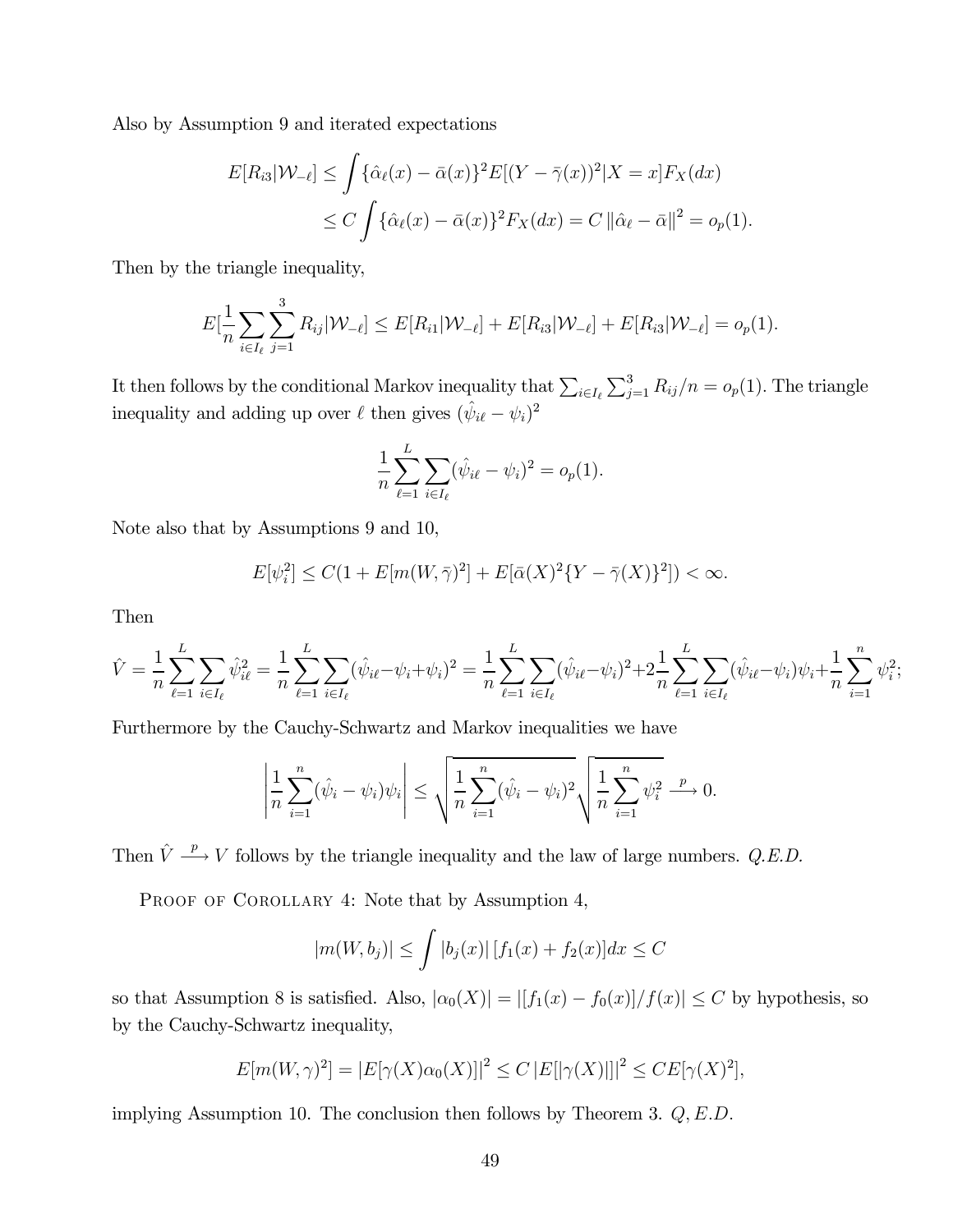PROOF OF COROLLARY 5: Integration by parts and Assumption 4 give

$$
|m(W, b_j)| = \left| - \int \frac{\partial w(D)}{\partial d} b(D, Z) dD \right| \le C \int \left| \frac{\partial w(D)}{\partial d} \right| |b(D, Z)| \le C \int_{\mathcal{D}} dD \le C,
$$

so Assumption 8 is satisfied. Also by hypothesis  $|\alpha_0(X)| = |\partial w(D)/\partial d| / f(D|Z) \leq C$ , so that

$$
E[m(W,\gamma)^2] = E\left[-\int \frac{\partial w(D)}{\partial d} \gamma(D,Z) dD\right]^2] = E\left[E[\alpha_0(X)\gamma(X)|Z]\right]^2
$$
  

$$
\leq E[E[\alpha_0(X)^2 \gamma(X)^2|Z]] = E[\alpha_0(X)^2 \gamma(X)^2] \leq CE[\gamma(X)^2],
$$

so Assumption 10 is satisfied. The conclusion then follows by Theorem 3.  $Q, E.D$ .

PROOF OF COROLLARY 6: By Assumption 4 and  $m(w, \gamma) = \gamma(1, z) - \gamma(0, z)$  so by the triangle inequality

$$
|m(W, b_j)| = |b_j(1, Z) - b_j(0, Z)| \le C,
$$

and Assumption 8 is satisfied. Also by hypothesis  $|\alpha_0(X)| = |\partial w(D)/\partial d|/f(D|Z) \leq C$ , so that

$$
E[m(W,\gamma)^{2}] \leq CE[\gamma(1,Z)^{2}] + CE[\gamma(0,Z)^{2}] = CE[\frac{D}{\pi_{0}(Z)}\gamma(1,Z)^{2}] + CE[\frac{1-D}{1-\pi_{0}(Z)}\gamma(0,Z)^{2}]
$$
  
=  $CE[\left\{\frac{D}{\pi_{0}(Z)} + \frac{1-D}{1-\pi_{0}(Z)}\right\}\gamma(X)^{2}] \leq CE[\gamma(X)^{2}],$ 

so Assumption 10 is satisfied. The conclusion then follows by Theorem 3.  $Q, E.D$ .

PROOF OF LEMMA 7: Define

$$
\bar{M}_k(\gamma) = (\bar{M}_{k1}(\gamma), ..., \bar{M}_{kp}(\gamma))', \ \ \bar{M}_{kj}(\gamma) = \int D_k(W, b_{kj}, \gamma) F(dW).
$$

For notational convenience we henceforth suppress the  $k$  superscript. Let  $\mathcal{A}_{\ell,\ell'}$  be the event that  $\|\hat{\gamma}_{\ell,\ell'}-\bar{\gamma}\|\leq \varepsilon$  and note that  $\Pr(\mathcal{A}_{\ell,\ell'})\longrightarrow 1$  for each  $\ell$  and  $\ell'$ . When  $\mathcal{A}_{\ell,\ell'}$  occurs,

$$
\int A(W, \hat{\gamma}_{\ell,\ell'})^2 F(dW) \leq C,
$$

by Assumption 11. Define

$$
T_{ij}(\gamma) = D(W_i, b_j, \gamma) - \bar{M}_j(\gamma), \ (i \in I_{\ell'}), \ U_{\ell'j}(\gamma) = \frac{1}{n_{\ell'}} \sum_{i \in I_{\ell'}} T_{ij}(\gamma).
$$

Note that for any constant C' and the event  $\mathcal{A} = \{ \max_j |U_{\ell'j}(\tilde{\gamma}_{\ell,\ell'})| \geq C' \varepsilon_n^* \}$  where  $\varepsilon_n^* = \sqrt{\ln(p)/n}$ 

$$
\Pr(\mathcal{A}) = \Pr(\mathcal{A}|\Gamma_{\ell,\ell'}) \Pr(\Gamma_{\ell,\ell'}) + \Pr(\mathcal{A}|\Gamma_{\ell,\ell'}^c) \mathbf{1} - \Pr(\Gamma_{\ell,\ell'})
$$
\n
$$
\leq \Pr(\max_j |U_{\ell'j}(\tilde{\gamma}_{\ell,\ell'})| \geq C' \varepsilon_n^* |\Gamma_{\ell,\ell'}) + \mathbf{1} - \Pr(\Gamma_{\ell,\ell'}).
$$
\n(B.6)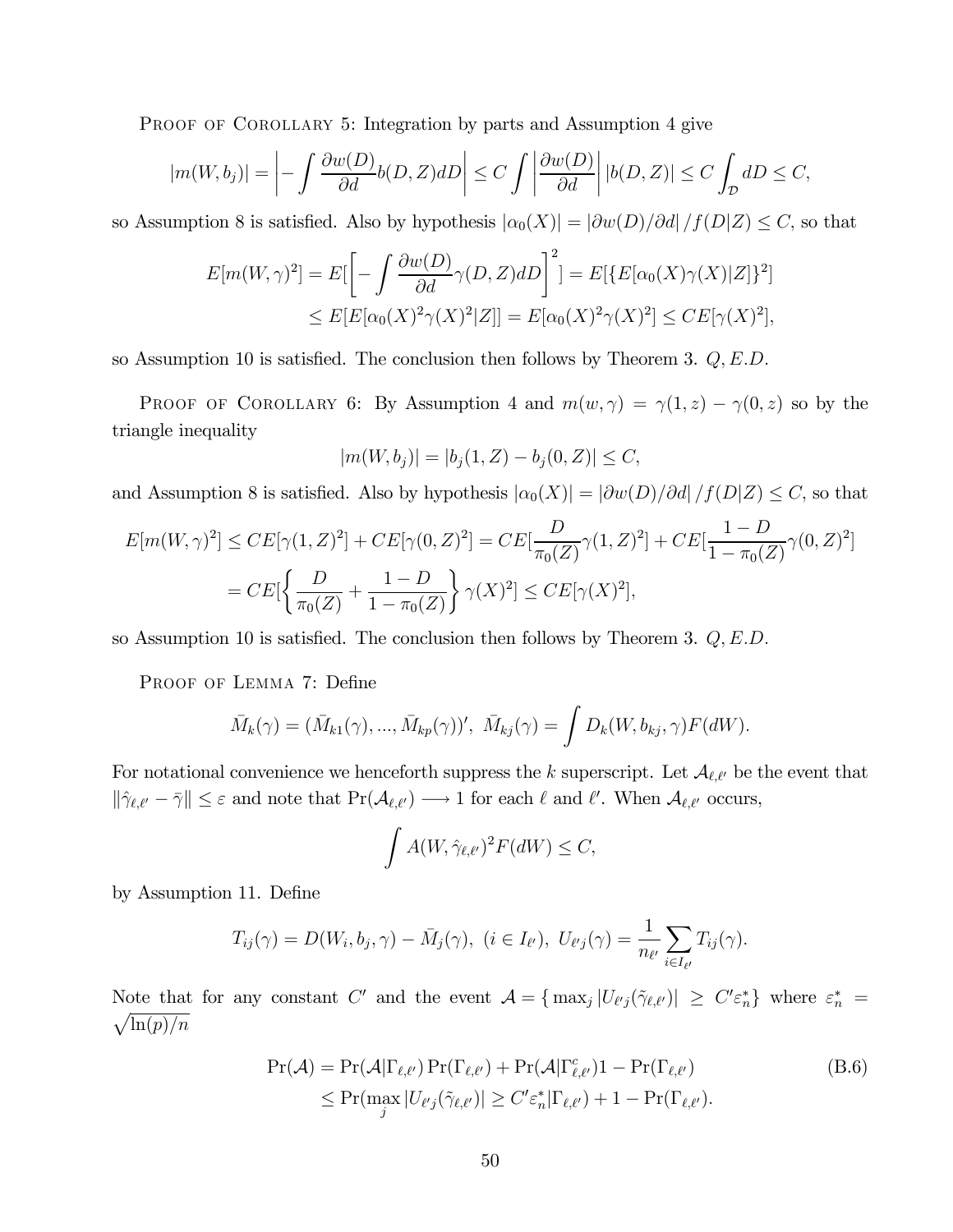By Lemma B2 of Bradic et al. (2021) there is C' large enough that for any  $\delta > 0$  with probability approaching one,

$$
\Pr(\max_j |U_{\ell'j}(\tilde{\gamma}_{\ell,\ell'})| \ge C' \varepsilon_n^* |\Gamma_{\ell,\ell'}) < \delta/2.
$$

Also  $1 - \Pr(\Gamma_{\ell,\ell'}) \longrightarrow 0$ , so that  $\Pr(\mathcal{A}) < \delta$  for all  $n$  large enough. Therefore

$$
||U_{\ell'}(\tilde{\gamma}_{\ell,\ell'})||_{\infty} = \max_{j} |U_{\ell'j}(\tilde{\gamma}_{\ell,\ell'})| = O_p(\varepsilon_n^*).
$$

Next, for each  $\ell$  it follows that  $n-n_{\ell}=\sum_{\ell'\neq \ell}n_{\ell'}$  and

$$
\left| \hat{M}_{\ell} - \sum_{\ell' \neq \ell} \frac{n_{\ell'}}{n - n_{\ell}} \bar{M}(\hat{\gamma}_{\ell,\ell'}) \right|_{\infty} = \left| \sum_{\ell' \neq \ell} \frac{n_{\ell'}}{n - n_{\ell}} U_{\ell'}(\tilde{\gamma}_{\ell,\ell'}) \right|_{\infty} \leq \sum_{\ell' \neq \ell} \frac{n_{\ell'}}{n - n_{\ell}} \left\| U_{\ell'}(\tilde{\gamma}_{\ell,\ell'}) \right\|_{\infty} = O_p(\varepsilon_n^*).
$$

Also by Assumption and  $Pr(\Gamma_{\ell,\ell'}) \longrightarrow 1$  for each  $\ell$  and  $\ell'$ ,  $\xi$ 

$$
\left|\sum_{\ell'\neq\ell}\frac{n_{\ell'}}{n-n_{\ell}}\bar{M}(\tilde{\gamma}_{\ell,\ell'})-M\right|_{\infty}=\left|\sum_{\ell'\neq\ell}\frac{n_{\ell'}}{n-n_{\ell'}}[\bar{M}(\tilde{\gamma}_{\ell,\ell'})-M]\right|_{\infty}\leq C\sum_{\ell'\neq\ell}\frac{n_{\ell'}}{n-n_{\ell'}}\|\hat{\gamma}_{\ell,\ell'}-\gamma_0\|=O_p(n^{-d_\gamma}).
$$

The conclusion then follows by the triangle inequality.  $Q.E.D.$ 

PROOF OF THEOREM 8: The proof proceeds verifying Assumptions 1-3 of Chernozhukov et al. (2020, LR) similarly to the proof of Theorem 3. By Assumption 14, if Assumptions 2 and 3 are satisfied it follows that Assumption 6 is satisfied with  $\varepsilon_n = n^{-d\gamma}$ , so by Theorem 1,

$$
\|\hat{\alpha}_k - \bar{\alpha}\| = o_p(n^c n^{-d_\gamma 2\xi/(2\xi+1)}).
$$

Then for  $c = [d_{\gamma}(2\xi/(2\xi + 1) + d_{\gamma} - 1/2]/2 = [d_{\gamma}(4\xi + 1)/(2\xi + 1) - 1/2]/2 > 0$  we have  $\|\hat{\alpha}_k - \bar{\alpha}_k\|^2 = o_p(1)$  and

$$
\sqrt{n} \|\hat{\alpha}_k - \bar{\alpha}_k\| \|\hat{\gamma}_k - \bar{\gamma}_k\| = \sqrt{n}o_p(n^c n^{-d_2 2\xi/(2\xi+1)})O_p(n^{-d_2}) = o_p(n^c n^{-2c}) = o_p(1),
$$

for each  $k$ . Similarly, by Assumption 14 if Assumption 7 is satisfied (rather than Assumptions 2 and 3) then by Theorem 2 for any  $c > 0$ ,

$$
\|\hat{\alpha}_k - \bar{\alpha}_k\| = o_p(n^c n^{-d_\gamma/2}).
$$

Then for  $c = [d_{\gamma}/2 + d_{\gamma} - 1/2]/2 > 0 = [3d_{\gamma}/2 - 1/2]/2$  we have  $\|\hat{\alpha}_k - \bar{\alpha}\| = o_p(1)$  and

$$
\sqrt{n} \|\hat{\alpha}_k - \bar{\alpha}_k\| \|\hat{\gamma}_k - \bar{\gamma}_k\| = \sqrt{n}o_p(n^cn^{-d_\gamma/2})O_p(n^{-d_\gamma}) = o_p(n^cn^{-2c}) = o_p(1),
$$

for each  $k$ .

Next, Assumption 1 i) of LR is implied by Assumption 10. Let  $\phi_k(w, \gamma_k, \alpha_k) = \alpha_k(x_k)[y_k - \alpha_k(x_k)]$  $\gamma_k(x_k)$  and

$$
\phi(w, \gamma, \alpha) = \sum_{k=1}^{K} \phi_k(w, \gamma_k, \alpha_k)
$$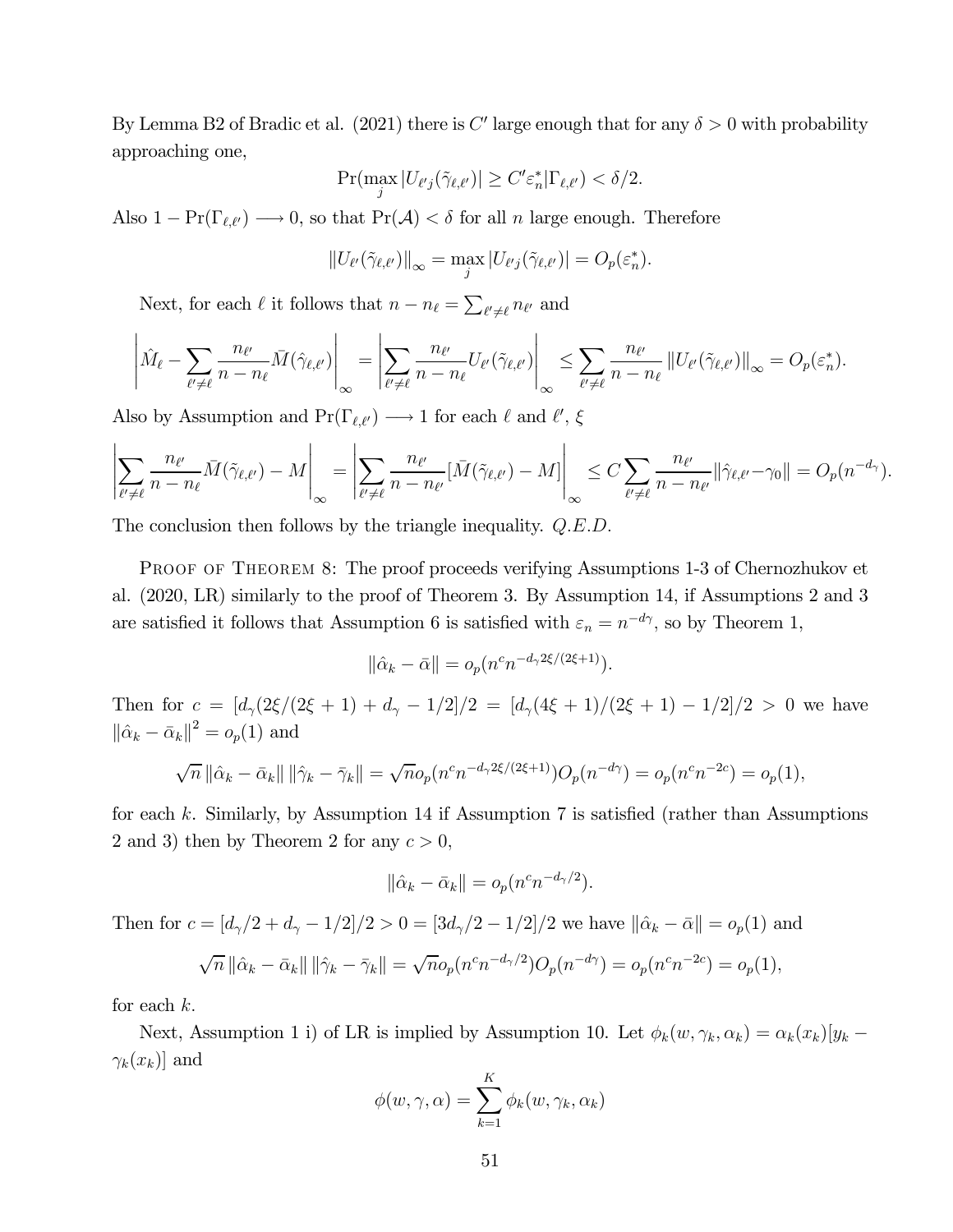Note that by  $E[{Y_k - \bar{\gamma}(X_k)}^2|X_k]$  and  $\bar{\alpha}_k(X_k)$  bounded,

$$
\int {\phi_k(w, \hat{\alpha}_{k\ell}, \bar{\gamma}_k) - \phi_k(w, \bar{\alpha}_k, \bar{\gamma}_k)}^2 F(dw) = \int {\hat{\alpha}_{k\ell}(x_k) - \bar{\alpha}_k(x_k)}^2 [y_k - \bar{\gamma}_k(x_k)]^2 F(dw)
$$
  
\n
$$
\leq C ||\hat{\alpha}_{k\ell} - \bar{\alpha}_k||^2 \xrightarrow{p} 0,
$$
  
\n
$$
\int {\phi_k(w, \bar{\alpha}_k, \hat{\gamma}_{k\ell}) - \phi_k(w, \bar{\alpha}_k, \bar{\gamma}_k)}^2 F(dw) = \int {\bar{\alpha}_k(x_k)}^2 [\hat{\gamma}_{k\ell}(x_k) - \bar{\gamma}(x_k)]^2 F(dx_k)
$$
  
\n
$$
\leq C ||\hat{\gamma}_{k\ell} - \bar{\gamma}_k||^2 \xrightarrow{p} 0,
$$

so that Assumptions 1 ii) and 1 iii) of LR are satisfied by the triangle inequality.

By the Cauchy-Schwartz and conditional Markov inequalities we have

$$
\left| \frac{1}{\sqrt{n}} \sum_{i \in I_{\ell}} \{\hat{\alpha}_{k\ell}(X_{ki}) - \bar{\alpha}_{k}(X_{ki})\} \{\hat{\gamma}_{k\ell}(X_{ki}) - \bar{\gamma}_{k}(X_{ki})\} \right|
$$
  
\n
$$
\leq \sqrt{n} \sqrt{\frac{1}{n} \sum_{i \in I_{\ell}} \frac{\{\hat{\alpha}_{k\ell}(X_i) - \bar{\alpha}_{k}(X_i)\}^2}{n}} \sqrt{\frac{1}{n} \sum_{i \in I_{\ell}} \frac{\{\hat{\gamma}_{k\ell}(X_{ki}) - \bar{\gamma}_{k}(X_{ki})\}^2}{n}}
$$
  
\n
$$
= O_p(\sqrt{n} \|\hat{\alpha}_{k\ell} - \bar{\alpha}_{k}\| \|\hat{\gamma}_{k\ell} - \bar{\gamma}_{k}\|) = o_p(1).
$$

Then by the triangle inequality Assumption 2 of LR is satisfied.

To verify Assumption 3 of LR, note that by Assumption 1  $\hat{\alpha}_{\ell}(x) = b(x)'\hat{\rho}_{\ell} \in \Gamma$ , so that

$$
\int \phi_k(w, \bar{\gamma}_k, \hat{\alpha}_{k\ell}) F_0(dw) = \int \hat{\alpha}_{k\ell}(x_k)[y_k - \bar{\gamma}_k(x_k)] F(dw) = 0.
$$

Also note that for each  $k$ ,

$$
E[\phi_k(W, \gamma_k, \bar{\alpha}_k)] = E[\bar{\alpha}_k(X_k)\{Y_k - \gamma_k(X_k)\}] = E[\bar{\alpha}_k(X_k)\{\bar{\gamma}_k(X_k) - \gamma_k(X_k)\}]
$$
  
= 
$$
E[D_k(W, \bar{\gamma}_k, \bar{\gamma})] - E[D_k(W, \gamma_k, \bar{\gamma})] = -E[D_k(W, \gamma_k - \bar{\gamma}_k, \bar{\gamma})].
$$

Then by Assumption 13 for all  $\gamma$  with  $\|\gamma - \bar{\gamma}\| < \varepsilon,$ 

$$
\begin{aligned} \left| E[\psi(W, \gamma, \bar{\alpha}, \bar{\theta})] \right| &= \left| E[m(W, \gamma) - m(W, \bar{\gamma}) + \sum_{k=1}^{K} \phi_k(W, \gamma_k, \bar{\alpha}_k)] \right| \\ &= \left| E[m(W, \gamma) - m(W, \bar{\gamma}) - \sum_{k=1}^{K} D_k(W, \gamma_k - \bar{\gamma}_k, \bar{\gamma})] \right| \leq C \left\| \gamma - \bar{\gamma} \right\|^2, \end{aligned}
$$

giving Assumption 3 of LR.

It then follow by Lemma 15 of LR that

$$
\sqrt{n}(\hat{\theta}-\bar{\theta})=\frac{1}{\sqrt{n}}\sum_{\ell=1}^L\sum_{i\in I_\ell}\psi(W_i,\hat{\gamma}_\ell,\hat{\alpha}_\ell,\bar{\theta})=\frac{1}{\sqrt{n}}\sum_{i=1}^n\psi(W_i,\bar{\gamma},\bar{\alpha},\bar{\theta})+o_p(1).
$$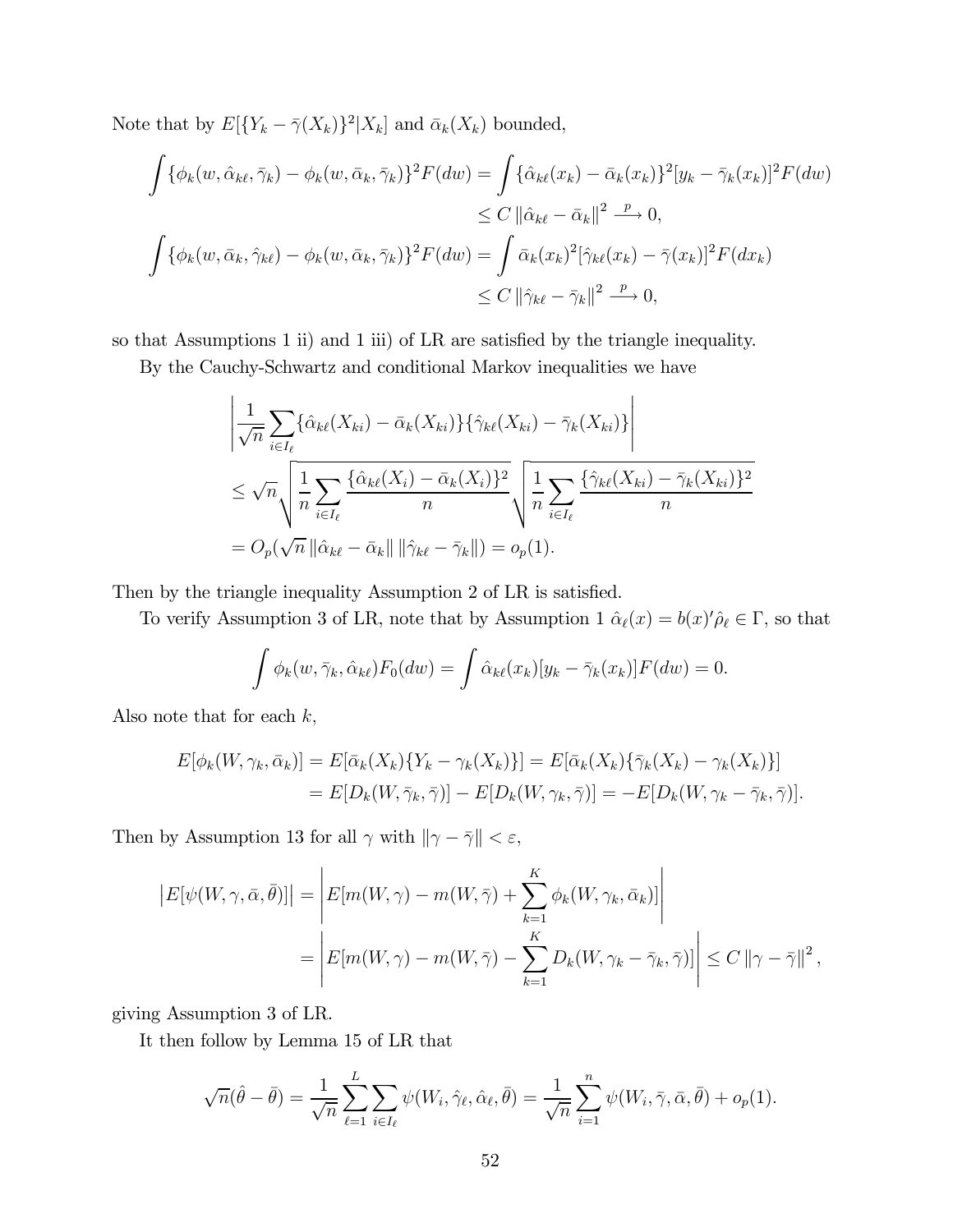The first conclusion then follows by the central limit theorem and  $\psi(W, \bar{\gamma}, \bar{\alpha}, \bar{\theta}) = \psi(W)$ .

The second conclusion follows by the triangle inequality as in the proof of Theorem 3 with  $R_{i2}$ replaced by  $\hat{\alpha}_{k\ell}(X_{ki})^2 \{\hat{\gamma}_{k\ell}(X_{ki}) - \bar{\gamma}(X_{ki})\}^2$  and  $R_{i3}$  by  $\{\hat{\alpha}_{\ell}(X_i) - \bar{\alpha}(X_i)\}^2 \{Y_i - \bar{\gamma}(X_i)\}^2$ . Q.E.D.

PROOF OF COROLLARY 9: The proof proceeds by showing that the conditions of Theorem 8 are satisfied. By  $\bar{\gamma}_k$  bounded for each k and the triangle inequality,  $E[m(W,\bar{\gamma})^2]<\infty$ . Also, by the triangle inequality,

$$
[m(W, \hat{\gamma}) - m(W, \bar{\gamma})]^2 \le C \sum_{k=1}^{K-1} |\hat{\gamma}_K(d, k, Z)\hat{\gamma}_k(d', Z) - \hat{\gamma}_K(d, k, Z)\bar{\gamma}_k(d', Z)|^2
$$
  

$$
\le C \sum_{k=1}^{K-1} |\hat{\gamma}_K(d, k, Z) - \bar{\gamma}(d, k, Z)|^2 \hat{\gamma}_k(d', Z)^2 - |\bar{\gamma}_K(d, k, Z)|^2 |\hat{\gamma}_k(d', Z) - \bar{\gamma}_k(d', Z)|^2
$$
  

$$
\le C \sum_{k=1}^{K-1} (|\hat{\gamma}_K(d, k, Z) - \bar{\gamma}(d, k, Z)|^2 + |\hat{\gamma}_k(d', Z) - \bar{\gamma}_k(d', Z)|^2).
$$

Therefore we have

$$
\int [m(w,\hat{\gamma}) - m(w,\bar{\gamma})]^2 F(dw) \leq \sum_{k=1}^{K-1} (\int |\hat{\gamma}_K(d,k,z) - \bar{\gamma}(d,k,z)|^2 F_Z(dz) + \int |\hat{\gamma}_k(d',z) - \bar{\gamma}_k(d',z)|^2 F_Z(dz)).
$$

By  $\pi(d, k | Z) = \Pr(D = d, Q = k | Z) \ge C$  for each d and k we have for any  $\gamma_K(d, k, Z)$ 

$$
\int |\gamma_K(d,k,z) - \bar{\gamma}(d,k,z)|^2 F_Z(dz) = E[|\gamma_K(d,k,Z) - \bar{\gamma}(d,k,Z)|^2]
$$
  
\n
$$
= E[\frac{1(D=d,Q=k)}{\pi(D,Q|Z)}|\gamma_K(d,k,Z) - \bar{\gamma}(d,k,Z)|^2]
$$
  
\n
$$
= E[\frac{1(D=d,Q=k)}{\pi(D,Q|Z)}|\gamma_K(D,Q,Z) - \bar{\gamma}(D,Q,Z)|^2]
$$
  
\n
$$
\leq CE[|\gamma_K(D,Q,Z) - \bar{\gamma}(D,Q,Z)|^2] = C \|\gamma_K - \bar{\gamma}_K\|^2.
$$

Applying this calculation to  $\gamma_K = \hat{\gamma}_K$  gives

$$
\int |\hat{\gamma}_K(d,k,z) - \bar{\gamma}(d,k,z)|^2 F_Z(dz) \leq C ||\hat{\gamma}_K - \bar{\gamma}_K||^2.
$$

Also it follows by  $\pi(d, k|Z) \ge C$  for each k that  $\pi(d|Z) = Pr(D = d|Z) \ge C$ . Then similarly to the previous inequality we have)

$$
|\gamma_k(d', Z) - \bar{\gamma}_k(d', Z)| \le C ||\gamma_k - \bar{\gamma}_k||^2, \ k = 1, ..., K - 1.
$$

Then collecting terms we have

$$
\int [m(w, \hat{\gamma}) - m(w, \bar{\gamma})]^2 F(dw) \leq C \sum_{k=1}^K ||\hat{\gamma}_k - \bar{\gamma}_k||^2 \leq C ||\hat{\gamma} - \bar{\gamma}||^2,
$$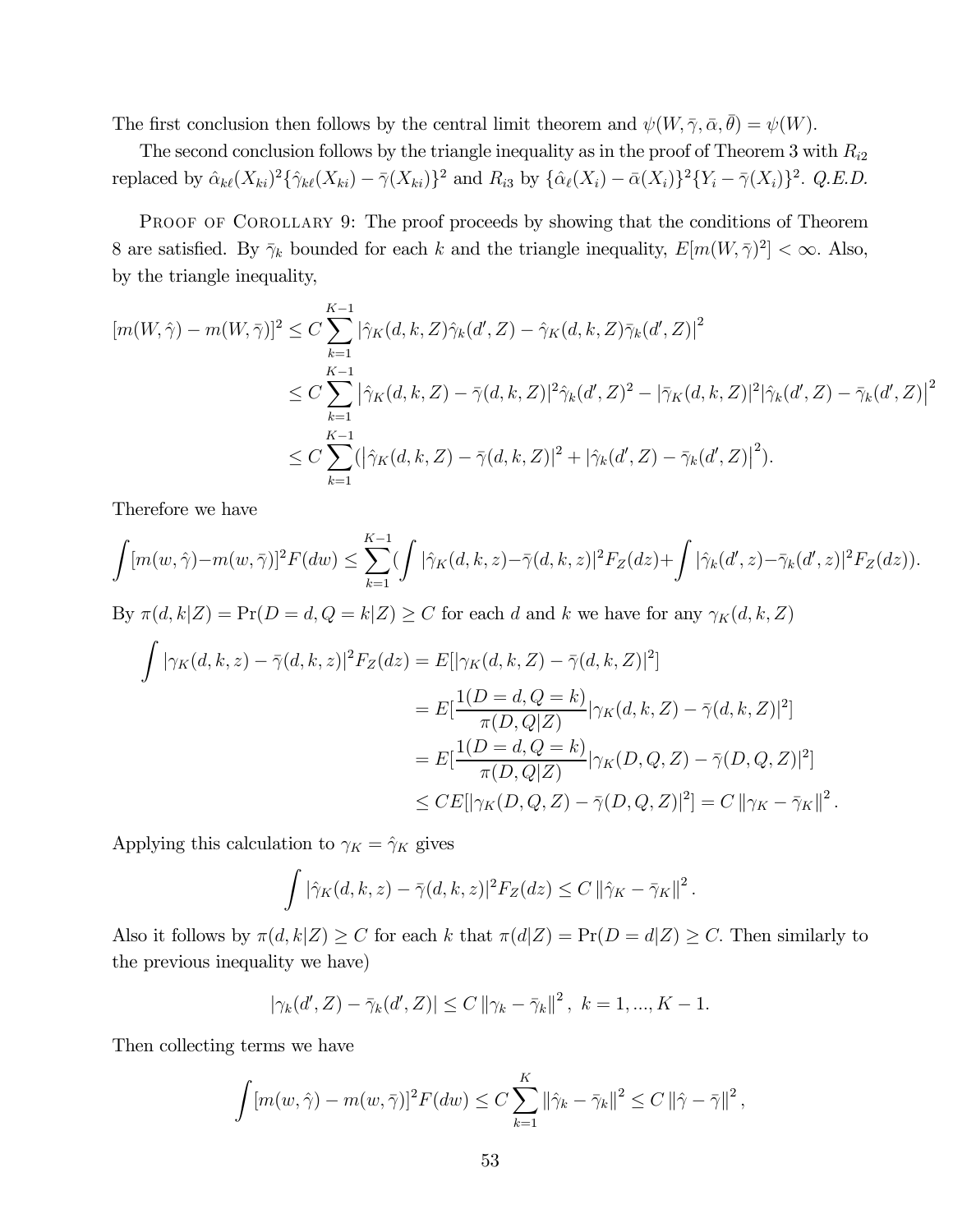for  $\|\gamma\| = \sum_{k=1}^K \|\gamma_k\|$ . Thus Assumption 10 is satisfied.

Next, by the Gateaux derivative formula in the body of the paper for  $(k = 1, ..., K - 1)$  we have

$$
D_k(W, b_{kj}, \gamma) = a_{kj}(W)A_k(W, \gamma), \ a_{kj}(W) = b_{1j}(d', Z), \ A_k(W, \gamma) = \gamma_K(d, k, Z).
$$

It follows similarly to the verification of Assumption 10 and by Assumption 4 that

$$
\max_{j\leq p} |a_{kj}(W)| \leq C, \text{ and } E[A_k(W,\gamma)^2] \leq C ||\gamma||^2, \ (k = 1, ..., K - 1).
$$

Also, we have

$$
D_K(W, b_{Kj}, \gamma) = \sum_{k=1}^{K-1} b_{Kj}(d, k, Z) \gamma_{k1}(d', Z),
$$

which also has the form like that Assumption 12 where the conclusion of Lemma 7 will also be satisfied. The second part of Assumption 12 follows by a similar argument, so that Assumption 12 is satisfied.

Turning now to Assumption 13, note that for  $(k = 1, ..., K - 1)$ ,

$$
E[D_k(W, \gamma_k, \overline{\gamma})] = E[\overline{\gamma}_K(d, k, Z)\gamma_k(d', Z)] = E[\overline{\alpha}_k(X_k)\gamma_k(X_k)], \ \overline{\alpha}_k(X_k) = \frac{\overline{\gamma}_K(d, k, Z)1(D = d')}{\pi(D|Z)},
$$
  
\n
$$
E[D_K(W, \gamma_K, \overline{\gamma})] = E[\sum_{k=1}^{K-1} \gamma_K(d, k, Z)\overline{\gamma}_k(d', Z)] = E[\overline{\alpha}_K(X_K)\gamma_K(X_K)],
$$
  
\n
$$
\overline{\alpha}_K(X_K) = \sum_{k=1}^{K-1} \frac{1(D = d, Q = k)\overline{\gamma}_k(d, Z)}{\pi(D, Q|Z)}.
$$

Each of  $\bar{\alpha}_k(X_k)$  is bounded by  $\pi(D, Q|Z) \geq C$  and  $\bar{\gamma}_k(X_k)$  bounded for each k.

To verify Assumption 13 iii) note that by algebra we have

$$
m(W, \gamma) - m(W, \bar{\gamma}) - \sum_{k=1}^{K} D_k(W, \gamma_k - \bar{\gamma}_k, \bar{\gamma}) = \sum_{k=1}^{K-1} \{ \gamma_K(d, k, Z) - \gamma_K(d, k, Z) \} \{ \gamma_k(d', Z) - \bar{\gamma}_K(d, Z) \}.
$$

Therefore by the Cauchy Scwhartz and triangle inequalities,

$$
\begin{aligned}\n&\left| E[m(W,\gamma) - m(W,\bar{\gamma}) - \sum_{k=1}^{K} D_k(W,\gamma_k - \bar{\gamma}_k,\bar{\gamma})] \right| \\
&= \left| E[\sum_{k=1}^{K-1} \{ \gamma_K(d,k,Z) - \gamma_K(d,k,Z) \} \{ \gamma_k(d',Z) - \bar{\gamma}_k(d',Z) \} ] \right| \\
&\leq \sum_{k=1}^{K-1} \left\{ E[|\gamma_K(d,k,Z) - \bar{\gamma}_K(d,k,Z)|^2] + E[|\gamma_k(d',Z) - \bar{\gamma}_k(d',Z)|^2] \right\} \leq C \, \|\gamma - \bar{\gamma}\|^2 \,,\n\end{aligned}
$$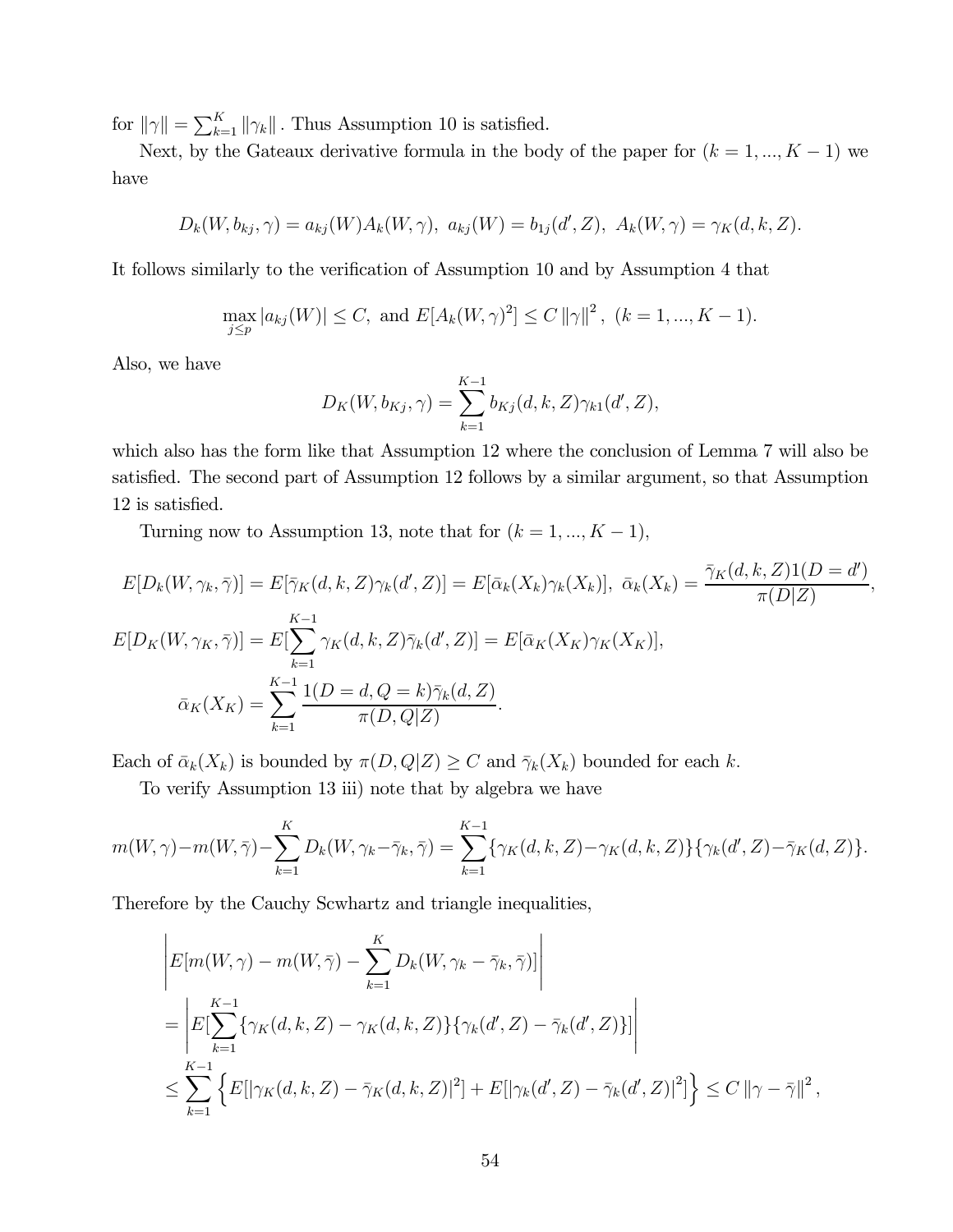where the last inequality follows similarly to previous results. The conclusion now follows by Theorem 8.  $Q.E.D.$ 

PROOF OF COROLLARY 10: Note first that for any  $\gamma(X)$  it follows as in the proof of Corollary 6 that by  $Pr(D = 1|Z) < 1 - C$ ,

$$
E[D\gamma(0,Z)^2] \le E[\gamma(0,Z)^2] = E[\frac{1-D}{1-\pi_0(Z)}\gamma(0,Z)^2] = E[\frac{1-D}{1-\pi_0(Z)}\gamma(D,Z)^2] \le CE[\gamma(X)^2].
$$

Also note that

$$
E[D\gamma(0,Z)] = E[\pi_0(Z)\gamma(0,Z)] = E\left[\pi_0(Z)\frac{1-D}{1-\pi_0(X)}\gamma(0,Z)\right] = E[\alpha_0(X)\gamma(X)].
$$

The remainder of the proof follows analogously to the proof of Theorem 3. Q.E.D.

#### B.1 Panel Average Derivative and Demand Elasticities

Since own-price elasticity  $\theta_0^*$  is a deterministic mapping of  $\tilde{\theta}_0 := (\theta_0, \mathbb{E}[Y_{it}])'$ , we obtain the asymptotic variance  $V^*$  of  $\theta_0^*$  from the asymptotic variance  $\tilde{V}$  of  $\tilde{\theta}_0$  using delta method. Specifically,

 $V^* = H\tilde{V}H'$ 

where

$$
H = \frac{\partial \theta_0^*}{\partial \tilde{\theta}_0} = \begin{bmatrix} \frac{1}{\mathbb{E}[Y_{it}]} & \frac{-\theta_0}{[\mathbb{E}[Y_{it}]]^2} \end{bmatrix}
$$

and

$$
\tilde{V} = \begin{bmatrix} \mathbb{E}[\psi_0(W_{it})]^2 & \mathbb{E}[\psi_0(W_{it})Y_{it}] \\ \cdot & \mathbb{E}[Y_{it}]^2 - {\mathbb{E}[Y_{it}]}^2 \end{bmatrix}.
$$

We estimate the asymptotic variance  $V^*$  using the empirical analogue  $\hat{V}^*$ , where  $\psi_0(W_{it})$  is replaced by

$$
\hat{\psi}_{it} = \frac{\partial \hat{\gamma}_{\ell}(\tilde{X}_i)}{\partial d} - \hat{\theta} + \hat{\alpha}_{\ell}^*(\tilde{X}_i)[Y_{it} - \hat{\gamma}_{\ell}(\tilde{X}_i)], \quad i \in I_{\ell}.
$$

The covariance estimator recognizes that household  $i$ 's observations form a cluster  $T_i$ . For example, the estimator for the first component of  $\tilde{V}$  is

$$
\frac{1}{\sum_{i=1}^n T_i} \sum_{i=1}^n \sum_{t \in T_i} \sum_{s \in T_i} \hat{\psi}_{it} \hat{\psi}_{is}.
$$

More generally, we may consider estimating not only own price elasticity but also income elasticity and cross price elasticity. The same arguments go through with light modification.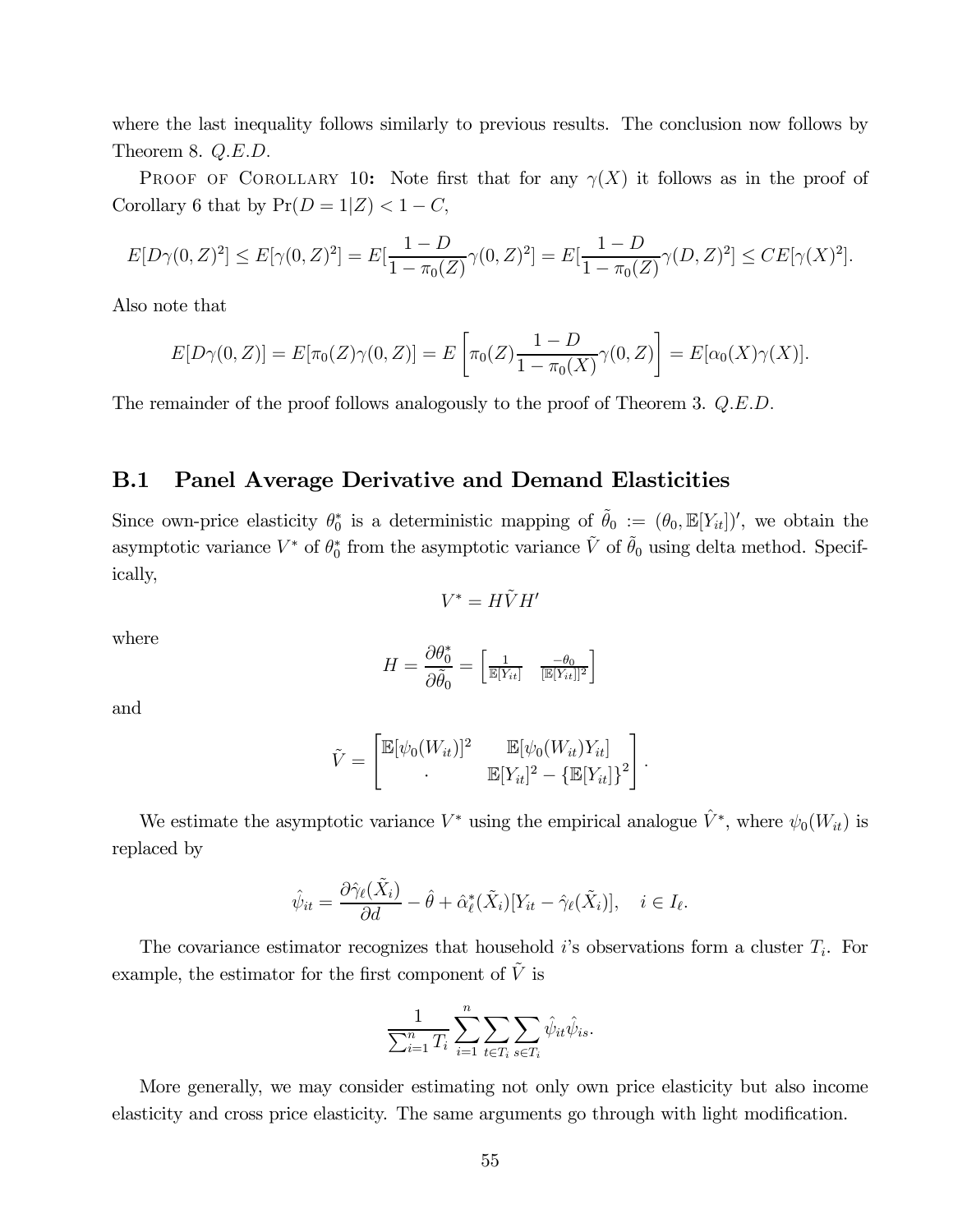Concatenate the derivatives as

$$
\theta_0 = \begin{bmatrix} (\theta_0)^{\text{income}} \\ (\theta_0)^{\text{own}} \\ (\theta_0)^{\text{cos}} \end{bmatrix} = \begin{bmatrix} E \left[ \frac{\partial \gamma_0(\tilde{X}_i)}{\log \text{ income}} \right] \\ E \left[ \frac{\partial \gamma_0(\tilde{X}_i)}{\log \text{ own price}} \right] \\ E \left[ \frac{\partial \gamma_0(\tilde{X}_i)}{\log \text{ cross price}} \right] \end{bmatrix}
$$

where the first and second components are scalars and the third component is a vector.

The elasticities are a smooth transform thereof. By arguments in Chernozhukov, Hausman, and Newey (2019)

$$
\theta_0^* = \begin{bmatrix} (\theta_0^*)^{\text{income}} \\ (\theta_0^*)^{\text{own}} \\ (\theta_0^*)^{\text{own}} \end{bmatrix} = \begin{bmatrix} \frac{(\theta_0)^{\text{income}}}{\mathbb{E}[Y_{it}]} - 1 \\ \frac{(\theta_0)^{\text{own}}}{\mathbb{E}[Y_{it}]} - 1 \\ \frac{(\theta_0)^{\text{cross}}}{\mathbb{E}[Y_{it}]} \end{bmatrix}.
$$

Likewise the delta method argument goes through. Elasticites  $\theta_0$  are a deterministic mapping of  $\tilde{\theta}_0 = ((\theta_0^*)', \mathbb{E}[Y_{it}])'$ . We obtain the asymptotic variance  $V^*$  of  $\theta_0^*$  from the asymptotic variance  $\tilde{V}$  of  $\tilde{\theta}_0$  using delta method. Specifically,

$$
V^*=H\tilde{V}H'
$$

where

$$
H = \frac{\partial \theta_0^*}{\partial \tilde{\theta}_0} = \begin{bmatrix} \frac{1}{\mathbb{E}[Y_{it}]} & I & \frac{-\theta_0}{\mathbb{E}[Y_{it}]]^2} \end{bmatrix}
$$

and  $\tilde{V}$  is as before, where the influence function  $\psi_0$  is vector-valued, corresponding to the vector  $\theta_0$ .

As an aside, when using OLS, the empirical influence function used in estimating off-diagonal terms is

$$
\psi_0(W_{it}) = (\mathbb{E}[b_{it}b_{it}^{\prime -1}b_{it}\epsilon_{it} \n\hat{\psi}_{it} = \left(\frac{1}{\sum_{i=1}^n T_i} \sum_{i=1}^n \sum_{t \in T_i} \sum_{s \in T_i} b_{it}b_{it}^\prime\right)^{-1} b_{it}\epsilon_{it}
$$

where  $\epsilon_{it}$  is the OLS residual for observation  $W_{it}$ . As before, we use a variance estimator that recognizes clustering.

### C Additional Empirical Results

#### C.1 Regression Decomposition and ATT

### C.2 Panel Average Derivative and Demand Elasticities

We present elasticity estimates from OLS with a simpler specification than the specification used in the main text. We take as  $b_1(X_{it})$  the concatenation of the following variables: log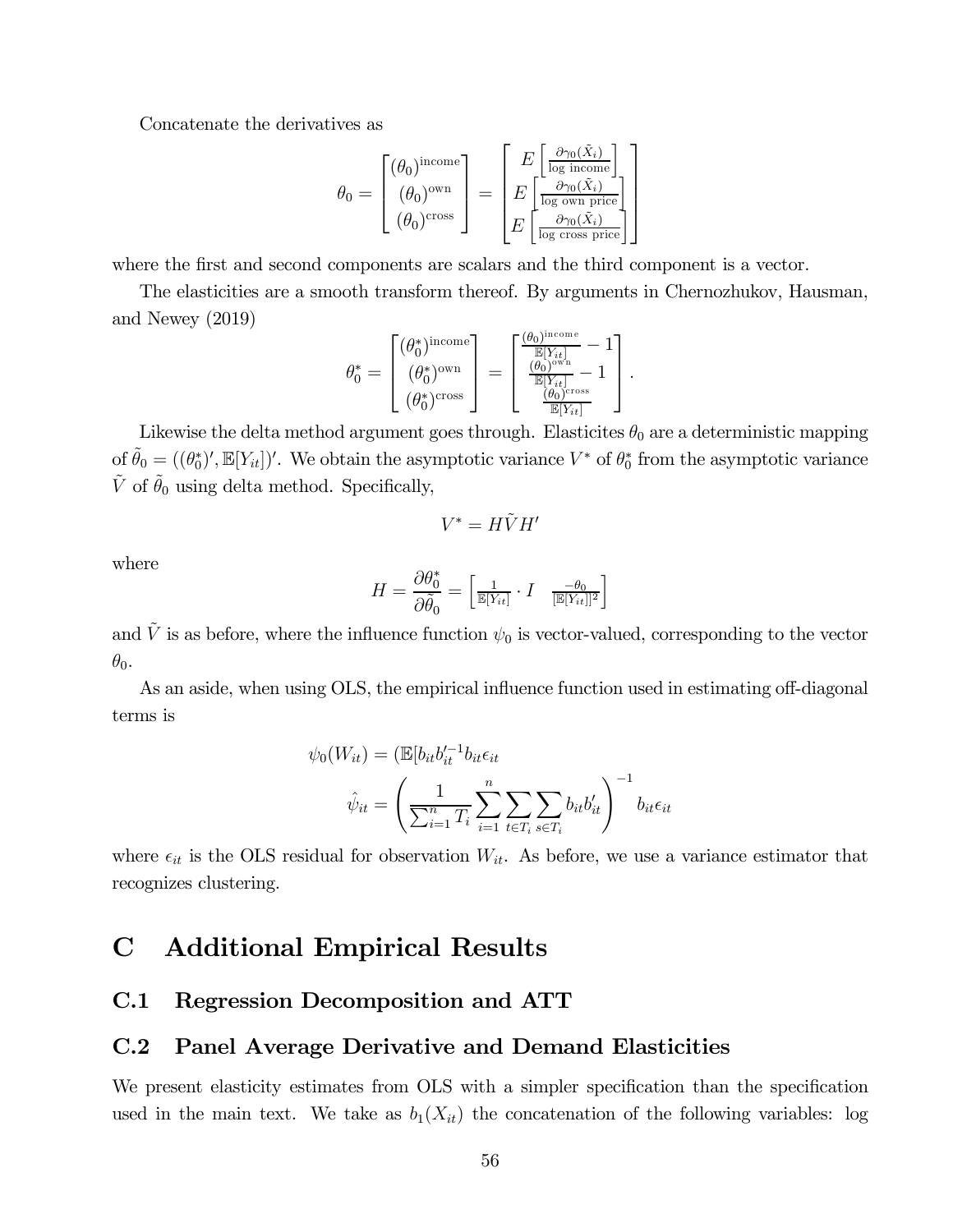| spec. | treated | untreated | Lasso ATT | Lasso SE | RF ATT  | $RF$ SE $\parallel$ | NN ATT  | NN SE  |
|-------|---------|-----------|-----------|----------|---------|---------------------|---------|--------|
|       | 185     | 254       | 1181.65   | 577.82   | 1627.93 | 584.52              | 1651.97 | 577.34 |
|       | 185     | 250       | 1191.35   | 580.46   | 1685.15 | 585.05              | 1603.91 | 582.80 |
|       | 185     | 179       | 1103.52   | 590.74   | 1935.65 | 575.73              | 1746.51 | 590.21 |

Table 7: ATT using NSW treatment and NSW control, by plug-in

| spec. | treated |      | untreated $\parallel$ Lasso ATT | Lasso SE | RF ATT  | RF SE  | NN ATT      | NN SE  |
|-------|---------|------|---------------------------------|----------|---------|--------|-------------|--------|
|       | .85     | 844  | 89.91                           | 593.32   | 1214.55 | 617.46 | $-1795.95$  | 579.00 |
|       | .85     | 1620 | 492.77                          | 594.27   | 926.93  | 624.56 | $-0.35$     | 595.95 |
| ಀ     | .85     | 2336 | 715.61                          | 605.92   | 1001.66 | 609.32 | $1573.30\,$ | 639.90 |

Table 8: ATT using NSW treatment and PSID comparison, by plug-in

| spec. | treated | untreated | Lasso ATT $_\mathrm{I}$ | Lasso SE | RF ATT  | RF SE  | NN ATT  | NN SE  |
|-------|---------|-----------|-------------------------|----------|---------|--------|---------|--------|
|       | 185     | 7687      | 195.91                  | 595.90   | 1350.67 | 635.41 | 1345.07 | 605.18 |
|       | 185     | 13326     | 851.08                  | 599.47   | 1434.67 | 621.56 | 1580.90 | 611.67 |
|       | 185     | 13449     | 979.20                  | 605.02   | 1253.08 | 627.57 | 1350.68 | 668.13 |

Table 9: ATT using NSW treatment and CPS comparison, by plug-in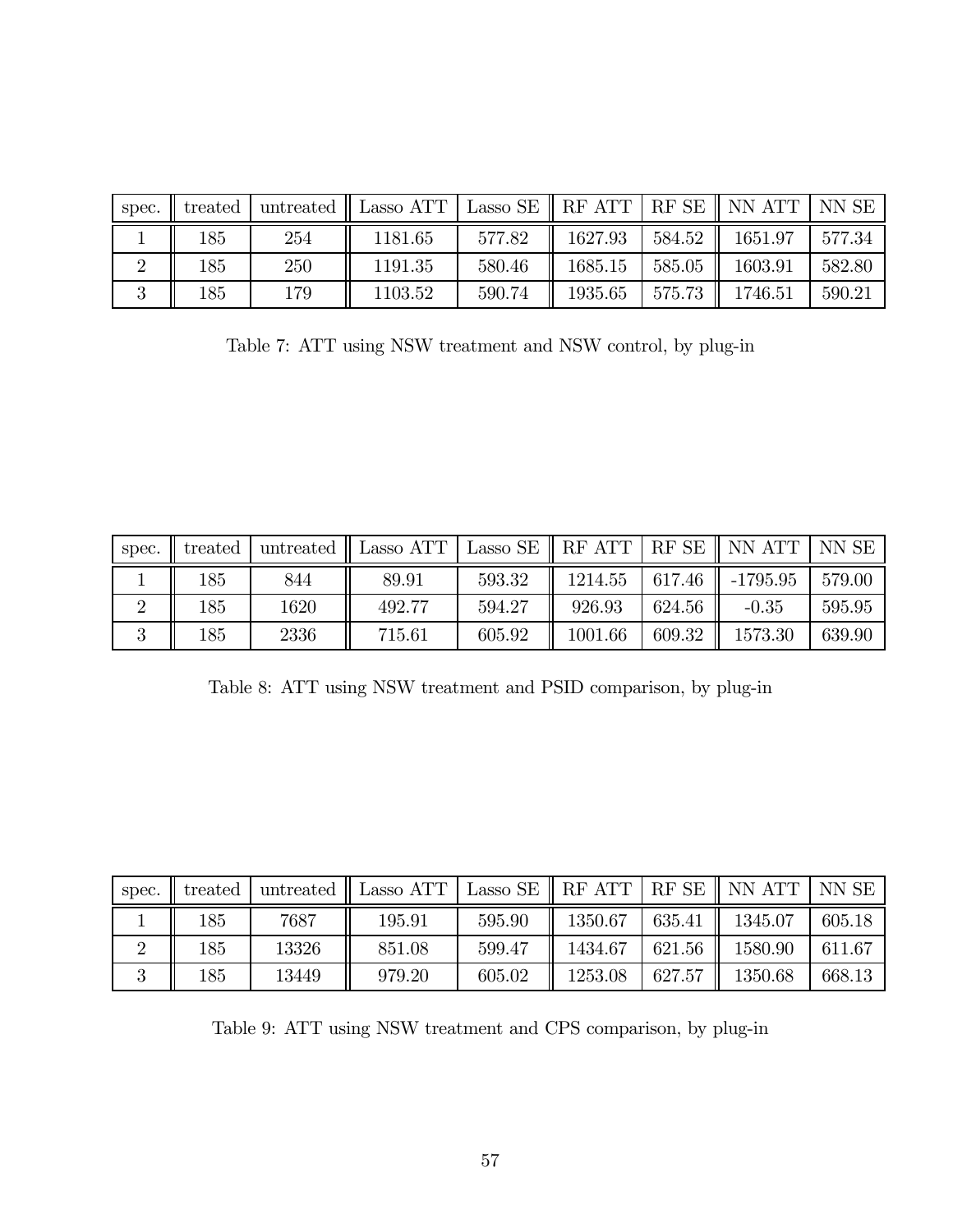| elasticity        | point   | <b>SE</b> |
|-------------------|---------|-----------|
| income            | 0.42    | 0.05      |
| own-price         | $-0.68$ | 0.05      |
| $_{\text{bread}}$ | $-0.03$ | 0.02      |
| butter            | 0.00    | 0.02      |
| cereal            | 0.00    | 0.02      |
| chips             | 0.02    | 0.03      |
| coffee            | 0.00    | 0.02      |
| cookies           | 0.00    | 0.02      |
| eggs              | $-0.03$ | 0.03      |
| ice cream         | $-0.03$ | 0.03      |
| orange juice      | $-0.01$ | 0.05      |
| salad             | 0.02    | 0.02      |
| soda              | $-0.02$ | 0.02      |
| soup              | $-0.03$ | 0.02      |
| water             | $-0.01$ | 0.02      |
| yogurt            | 0.01    | 0.04      |

Table 10: Milk elasticities, by OLS

expenditure, and log price of each good. For  $\tilde{H}_i$ , we use the time averages of  $b_1(X_{it})$ . Note that  $K = dim(b_1(X_{it})) = 16$  and  $p = dim(b_{it}) = 288$ . We calculate clustered standard errors derived by delta method as explained in Appendix ??. Tables 10 and 11 summarize results.

Making the analogous replacement in the constraints of the Dantzig selector (Candes and Tao, 2007) gives a Dantzig estimator

$$
\hat{\rho}_D = \arg\min_{\rho} |\rho|_1 \, s.t. |\hat{M} - \hat{G}\rho|_{\infty} \le \lambda_D,\tag{C.1}
$$

where  $\lambda_D > 0$  is the slackness size. These two minimization problems can be thought of as minimum distance versions of Lasso and Dantzig, respectively. Either  $\hat{\rho}_L$  or  $\hat{\rho}_D$  may be used in equation (3.3) to form an estimator  $\hat{\alpha}(x) = b(x)'\hat{\rho}_L$  or  $\hat{\alpha}(x) = b(x)'\hat{\rho}_D$ . This  $\hat{\alpha}(x)$  may then be substituted in equation (3.1), along with a machine learner  $\hat{\gamma}$  of the regression, to construct Auto-DML  $\hat{\theta}$ .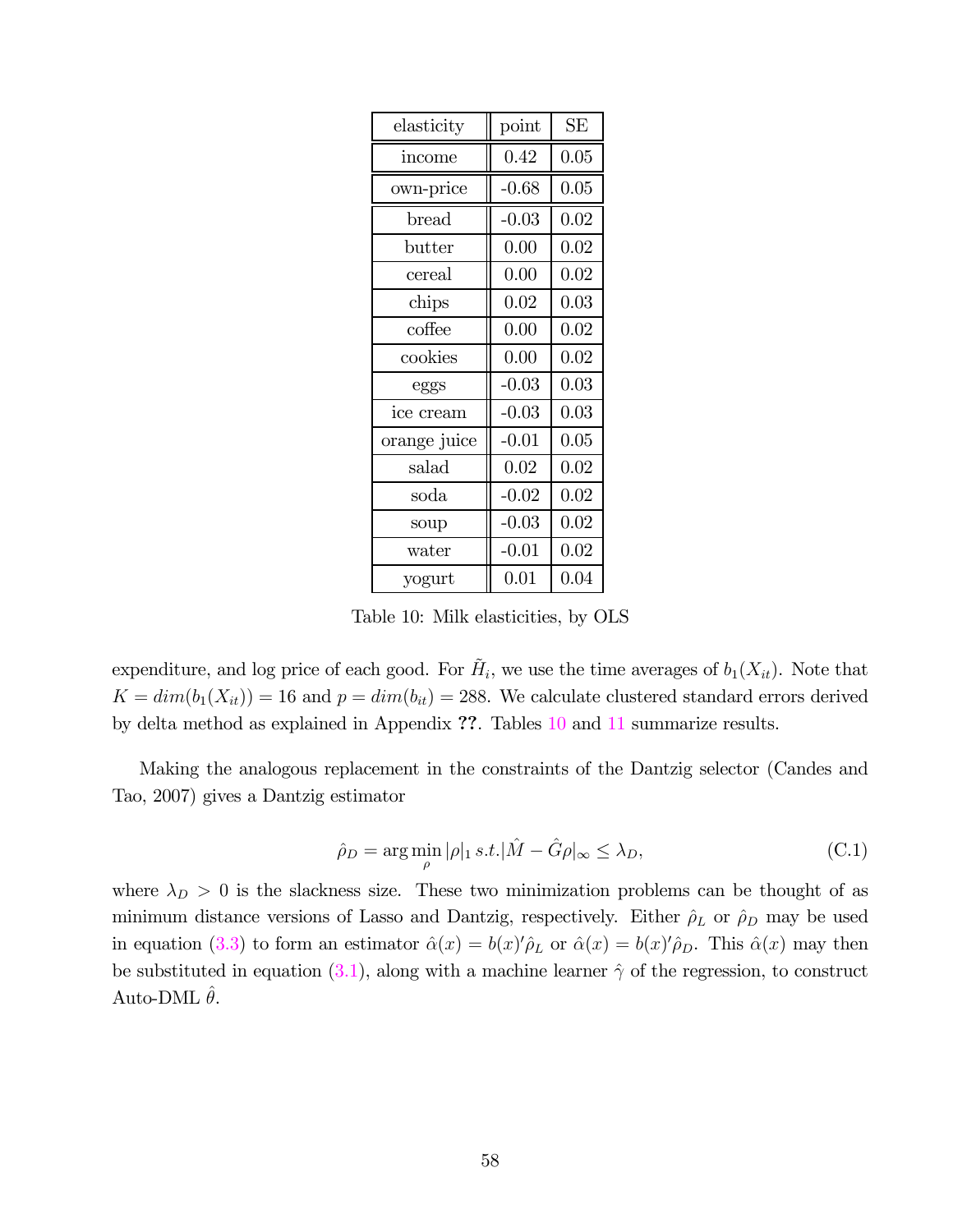| elasticity        | point    | <b>SE</b> |
|-------------------|----------|-----------|
| income            | 0.64     | 0.02      |
| own-price         | $-0.65$  | 0.04      |
| $_{\text{bread}}$ | $-0.01$  | 0.03      |
| butter            | $-0.04$  | 0.02      |
| cereal            | 0.01     | 0.03      |
| chips             | 0.02     | 0.03      |
| coffee            | 0.01     | 0.02      |
| cookies           | $-0.03$  | 0.02      |
| eggs              | $-0.03$  | 0.03      |
| ice cream         | 0.01     | 0.03      |
| milk              | 0.02     | 0.04      |
| orange juice      | $-0.05$  | 0.05      |
| salad             | $-0.03$  | 0.02      |
| soup              | 0.01     | 0.03      |
| water             | 0.01     | 0.02      |
| yogurt            | $0.05\,$ | 0.04      |

Table 11: Soda elasticities from regression, by OLS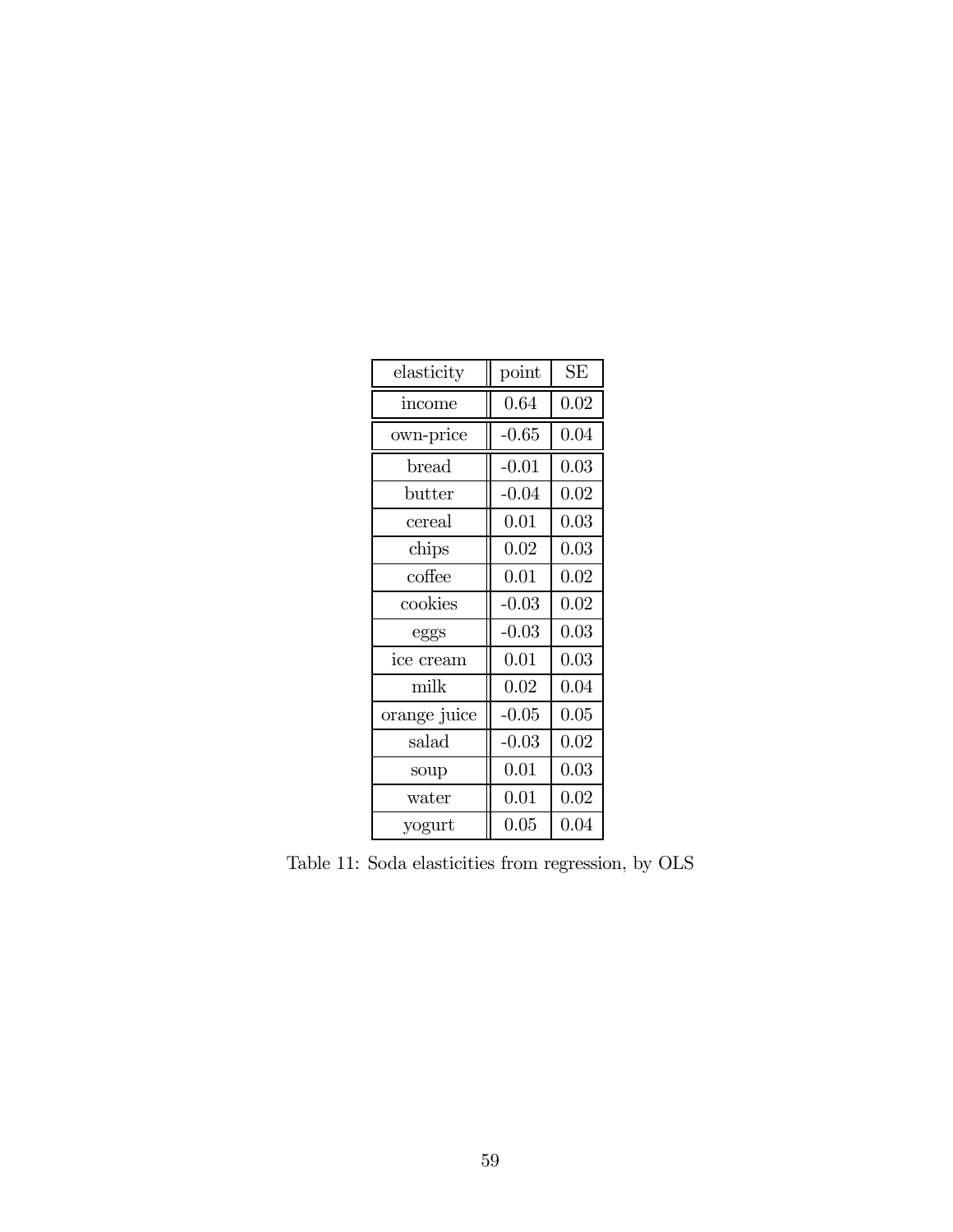### References

Ahn, H. and C.F. Manski (1993): "Distribution Theory for the Analysis of Binary Choice under Uncertainty with Nonparametric Estimation of Expectations," Journal of Econometrics 56, 291—321.

Athey, S., G. Imbens, and S. Wager (2018): "Approximate Residual Balancing: Debiased Inference of Average Treatment Effects in High Dimensions," Journal of the Royal Statistical Society, Series B 80, 597—623.

Avagyan, V. and S. Vansteelandt (2017): "Honest data-adaptive inference for the average treatment effect under model misspecification using penalised bias-reduced double-robust estimation," https://arxiv.org/abs/1708.03787.

Belloni, A., D. Chen, and V. Chernozhukov (2012): "Sparse Models and Methods for Optimal Instruments with an Application to Eminent Domain," Econometrica 80, 2369—429.

Belloni, A. and V. Chernozhukov (2013): "Least Squares After Model Selection in Highdimensional Sparse Models," Bernoulli 19, 521—547.

Belloni, A., V. Chernozhukov, and C. Hansen (2014a): "Inference on Treatment Effects after Selection among High-Dimensional Controls," Review of Economic Studies 81, 608—650.

Belloni, A., V. Chernozhukov, L. Wang (2014b): "Pivotal Estimation via Square-Root Lasso in Nonparametric Regression," Annals of Statistics 42, 757—788.

A. Belloni, V. Chernozhukov, K. Kato (2015): "Uniform Post-selection Inference for Least Absolute Deviation Regression and Other Z-estimation Problems," Biometrika 102, 77—94.

Bickel, P.J. (1982): "On Adaptive Estimation," Annals of Statistics 10, 647–671.

Bickel, P.J. and Y. Ritov (1988): "Estimating Integrated Squared Density Derivatives: Sharp Best Order of Convergence Estimates," Sankhyā: The Indian Journal of Statistics, Series A 238, 381—393.

Bickel, P.J., C.A.J. Klaassen, Y. Ritov and J.A. Wellner (1993): *Efficient and Adaptive* Estimation for Semiparametric Models, Baltimore: Johns Hopkins University Press.

Bickel, P.J., Y. Ritov, and A. Tsybakov (2009): "Simultaneous Analysis of Lasso and Dantzig Selector," Annals of Statistics 37, 1705—1732.

Blundell, R.W. and J.L. Powell (2004): "Endogeneity in Binary Response Models," Review of Economic Studies 71, 655-679.

Bradic, J. and M. Kolar (2017): "Uniform Inference for High-Dimensional Quantile Regression: Linear Functionals and Regression Rank Scores," arXiv:1702.06209.

Bradic, J., S. Wager, and Y. Zhu (2019): "Sparsity Double Robust Inference of Average Treatment Effects," https://arxiv.org/pdf/1905.00744.pdf.

Bradic, J., V. Chernozhukov, W. Newey, and Y. Zhu (2021): "Minimax Semiparametric Learning with Approximate Sparsity," arXiv.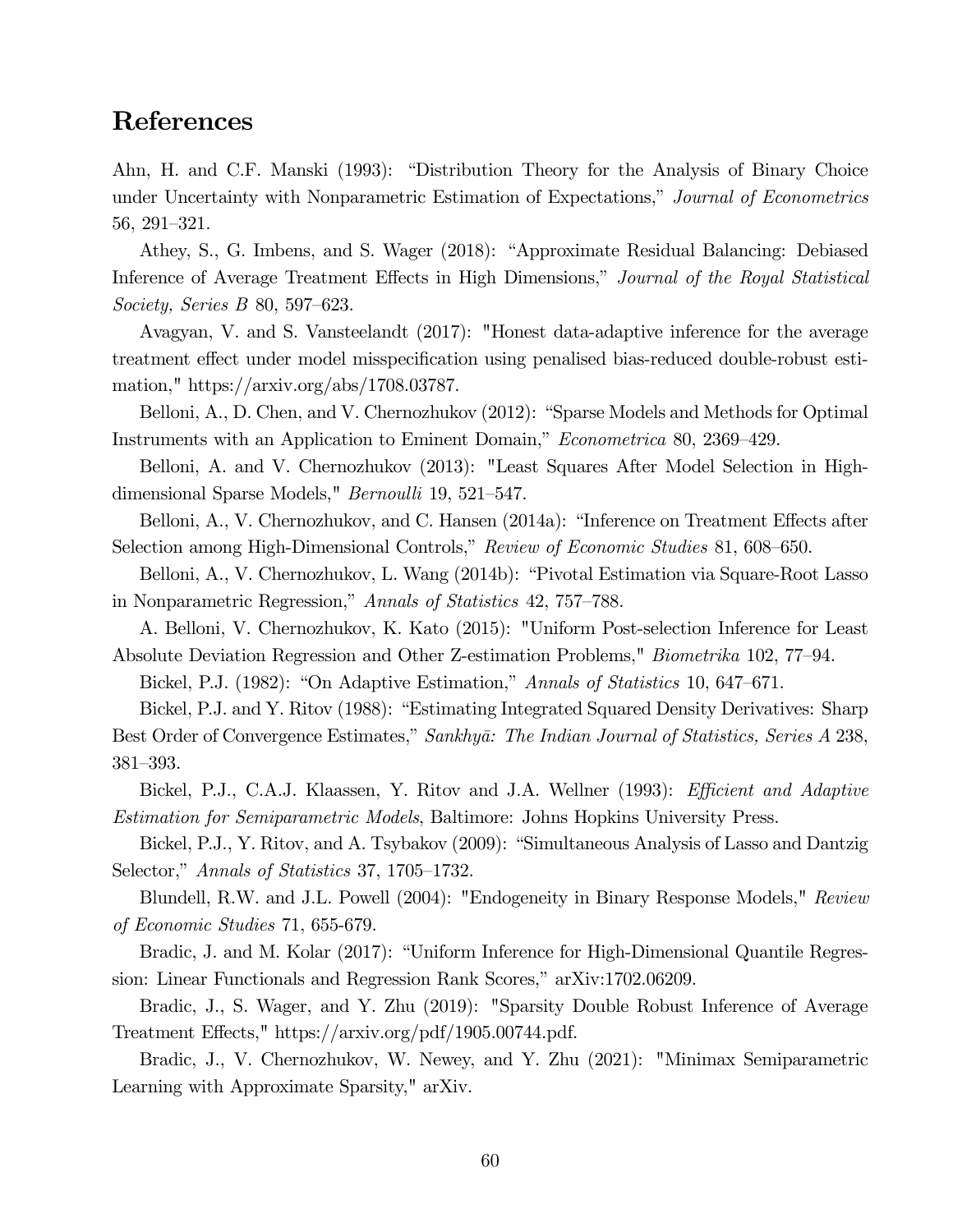Burda, M., M. Harding, J.A. Hausman (2008): "A Bayesian Mixed Logit Probit Model for Multinomial Choice," Journal of Econometrics 147, 232—46.

Burda, M., M. Harding, J.A. Hausman (2012): "A Poisson Mixture Model of Discrete Choice," Journal of Econometrics 166, 184—203.

Cai, T.T. and Z. Guo (2017): "Confidence Intervals for High-Dimensional Linear Regression: Minimax Rates and Adaptivity," Annals of Statistics 45, 615-646.

Candes, E. and T. Tao (2007): "The Dantzig Selector: Statistical Estimation when  $p$  is much Larger than n," Annals of Statistics 35, 2313—2351.

Chamberlain, G. (1982): "Multivariate Regression Models for Panel Data," Journal of Econometrics 18, 5—46.

Chamberlain, G. (1982): "Efficiency Bounds for Semiparametric Regression," Econometrica 60, 567—96.

Chamberlain, G. (1984): "Panel Data," Handbook of Econometrics Vol 2, Z. Griliches and M. Intriligator, eds., 1247-1318.

Chatterjee, S. and J. Jafarov (2015): "Prediction Error of Cross-Validated Lasso," arXiv:1502.06291. Chen, X. and H. White (1999): "Improved Rates and Asymptotic Normality for Nonparametric Neural Network Estimators," IEEE Transactions on Information Theory 45, 682-691.

Chernozhukov, V., D. Chetverikov, and K. Kato (2013a): "Gaussian Approximations and Multiplier Bootstrap for Maxima of Sums of High-Dimensional Random Vectors," Annals of Statistics 41, 2786—2819.

Chernozhukov, V., I. Fernandez-Val, J. Hahn, W. Newey (2013b): "Average and Quantile Effects in Nonseparable Panel Models," Econometrica 81, 535—80.

Chernozhkov, V., C. Hansen, and M. Spindler (2015): "Valid Post-Selection and Post-Regularization Inference: An Elementary, General Approach," Annual Review of Economics 7, 649—688.

Chernozhukov, V., J. C. Escanciano, H. Ichimura, W.K. Newey, and J. Robins (2016): "Locally Robust Semiparametric Estimation," https://arxiv.org/abs/1608.00033v1.

Chernozhukov, V., J.A. Hausman, and W.K. Newey (2016): "Demand Analysis with Many Prices," Heterogeneity in Supply and Demand workshop, Boston College, December.

Chernozhukov, V., D. Chetverikov, and K. Kato (2017): "Central Limit Theorems and Bootstrap in High Dimensions," The Annals of Probability 45: 2309—2352.

Chernozhukov, V., D. Chetverikov, M. Demirer, E. Duflo, C. Hansen, W. Newey and J. Robins (2018): "Debiased/Double Machine Learning for Treatment and Structural Parameters," Econometrics Journal 21, C1-C68.

Chernozhukov, V. and W.K. Newey (2018): "Double Machine Learning for Linear Functionals of Projections," Workshop on the Interface of Machine Learning and Statistical Inference," Banff International Research Station, January.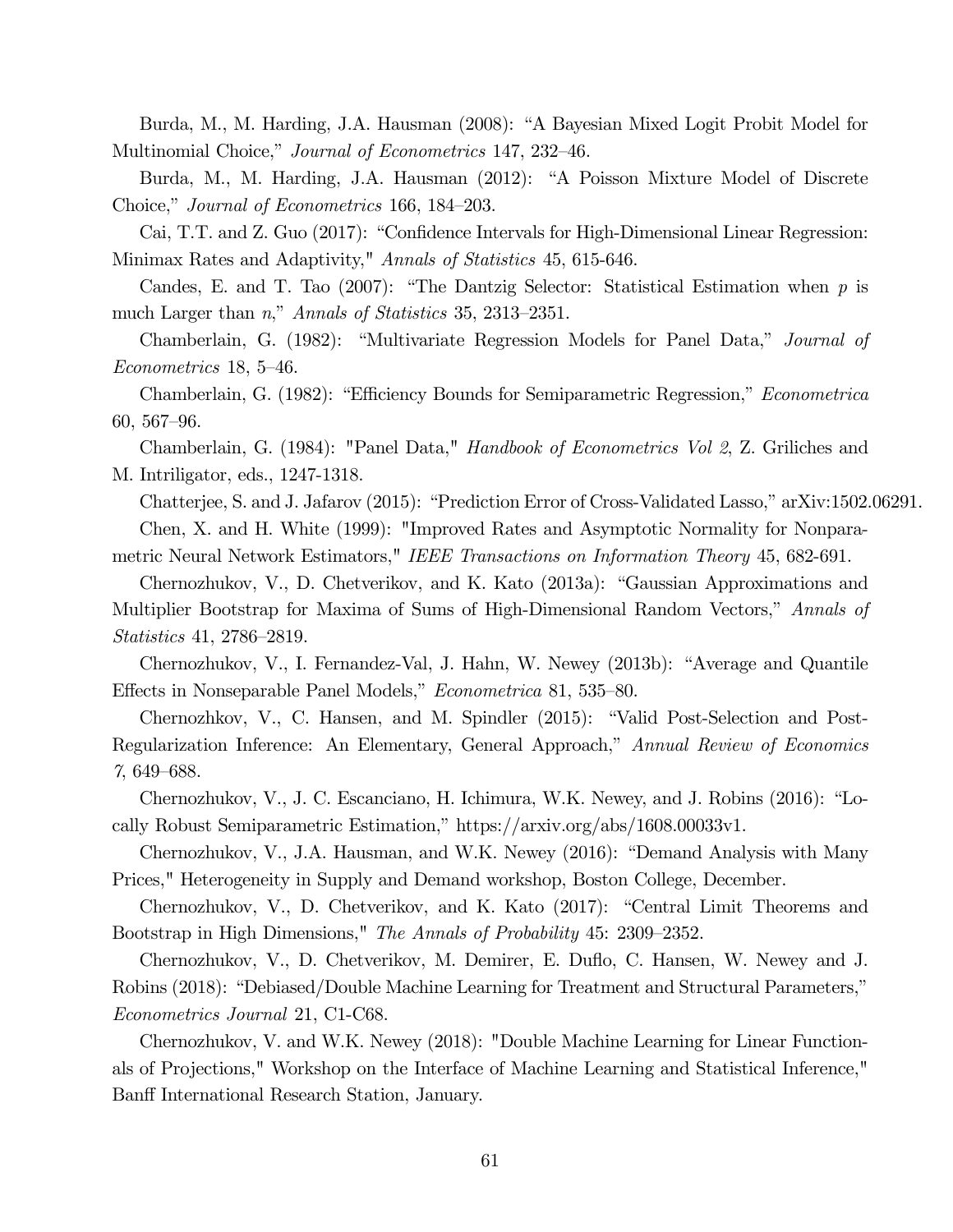Chernozhukov, V., W.K. Newey, and J. Robins (2018): "Double/De-Biased Machine Learning Using Regularized Riesz Representers," https://arxiv.org/pdf/1802.08667v1.pdf.

Chernozhukov, V., W.K. Newey, and R. Singh (2018): "Learning L2-Continuous Regression

Functionals via Regularized Riesz Representers," https://arxiv.org/pdf/1809.05224v1.pdf.

Chernozhukov, V., W.K. Newey, and R. Singh (2019): "Double/De-Biased Machine Learning

of Global and Local Parameters Using Regularized Riesz Representers," https://arxiv.org/abs/1802.08667v3

Chernozhukov, V., J. C. Escanciano, H. Ichimura, W.K. Newey, and J. Robins (2020): "Locally Robust Semiparametric Estimation," https://arxiv.org/abs/1608.00033v4.

Chiang, H.D., K. Kato, Y. Ma, Y. Sasaki (2019): "Multiway Cluster Robust Double/Debiased Machine Learning," arXiv:1909.03489.

Daubechies, I., M Defrise, and C. De Mol (2004): "An Iterative Thresholding Algorithm for Linear Inverse Problems with a Sparsity Constraint," Communications on Pure and Applied Mathematics 57, 1413—57.

Dehejia, R.H. and S. Wahba (1999): "Causal Effects in Nonexperimental Studies: Reevaluating the Evaluation of Training Programs," Journal of the American Statistical Association 94 (448): 1053—62.

Farbmacher, M., M. Huber, L. Lafférs, H. Langen, M. Spindler (2020): "Causal Mediation Analysis with Double Machine Learning," https://arxiv.org/abs/2002.12710.

Farrell, M. (2015): "Robust Inference on Average Treatment Effects with Possibly More Covariates than Observations," Journal of Econometrics 189, 1—23.

Farrell, M., T. Liang, S. Misra (2018): "Deep Neural Networks for Estimation and Inference," https://arxiv.org/pdf/1809.09953.pdf.

Friedman, J., T. Hastie, H. Höfling, and R. Tibshirani (2007): "Pathwise Coordinate Optimization," The Annals of Applied Statistics 1, 302—32.

Friedman, J., T. Hastie, and R. Tibshirani (2010): "Regularization Paths for Generalized Linear Models via Coordinate Descent," Journal of Statistical Software 33, 1-22.

Fu, W.J. (1998): "Penalized Regressions: The Bridge versus the Lasso," *Journal of Compu*tational and Graphical Statistics 7, 397—416.

Graham, B. and J.L. Powell (2012): "Identification and Estimation of Average Partial Effects in "Irregular" Correlated Random Coefficient Panel Data Models," Econometrica 80, 2105—52.

Hasminskii, R.Z. and I.A. Ibragimov (1979): "On the Nonparametric Estimation of Functionals," in P. Mandl and M. Huskova (eds.), Proceedings of the 2nd Prague Symposium on Asymptotic Statistics, 21-25 August 1978, Amsterdam: North-Holland, pp. 41-51.

Hausman, J.A. and W.K. Newey (2016): "Individual Heterogeneity and Average Welfare," Econometrica 84, 1225—1248.

Hirshberg, D.A. and S. Wager (2017): "Balancing Out Regression Error: Efficient Treatment Effect Estimation without Smooth Propensities," arXiv:1712.00038v1.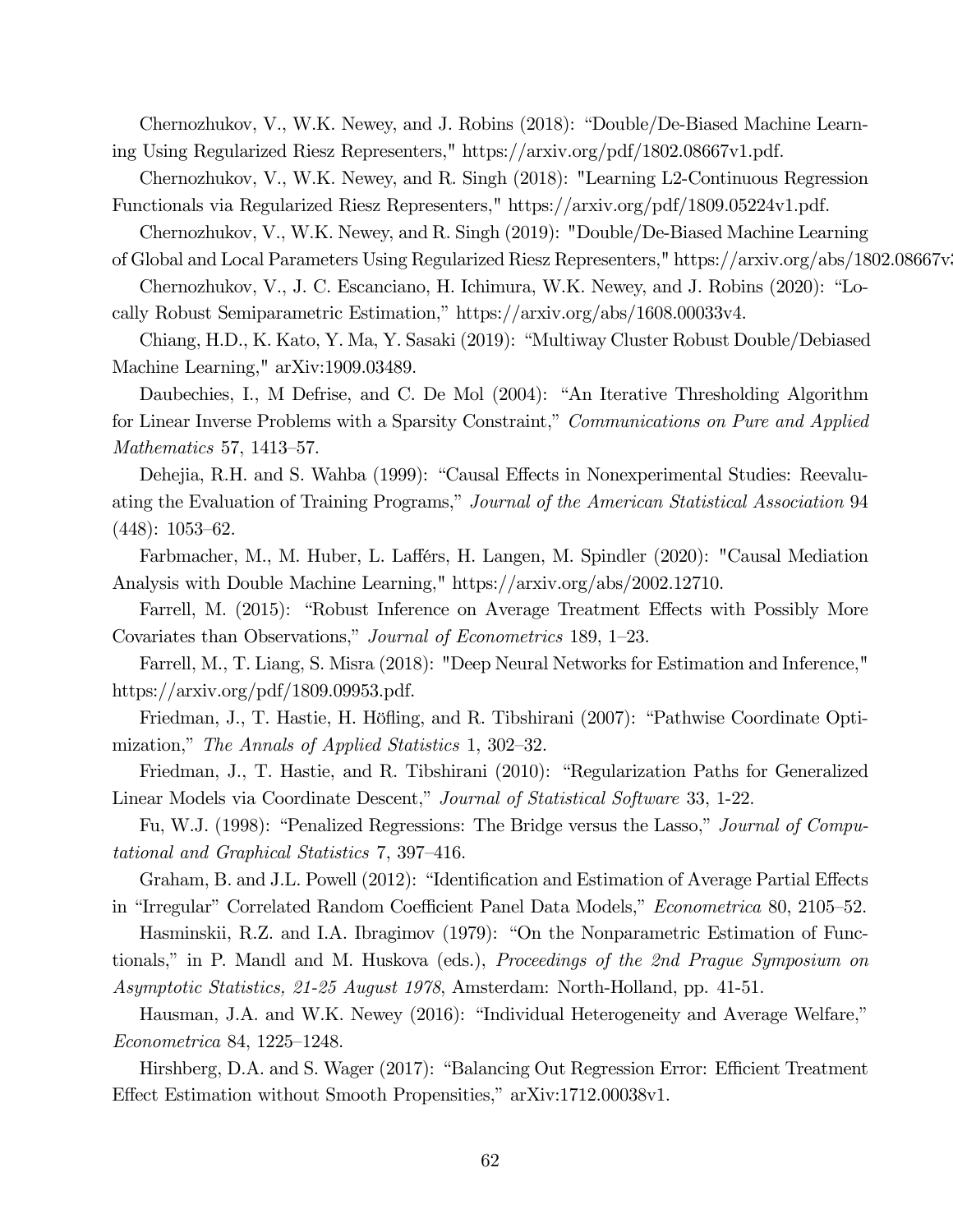Hirshberg, D.A. and S. Wager (2020): "Debiased Inference of Average Partial Effects in Single-Index Models," Journal of Business and Economic Statistics 38, 19-24.

Hirshberg, D.A. and S. Wager (2019): "Augmented minimax linear estimation," arXiv:1712.00038v5.

Imai, K, L. Keele, and D. Tingley (2010): "A General Approach to Causal Mediation Analysis," Psychological Methods 15, 309 —334.

Imbens, G.W. and W.K. Newey (2009): "Identification and Estimation of Triangular Simultaneous Equations Models Without Additivity," Econometrica 77, 1481-1512.

Jankova, J. and S. Van De Geer (2015): "Confidence Intervals for High-Dimensional Inverse Covariance Estimation," Electronic Journal of Statistics 90, 1205—1229.

Jankova, J. and S. Van De Geer (2016a): "Semi-Parametric Efficiency Bounds and Efficient Estimation for High-Dimensional Models," arXiv:1601.00815.

Jankova, J. and S. Van De Geer (2016b): "Confidence Regions for High-Dimensional Generalized Linear Models under Sparsity," arXiv:1610.01353.

Javanmard, A. and A. Montanari (2014a): "Hypothesis Testing in High-Dimensional Regression under the Gaussian Random Design Model: Asymptotic Theory," IEEE Transactions on Information Theory 60, 6522—6554.

Javanmard, A. and A. Montanari (2014b): "Confidence Intervals and Hypothesis Testing for High-Dimensional Regression," Journal of Machine Learning Research 15: 2869—2909.

Javanmard, A. and A. Montanari (2015): "De-Biasing the Lasso: Optimal Sample Size for Gaussian Designs," arXiv:1508.02757.

Jing, B.Y., Q.M. Shao, and Q. Wang (2003): "Self-Normalized Cramér-Type Large Deviations for Independent Random Variables," Annals of Probability 31, 2167—2215.

LaLonde, R.J. (1986): "Evaluating the Econometric Evaluations of Training Programs with Experimental Data," The American Economic Review 76, 604—20.

Leeb, H., and B.M. Pötscher (2008a): "Recent Developments in Model Selection and Related Areas," Econometric Theory 24, 319—22.

Leeb H., and B.M. Pötscher (2008b): "Sparse Estimators and the Oracle Property, or the Return of Hodges' Estimator," Journal of Econometrics 142, 201—211.

Luo, Ye and M. Spindler (2016): "High-Dimenstional L2 Boosting: Rate of Convergence," https://arxiv.org/pdf/1602.08927.pdf.

Luedtke, A. R. and M. J. van der Laan (2016): "Optimal Individualized Treatments in Resource-limited Settings," The International Journal of Biostatistics 12, 283-303.

Newey, W.K. (1994): "The Asymptotic Variance of Semiparametric Estimators," *Economet*rica 62, 1349—1382.

Newey, W.K., F. Hsieh, and J.M. Robins (1998): "Undersmoothing and Bias Corrected Functional Estimation," MIT Dept. of Economics working paper 98-17.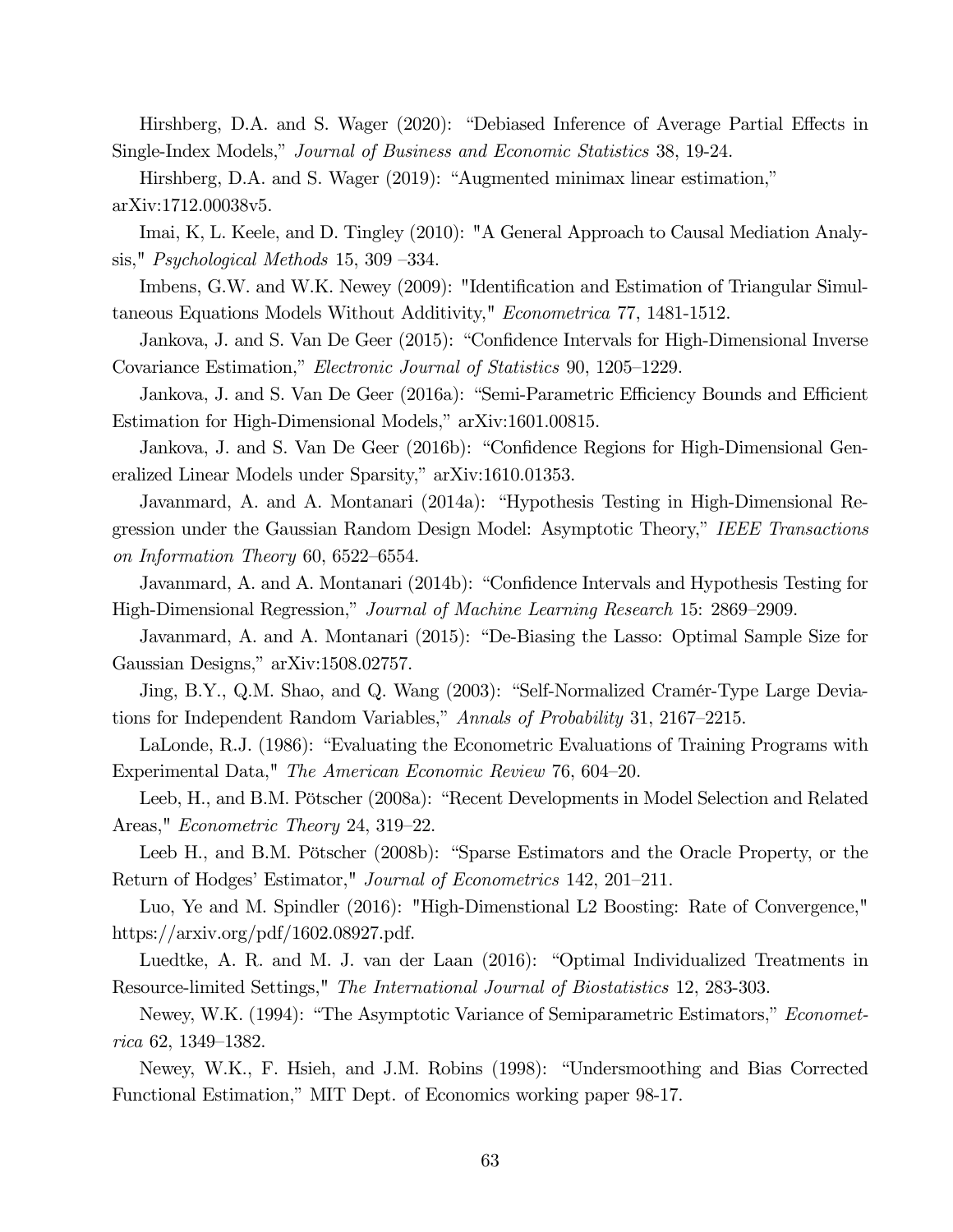Newey, W.K., F. Hsieh, and J.M. Robins (2004): "Twicing Kernels and a Small Bias Property of Semiparametric Estimators," Econometrica 72, 947—962.

Newey, W.K. and J.M. Robins (2017): "Cross Fitting and Fast Remainder Rates for Semiparametric Estimation," arXiv:1801.09138.

Neykov, M., Y. Ning, J.S. Liu, and H. Liu (2015): "A Unified Theory of Confidence Regions and Testing for High Dimensional Estimating Equations," arXiv:1510.08986.

Ning, Y. and H. Liu (2017): "A General Theory of Hypothesis Tests and Confidence Regions for Sparse High Dimensional Models," Annals of Statistics 45, 158-195.

Ren, Z., T. Sun, C.H. Zhang, and H. Zhou (2015): "Asymptotic Normality and Optimalities in Estimation of Large Gaussian Graphical Models," Annals of Statistics 43, 991—1026.

Robins, J.M. and A. Rotnitzky (1995): "Semiparametric Efficiency in Multivariate Regression Models with Missing Data," Journal of the American Statistical Association 90 (429): 122—129.

Robins, J.M., A. Rotnitzky, and L.P. Zhao (1995): "Analysis of Semiparametric Regression Models for Repeated Outcomes in the Presence of Missing Data," Journal of the American Statistical Association 90, 106—121.

Robins, J., P. Zhang, R. Ayyagari, R. Logan, E. Tchetgen, L. Li, A. Lumley, and A. van der Vaart (2013): "New Statistical Approaches to Semiparametric Regression with Application to Air Pollution Research," Research Report Health E Inst..

Rothenhäusler, D. and B. Yu (2019): "Incremental Causal Effects," arXiv:1907.13258.

Rosenbaum, P.R. and D. B. Rubin (1983): "The Central Role of the Propensity Score in Observational Studies for Causal Effects," Biometrika 70: 41—55.

Rudelson, M. and S. Zhou (2013): "Reconstruction From Anisotropic Random Measurements," IEEE Transactions on Informating Theory 59, 3434—3447.

Schick, A. (1986): "On Asymptotically Efficient Estimation in Semiparametric Models," Annals of Statistics 14, 1139—1151.

Singh, R. and L. Sun (2019): "De-biased Machine Learning for Compliers," arXiv:1909.05244. Stock, J.H. (1989): "Nonparametric Policy Analysis," *Journal of the American Statistical* Association 84, 567—575.

Syrgkanis, V., and M. Zampetakis (2020): "Estimation and Inference with Trees and Forests in High Dimensions," https://arxiv.org/abs/2007.03210.

Tchetgen Tchetgen, E.J. and I. Shipster (2012): "Semiparametric Theory for Causal Mediation Analysis: Efficiency Bounds, Multiple Robustness and Sensitivity Analysis," The Annals of Statistics 40, 1816-1845.

Toth, B. and M. J. van der Laan (2016), "TMLE for Marginal Structural Models Based On An Instrument," U.C. Berkeley Division of Biostatistics Working Paper Series, Working Paper 350.